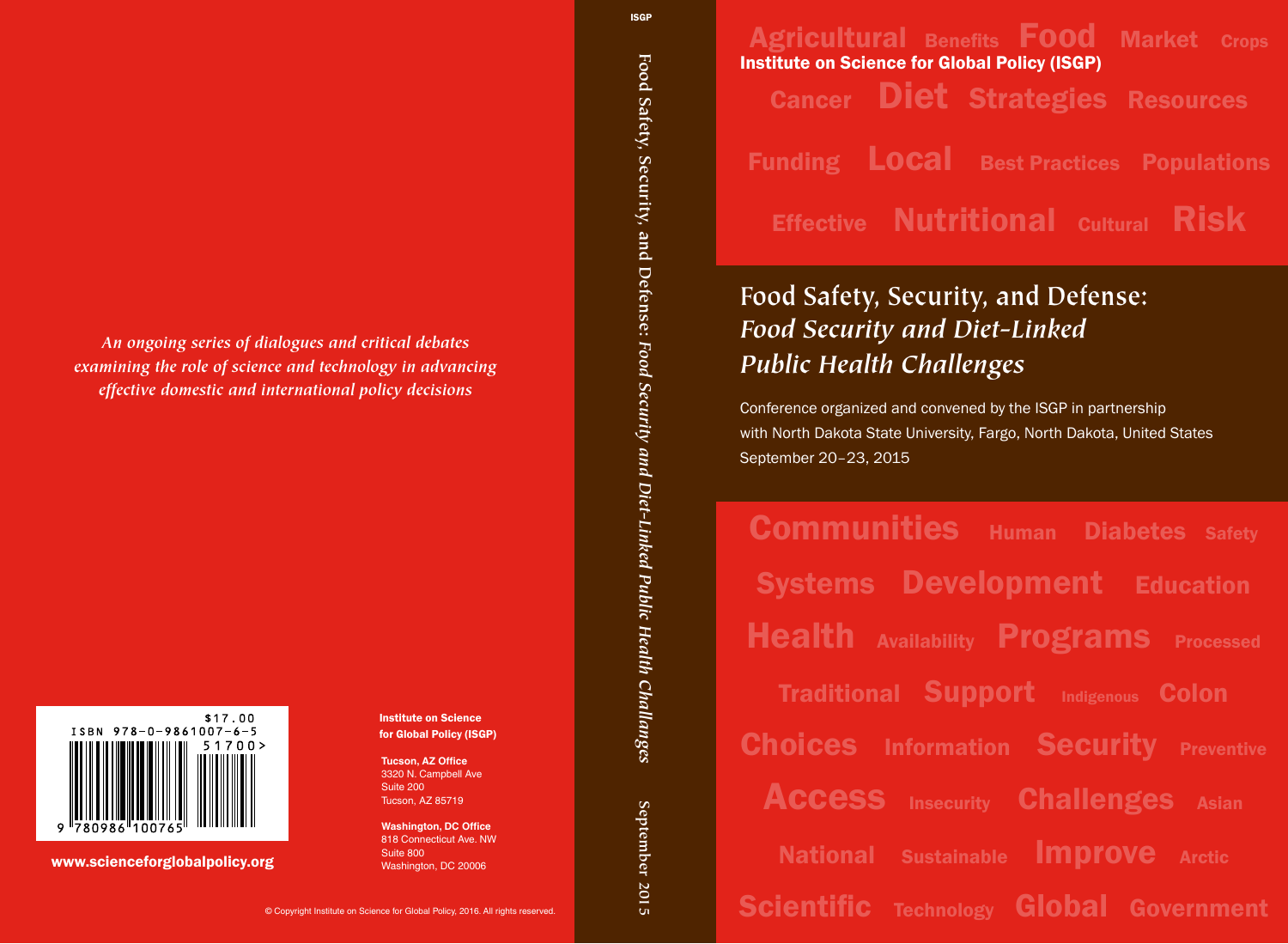# Institute on Science for Global Policy (ISGP)

# **Food Safety, Security, and Defense:**

# *Food Security and Diet-Linked Public Health Challenges*

Conference organized and convened by the ISGP in partnership with North Dakota State University, Fargo, North Dakota, United States September 20–23, 2016

*An ongoing series of dialogues and critical debates examining the role of science and technology in advancing effective domestic and international policy decisions*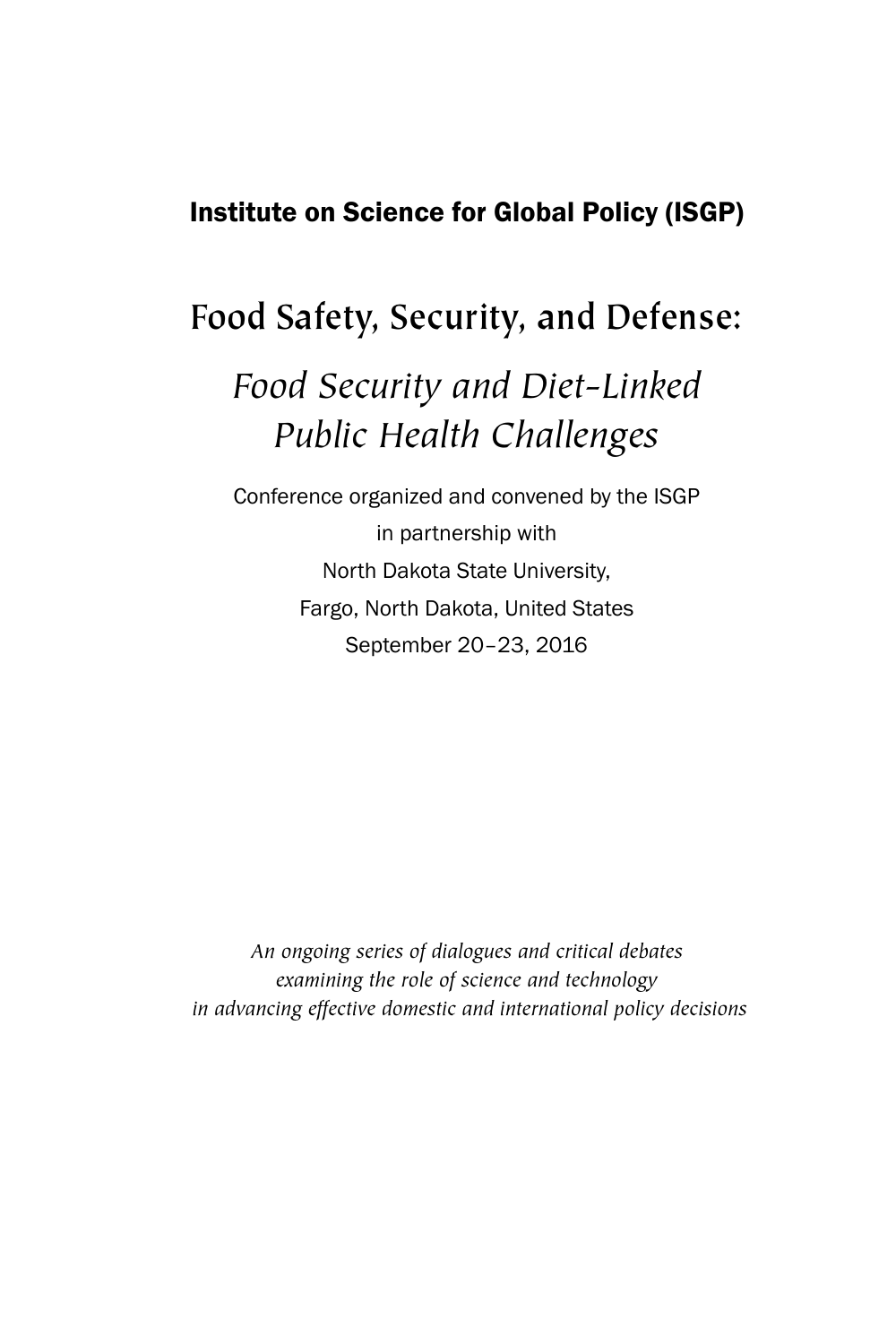### **Institute on Science for Global Policy (ISGP)**

## **Tucson, AZ Office**

3320 N. Campbell Ave. Suite 200 Tucson, AZ 85719

## **Washington, DC Office**

818 Connecticut Ave. NW Suite 800 Washington, DC 20006

## **www.scienceforglobalpolicy.org**

© Copyright Institute on Science for Global Policy, 2016. All rights reserved.

ISBN: 978-0-986100765\_17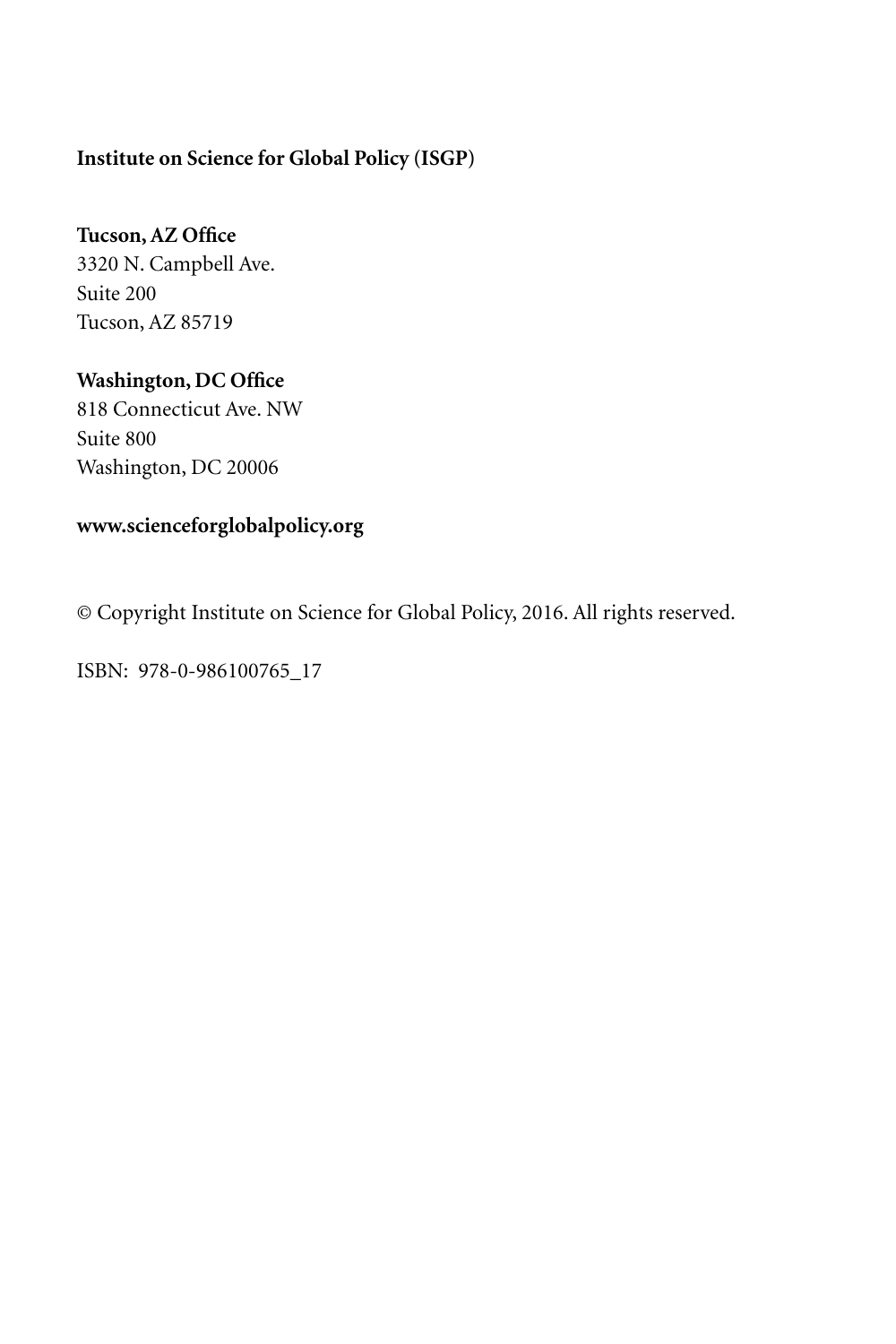# Table of contents

| <b>Executive summary</b>                                                                                                                                                                      |              |
|-----------------------------------------------------------------------------------------------------------------------------------------------------------------------------------------------|--------------|
| Introduction: Institute on Science for Global Policy (ISGP)<br>Dr. George H. Atkinson, Founder and Executive Director, ISGP,<br>and Professor Emeritus, University of Arizona                 | $\mathbf{1}$ |
| <b>Conference Conclusions:</b>                                                                                                                                                                | 6            |
|                                                                                                                                                                                               | 10           |
| Policy position papers and debate summaries                                                                                                                                                   |              |
| Aligning Food Security Interventions with<br>Better Nutrition in North America<br>Dr. Katherine Gray-Donald, McGill University, Montreal,                                                     | 15           |
| Effects of Modernization, Global Pollution, Climate Change<br>on Food Security among Indigenous Peoples in the Arctic<br>Prof. Laurie Hing Man Chan, University of Ottawa,                    | 27           |
| Sustainable Agriculture, Food Security and Health<br>Dr. Larry W. Harrington, Cornell University, Ithaca,                                                                                     | 39           |
| Microbial Food Fermentation: Enhancing Nutritional Fitness<br>Dr. Linda Duffy, National Institutes of Health,                                                                                 | 53           |
| Building Local Food Capacity as a Food Security Strategy for Northern<br>Indigenous Communities<br>Dr. Michael A. Robidoux, University of Ottawa,                                             | 63           |
| Asian Diabetes: Cause, Challenges, and Health Care Reform<br>Dr. Devanjan Sikder, Science, Entertainment, and Design (SED),<br>Coppell, Texas; and University of Florida College of Medicine, | 75           |
| Diet and Colon Cancer Risk<br>Dr. Stephen J. O'Keefe, University of Pittsburgh, Pittsburgh,                                                                                                   | 87           |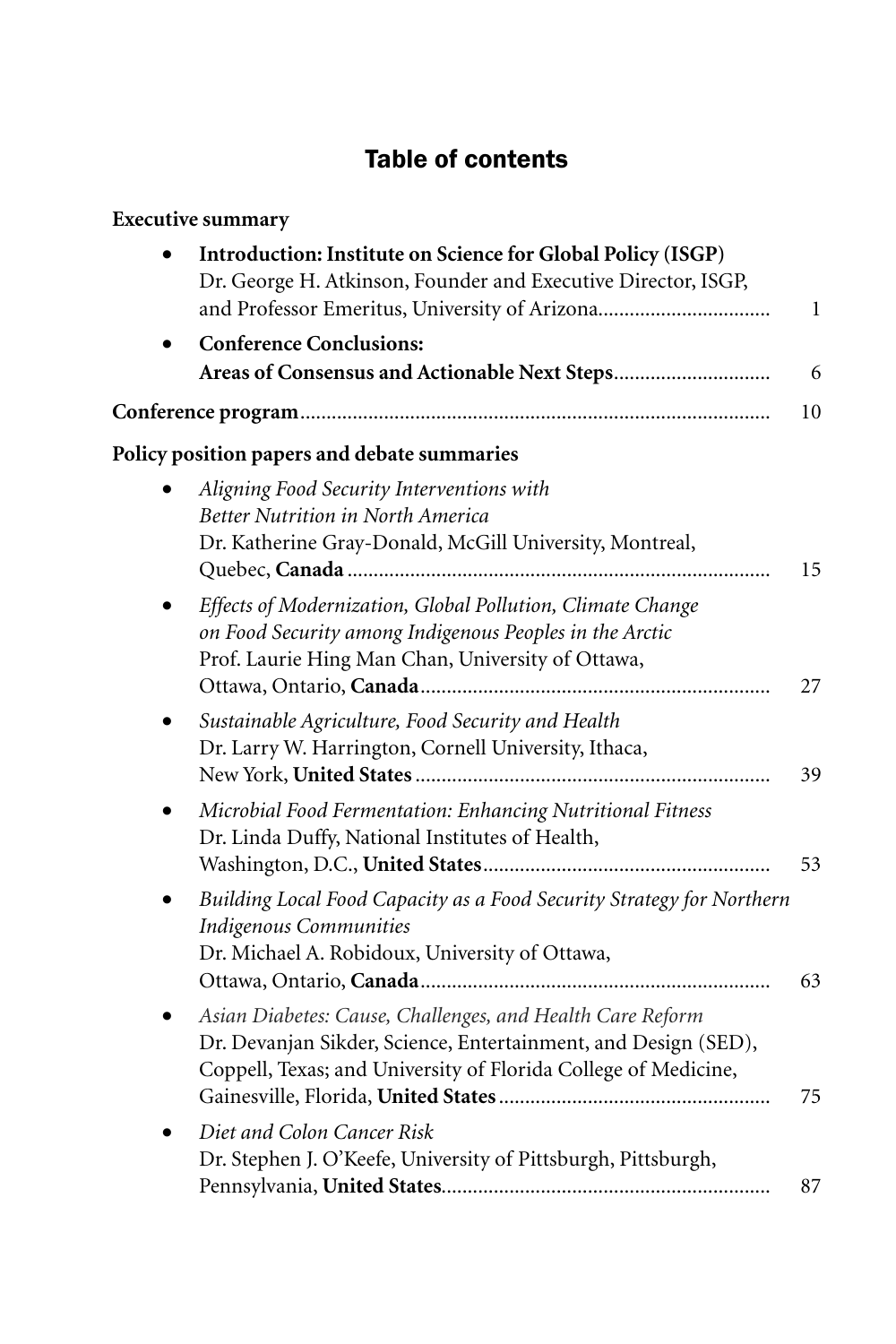| $\bullet$ | Diversified Adaptable Food: Toward Personalized Nutrition   |     |
|-----------|-------------------------------------------------------------|-----|
|           | Dr. Cecilia Bartolucci, National Research Council of Italy, | 99  |
|           |                                                             | 109 |
| Appendix  |                                                             |     |
| $\bullet$ | Biographical information of Scientific Presenters and       |     |
|           |                                                             | 113 |
| $\bullet$ | Biographical information of ISGP Board of Directors  117    |     |
| $\bullet$ | Biographical information of ISGP Staff, Interns,            |     |
|           |                                                             | 122 |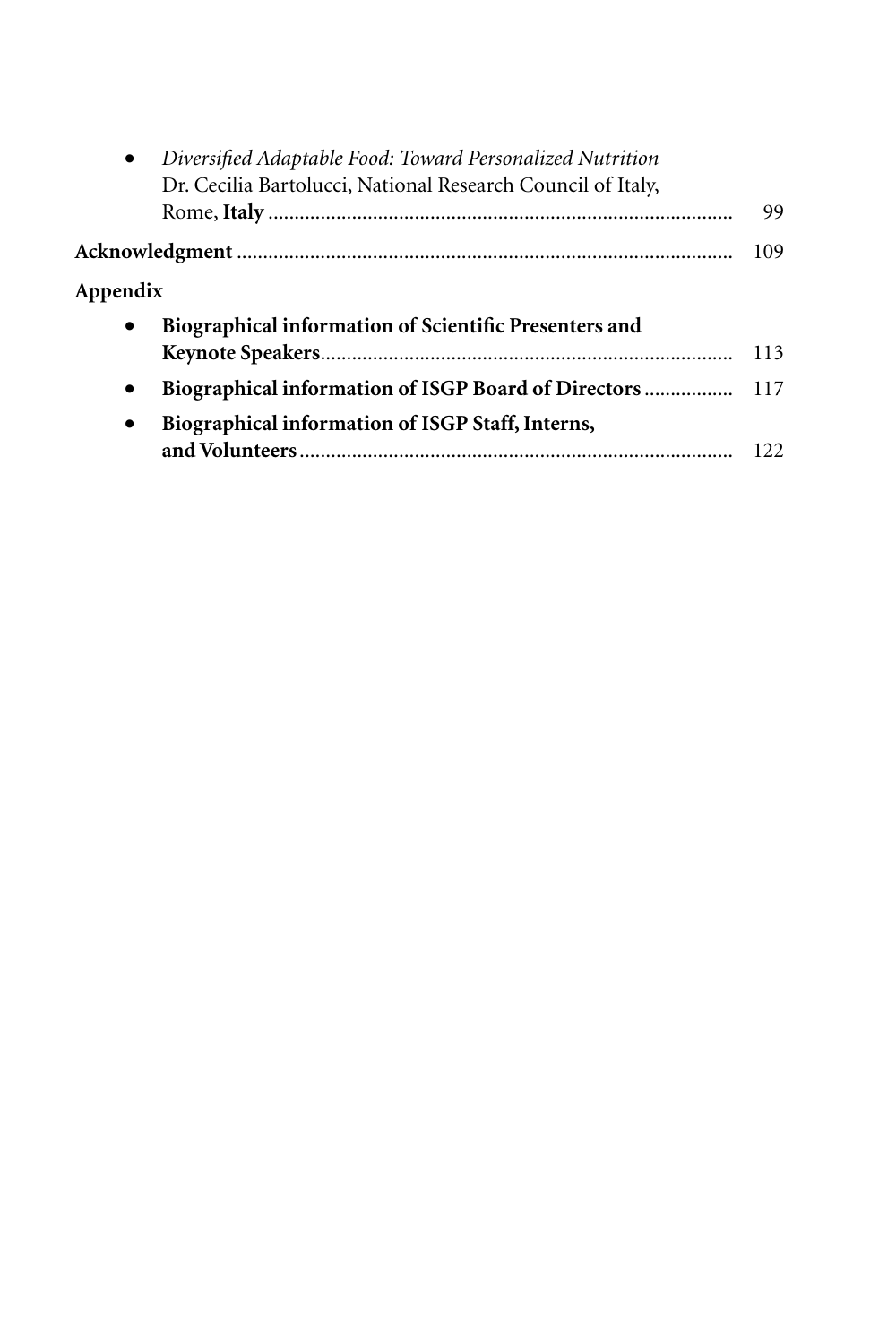### Introduction

Dr. George H. Atkinson Founder and Executive Director, Institute on Science for Global Policy and Professor Emeritus, Department of Chemistry and Biochemistry and College of Optical Sciences, University of Arizona

#### Preface

The contents of this book were taken from material presented at an international conference convened by the Institute on Science for Global Policy (ISGP) on September 20-23, 2015, in partnership with North Dakota State University, in Fargo, North Dakota. This ISGP conference, the first on Nutrition, Sustainable Agriculture, and Human Health in the ISGP series on Food Safety, Security, and Defense (FSSD), focused on Food Security and Diet-Linked Public Health Challenges.

The process underlying the organization of all ISGP conferences begins with the recognition that there are significant advances and changes in several scientific fields (e.g., FSSD) that can be anticipated to have a major impact throughout societies worldwide. The significance of these advances internationally depends on how they affect the human condition as viewed through different cultural, ethical, and economic systems. Decisions within each society concerning how to appropriately incorporate such transformational science into public and private sector policies rely on candid debates that highlight the credible options developed by scientists and technologists. Since FSSD can potentially have such significant impact worldwide, it deserves attention from both domestic and international policy makers from a wide range of disciplines. ISGP conferences offer one of those rare environments where such critical debates can occur among credible scientists, influential policy makers, and a broad range of societal stakeholders.

Based on extensive interviews conducted by the ISGP staff with an international group of subject-matter experts, the ISGP invited eight highly distinguished individuals with expertise in nutrition, sustainable agriculture, and human health to prepare the three-page policy position papers to be debated at the Fargo conference. These eight policy position papers, together with the not-for-attribution summaries of the debates of each paper, are presented in this book. The areas of consensus and actionable next steps that were developed by all participants in the caucuses that followed the debates are also presented. The debate summaries and caucus results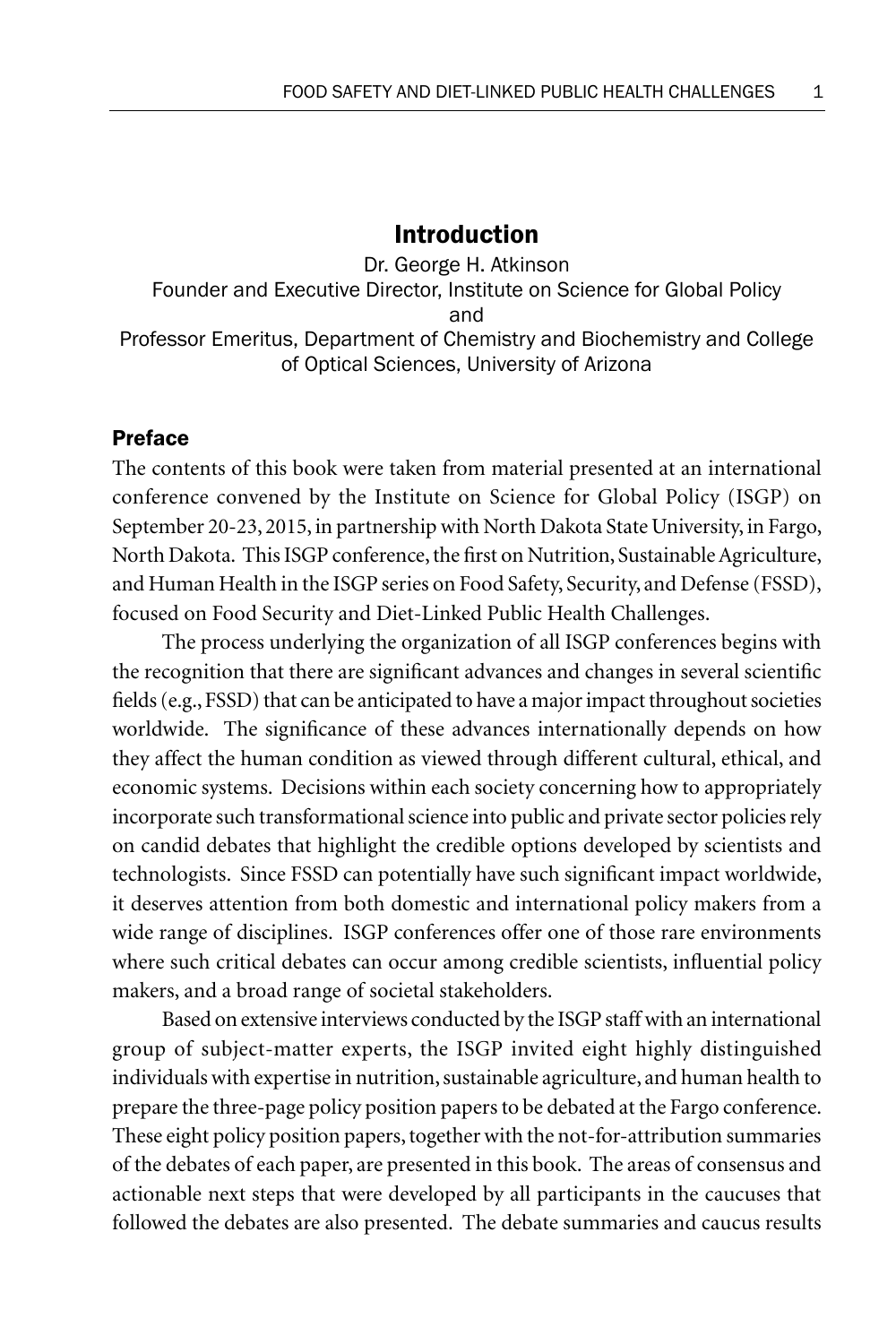were written by the ISGP staff and are based on contributions from all conference participants.

#### Current realities

While the material presented here is comprehensive and stands by itself, its policy significance also can be viewed within the context of how domestic and international science policies have been, and often currently are being, formulated and implemented. While many of our most significant geopolitical policy and security issues are directly connected with the remarkably rapid and profound S&T accomplishments of our time, many societies struggle to effectively use S&T to address their specific challenges. Consequently, it is increasingly important that the S&T and policy communities (public and private sectors) communicate effectively. Recent history suggests that most societies would benefit from improving the effectiveness of how scientifically credible information is used to formulate and implement governmental policies, both domestic and international.

Specifically, credible S&T information needs to be concisely presented to policy communities in an environment that promotes candid questions and debates led by those nonspecialists directly engaged in decisions. Such discussions, sequestered from publicity, can help to clarify the advantages and potential risks of realistic S&T options directly relevant to the societal challenges being faced. Eventually, this same degree of understanding, confidence, and acknowledgment of risk must be communicated to the public to obtain the broad societal support needed to effectively implement any decision.

The ISGP has pioneered the development a new type of international forum designed to provide articulate, distinguished scientists and technologists opportunities to concisely present their views of the credible S&T options available for addressing societal issues.

All ISGP programs rely on the validity of two overarching principles:

- 1. Scientifically credible understanding must be closely linked to the realistic policy decisions made by governmental, private sector, and societal leaders in addressing both the urgent and long-term challenges facing 21<sup>st</sup> century societies. Effective decisions rely on strong domestic and global public endorsements that motivate the active political support required to implement progressive policies.
- 2. Communication among scientific and policy communities requires significant improvement, especially concerning decisions on whether to embrace or reject the often transformational S&T opportunities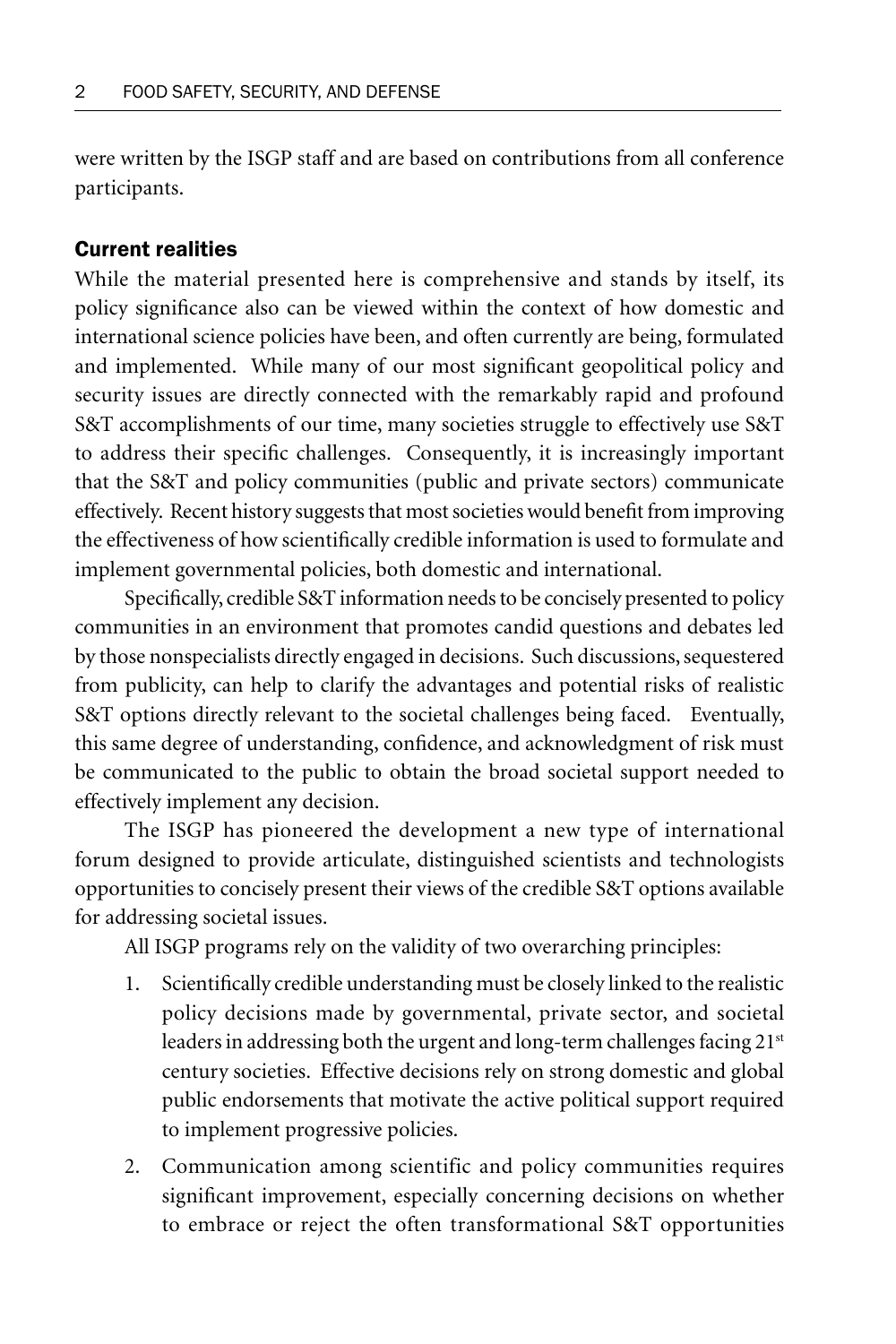continually emerging from the global research communities. Effective decisions are facilitated in venues where the advantages and risks of credible S&T options are candidly presented and critically debated among internationally distinguished subject-matter experts, policy makers, and private sector and community stakeholders.

#### Historical perspective

The dramatic and rapid expansion of academic and private sector scientific research transformed many societies of the 20<sup>th</sup> century and is a major factor in the emergence of the more affluent countries that currently dominate the global economic and security landscape. The positive influence of these S&T achievements has been extremely impressive and in many ways the hallmark of the 20<sup>th</sup> century. However, there have also been numerous negative consequences, some immediately apparent and others appearing only recently. From both perspectives, it would be difficult to argue that S&T has not been the prime factor defining the societies we know today. Indeed, the  $20<sup>th</sup>$  century can be viewed through the prism of how societies decided to use the available scientific understanding and technological expertise to structure themselves. Such decisions helped shape the respective economic models, cultural priorities, and security commitments in these societies.

It remains to be seen how the prosperity and security of  $21<sup>st</sup>$  century societies will be shaped by the decisions made by our current leaders, especially with respect to how these decisions reflect sound S&T understanding.

Given the critical importance of properly incorporating scientifically credible information into major societal decisions, it is surprising that the process by which this is achieved by the public and its political leadership has been uneven and, occasionally, haphazard. In the worst cases, decisions have been based on unrecognized misunderstanding, overhyped optimism, and/or limited respect for potentially negative consequences. Retrospectively, while some of these outcomes may be attributed to politically motivated priorities, the inability of S&T experts to accurately communicate the advantages and potential risks of a given option must also be acknowledged as equally important.

The new format pioneered by the ISGP in its programs seeks to facilitate candid communication between scientific and policy communities in ways that complement and support the efforts of others.

It is important to recognize that policy makers routinely seek a degree of certainty in evaluating S&T-based options that is inconsistent with reality, while S&T experts often overvalue the potentially positive aspects of their proposals. Finite uncertainty is always part of advanced scientific thinking and all possible positive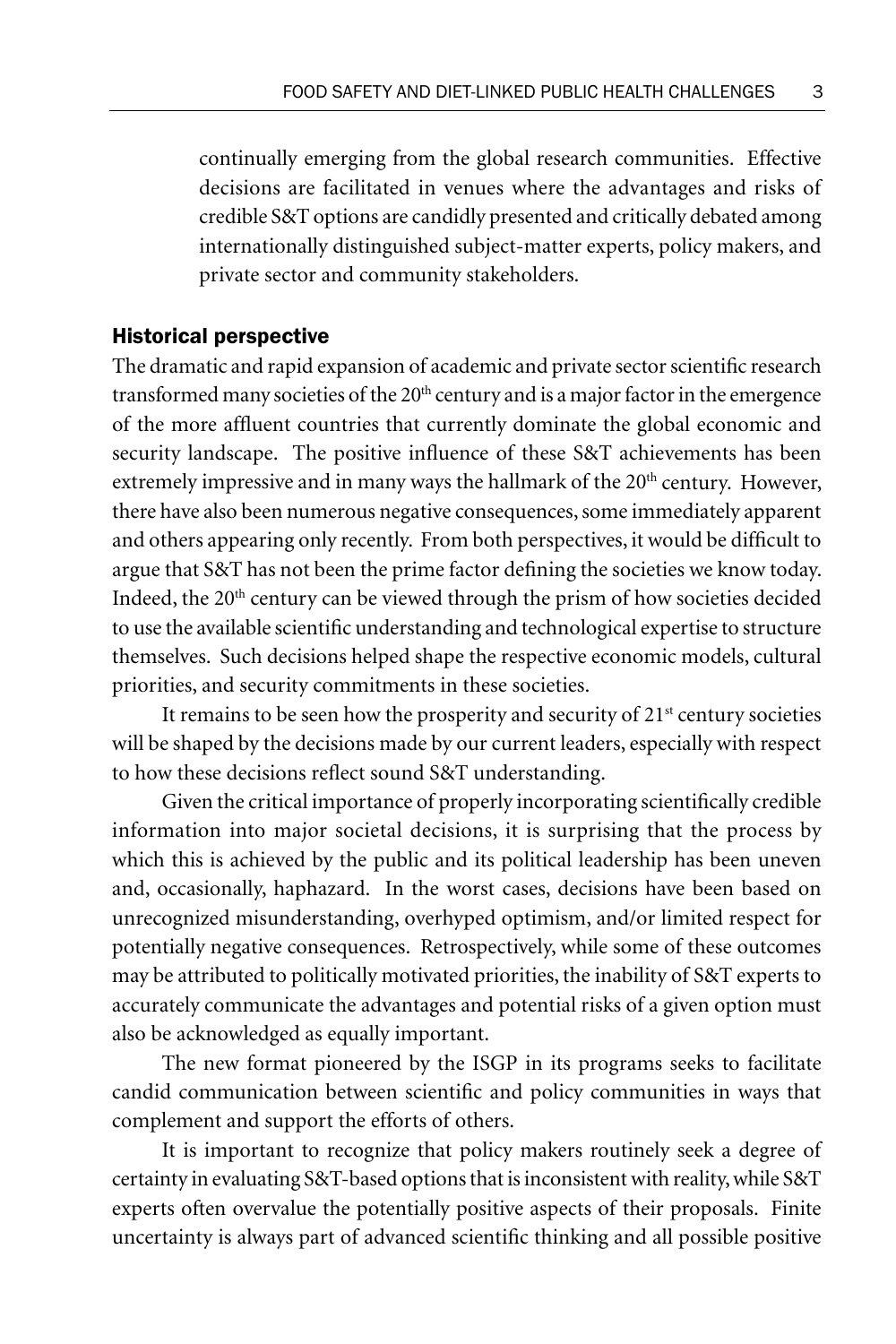outcomes in S&T proposals are rarely realized. Both points need to be reflected in policy decisions. Eventually, the public needs to be given a frank, accurate assessment of the potential advantages and foreseeable disadvantages associated with these decisions. Such disclosures are essential to obtain the broad public support required to effectively implement any major decision.

#### ISGP conference structure

At each ISGP conference, internationally recognized subject-matter experts are invited to prepare concise (three-page) policy position papers. For the September 20-23, 2015 ISGP conference near Fargo, these papers described the authors' views on current realities, scientifically credible opportunities and associated risks, and policy issues concerning Food Security and Diet-Linked Public Health Challenges. The eight authors were chosen to represent a broad cross section of viewpoints and international perspectives. Several weeks before the conference convened, these policy position papers were distributed to representatives from governments, societal organizations, and international organizations engaged with the ISGP at this conference (the United States, Canada, Costa Rica, Italy, and Germany). Individuals from several private sector and philanthropic organizations also were invited to participate and therefore, received the papers. All participants have responsibilities and/or make major contributions to the formulation and implementation of domestic and international policies related to Diet-Linked Public Health Challenges.

The conference agenda was comprised of eight 90-minute sessions, each of which was devoted to a debate of a given policy position paper. To encourage frank discussions and critical debates, all ISGP conferences are conducted under the Chatham House Rule (i.e., all the information can be used freely, but there can be no attribution of any remark to any participant outside the conference setting). In each session, the author was given 5 minutes to summarize his or her views while the remaining 85 minutes were opened to all participants, including other authors, for questions, comments, and debate. The focus was on obtaining clarity of understanding among the nonspecialists and identifying areas of consensus and actionable policy decisions supported by scientifically credible information.

The not-for-attribution summaries of the debates, prepared by the ISGP staff from notes and recordings, are presented here immediately following each policy position paper. These summaries represent the ISGP's best effort to accurately capture the comments and questions made by the participants, including the other authors, as well as those responses made by the author of the paper. The summaries are, and should be read as, an overview of the areas of agreement and disagreement that emerged from all those participating in the debates.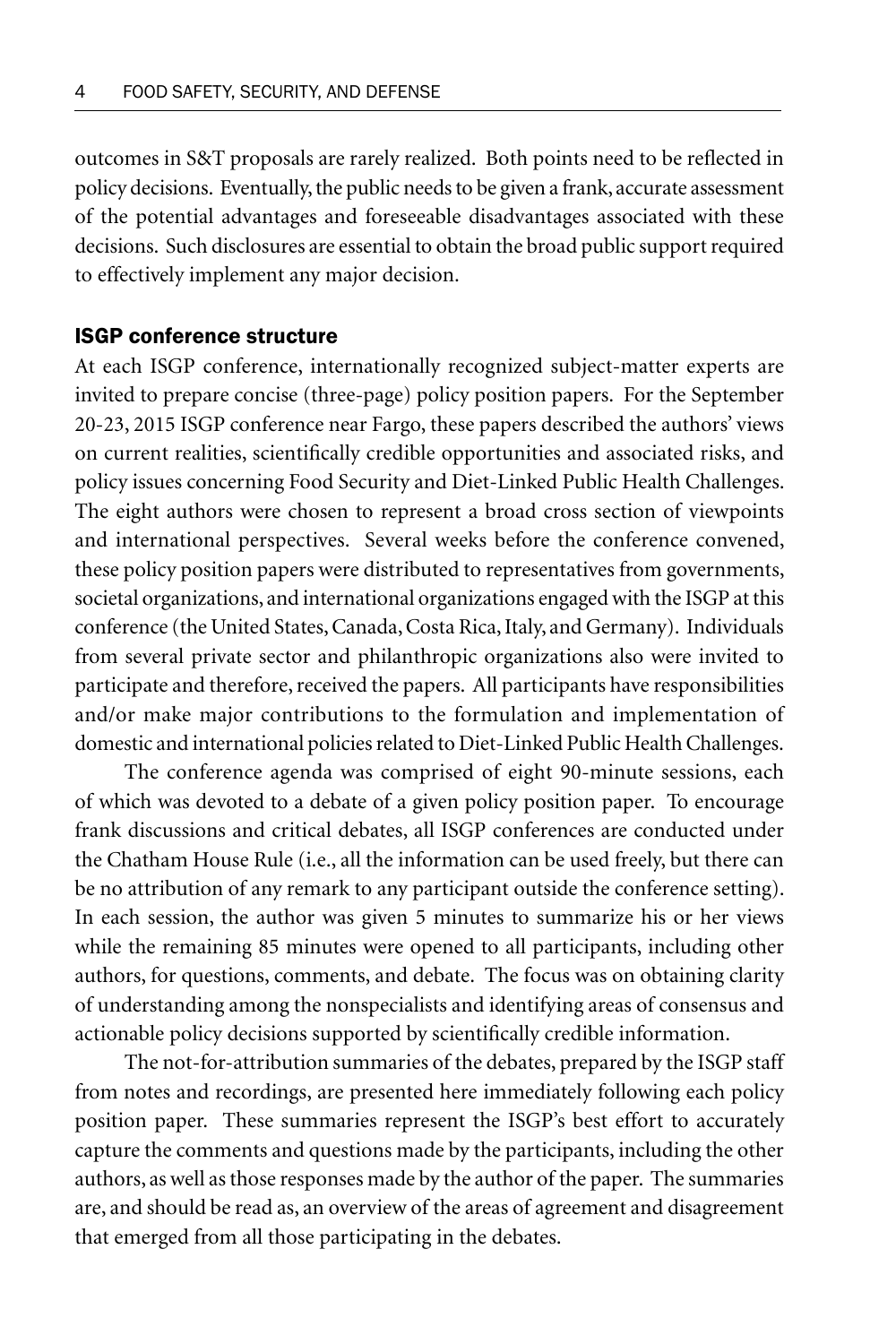Following the eight debates, small groups representing a cross section of the participants caucused to identify areas of consensus and actionable next steps to be considered within government, the private sector, and civil society. Subsequently, a plenary caucus was convened for all participants. While the debates focused on specific issues and recommendations raised in each policy position paper, the caucuses focused on overarching views and practical conclusions having policy relevance both domestically and internationally.

#### Concluding remarks

ISGP conferences are designed to provide new and unusual (perhaps unique) environments that facilitate and encourage candid debate of the credible S&T options vital to successfully address many of the most significant challenges facing 21<sup>st</sup> century societies. ISGP debates test the views of subject-matter experts through critical questions and comments from an international group of decision makers committed to finding effective, real-world solutions. Obviously, ISGP conferences build on the authoritative reports and expertise expressed by many domestic and international organizations already actively devoted to this task. As a not-for-profit organization, the ISGP has no opinions nor does it lobby for any issue except rational thinking. Members of the ISGP staff do not express any independent views on these topics. Rather, ISGP programs focus on fostering environments that can significantly improve the communication of ideas and recommendations and are designed to help ensure that S&T understanding is integrated into those real-world policy decisions needed to foster safer and more prosperous 21<sup>st</sup> century societies.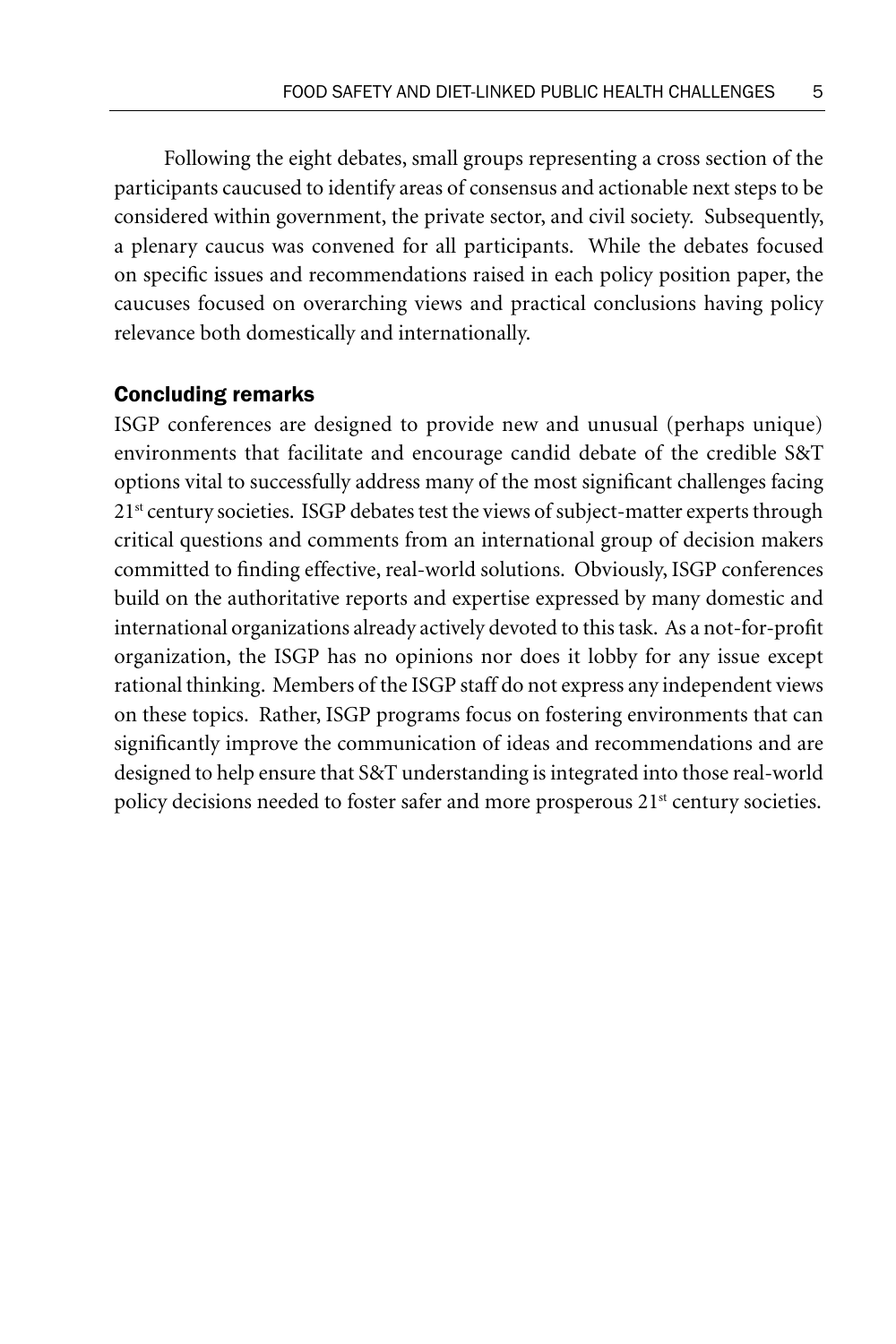# Conference Conclusions

#### Area of Consensus 1

The diverse economic conditions characterizing most societies fundamentally affect the degree of food insecurity, malnutrition, and health disparities found in different groups. Thus, all policies designed to improve public health, including preventing diet-linked negative health outcomes (e.g. chronic diseases such as colon cancer and diabetes), must significantly expand economic access to safe, nutritious food.

### Actionable Next Steps

- Expand resources from all parts of society to (i) enhance public access to adequate quantities of nutritious, high-fiber, low-fat foods (e.g., vegetables, fruits, fermented foods) shown to support the human microbiome and (ii) promote lifestyles that routinely integrate healthier food choices.
- Foster the production and marketing of nutritious foods through governmental and private sector incentives (e.g., encourage communities to sustain access to needed nutrients) and disincentives (e.g., restrict food options available from governmental benefits).
- Commit governmental, private sector, and advocacy group resources to improving public access to foods (e.g., extension services, land allocations, transportation subsidies) shown to inhibit chronic diseases (e.g., cancer, diabetes), especially for those living in food-insecure regions.
- Strengthen economic incentives throughout society to expand the cultivation (e.g., traditional crops) and marketing (e.g., school menus) of nutritious food options.
- Use popular media, school curricula, and public demonstration campaigns to distribute ecologically and culturally relevant information needed for the public to make personal decisions about nutrition and physical fitness.
- Develop broad public commitment for healthy food choices by engaging community-based organizations (e.g., faith, sports) to enlist trusted individuals to lead local activities (e.g., "smart food" systems, "farm to fork" networks).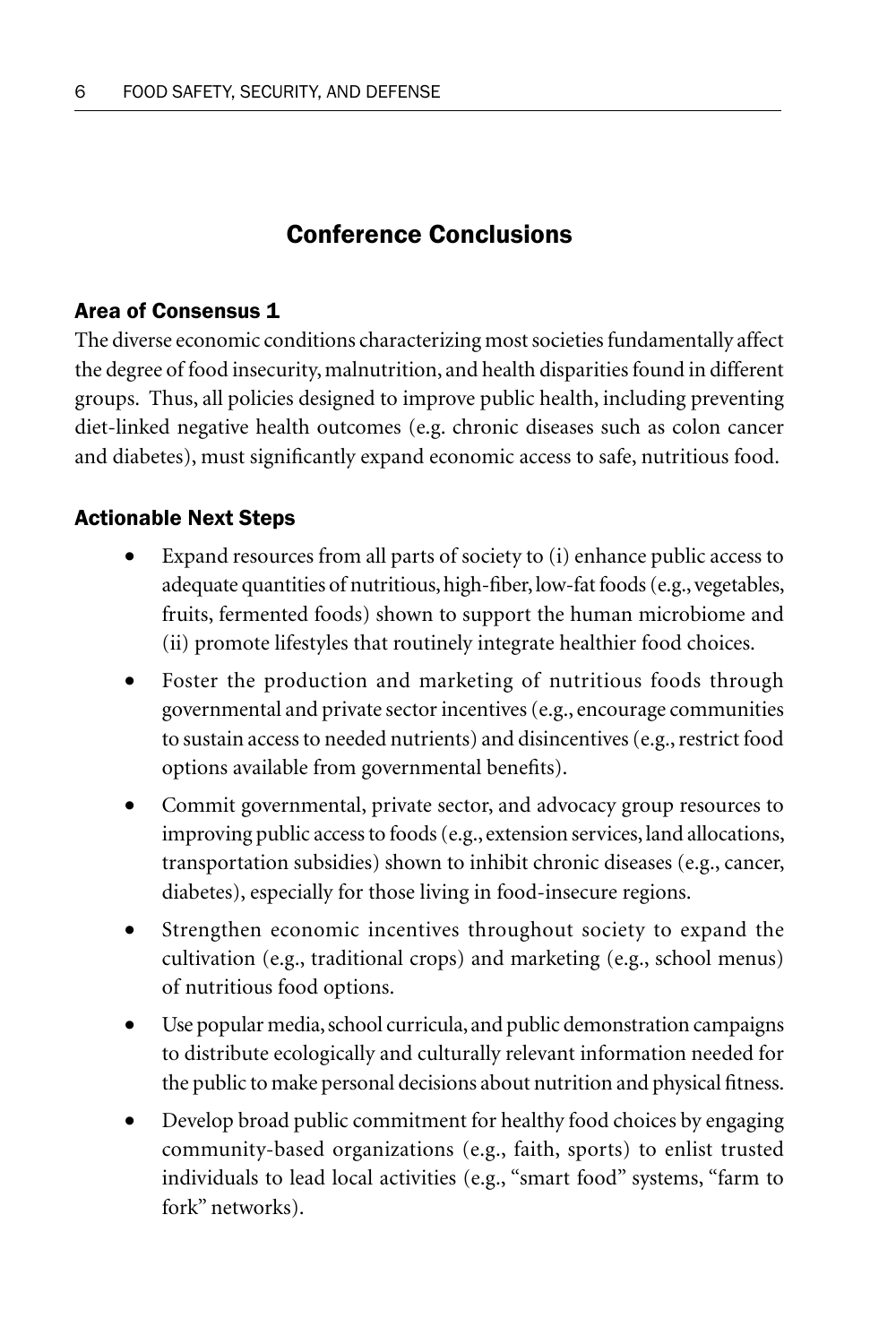### Area of Consensus 2

The scientific confirmation that nutrition affects how effective microbiomes influenced diet-linked health outcomes focuses attention on the importance of formulating publicly accessible guidelines that accurately characterize how nutrition strengthens healthy microbiomes in individuals and promotes healthier nutritional choices throughout society.

### Actionable Next Steps

- Emphasize research objectives focused on examining the influence of nutrition on the health of human microbiomes (i.e., studies of epigenetics, contributions to inflammation, proliferation, and cancer) in anticipation of identifying new nutritional guidelines reflecting emerging scientific understanding.
- Increase public awareness among diverse demographic groups using traditional and social media of the importance of the microbiome in human health, and the role of nutrition in maintaining microbiomes, especially as new microbiological research expands.
- Revise regulatory oversight of innovative technologies (e.g., biofortification, nanosystems) for improving human health through enhanced nutrition and microbiome functionality while using the transparent exchange of credible information to publicly confirm their safety and effectiveness.

#### Area of Consensus 3

Establishing a sustainable health environment within a community requires a balance between the application of scientific understanding and emerging technologies and sociocultural interventions that carefully consider the unique community mores, demographics, and characteristics. While scientific and technological advances (e.g., optimization of microbiome-supporting food production) can greatly facilitate community access to more nutritious foods, such advances cannot supplant or supersede local cultural/behavioral efforts (e.g., culturally relevant foods, community-based school meal plans, local business support, community gardens, health advisories).

#### Actionable Next Steps

Incentivize the development of technologies that produce nutritious, culturally relevant, and ecologically sustainable foods, especially with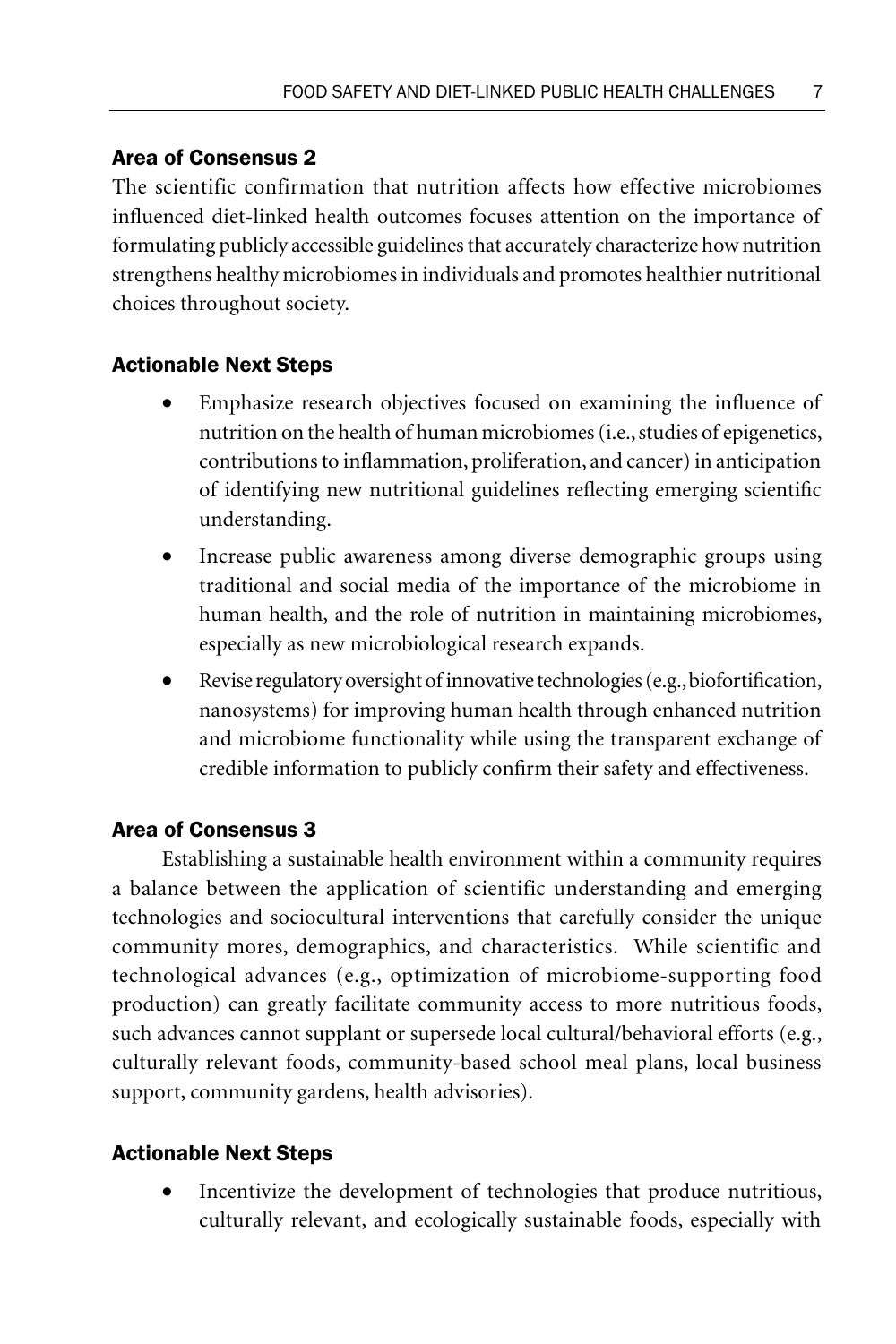respect to increasing the variety and quality of vegetable protein (e.g., egg substitutes), and improving crop outputs (e.g., novel bio-inoculants).

- Create new and facilitate existing public-private partnerships with food producers designed to increase the nutritional value and availability of processed foods (e.g., reducing refined sugar, utilizing high-fiber, and lowfat ingredients). Emphasize financial incentives facilitating the availability of culturally preferred products in selected communities, regulatory measures ensuring children's meals (e.g., breakfast cereals) are formulated and advertised as healthy, evaluate and market ingredients consistently (e.g., trans fats), and formulate guidelines addressing specific community needs (e.g., nutritional programs for new mothers).
- Use strategies tailored for specific populations (e.g., the fostering of peer leadership among children to increase consumption of healthier foods and improve physical fitness), promote production and consumption of traditional foods in local cultures through school and/or community programs (e.g., school meals, family gardening projects), and establish and maintain fitness programs that support healthy lifestyles. Trusted community leaders need to be solicited to promote these programs to obtain broad community adoption.

## Area of Consensus 4

Given the reasonable expectation that continued environmental and cultural changes will significantly affect food security, policies need to prioritize production from current and potential future sources to ensure a sustainable system of diverse, nutritious, culturally acceptable, and climate-resilient food while maintaining longterm biodiversity.

## Actionable Next Steps

- Prioritize resources to promote the development of climate-resilient crops and sustainable food-production systems (e.g., plant-microbe interactions, multiple cropping systems, no-till agriculture) by incentivizing the commitment of stakeholders to meet attainable goals that recognize the impact of anticipated environmental and cultural changes on food security.
- Develop public-private partnerships focused on promoting healthier dietary habits (e.g., partner with restaurants to develop a national nutritional quality rating scale and standardize smaller portion sizes) and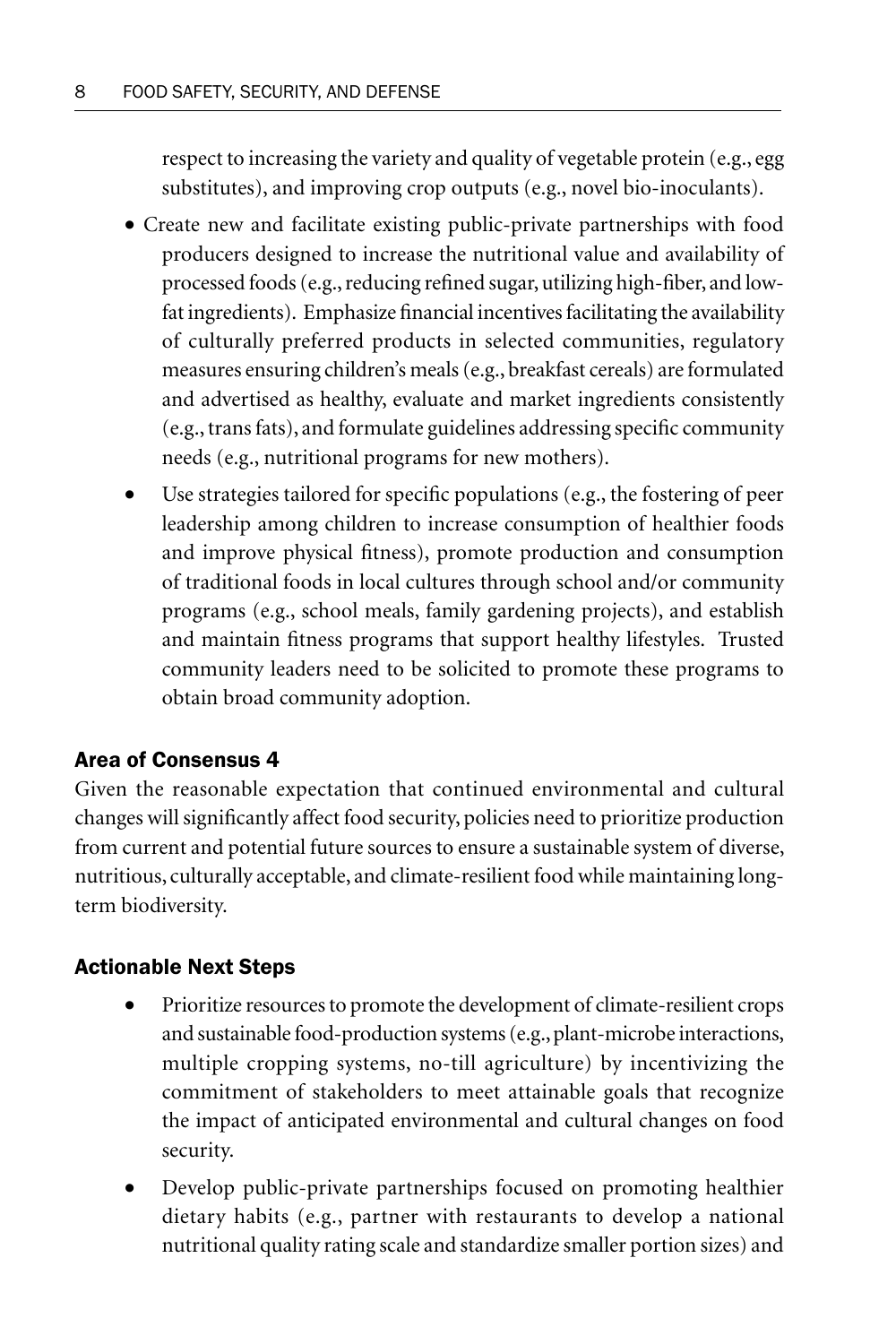incentivize the use of traditional and novel fermentation technologies for the preservation and production of health-promoting foods.

- Conserve natural resources fundamental to food security (e.g., water quality and quantity, soil health, biodiversity) through policy interventions (e.g., biorestoration) that utilize adaptive management strategies involving the nongovernmental organizations and other stakeholders.
- Develop new and improve existing domestic, public education campaigns that prepare individuals and communities to actively participate in promoting healthy outcomes through changes in dietary choices (e.g., reduced food intake, increased fiber consumption, moderated consumption of simple sugars and refined carbohydrates), and increasing physical activity (e.g., family, intergenerational activities). Collectively, these efforts are needed to help prevent negative, diet-linked health outcomes (e.g., obesity, cancer, diabetes).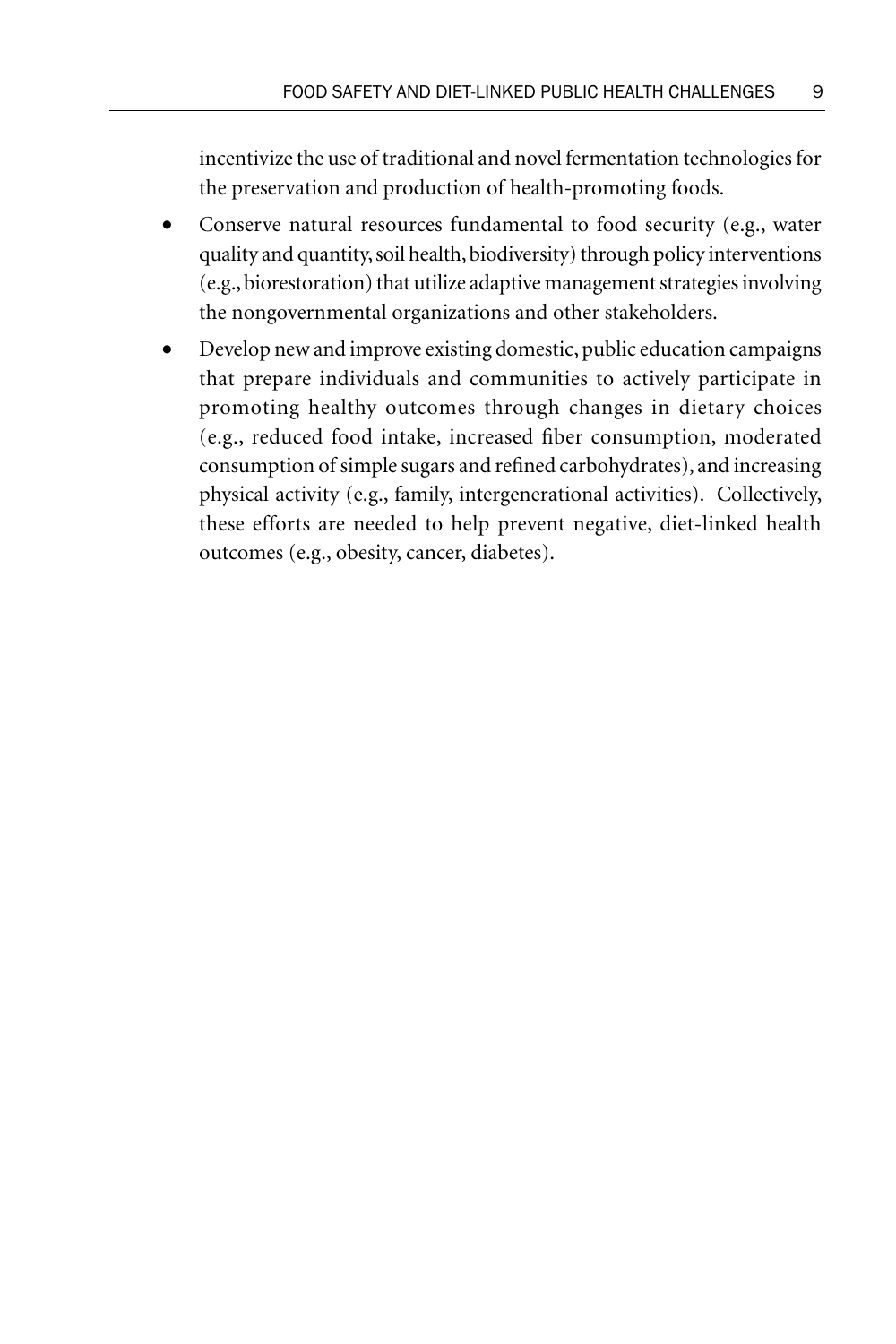## ISGP conference program

# **Sunday, Sept. 20** 15:00 – 17:00 **Registration** 16:00 – 16:30 **Conference Meeting: Science Presenters** 16:30 – 17:30 **Caucus Meeting: All presenters and participants** 17:30 – 18:45 *Reception* 19:00 – 20:00 *Dinner* 20:00 – 20:45 *Welcoming and Evening Remarks* **Dr. George Atkinson**, Institute on Science for Global Policy (ISGP), Founder and Executive Director

#### **Monday, Sept. 21**

| $07:30 - 08:30$ | <i>Breakfast</i>                               |
|-----------------|------------------------------------------------|
| $08:45 - 09:00$ | <b>Welcoming Remarks</b>                       |
|                 | Dr. Dean L. Bresciani, President, North Dakota |
|                 | <b>State University</b>                        |

#### **Presentations and Debates: Session 1**

| $09:00 - 10:30$ | Dr. Katherine Gray-Donald, McGill University, Canada<br>Aligning Food Security Interventions with Better Nutrition in<br>North America                                                                                                                                                                                                                                             |
|-----------------|------------------------------------------------------------------------------------------------------------------------------------------------------------------------------------------------------------------------------------------------------------------------------------------------------------------------------------------------------------------------------------|
|                 | Moderated by Dr. George Atkinson, Founder and Executive<br>Director, ISGP                                                                                                                                                                                                                                                                                                          |
| $10:30 - 11:00$ | <b>Break</b>                                                                                                                                                                                                                                                                                                                                                                       |
| $11:00 - 12:30$ | Prof. Laurie Hing Man Chan, Toxicology and<br><b>Environmental Health and Center for Advanced</b><br><b>Research in Environmental Genomics,</b><br>University of Ottawa, Canada<br>Effects of Modernization, Global Pollution, Climate Change on<br>Food Security among Indigenous Peoples in the Arctic<br>Moderated by Dr. Sweta Chakraborty, Associate Director,<br><b>ISGP</b> |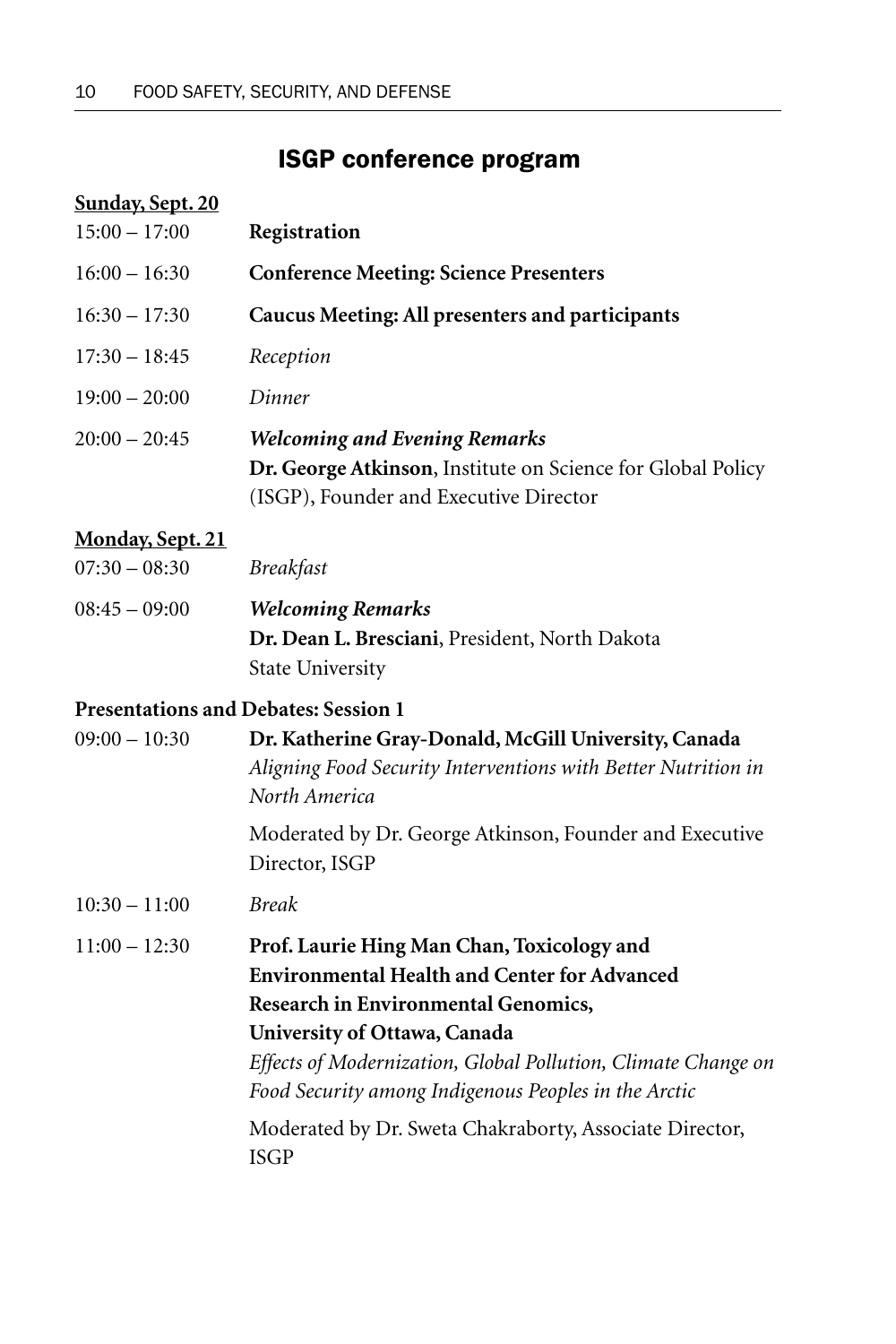| $12:30 - 14:00$  | Lunch                                                                                                                                    |
|------------------|------------------------------------------------------------------------------------------------------------------------------------------|
|                  | Presentation                                                                                                                             |
|                  | "Global Institute of Food Security and International                                                                                     |
|                  | Agriculture (GIFSIA) — a Systems-based Vision for                                                                                        |
|                  | <b>Global Food Security Challenges"</b>                                                                                                  |
|                  | Dr. Kalidas Shetty, Professor, Plant Science, and Associate                                                                              |
|                  | Vice President of International Partnerships &                                                                                           |
|                  | Collaborations, North Dakota State University                                                                                            |
|                  | <b>Presentations and Debates: Session 2</b>                                                                                              |
| $14:15 - 15:45$  | Dr. Larry W. Harrington, College of Agriculture and Life<br>Sciences, Cornell University, United States                                  |
|                  | Sustainable Agriculture, Food Security and Health                                                                                        |
|                  | Moderated by Ms. Barbara Del Castello, Senior Fellow, ISGP                                                                               |
| $15:45 - 16:15$  | <b>Break</b>                                                                                                                             |
| $16:15 - 17:45$  | Dr. Linda Duffy, National Center for Complementary<br>and Integrative Health, National Institutes of Health,<br><b>United States</b>     |
|                  | Microbial Food Fermentation: Enhancing Nutritional Fitness                                                                               |
|                  | Moderated by Ms. Christina Medvescek, Program<br>Administrator, ISGP                                                                     |
| $18:00 - 19:00$  | Reception                                                                                                                                |
| $19:00 - 20:00$  | Dinner                                                                                                                                   |
| $20:100 - 20:45$ | Keynote speaker<br>Dr. Donald Warne, Chair, Department of Public Health,<br>College of Health Professions, North Dakota State University |
|                  | Moderated by Dr. George Atkinson, Founder and Executive<br>Director, ISGP                                                                |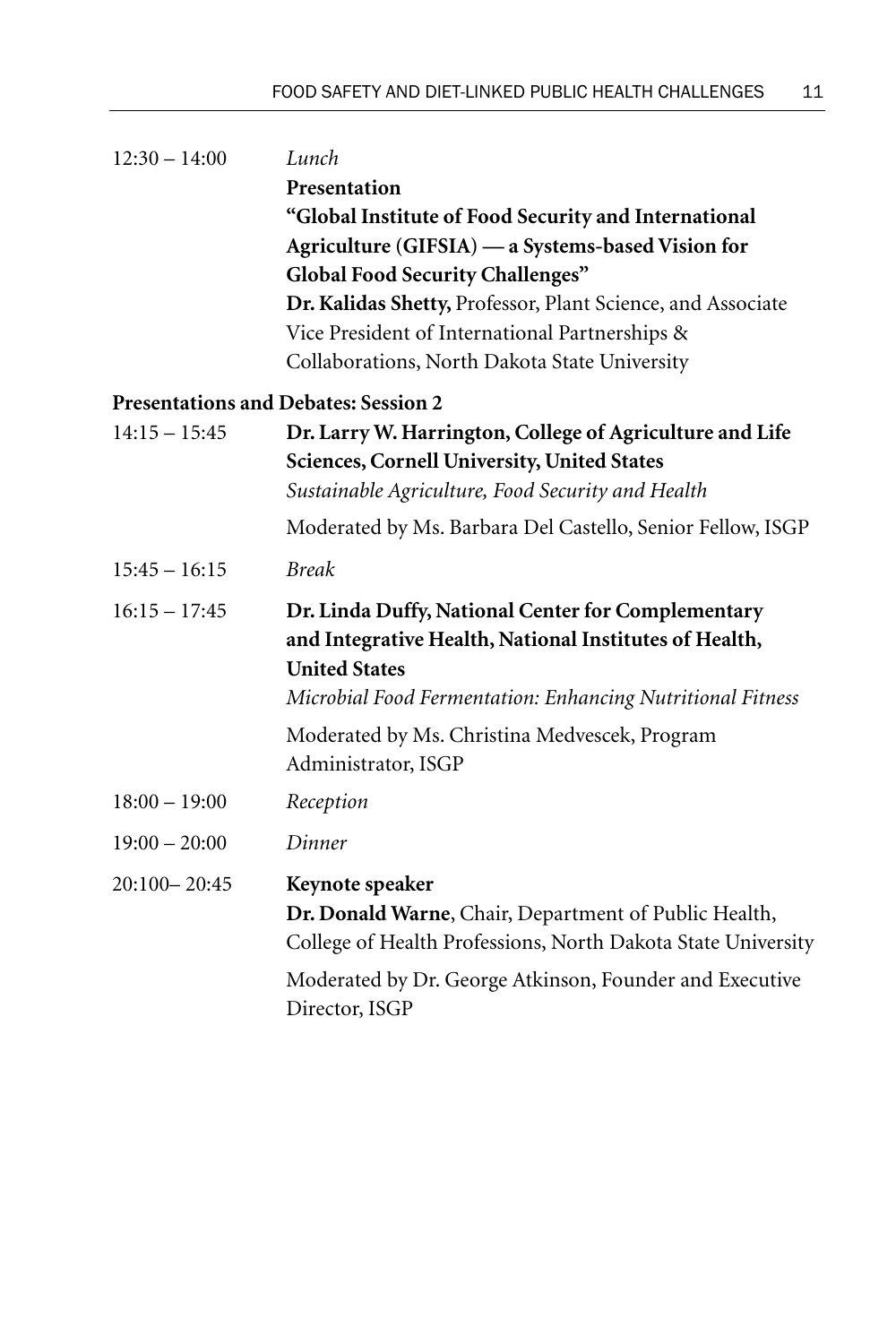## **Tuesday, Sept. 22**

07:00 – 07:45 *Breakfast*

## **Presentations and Debates: Session 3**

| $08:00 - 09:30$ | Dr. Michael A. Robidoux, Indigenous Health Research                                                                                                                                                                                     |
|-----------------|-----------------------------------------------------------------------------------------------------------------------------------------------------------------------------------------------------------------------------------------|
|                 | Group, University of Ottawa, Canada                                                                                                                                                                                                     |
|                 | Building Local Food Capacity as a Food Security Strategy for<br>Northern Indigenous Communities                                                                                                                                         |
|                 | Moderated by Dr. Sweta Chakraborty, Associate Director,<br><b>ISGP</b>                                                                                                                                                                  |
| $09:30 - 10:00$ | <b>Break</b>                                                                                                                                                                                                                            |
| $10:00 - 11:30$ | Dr. Devanjan Sikder, Science, Entertainment, and Design<br>(SED), Coppell, Texas; and Pediatric Endocrinology,<br>University of Florida College of Medicine, United States<br>Asian Diabetes: Cause, Challenges, and Health Care Reform |
|                 | Moderated by Ms. Christina Medvescek, Program<br>Administrator, ISGP                                                                                                                                                                    |
| $11:30 - 12:15$ | Lunch                                                                                                                                                                                                                                   |
|                 | <b>Presentations and Debates: Session 4</b>                                                                                                                                                                                             |
| $12:30 - 14:00$ | Dr. Stephen J. O'Keefe, Division of Gastroenterology and<br>Nutrition, University of Pittsburgh, United States<br>Diet and Colon Cancer Risk                                                                                            |
|                 | Moderated by Ms. Barbara Del Castello, Senior Fellow, ISGP                                                                                                                                                                              |
| $14:00 - 14:30$ | <b>Break</b>                                                                                                                                                                                                                            |
| $14:30 - 16:00$ | Dr. Cecilia Bartolucci, S&T Foresight Project, Topic<br>"Food," National Research Council of Italy, Italy<br>Diversified Adaptable Food: Toward Personalized Nutrition                                                                  |
|                 | Moderated by Dr. George Atkinson, Founder and Executive<br>Director, ISGP                                                                                                                                                               |
| $16:00 - 21:00$ | <b>Focused group sessions</b>                                                                                                                                                                                                           |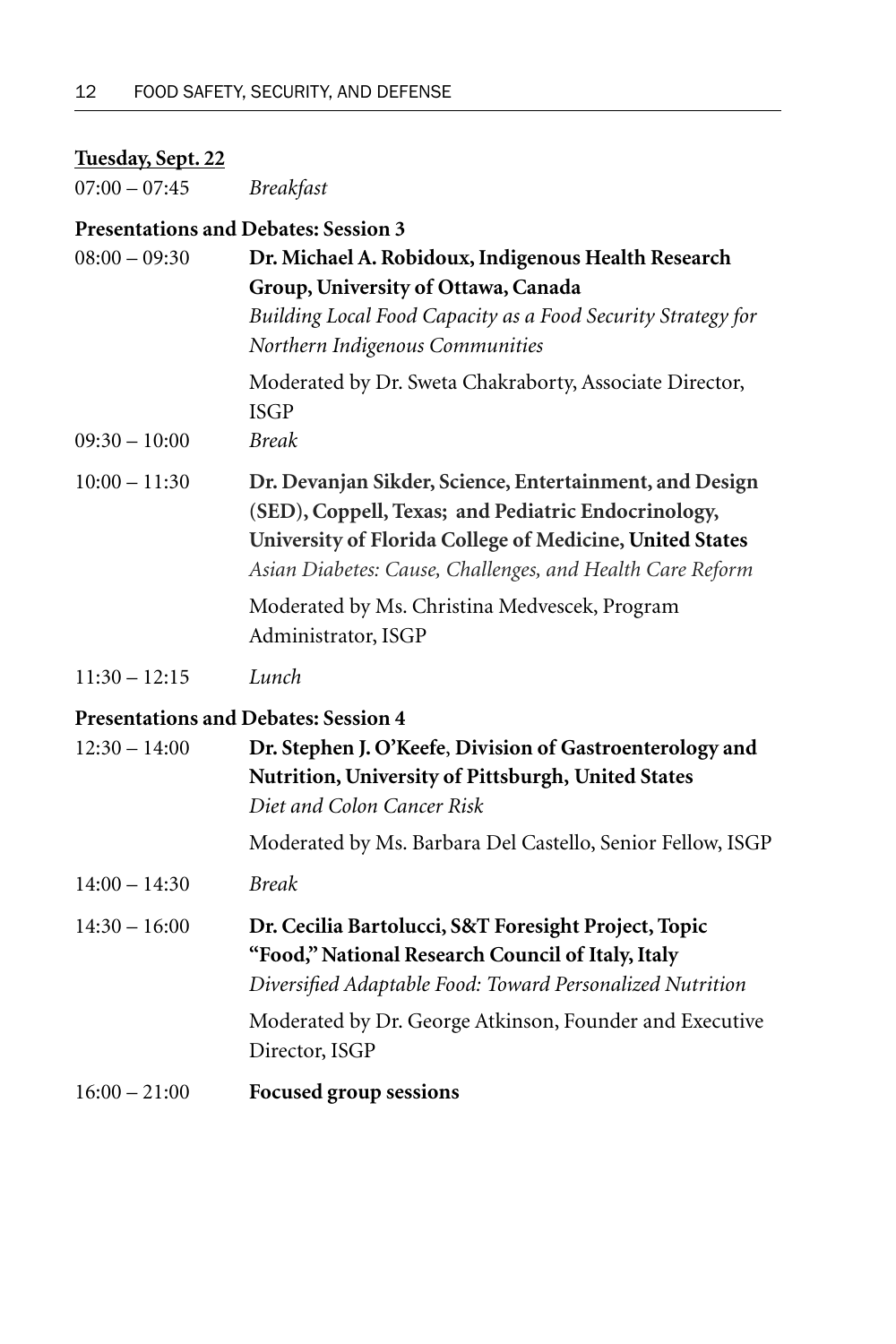# **Wednesday, Sept. 23**

| $08:00 - 08:45$ | <i>Breakfast</i>                                                                                                                                                   |
|-----------------|--------------------------------------------------------------------------------------------------------------------------------------------------------------------|
| $09:00 - 12:10$ | <b>Plenary Caucus Session</b><br>Moderated by Dr. George Atkinson, Founder and Executive<br>Director, ISGP, and Dr. Sweta Chakraborty, Associate<br>Director, ISGP |
| $12:10 - 12:30$ | <b>Closing Remarks</b><br>Dr. George Atkinson, Founder and Executive Director ISGP                                                                                 |
| $12:30 - 13:30$ | Lunch                                                                                                                                                              |
| 13:30           | Adjournment                                                                                                                                                        |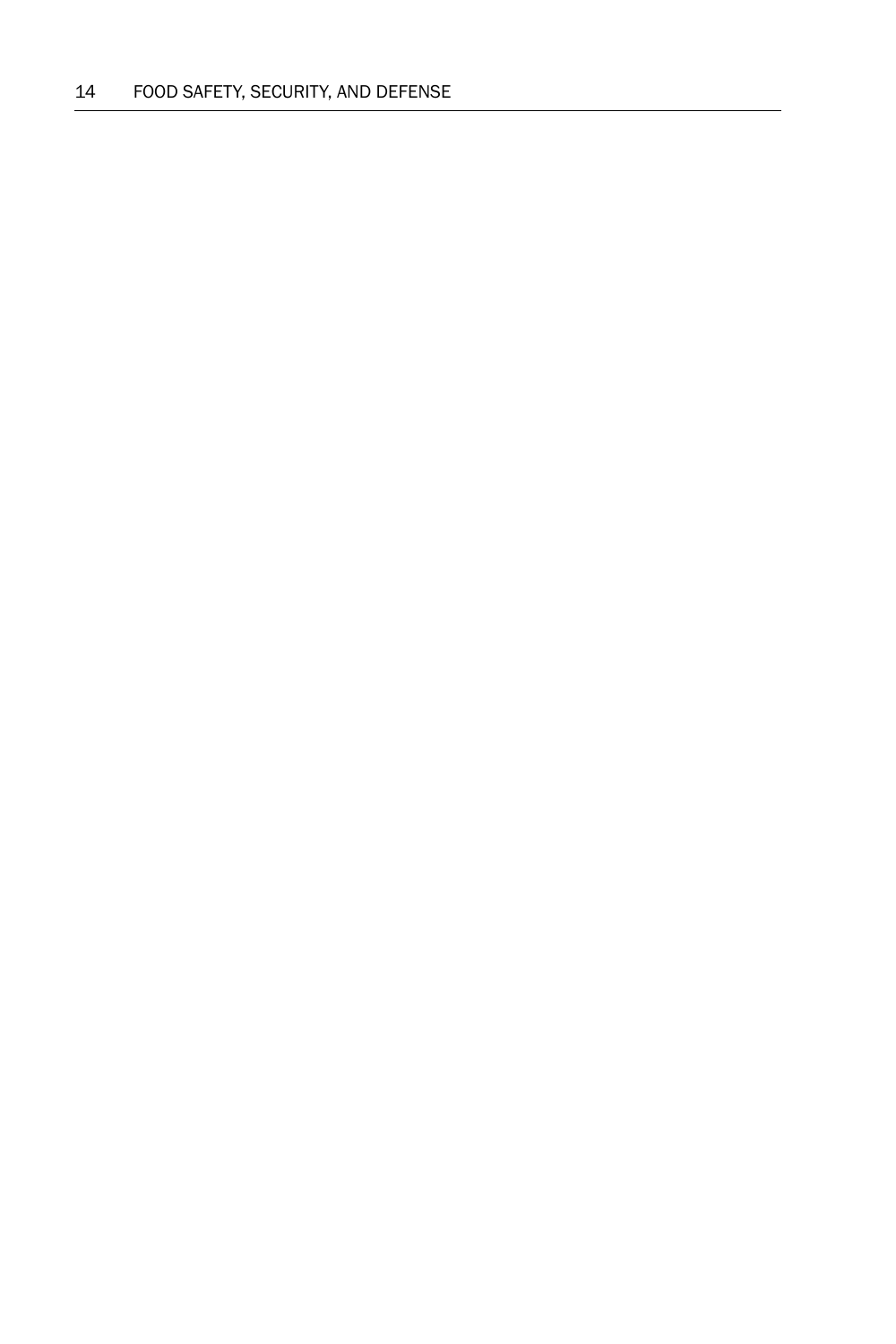## Aligning Food Security Interventions with Better Nutrition in North America\*\*

Katherine Gray-Donald, Ph.D. Associate Professor, McGill University, Montreal, Quebec, Canada

#### Summary

Food security at a household level is closely linked to poverty, but in North America the link between nutritional indicators and food security is not strong. Programs to improve food security need to be sensitive to societal needs and, where possible, take good nutrition into account to reduce the burden of chronic disease. Changes in the food environment can help reduce food insecurity and improve nutrition in numerous creative ways. Many of these come best from grass roots local initiatives, which, if successful, serve as models for other communities. Farmers' markets, mobile markets, food cooperatives, community gardens, community groups who create pressure to provide fair food prices and those helping to enhance skills on how to buy and prepare healthy foods, all offer partial solutions to the problems of food insecurity and good nutrition. Support for interventions with known nutrition and health benefits (e.g., the Breast Feeding Initiative) or decreasing the marketing of foods and beverages to children, are other ways of improving food security and health. The landscape has changed from one of concern for under-nutrition to one of food quality to prevent chronic disease. Ensuring that only healthy foods are offered in school settings and subsidizing meals where needed is a challenge in terms of acceptance. Large American flagship programs, such as the school lunch program, need to be evaluated for potential improvements related to nutritional and other health outcomes. From small community-led interventions around food to broad policies to change institutional practices, all have potential to improve the food environment for everyone.

#### Current realities

The 1996 World Food Summit established that "Food security exists when all people at all times have physical, social, and economic access to sufficient, safe, and nutritious food to meet their dietary needs and food preferences for an active, healthy life." Access to healthy food is not always evident, even in industrialized countries, with 14.3% of Americans and 8.3% of Canadians reporting household food insecurity from 2011–'13. Food security is linked to economic prosperity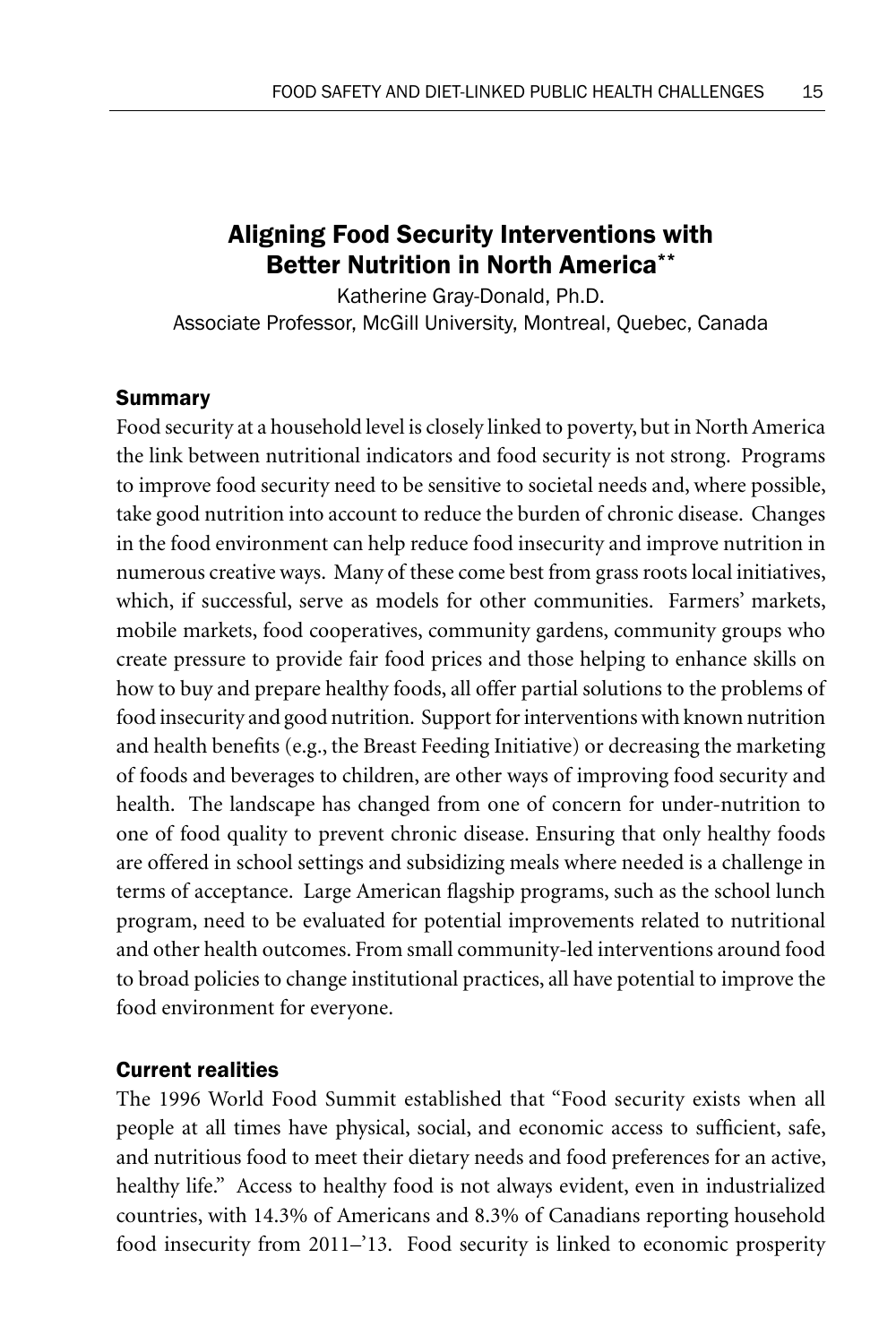and declined during the 2008–'09 recession. Food insecure households tend to be those with low incomes and education, and single-parent families are at elevated risk. Food deserts (i.e., where food prices are high and choices are limited) and the lack of infrastructure in disadvantaged areas add to these challenges. For example, in remote areas where food is obtained from the wild (e.g., game, fruits, fish) or through small, local production, increase costs (e.g., transportation or expensive storage requirements) pose major barriers to food security and nutrition.

The problem in the United States and Canada regarding access to healthy food is not one of inadequate production or availability, but rather one of distribution. Low-income households are vulnerable to food insecurity and poor health, and distance from healthy, affordable food can compound the problem. Levels of income support and the development of programs to ease food insecurity are political issues in both countries. In Canada, there are no provincial or national school lunch programs and no food support through Supplemental Nutrition Assistance-type programs. The means of supporting families is to provide incomes that are sufficient to care for their needs, although the levels of support are not sufficient in all settings.

#### Scientific opportunities and challenges

Diets are changing and the transition to increased intake of sugars and processed foods coupled with the loss of traditional foods and exercise is leading to obesity and chronic disease at an alarming rate. Food insecurity is linked to many health problems in a seemingly bi-directional manner. Food insecurity from temporary or long-term inadequate income causes stress and poor diets leading to chronic disease, while those with health problems, including obesity, are at higher risk for low income and food insecurity. The link between food insecurity, as measured by the Household Food Security Survey module, and dietary intake has been thoroughly studied in Canada and the U.S. using national data. One study compared nutrient intake in the two countries, examining specific nutrients with public health significance. In this case, the dietary intake data showed that the greatest difference between food secure and insecure individuals occurred in Canada and involved the amount of calcium and magnesium consumed. This trend was likely observed due to the higher cost of milk in Canada. No differences were seen between food secure and insecure individuals over the age of nine for vitamins A and C, and folate. There has been little difference in the nutrient profiles of younger children, as they seem to be protected from deficiencies. However, this result may be a reporting bias because mothers may not admit that they are inadequately feeding their children.

In terms of growth, food insecure children grow well in terms of height but tend to be heavier. There does not appear to be any evidence of slower linear growth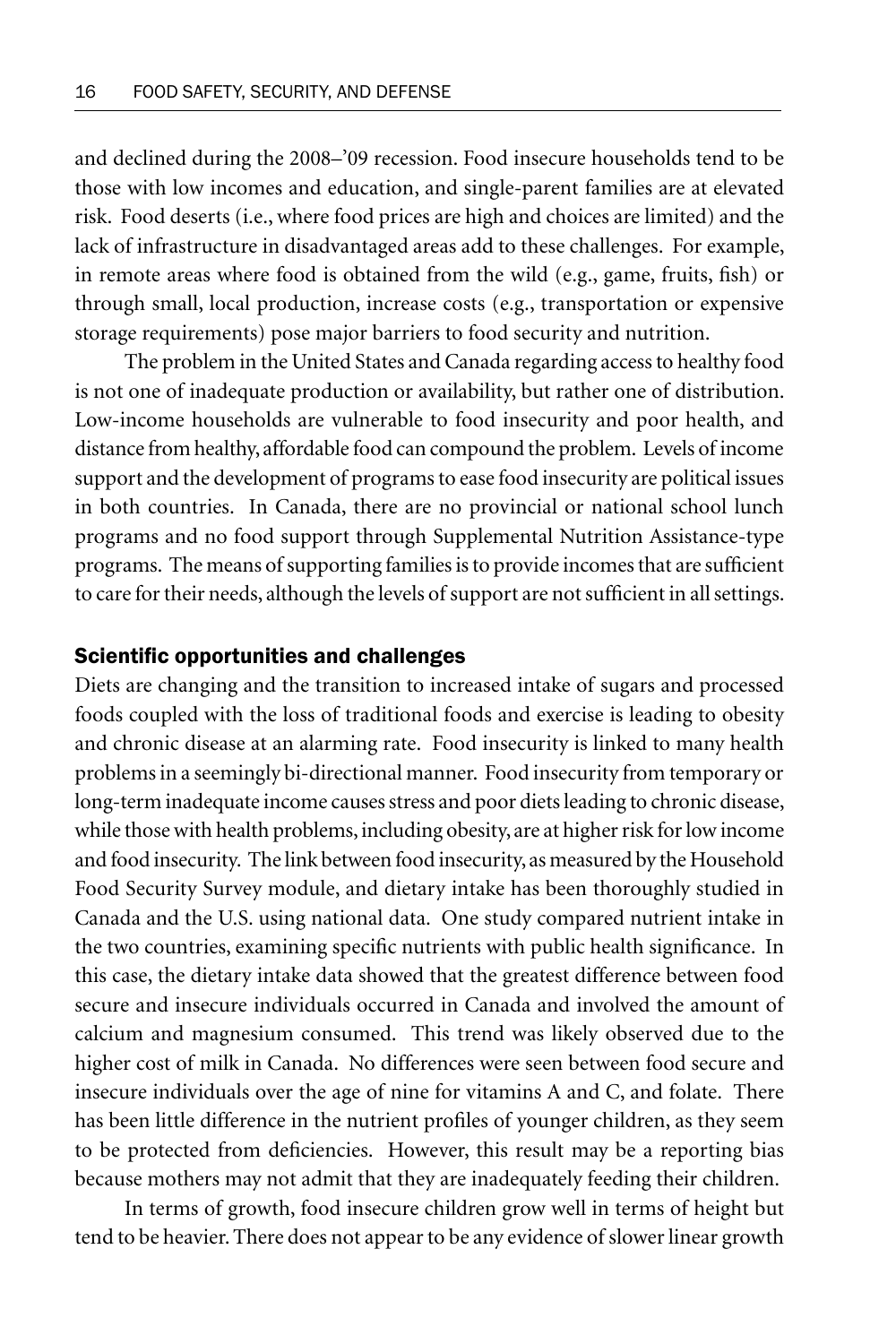or low weight-to-height ratios in food insecure children in North America. This link between growth and food insecurity is very different from that observed in other parts of the world, and the nutritional risk for food insecure households in North America includes increased risk of obesity and poorer quality diets in terms of added sugars, fewer fruits and vegetables, and greater risk of inadequate milk intake in Canadian children.

The growing problem of obesity and its impact on chronic disease is of utmost concern, and all programs addressing food insecurity must address this issue so as to not inadvertently contribute to the problem (e.g., offering high-calorie foods or extra snacks, not being able to access local produce through the *Supplemental Nutrition Assistance Program* [SNAP], low nutritional value for "food bank" foods). While much of the food security research linking nutritional indicators (e.g., obesity) uses cross-sectional data, better studies are needed to understand how to effectively decrease food insecurity and help encourage healthier diets. There are serious methodological challenges in measuring the success of different interventions. Program participants may be very different to nonparticipants in ways that are difficult to measure. Good quantitative and qualitative research studies are needed to better understand the problems of food insecurity from the participants' point of view. As an example in a recent study, among low-income participants the most commonly cited barrier to the consumption of fruits and vegetables after cost was lack of skills in preparation and preservation of these foods.

Remote areas of Canada and the U.S. have additional challenges in terms of food provision and reliance on traditional food sources. Among indigenous populations, many live far from well-stocked grocery shelves and markets. Consequently, food prices are high because of transportation costs. Traditional ways of obtaining foods also have numerous constraints (e.g., fuel costs for hunting), which is challenging for many communities experiencing high unemployment rates. Obesity rates are very high and diabetes is a major health concern. There is no one solution for the high level of food insecurity in these communities, as there are important differences in culture, traditional food systems, and geography across the many communities that require consideration. Local solutions are needed to appropriately answer the needs of community members. The rapid transition from traditional ways of eating to more market driven foods presents important challenges to food security and nutrition in indigenous communities.

In addition to having sufficient resources to purchase foods and access to healthy foods for purchase, an element of education is necessary to improve nutrition knowledge and food skills in many settings. Pressure to eat in certain ways starts early in life with advertising of nonnutritious, but highly profitable foods. The World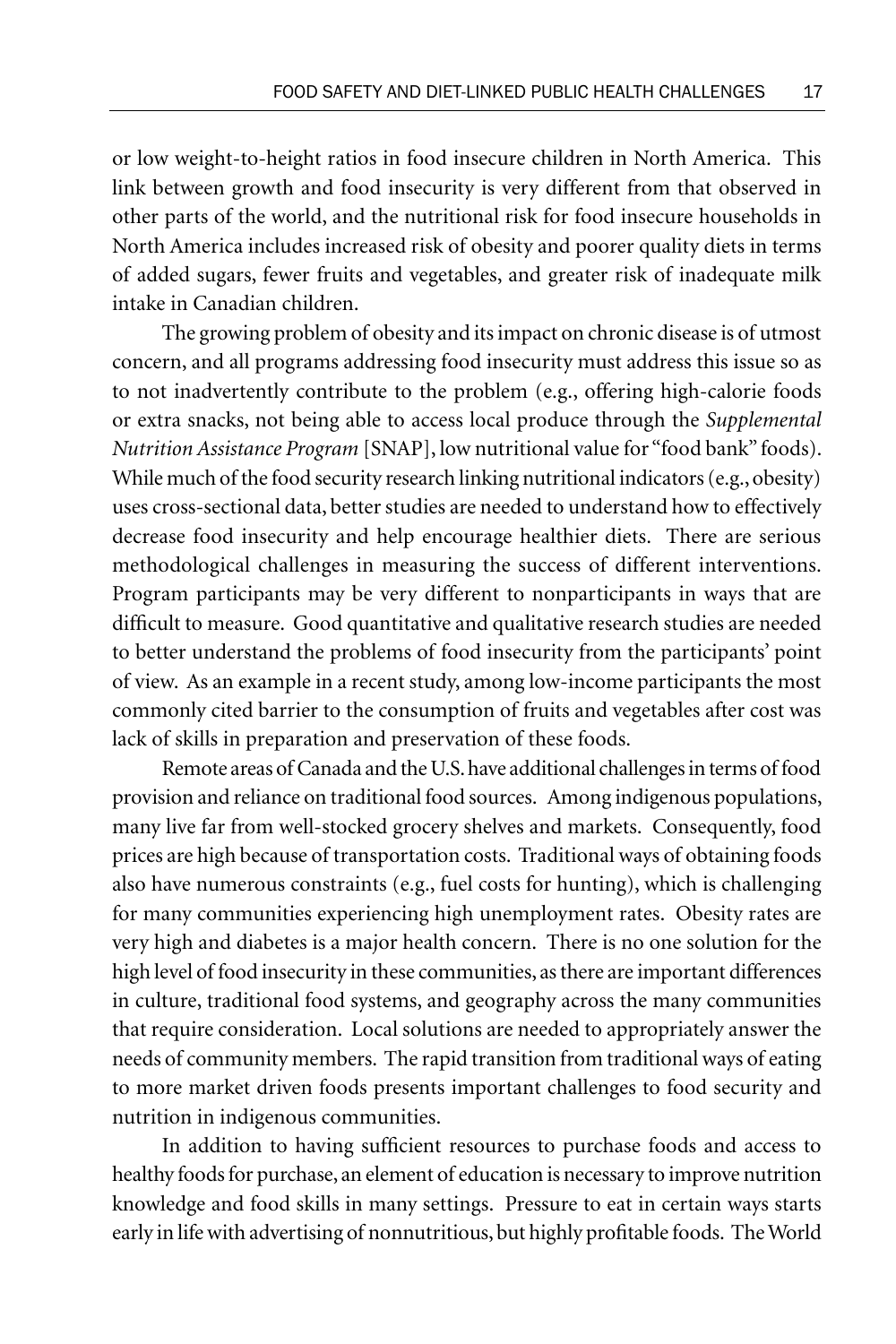Health Organization (WHO) suggests a ban on advertising to children who are too young to understand the advertising. Consuming highly processed foods persists because of prevailing consumer perceptions (e.g., it is time-consuming to prepare foods, consuming processed foods results in less waste). Many food preparation skills have been lost so there is a reliance on ready–to–eat foods. Sugar drinks are ubiquitous and are blamed for current nutrition problems given their low price and accessibility. In many instances, the consumer is subject to a higher price for a healthier food choice without any clear rationale (e.g., whole wheat products are often more costly than refined grains).

### Policy issues

Food security is related to income, and increases in direct financial support (e.g., higher minimum wage) do lead to improvements in food security, although not all food insecure households are in the lowest-income range. Solving problems of food security will not automatically lead to better nutrition and reduced chronic disease. There is great potential to focus on adjustments that include this aspect of preventive health in programs aimed at reducing food insecurity. In North America, food security is only very weakly related to undernutrition, but has an impact on diet quality and obesity. Nutritional evaluations of the implementation of programs to reduce the burden of food insecurity are essential. External evaluations through longitudinal studies are important tools to help improve programs or to potentially abandon unsustainable solutions for improving food security. Changes in the food environment must include the following:

- In more remote areas where food insecurity is highest, encourage sustainable local interventions developed by communities to address food insecurity (e.g., community freezers for local game, community gardens, greenhouse installations, fishing cooperatives) through funding from federal governments to address food security.
- In urban areas, local governments can provide spaces for produce markets and community gardens to reduce food costs and promote better nutrition through education around food production, conservation and preparation. Municipal planning committees need nutrition expertise to address issues of food security.
- Grocers Associations and food producers must be sensitized to the issues of offering healthier foods at noninflated prices (e.g., whole grain vs. refined; lower sodium choices) to help reduce socioeconomic inequities in health.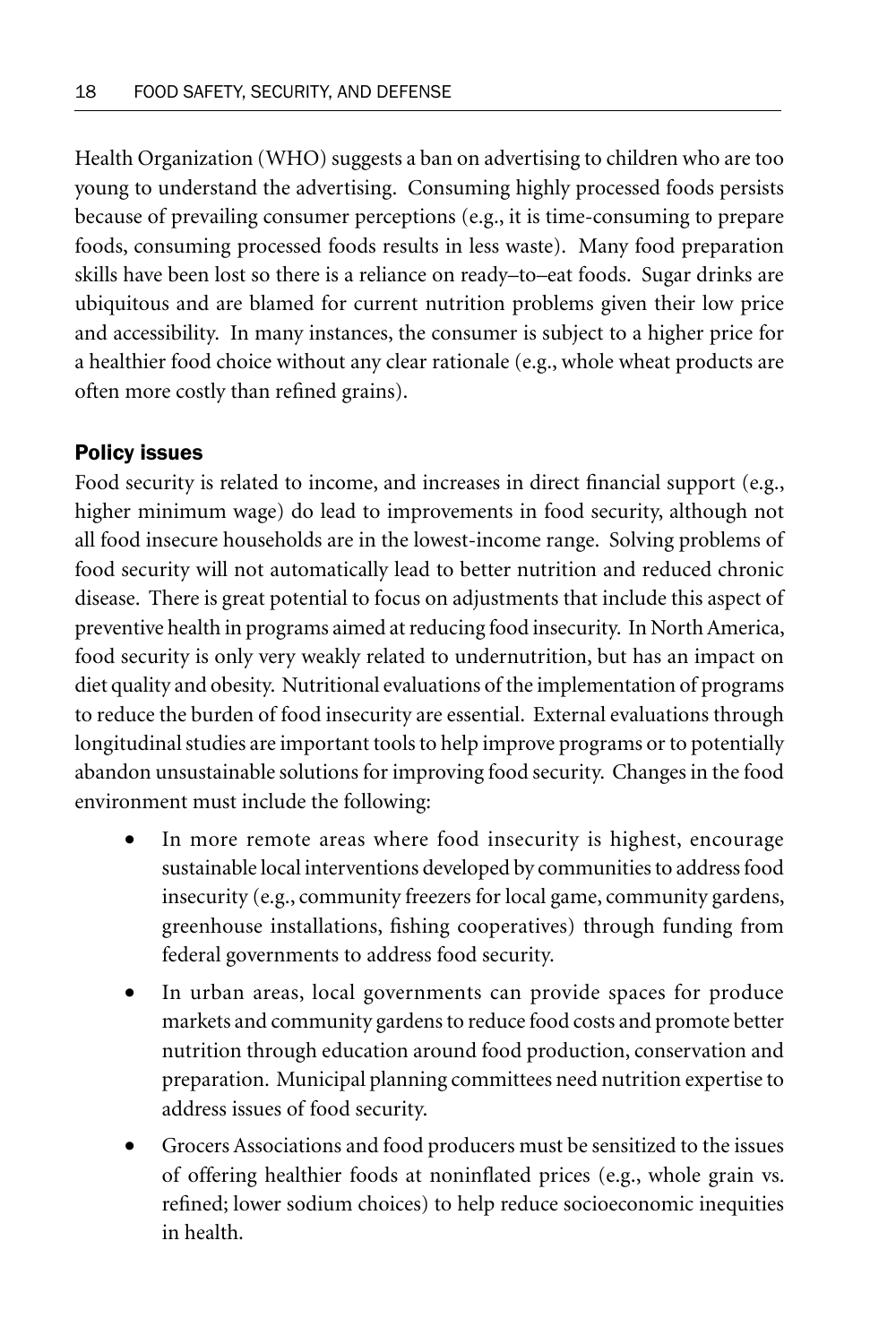State (provincial) and national governments can use policies to encourage a number of beneficial actions to improve food security and nutritional health of the population by:

- encouraging the WHO recommended The Baby Friendly Initiative in more hospitals to increase breastfeeding and decrease infections.
- limiting the marketing of food and nonalcoholic beverages to children in the spirit of reducing the demand for unhealthy food choices. This currently is done in Quebec, Canada)
- tying subsidies for school meals programs to the offering of healthy food choices in all settings or disallow serving unhealthy foods in schools where subsidies are not available.

#### References

McCullum, Christine; Desjardins, Ellen; Kraak, Vivica I.; Ladipo, Patricia; Costello, Helen (1 February 2005). "Evidence-based strategies to build community food security". *Journal of the American Dietetic Association*. 105 (2): 278–283.

*\*\* A policy position paper prepared for presentation at the conference on Food Safety, Security, and Defense (FSSD): Food Security and Diet-linked Public Health Challenges, convened by the Institute on Science for Global Policy (ISGP), Sept. 20–23, 2015, at North Dakota State University, Fargo, North Dakota, U.S.*

## Debate Summary

**The following summary is based on transcriptions of a recording made by the ISGP staff during the debate of the policy position paper prepared by Dr. Katherine Gray-Donald (see above). Dr. Gray-Donald initiated the debate with a 5-minute statement of her views and then actively engaged the conference participants, including other authors, throughout the remainder of the 90-minute period. This Debate Summary represents the ISGP's best effort to accurately capture the comments offered and questions posed by all participants, as well as those responses made by Dr. Gray-Donald. Given the not-for-attribution format of the debate, the views comprising this summary do not necessarily represent the views of Dr. Gray-Donald, as evidenced by her policy position paper, or those of the ISGP, which does not lobby on any issue except rational thinking. Rather, it is, and should be read as, an overview of the areas of agreement and disagreement that emerged from all those participating in the critical debate.**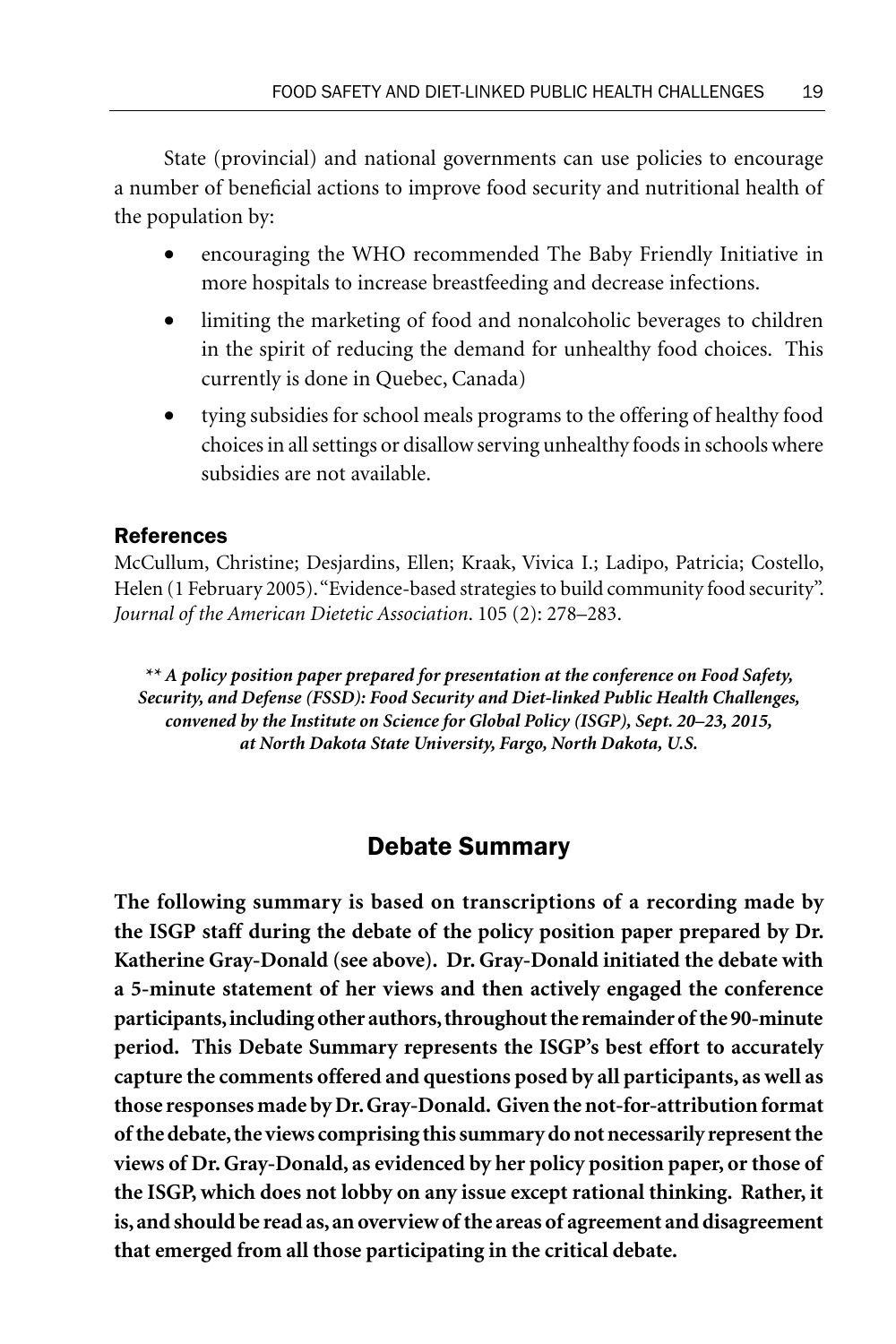#### Debate conclusions

- Given that economic insecurity creates barriers not only to food security, but also to the ability to access foods with a higher level of nutrition, policy makers at all levels (e.g., municipal to federal) need to implement strategies (e.g., subsidies, community funds) that lower the higher cost of healthier foods and increase the local availability of these foods.
- Since access to higher-nutrition foods does not ensure its acceptance by consumers relative to less-nutritious options, both private- and public-sector funding needs to support culturally-sensitive education to encourage nutritional selections in food-insecure communities. Programs encouraging healthier eating also need to educate consumers to prepare these foods in appealing/palatable ways to ensure nutrition can be effectively incorporated into daily diets.
- The recognition that eating habits are formed early in life and influence later-life health outcomes strongly suggests that nutrition and food education requires a high priority be given within the school environment and curricula. Schools need to be responsible for both educating children about nutrition through innovative programs (e.g., food tasting, group cooking) and for creating an environment where healthy food choices are available (e.g., school meal programs, healthy vending machine options, etc.).
- Since increasing the consumption of higher-nutrition foods requires that consumers receive convincing evidence confirming these foods improve health outcomes, research focused on the impact of discrete nutritional interventions on different populations is essential. Attention needs to be given to isolating the impact of poor nutrition from other factors that negatively affect one's health.
- The connection between consumer food choices and cost, convenience of access, and taste underlies the importance of nutritionists and food scientists working more closely together to improve the nutritional content of processed foods that incorporate these desired qualities.

### Current realities

Individual and community food choices are based on behaviors that are difficult to alter, and pose complicated challenges to nutritionists, the agricultural sector, private and public institutions, and consumers alike. Currently, high-sugar, highfat foods are consumed in excessive quantities, leading to obesity and diet-linked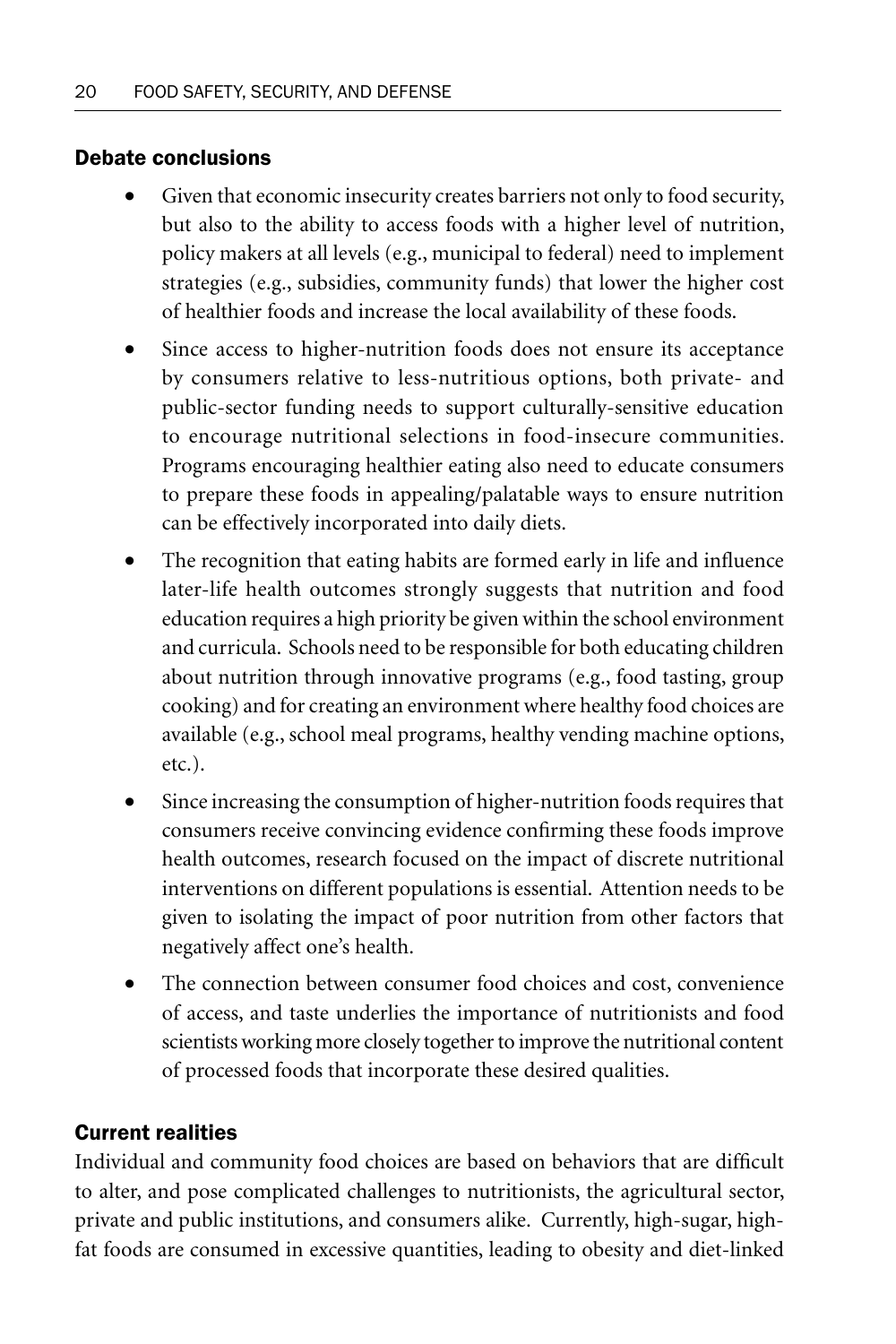health problems (e.g., diabetes, high blood pressure) that strain government health care budgets. Meanwhile, food that is culturally and nutritionally appropriate is not reaching those who need it. This is especially true among indigenous populations in North America, which often are located in remote areas with high rates of food insecurity.

Although cultural norms tend to be a central reason people are unwilling to alter their eating habits, there also is a lack of scientific knowledge about the best nutritional choices to recommend for individuals based on their genetic phenotype. While programs may provide nutritional guidelines to food-insecure communities, they often fail to educate community members about how to prepare these healthier food choices, thereby impeding their adoption. Consequently, the issue of promoting nutritional food choices may not necessarily be a lack of science, but a failure in knowing how to implement it.

Annual U.S. Department of Agriculture (USDA) studies on the forces driving consumer food choices consistently find that decisions are based on (i) cost, (ii) convenience, and (iii) taste, all of which generally conflict with choosing the most nutritious foods.

Food choices also are influenced by what is, and isn't, available. While people want to make healthier food choices, and effective educational interventions can improve consumer food decisions, if healthy options are available alongside tempting but less-healthy alternatives, then less-healthy choices typically are made. Because U.S. food assistance programs generally provide monetary assistance rather than food, such aid is often (but not always) spent on less-nutritious, more-fattening options, resulting in some individuals eating nutritionally while many others fail to do so.

Since nutritional messaging often is not relevant or understandable to the target group, those nutritional guidelines often are ignored. One-size-fits-all nutrition messages don't motivate behavior change because the target audiences each are unique (e.g., different indigenous communities, children of different ages). Adding to the difficulty is the problem of defining and communicating the benefits of nutrition, as the markers available only crudely measure nutritional sufficiency (e.g., measures of human growth), and these may not be appropriate measures for all populations of children.

Compared with children in less-affluent countries where food is very limited and malnutrition can stunt growth, children who experience food insecurity in North America still manage to get the nutrients they need, and research indicates that early food insecurity does not affect childhood development in this population. However, it is very difficult to isolate the effects of nutrition from other factors that impact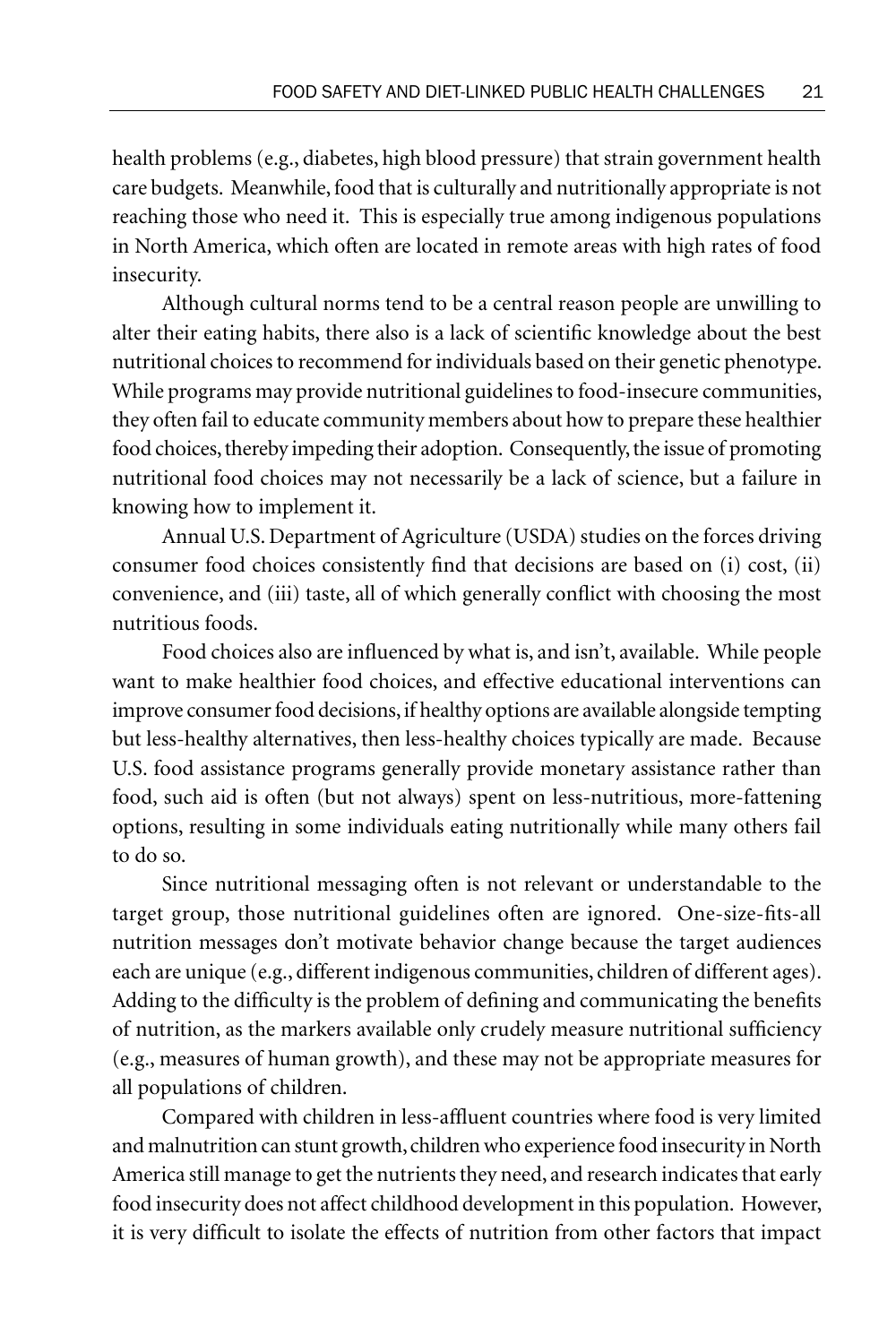development (e.g., mental stimulation, air and water quality, active play outdoors). A study in Jamaica that investigated whether breakfast affects children's ability to learn found that in reasonably well-nourished children, breakfast had little effect on learning, but it did make a difference in the learning abilities of under-nourished children. More information is needed in this area.

Although early nutritional intervention (e.g., in elementary school) is important both for the prevention of obesity and disease, and for instilling lifelong healthy eating habits, current school nutrition programs have fallen short both in educating children to make positive changes in their diets and in offering foods with proper nutrition. School environments often provide children with access to a variety of less-healthy options through vending machines and school stores, and sometimes through the foods offered in the school meal programs themselves. Likewise, the poor food choices offered in office buildings where adults sit for the majority of the day (e.g., private companies, governmental agencies) contribute to obesity and diet-linked problems. It is widely agreed that nutrition information is largely lacking in public health outreach.

Nutritionists face a difficult task in advocating for healthier food choices, as they are working against the efforts of skilled food scientists who are constantly improving the taste and sensory quality of less-nutritious processed foods. In North America, food science and nutrition departments (e.g., academic, governmental, private sector) do not work together, as is the case in other countries. Food scientists typically focus on issues such as shelf life, taste, and packaging, and sometimes seem to be at odds with the concerns of nutritionists. There is also a significant difference between the large marketing budgets of processed food companies and the limited advertising budgets of public health agencies.

Although locally grown produce is considered one way to improve access to nutritious foods, taste preferences are constantly evolving, especially among youth, making it difficult for local food production to meet demand. Even in areas that are growing local produce, crops often are transported to cities and sold at higher prices to urban customers. While community activities and infrastructure (e.g., community freezers, gardens, biogardening, greenhouses, food cooperatives) can help increase the availability of nutritious foods in food-insecure communities, there is a limited variety of foods that can be grown, especially in Northern communities. Although it is expensive to ship fresh produce — and it is not as fresh once it arrives — a less expensive but still nutritious option are dried fruits, which have a longer shelf life than fresh fruit and can therefore be transported via slower methods (i.e., boat rather than airplane).

Obtaining nutritious foods is largely considered an issue of economics, not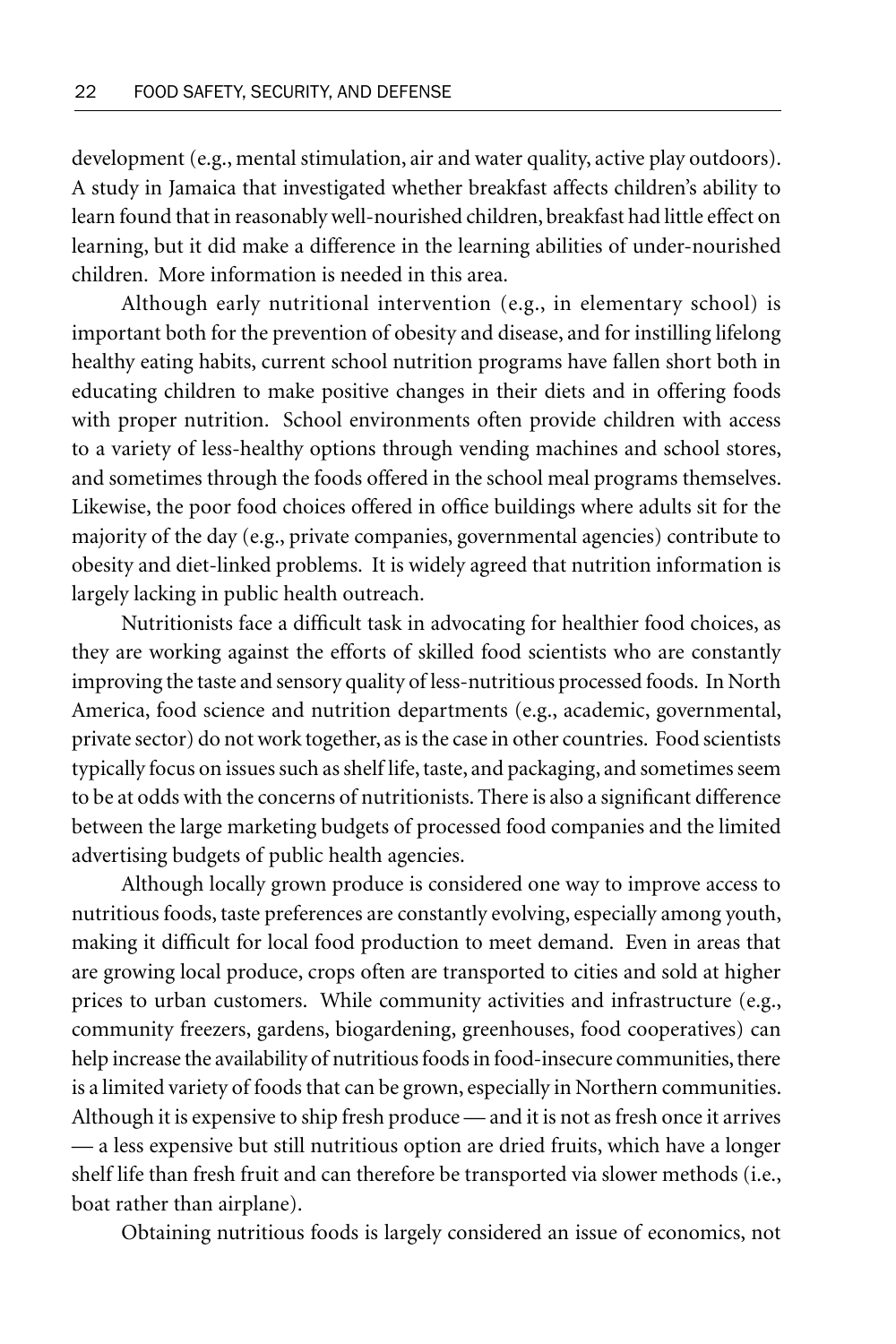only in rural areas, but in urban homes as well. Although there may be increased production costs associated with producing healthier foods (e.g., whole-grain bread vs. bread made with processed flour), the marketplace likely plays a larger role in determining price. Since a portion of the population will pay more for healthier food, food producers and grocers are incentivized to raise the prices of these foods. However, there are many who do not have the means to pay this inflated price. Government funds currently do not underwrite the production and distribution of nutritious food options to make them more affordable, and instead public support is spent on health care challenges linked to poor diet.

#### Scientific opportunities and challenges

Research opportunities exist to (i) characterize nutritious diets for different populations, (ii) better understand what motivates consumers to choose healthy foods, and (iii) develop effective strategies for convincing people to choose nutritious diets over less-nutritional, processed foods.

Encouraging new food choices, and developing the food preparation skills that enable these choices, will require education, incremental change, and high levels of commitment from food-preparation experts. Experiential learning may be more effective in changing habits than simple dissemination of abstract nutritional concepts (e.g., adding sampling stations in grocery stores so people can taste different foods and see them being prepared). However, nutritionists must study and understand a community so that messages regarding food and nutrition are tailored to cultural norms.

A central challenge is finding foods that harmonize with the environment and culture of unique food-insecure communities, and that potentially can create livelihoods for community members. There is a great need for creative solutions that preserve cultural heritage by preparing traditional foods in a healthier manner that is still palatable to local tastes and that can compete with highly processed foods.

Demonstration studies are needed that evaluate the health outcomes of different dietary interventions (e.g., frozen orange juice vs. Tang powdered crystals), and experiments need to be designed that can pinpoint whether children's health challenges are the result of dietary practices or related to other environmental factors. Early life nutritional interventions need to be creatively incorporated into childhood education (e.g., tasting experiences, group cooking), and nutritional messaging (e.g., governmental advertisements, childhood education programs) must be redesigned to be as effective as food industry advertisements. The challenge is to combine consistent messaging with nutritional expertise to be presented from a local perspective. Parallels with antismoking legislation and advertising need to be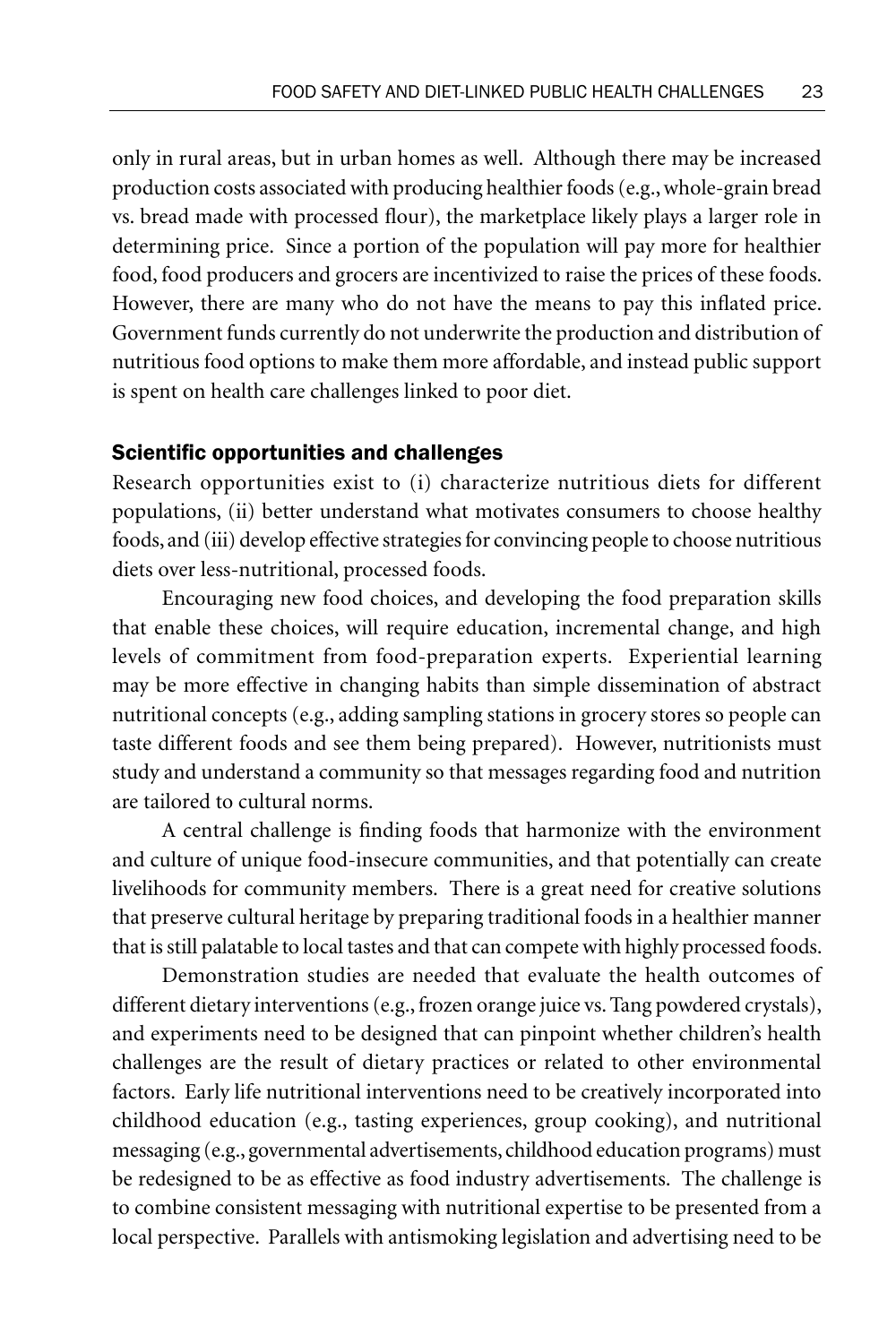studied, and the broad success in changing public attitudes toward smoking (e.g., eliminating smoking in bars and many public spaces) needs to be remembered when change seems impossible.

To increase consumption of nutrients, food scientists and nutritionists need to work together to put nutrients back into processed food products (e.g., adding wheat bran to white flour).

Given the lack of emphasis on nutrition in public health programs, students need to be encouraged to go into the field of public health, and dieticians need to expand their perspectives beyond calorie counting to consider the widespread incorporation of nutritional goals in community health plans.

#### Policy issues

While it is widely agreed that communities, especially those with large health disparities, must have access to healthy foods, policies are needed that improve not only access, but encourage consumption of more nutritious food options.

Given that the U.S. federal government plays a primary role in promoting food security, government subsidies (e.g., crop insurance subsidies) need to incentivize the production of nutritious options beyond wheat, corn, and soy, and to offset the higher cost of these more-nutritious options to consumers. Federal policies need to support traditional dietary patterns that utilize nutritionally appropriate local crops (e.g., although traditional Native American foods include corn, beans, and squash, many tribes receiving federal subsidies are growing wheat, and now have increased pasta consumption, a nontraditional food for this population). To improve access to nutrition in so-called "food deserts," lessons can be learned from other successful government programs (e.g., USAID's Feed the Future program).

Since a majority of harvested crops often are not consumed locally, but instead are shipped to other regions and sold at a high cost, community funds need to be established that subsidize the sale of local crops within their communities at lower, or even below-market prices. More municipal support is also needed for other local initiatives that increase food access and healthy food choices (e.g., community education programs, mobile vegetable shops, and community vegetable gardens). The outcomes of these initiatives need to be more widely shared among communities and others concerned with nutritional security.

Although it is deemed that schools never will be, or should be, 100% junkfood free, policies need to be tightened about what foods can be made available on public school campuses (e.g., in vending machines, school stores, school breakfast programs) and about appropriate portion sizes (e.g., while offering fruit juice in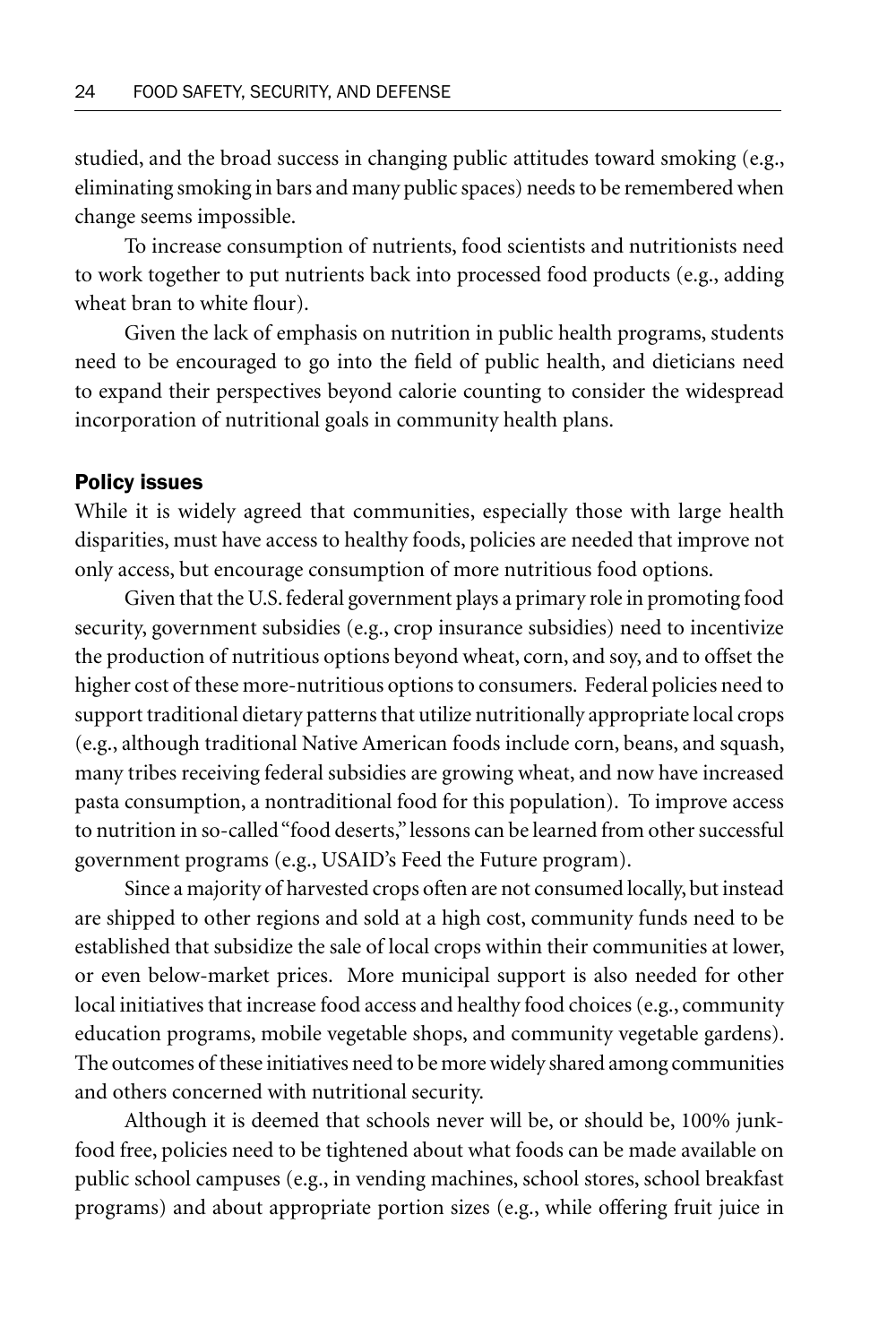school vending machines is a more nutritious option than soda, large containers of juice have a high calorie count that contributes to obesity).

To promote lifelong health, school curricula need to be amended to (i) include nutrition education at all age levels, (ii) give higher priority to physical education, and (iii) revitalize the teaching of home economics. Since nutrition lessons must be compelling to change student behaviors, curricula need to incorporate cooking demonstrations, tastings, and other hands-on experiences.

A larger corporate role is needed in ensuring nutritional security, and the food industry needs to be accountable to the public for promoting less-healthy choices (e.g., producers need to stop marketing foods under misleading labels that give the illusion of health, such as "fat free"). Educational campaigns need to refer to "less healthy foods" instead of "unhealthy foods" to help consumers think of their diets more holistically, as these less healthy foods need to be consumed in moderation, but not necessarily eliminated completely. To ensure that public health messaging about nutrition is effective, nutritionists need to partner with the private sector to craft compelling messages that positively influence consumer behavior.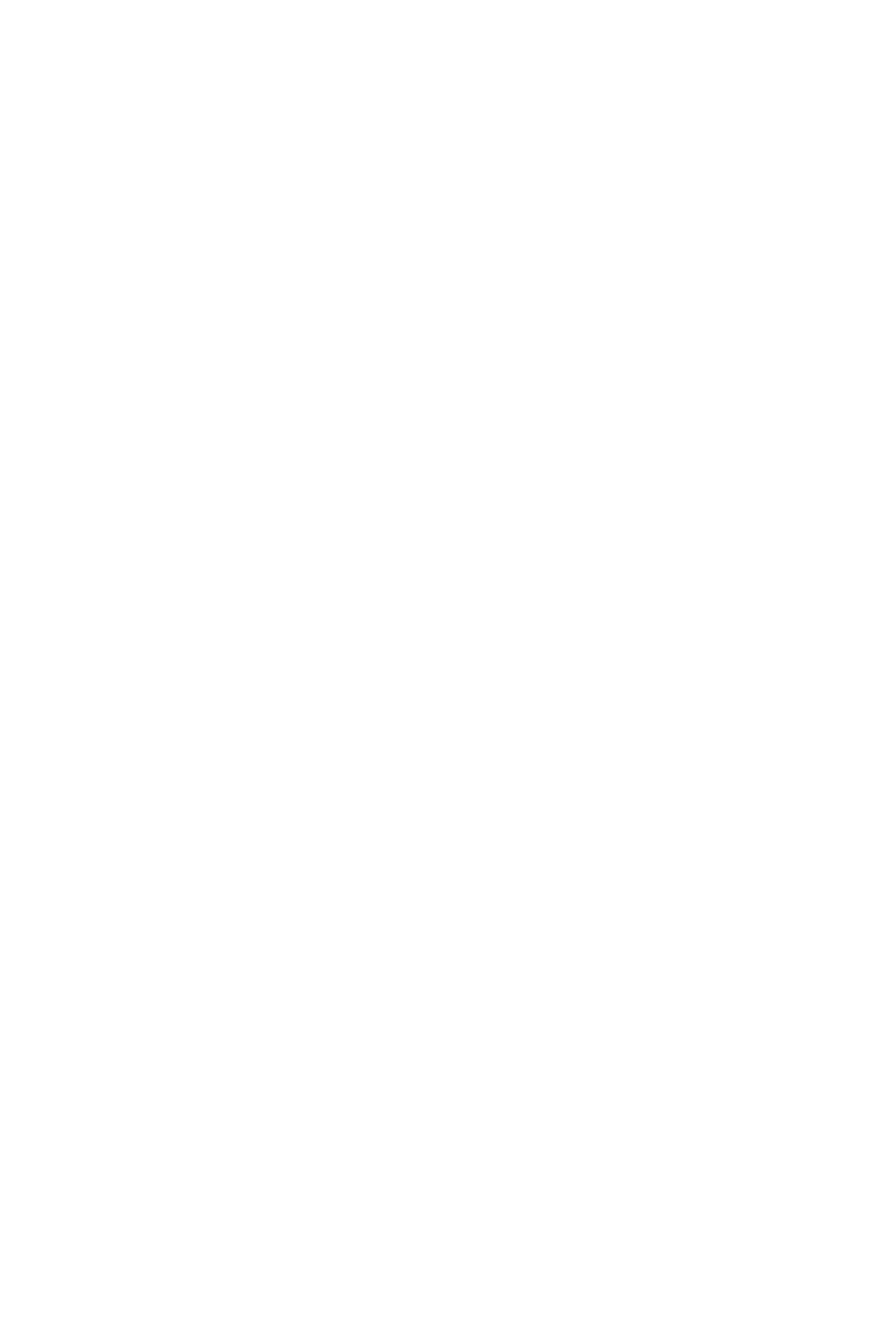# Effects of Modernization, Global Pollution, Climate Change on Food Security among Indigenous Peoples in the Arctic\*\*

Laurie Hing Man Chan, Ph.D., FCAHS Canada Research Chair in Toxicology and Environmental Health Director, Center for Advanced Research in Environmental Genomics University of Ottawa, Ottawa, Ontario, Canada

#### Summary

The importance of traditional/country food as a critical resource for the health and wellbeing of indigenous populations in the Arctic is well documented. Despite this, shifts away from traditional/country food (i.e., food that is hunted/ gathered) consumption have been occuring over the past three decades largely due to modernization and environmental changes, including global pollution and climate change. These changes affect the availability and accessibility to traditional/ country food, which contribute to the alarming rates of food insecurity found in many indigenous communities. Because of the complexity of the factors involved, innovative approaches in research methodology, public health intervention/ adaptation programs, and integrative wildlife/food system management programs are needed. Policies at the local, national, and international levels need to be developed and implemented to enhance food security in the Arctic.

#### Current realities

Indigenous populations residing in the Arctic regions whose territories extend across two or more nation states (e.g., the Sami, Inuit, Dene, Aleut, and Evenk) are encountering myriad unprecedented and rapid environmental, social, and economic changes. Most of these indigenous peoples are practicing partial subsistence living (i.e., using a mix of market and country/traditional foods). Hunted and gathered country/traditional foods include a high variety of species of animals and plants (e.g., beluga whales, seal, caribou, arctic char, berries). The composition of these traditional diets can vary considerably depending on the culture, geography and ecology of these communities.

Traditional/country foods provide critical resources for the physical, mental, social, and economic health and wellbeing of individuals and communities across the Arctic. A diet rich in traditional/country food is thought by public health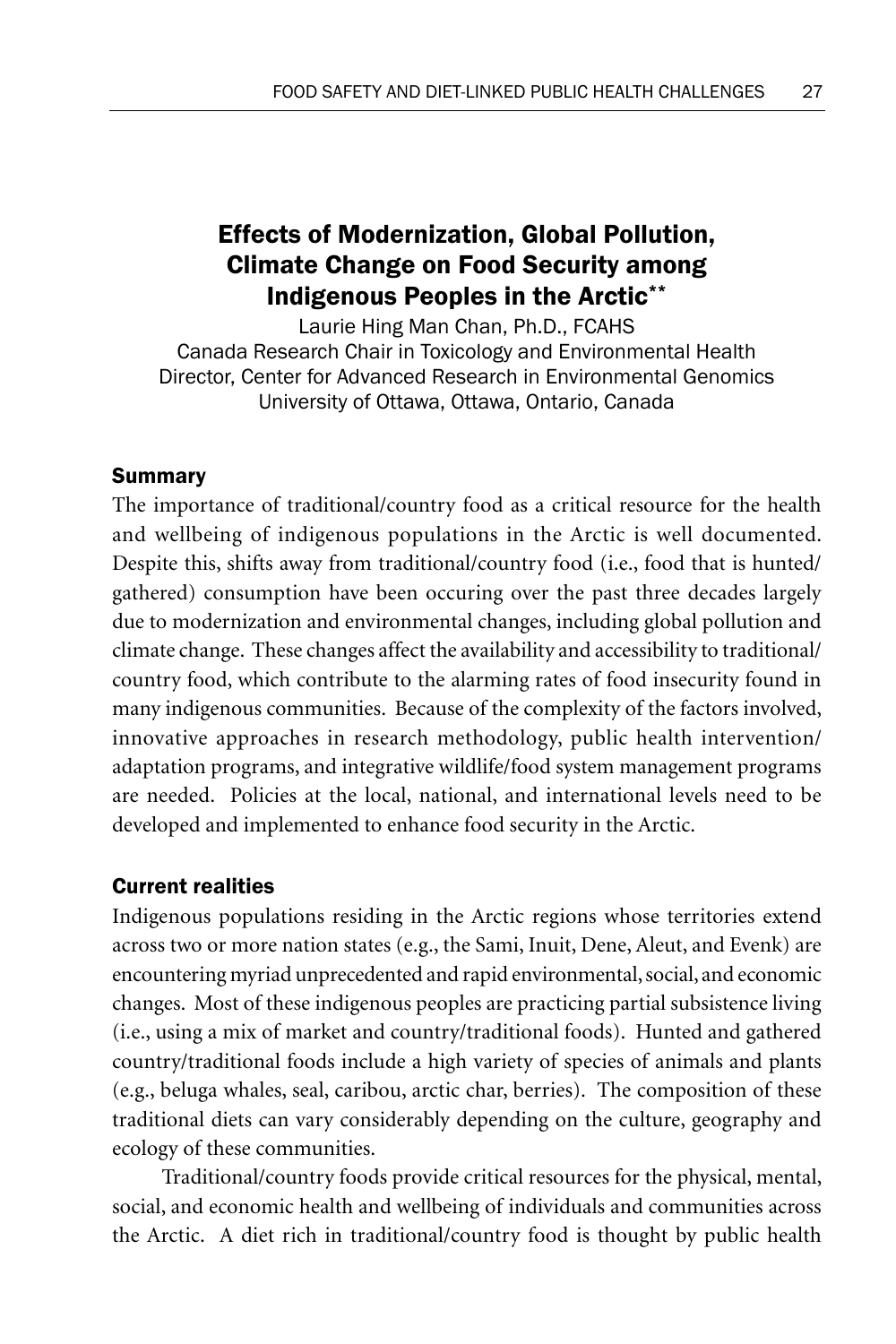professionals to protect against cardiovascular disease and diabetes due to relatively high levels of n-3, mono and polyunsaturated fatty acids, and low levels of n-6 fatty acid. Other dietary characteristics include high intakes of antioxidants, vitamins, micronutrients, and phytochemicals. Beyond the many nutritional benefits, the harvesting, processing, and consumption of traditional foods have great social and cultural importance and are deeply connected with community ethics and indigenous identities.

Indigenous populations are experiencing a nutritional shift, resulting from a set of complex modernizing, and industrial forces that have transitioned a subsistence economy to a salary/welfare based economy. Dietary patterns now include processed foods that are high in salt, sugar, and fat and also include fewer locally harvested foods resulting in lower intakes of several key nutrients (e.g., protein, iron, and zinc). Changes in diet and lifestyle are also associated with increased rates of obesity and chronic diseases (e.g., type 2 diabetes, cardiovascular disease). Living with these ailments is especially difficult under conditions of increasing food insecurity. To be food secure, individuals and households must be able to reliably access food (usually through adequate income) and the supply and production of nutritious food at the community level must be sufficient. Impediments to food security in many Arctic indigenous households exist due to issues relating to both the access to, and availability of, nutritious food. Many studies have shown that the food insecure rate in many indigenous communities can reach an alarming rate of more than 50%.

Food security is also related to the significant environmental changes resulting from ecological shifts in the Arctic. These shifts have been primarily associated with reduced confidence in food safety, due to identified threats from environmental contaminants, and more recently from changes in species availability and accessibility, due to shifting climatic conditions. For example, despite residing in locations distant from industrial activity, Arctic populations are especially vulnerable to environmental contaminant exposure. Contaminants undergo long-range transport from warmer to colder regions, making the Arctic a "sink" for contaminant deposition. Because lipophilic chemicals, such as persistent organic pollutants, collect in the fatty tissues of animals and accumulate at the higher ends of the food chain, the consumption of fish and marine mammals by Arctic populations leads to direct contaminant exposure.

Climate related changes and variability in the Arctic have been associated with changes in animal, fish, and plant population health and distribution. Changes in environmental factors influence human travel and transportation, and thus access to wildlife resources. It is clear that climate change and variability have the potential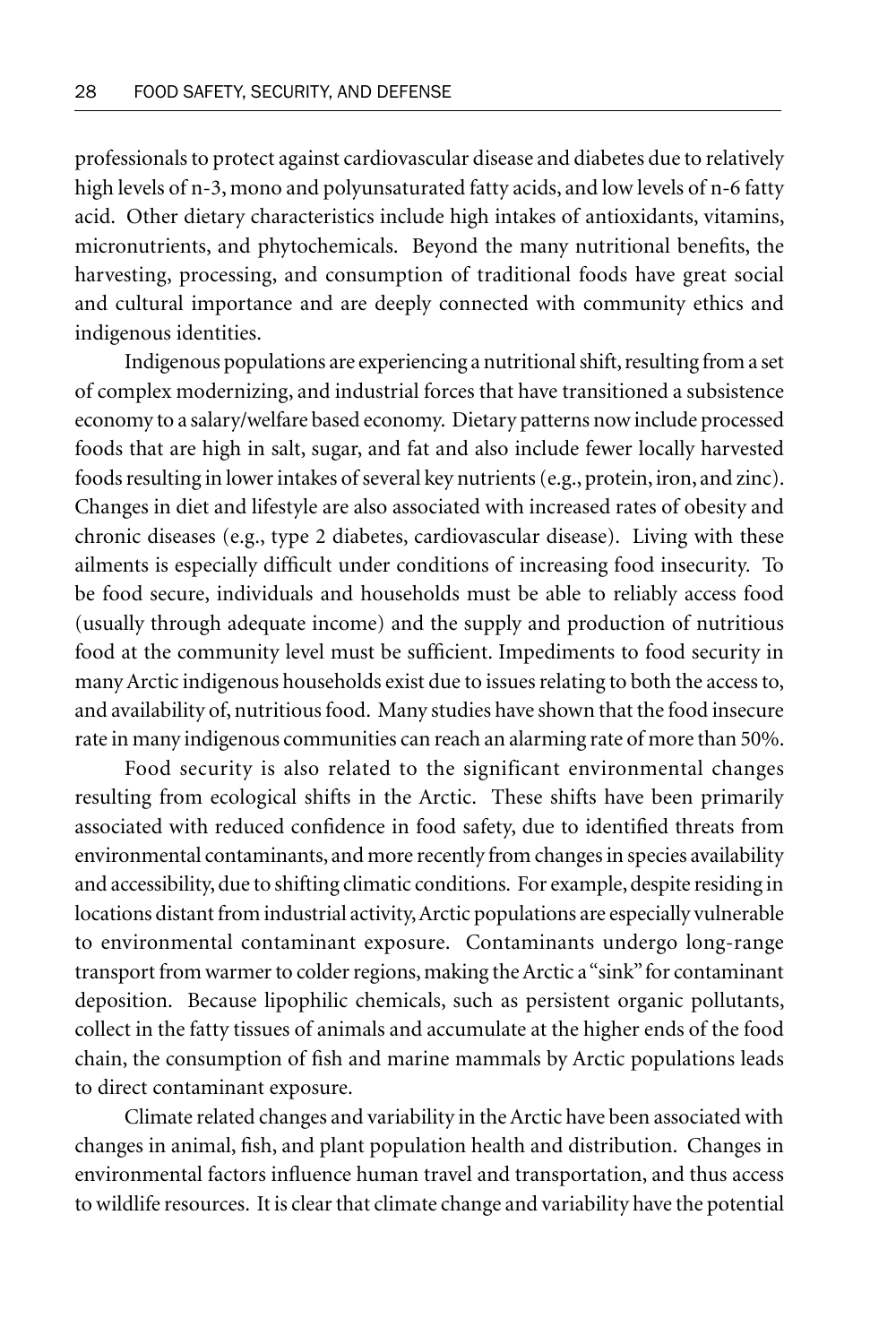to influence nutrition and health statuses among indigenous populations through availability, accessibility, and quality of traditional/country food.

#### Scientific opportunities and challenges

Processes of modernization, global pollution, rapid and sometimes unpredictable environmental change, economic transitions and material poverty, changing demographics, and current logistical challenges are some of the factors that shape this modern version of food insecurity. The complexity of the interactions of all these factors points to the need for multidisciplinary approaches to understanding and resolving the issues. New frameworks and paradigms that cross traditional disciplines need to be developed, and international collaborations are needed for sharing experiences and methodologies. A number of health studies conducted in Canada, Greenland and Alaska in the last decade provide baseline data relating diet and health statuses of indigenous populations. This data provides opportunities to study the impacts of climate change on food security and nutrition over time and in a circumpolar context.

Exposures to global pollutants (e.g., mercury) from the consumption of traditional/country food have been associated with subclinical, biochemical effects and increased systolic blood pressure in adults, as well as sensory function impairment in children in some Arctic communities. Consequently, food consumption advisories warning the public of contaminant risks from marine mammal consumption have, in some instances, been found necessary for the protection of public health. However, given the chronic food insecurity issues, wholesale reductions in traditional food consumption to limit contaminant intake are likely to dramatically and negatively effect nutrient intakes. Consequently, it is important that food advisories pertaining to the presence of contaminants in traditional foods are designed to lower contaminant exposure while minimizing the adverse effects associated with lower nutrient intakes. This requires comprehensive risk and benefit assessment paradigms to be developed and applied.

Research results have indicated that both positive and negative changes across different communities were reported in regards to climate change and variability affects on traditional/country food harvests. However, the impacts are not homogenous among all hunter-gathers and communities, and both individuals and households demonstrate differing abilities to adapt successfully. Factors such as access to economic resources and equipment, experience, and the nature of the adaptive strategy used, appear to influence the success of hunter adaptations to climate conditions. Therefore, it is important to further study the differentiating factors across individuals and households.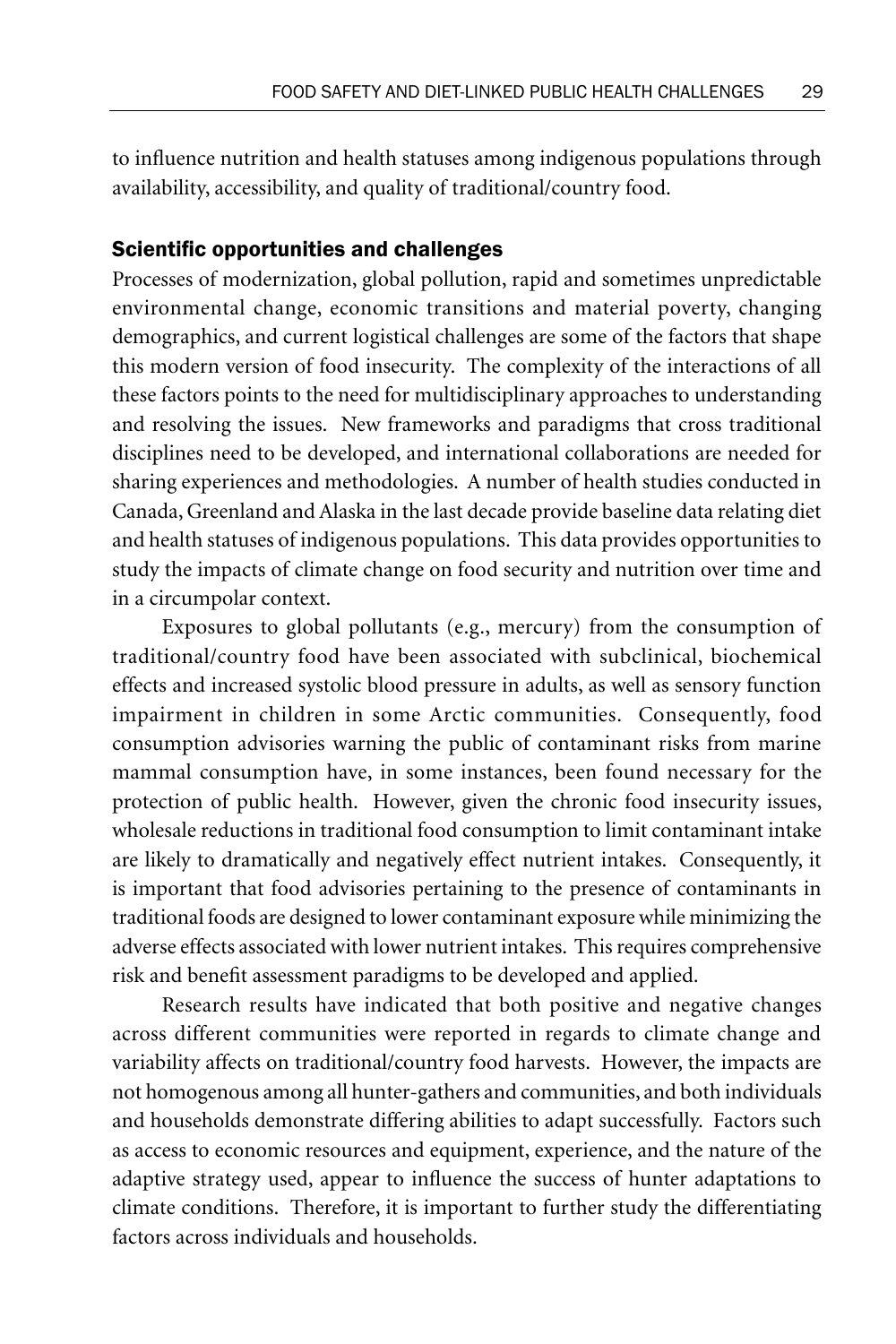Further, based on the available harvest and local consumption data, it is feasible to relate wildlife harvest data to traditional/country food use at both community and regional levels. Thus, it is possible to model the relationship between climate projections, impacts on key environmental variables influencing availability of wildlife and/or access to traditional/ country food species (e.g., ice conditions), and the level of viable consumption of those species in the community. This information is critical for furthering our understanding of the major determinants of traditional/country food consumption in Arctic communities and of the current and future impacts of climate variability and change on traditional/country food consumption. As the pace and variability of change increases, it is important to identify key aspects of individual and collective adaptive capacity that require enhancement to affect positive change and to also support effective responses to protect and promote traditional/ country food consumption for Arctic indigenous populations going forward.

#### Policy issues

- It is critical for researchers, health professionals, and policy makers to work together to identify the level and scope of food (in)security; individual, household, community, regional, and national contexts necessitate different types of analysis and engagement.
- Food sovereignty is based on the principle that decisions about food systems, including markets, production modes, food cultures, and environments, are made by those who depend on them. Support for autonomous community food systems, community-based research, and community-based solutions that respond to locally identified needs has emerged as essential steps toward meeting the goal of sustainability and local food self-sufficiency. Therefore, community engagement is key to the success of any effective policy. For example, wildlife conservation efforts and related policy measures need to consider the need for food among communities in that particular region.
- A continuum of programs and policies can be used to address food insecurity, ranging from short-term mitigation (e.g, food banks, children's feeding programs) to capacity building and skills development programs (e.g., community gardens, cooperative buying clubs), to long-term organizational changes and policy responses that focus on root causes (e.g., food policy networks, food system interventions).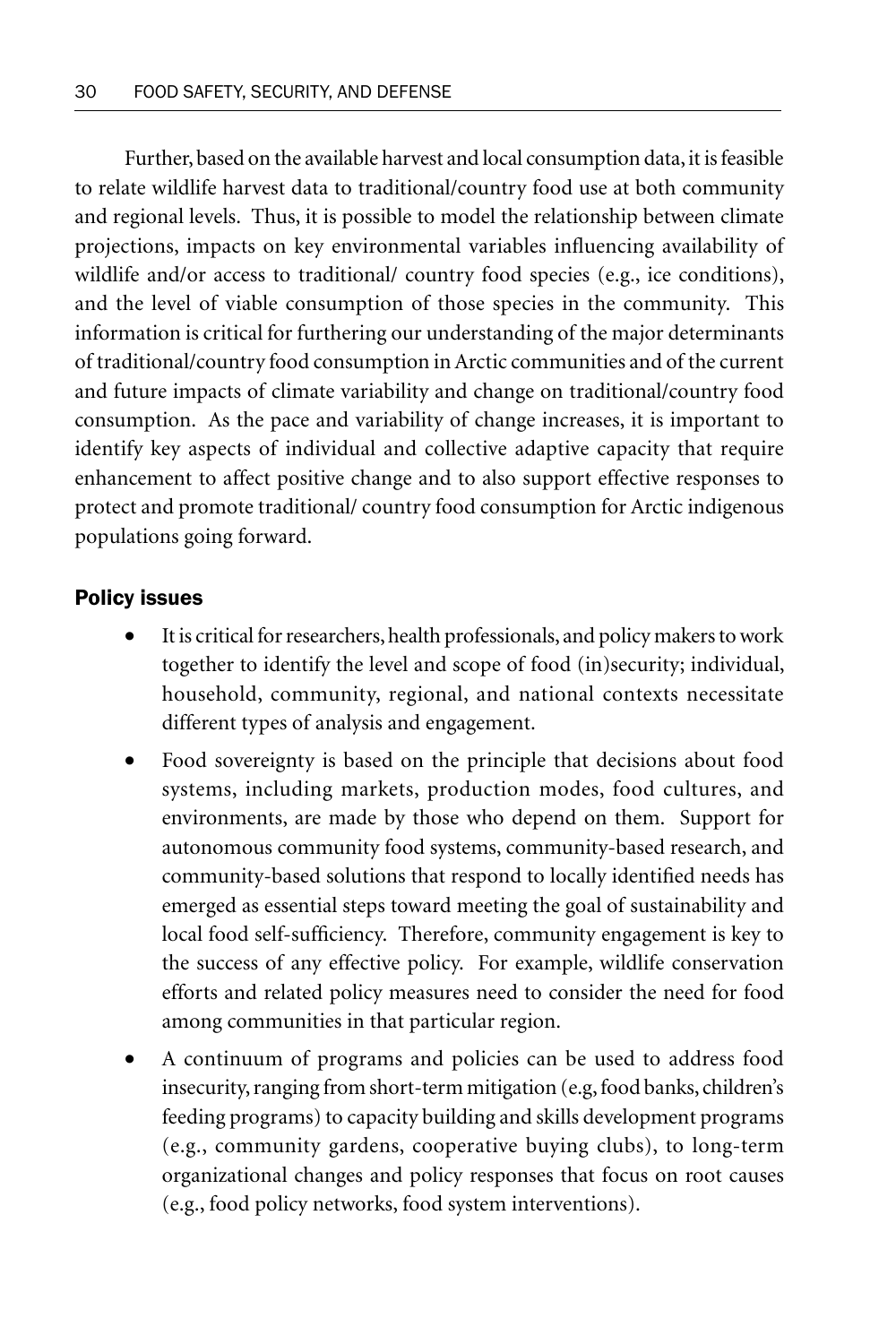- Multilevel approaches based on intersectoral collaboration among communities, local agencies, government, and institutions are important for successful and sustainable initiatives. There are a number of such initiatives at grassroots (e.g., community-led food assessments, community gardens), provincial and territorial levels (e.g., Manitoba's Northern Healthy Foods Initiative, Nunavut Food Security Strategy), and national (e.g., Idle No More). To build food security and food sovereignty, initiatives should aim to: 1) increase the affordability and availability of healthy food; 2) promote health and education; 3) enhance community wellness and intergenerational knowledge sharing; 4) provide harvester support and sustainable wildlife management; 5) reduce poverty and support community economic development; 6) support innovation in infrastructure and local food production; and 7) increase youth engagement.
- For global pollution and climate change, international efforts are needed to reach agreements on collective action to control the use and release of toxic chemicals and carbon dioxide. Arctic food security is a health as well as human rights issue that needs to be considered in a global context.

## References

Council of Canadian Academies, 2014. Aboriginal Food Security in Northern Canada: An Assessment of the State of Knowledge, Ottawa, ON. The Expert Panel on the State of Knowledge of Food Security in Northern Canada, Council of Canadian Academies.

Fillion M, Laird B, Douglas V, Van Pelt L, Archie D, Chan HM, 2014. Development of a strategic plan for food security and safety in the Inuvialuit Settlement Region, Canada. *Int J Circumpolar Health*. 73: 25091 - http://dx.doi.org/10.3402/ijch.v73.25091.

Laird BD, Goncharov AB, Egeland GM, Chan HM, 2013. Dietary advice on Inuit traditional food use needs to balance benefits and risks of mercury, selenium, and n3 fatty acids. J Nutr. 143(6):923-30.

*\*\* A policy position paper prepared for presentation at the conference on Food Safety, Security, and Defense (FSSD): Food Security and Diet-linked Public Health Challenges, convened by the Institute on Science for Global Policy (ISGP), Sept. 20–23, 2015, at North Dakota State University, Fargo, North Dakota, U.S.*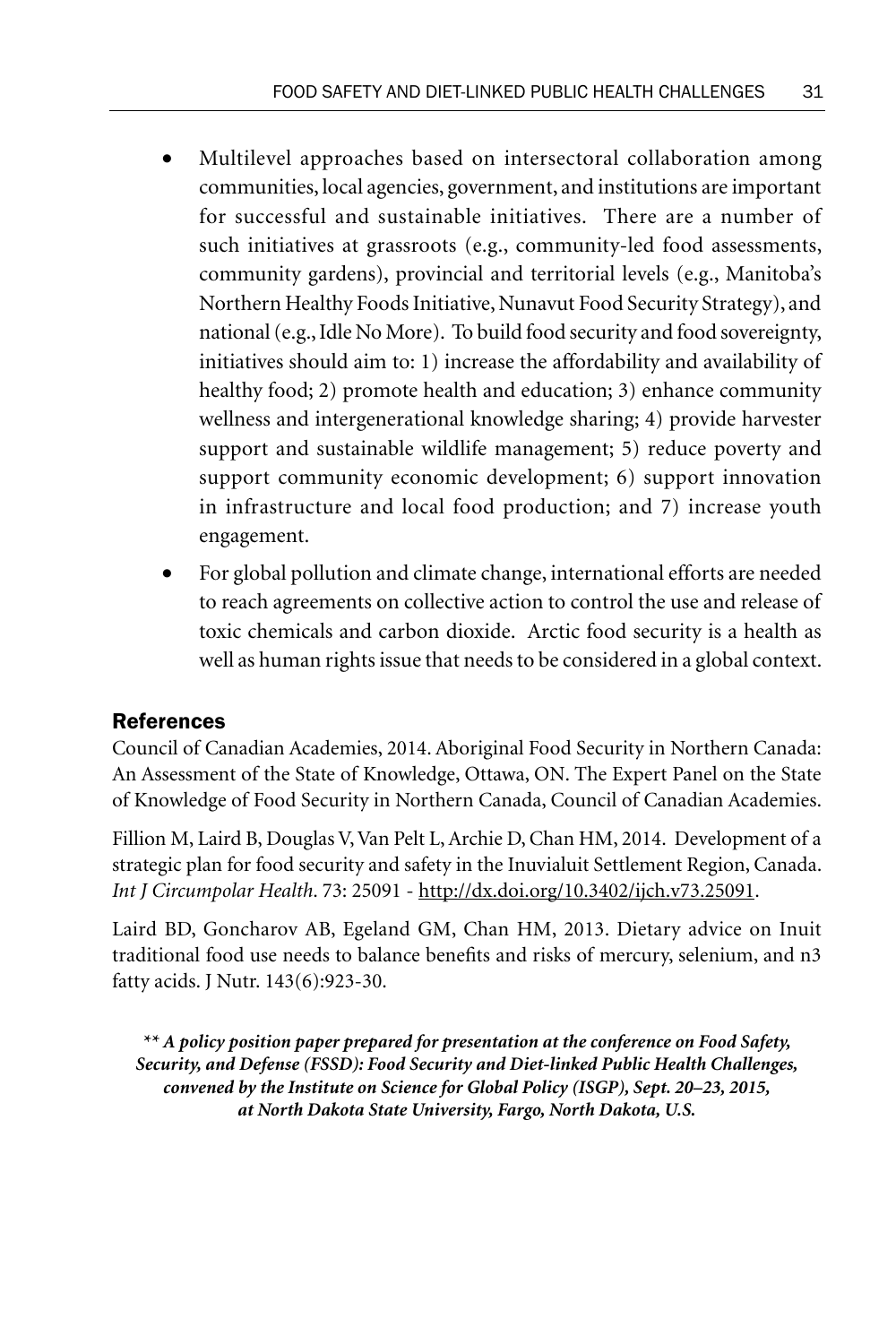# Debate Summary

**The following summary is based on transcriptions of a recording made by the ISGP staff during the debate of the policy position paper prepared by Dr. Laurie Chan (see above). Dr. Chan initiated the debate with a 5-minute statement of his views and then actively engaged the conference participants, including other authors, throughout the remainder of the 90-minute period. This Debate Summary represents the ISGP's best effort to accurately capture the comments offered and questions posed by all participants, as well as those responses made by Dr. Chan. Given the not-for-attribution format of the debate, the views comprising this summary do not necessarily represent the views of Dr. Chan, as evidenced by his policy position paper, or those of the ISGP, which does not lobby on any issue except rational thinking. Rather, it is, and should be read as, an overview of the areas of agreement and disagreement that emerged from all those participating in the critical debate.**

# Debate conclusions

- Although broad government engagement is necessary to effectively address food insecurity caused by environmental and economic changes within Arctic populations, it is imperative to incorporate respect for local food sovereignty, traditional cultural beliefs, and the unique nutritional needs found in Arctic communities when developing appropriate interventions.
- Since transnational competition throughout the Arctic region provides all stakeholders (e.g., governmental, private sector, and public advocacy groups) strong incentives to negotiate, the views of Arctic communities, especially with respect to access to Arctic resources and transport through sea lanes, need to be given high priority in national and international policy decisions.
- Given that economic and nutritional patterns within indigenous communities are influenced by many complex factors (some yet unrecognized), it is essential that investments in food security programs are sustained by long-range funding rather than short-term grants. Effective follow-up mechanisms to identify program flaws and successes, and to establish predictive models to assess the potential impacts of specific interventions in different communities, are essential.
- The transition of Arctic economies to wage-based models requires responsible, long-term investments by community-private sector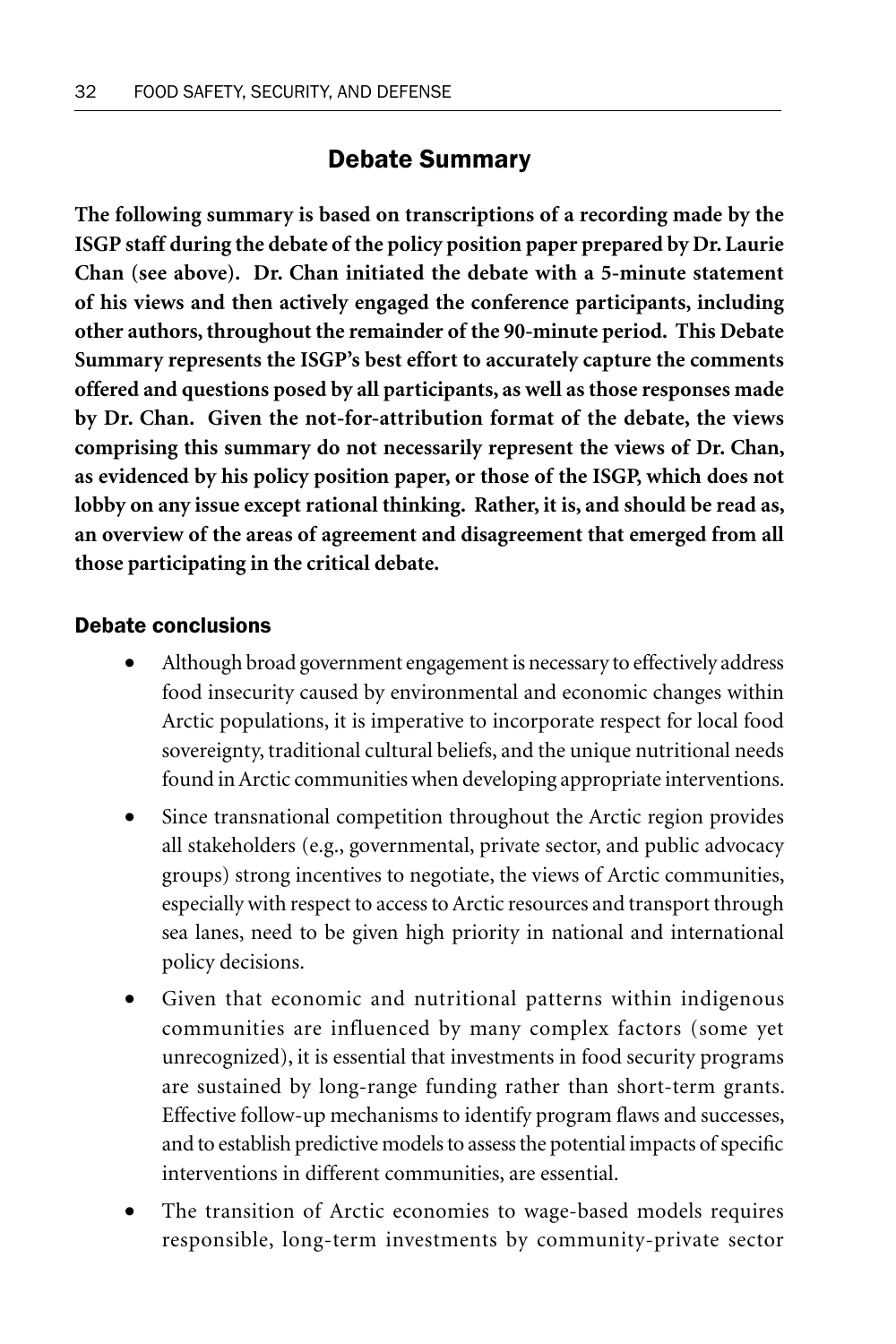partnerships that address the unique nutritional characteristics of food insecurity in Arctic populations (e.g., minimizing food waste, integrated diets using traditional and local food sources).

### Current realities

Eight million people live in the Arctic region spread throughout eight countries; the largest populations, mostly indigenous, are in Russia and Alaska. In Canada, about 8% of the Arctic population is food insecure, although that number increases to 70% in some regions. Food insecurity is largely rooted in the decrease of nutritious traditional foods and the high cost of market food, which often is not very nutritious. A recent study indicates that since 1970, traditional marine food resources have been depleted by 50%, with several marine food species reduced by as much as 70%–80%. An important consequence and major challenge is that whales and other marine animals that are the main food sources for indigenous peoples also depend on these depleted species for survival.

Environmental changes in the Arctic caused by pollution, the effects of climate change, and resource development (e.g., oil, minerals, metals) also significantly affect the ability of indigenous populations to find, or be able to consume, traditional foods. Because many globally circulating chemical pollutants have been found to be more harmful than previously thought (e.g., Teflon or Gore-Tex coatings rise up into the Arctic air and accumulate along the food chain), contamination of traditional food sources contributes to food insecurity even when that food source can be obtained (e.g., indigenous Arctic communities must be encouraged to not eat certain traditional foods contaminated with mercury; hydrocarbon contamination is of increasing concern in both animals and humans). Scientists also predict the effects of climate change will cause most key animal species consumed by local populations to decrease and/or change in distribution.

Simultaneously, many Arctic communities are transitioning from subsistence economies to wage- and welfare-based economies. Only about 30-50 years ago, Arctic communities were still largely subsistence economies based on sharing, but the social fabric has changed dramatically and today community members typically focus on earning incomes to purchase food in the marketplace. The relative importance of market food in an indigenous community's diet is changing at different rates in different communities, and local food systems now include multiple new stakeholders (e.g., industry, government, and welfare programs due to limited job opportunities).

Although it is recognized that a wage-based economy can improve opportunities for indigenous people (e.g., employment, education), problems arise when traditions and cultural beliefs are not respected by outside intervention and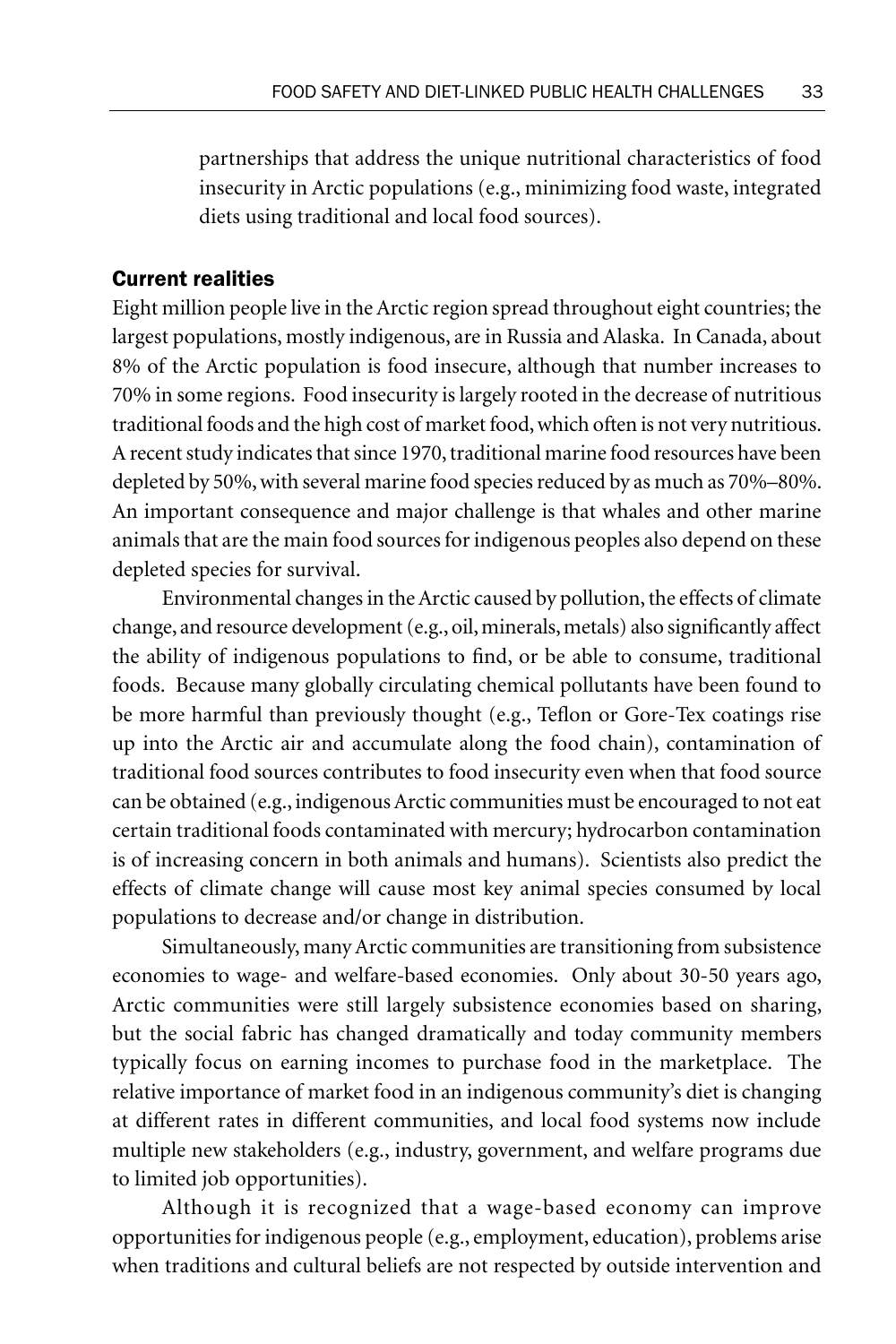indigenous perspectives are excluded from discussions of development strategies. When done effectively, the intelligent integration of innovation into traditional systems can provide great benefits, as evidenced by several grassroots efforts in local communities.

While the traditional diet of Arctic subsistence communities historically has been largely meat based (e.g., high in fat and omega-3 fatty acids, and low in fiber from fruits and vegetables), environmental and economic changes are causing a nutritional shift that has not yet been fully characterized. Although lifespans in Alaskan native populations have recently increased from 45 years to about 75 years, this increased longevity has been accompanied by the emergence of diseases usually associated with Western diets (e.g., Alaskan natives have the highest reported rate of colon cancer in the world). Despite widespread belief amongst native people that traditional foods are healthy, there is not yet enough scientific evidence to support this theory. It is known that omega-3 fatty acids provide nutritional benefits along with high-quality protein from marine animals, but their effects on human health have not yet been fully measured.

### Scientific opportunities and challenges

Although solutions to shrinking food resources and increased food insecurity generally call for decreasing meat consumption, scientists need to recognize that this approach is not culturally appropriate for all populations. In addition to developing appropriate nutritional recommendations for Arctic populations, Arctic health issues need to be addressed through the development of studies that look at the quantity and composition of the Arctic diet, analyze both nutrients and contaminants in the food, consider local disease patterns, and communicate results to community leaders and health officials.

Since local risk management can be challenging (e.g., due to insufficient information, small sample sizes, lack of funding), additional scientific data and community information are needed to effectively assess the qualities of the traditional Arctic diet. The contamination threshold at which to ban access to a cultural food source is a difficult judgment to make, and risk/benefit assessments require collaboration among toxicologists, nutritionists, community leaders, and public officials.

Research opportunities can be found in the conservation of food resources, wildlife and fishery management, and the relationship between harvest and population size. In managing resources, scientists must consider the contending priorities of culturally appropriate approaches and conservation efforts (e.g., while certain species of whales are integral to the cultures of some Arctic populations, the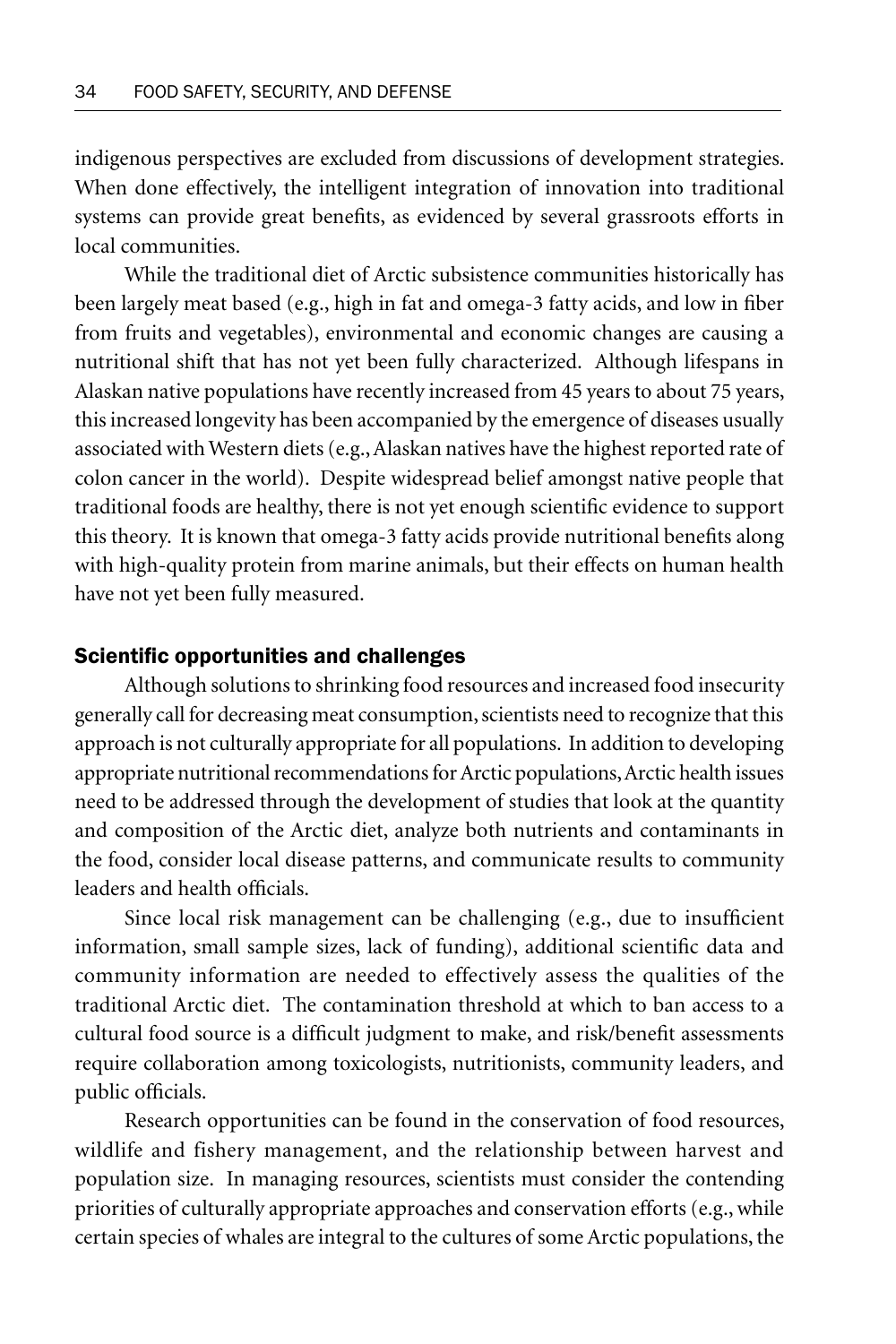decreasing population of these species also is a conservation concern). Given the importance of both cultural and conservation factors, it is imperative to implement long-range resource management strategies that provide food supplies while considering species population growth.

Since multiple factors contribute to food insecurity, models are needed that can analyze the effects of interventions within these complex systems. An efficient, cost-effective evaluation program needs to be in place to identify innovative advances in Arctic food security worthy of investment and implementation. Since different communities have different needs, context-specific research is important in identifying successful intervention strategies, as well as strategies that effectively initiate and sustain stakeholder engagement and community buy-in. To avoid duplicating mistakes, researchers and communities need to share their experiences and intervention outcomes.

Given that minimization of waste through preservation methods traditionally has been a high priority in indigenous societies, methods that responsibly optimize the integration of traditional food supplies with modern food-chain innovations need to be developed to minimize waste.

Climate change raises the need for improved methods of food preservation because as temperatures rise, food stored outside, preserved by the cold, will suffer from spoilage.

### Policy issues

Given that food security is essential for local and international stability, and therefore critical for national security, it is imperative that governments establish food security programs with adequate and sustained funding structures. Intersectoral collaboration is a key approach for developing programs and policies that address the root causes of food insecurity through long-term organizational changes (e.g., balancing traditional and modern diets requires collaboration across multiple government, private industry, community, and public health sectors).

Multilevel dialogue (e.g., municipal, local, national, and international) is imperative to increase international collaboration and establish global leadership around food security issues. The Arctic Council, currently chaired by the U.S., is a crucial channel to foster international collaboration to address global issues (e.g., dietary recommendations for indigenous communities transitioning from traditional foods). Political leadership at all levels is essential to beginning these necessary conversations. While organizations at the international level need to prioritize the establishment of streamlined long-term regional policies (e.g., pollution control), those at national levels need to prioritize co-management of interventions, resource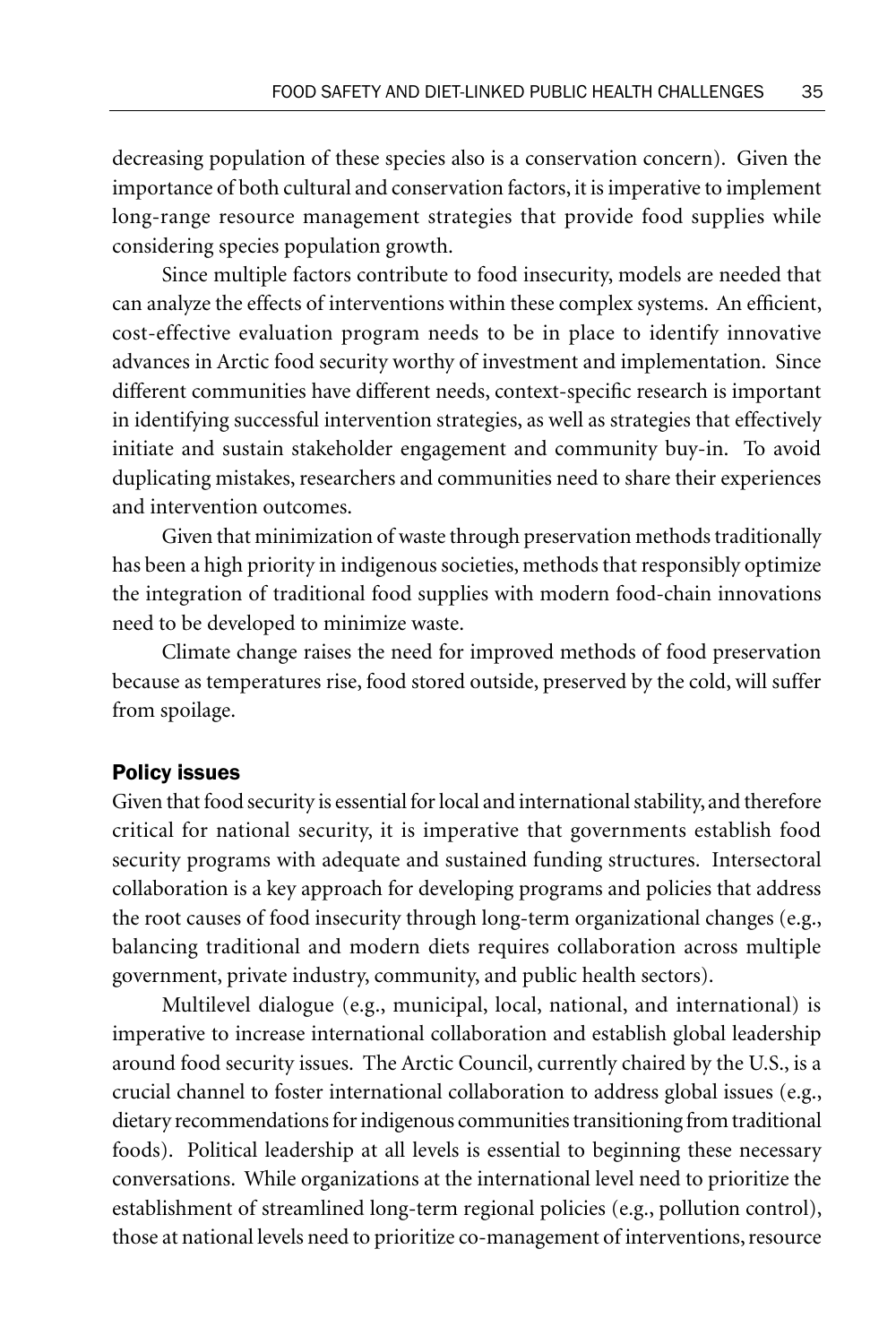allocation, and funding with local leadership. With long-term national support, local communities need to have sovereignty over food subsidy systems and grassroots programs (e.g., community gardens, food exchanges). In turn, communities need to provide the federal government with information about best practices.

Since it is widely recognized that a universal solution does not exist and interventions must be adapted to each community's needs, governments and other external stakeholders need to listen to local voices and plan the pace of development accordingly. It is recognized that Arctic populations are willing to discuss the evolution of their cultural priorities as long as their health, culture, and authority are respected.

A core aspect of the discussions among governments on the Arctic Council is the competition for access to the Arctic; today about a dozen new countries (including China, Vietnam, and Japan) are applying for observer status. Given that Arctic access is necessary for industry and national security (e.g., energy extraction, sea-lane transportation), such access needs to be negotiated in public and private agreements that improve conditions for Arctic communities (e.g., respecting food sovereignty, mitigating pollution, developing guidelines for nutritious diets for Arctic communities).

As indigenous communities transition from subsistence-based to wage-based economies, governments need to support programs that recognize the importance of subsistence nutrition to the physical health of Arctic communities (e.g., enabling selected individuals to take time off work to hunt for their communities, thus avoiding the need for a hunter in each household). Advocacy groups are vital to the dialogue (e.g., the U.S. National Indian Health Board, the Canadian National Aboriginal Health Organization), and an equivalent body needs to be established to represent the Circumpolar Region.

As a result of widespread contamination of local food sources, health professionals need to issue advisories about pollutants in traditional foods, and local health officials and authorities need to address chemical poisoning, while still maintaining access to traditional foods. Although a 15-year international agreement to ban mercury was established in 2013, regular assessments regarding the effectiveness of this ban in reducing pollution are required.

On a national level, strategic planning is needed to (i) assess the ideal diet for Arctic populations, (ii) determine if it is achievable, and (iii) identify necessary alternatives. Local and national agencies need to collaborate on solutions that address the challenges of changing dietary patterns (e.g., integrating new dietary guidelines with traditional diets). If nutrition improves in the Arctic region, public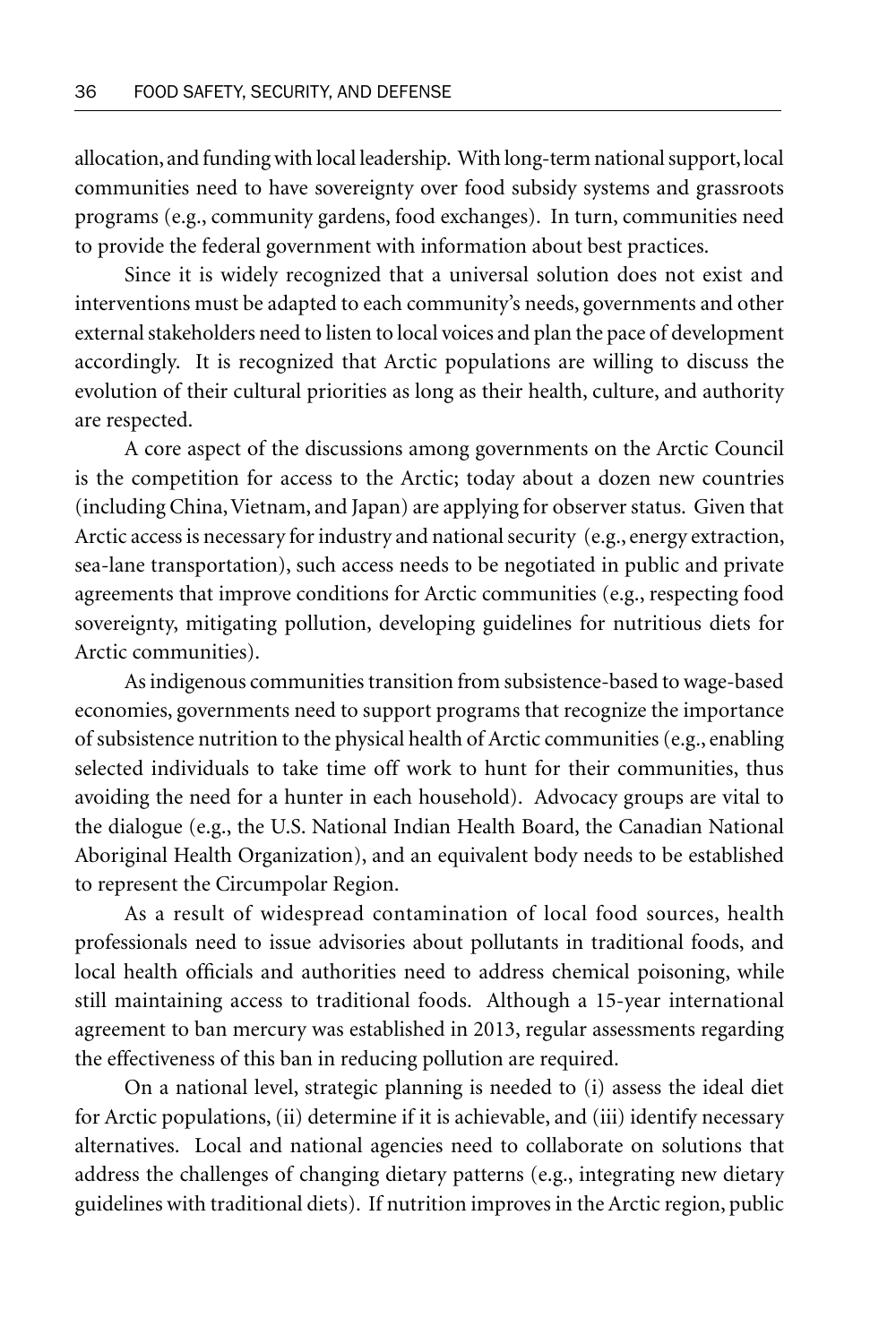health inevitably will improve as well (e.g., lower rates of diabetes), leading to health care savings that can be directed toward food security programs.

Given that nationally subsidized food security programs often begin well but fail when funding evaporates in two to three years, national commitments to long-term funding and evaluations of program outcomes are crucial. Additionally, long-term investment into infrastructure is needed to sustain strategies based on food distribution and storage (e.g., community freezers require ongoing funding for management and repairs). As food costs increase within the marketplace, subsidies are needed to ensure an adequate, nutritious, and financially accessible food supply in low-income and/or remote communities (e.g., subsidies to individuals, shippingcost subsidies).

While demand from restaurants and industry can drive the development of markets for locally produced foods in the Arctic, the process needs to be facilitated by private sector-community partnerships that establish regulatory systems, safety guidelines, and infrastructure in communities accustomed to subsistence lifestyles.

Given the ongoing reduction in the availability of traditional foods, infrastructure optimization is needed to reduce food waste and improve sharing of traditional food supplies. Also needed are incentives that encourage consumers and industry to minimize waste in food production (e.g., programs are in development to utilize parts of crops and animals that previously were discarded).

While it is imperative that Arctic populations are educated about safety issues (e.g., food contamination) and the importance of nutritional balance in preventing disease, indigenous traditions (e.g., food gathering) also need to be taught from a very early age to integrate the optimum qualities of traditional lifestyles with modern development.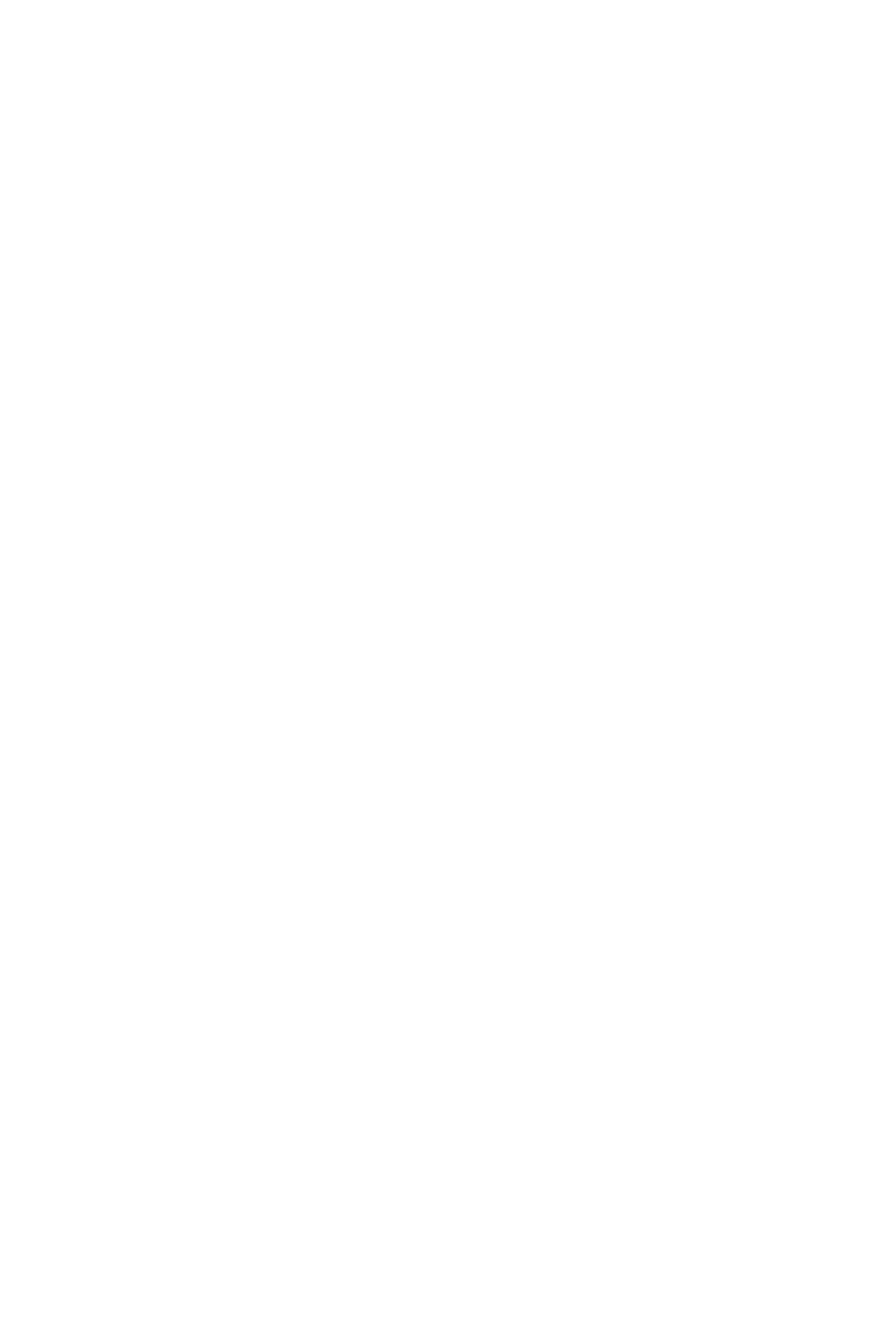# Sustainable Agriculture, Food Security and Health\*\*

Larry W. Harrington, Ph.D.

Adjunct Professor, Soil and Crop Science Section, College of Agriculture and Life Sciences, Cornell University, Ithaca, New York, U.S.

# Summary

Agricultural practices in developing countries affect — and are affected by — health, disease, food security, and poverty. Food-secure families are physically more able to engage in productivity-enhancing agricultural practices. However, productivity growth alone is not enough to ensure food security. Equally important are equity, sustainability, and resilience. Higher productivity helps reduce food prices, making food more affordable for the poor. Opportunities for improving farm systems include climate-smart agriculture, conservation agriculture, harnessing market chains for high-value production, improved water availability and access, improved common property management, and gender-sensitive intensification strategies. Improved agriculture needs to be achieved in the context of unfolding external drivers, among them climate change, population growth, economic growth, and expanding market opportunities. Improving the productivity, profitability, sustainability and resilience of agricultural systems in developing countries depends on a favorable policy and institutional environment.

# Current realities

There are relationships among agricultural practices, agricultural productivity, and factors such as health, disease, food security, and poverty. Food-secure and wellnourished farm families have a greater ability to engage in more rigorous agricultural practices that raise productivity. Higher productivity in turn fosters improved food security. Poor families, however, are less likely to be food secure. They often lack the land and water needed for farm intensification, and the cash to purchase food when home stocks run low. Higher productivity helps reduce food prices, making food more affordable for the poor.

Agricultural productivity is a measure of output per unit of input, but productivity growth alone is not enough to ensure food security. Equity (i.e., access by the poor to food and to production resources); sustainability (i.e., agriculture that meets the needs of the present without compromising the needs of future generations), and resilience (i.e., the ability of agricultural systems to recover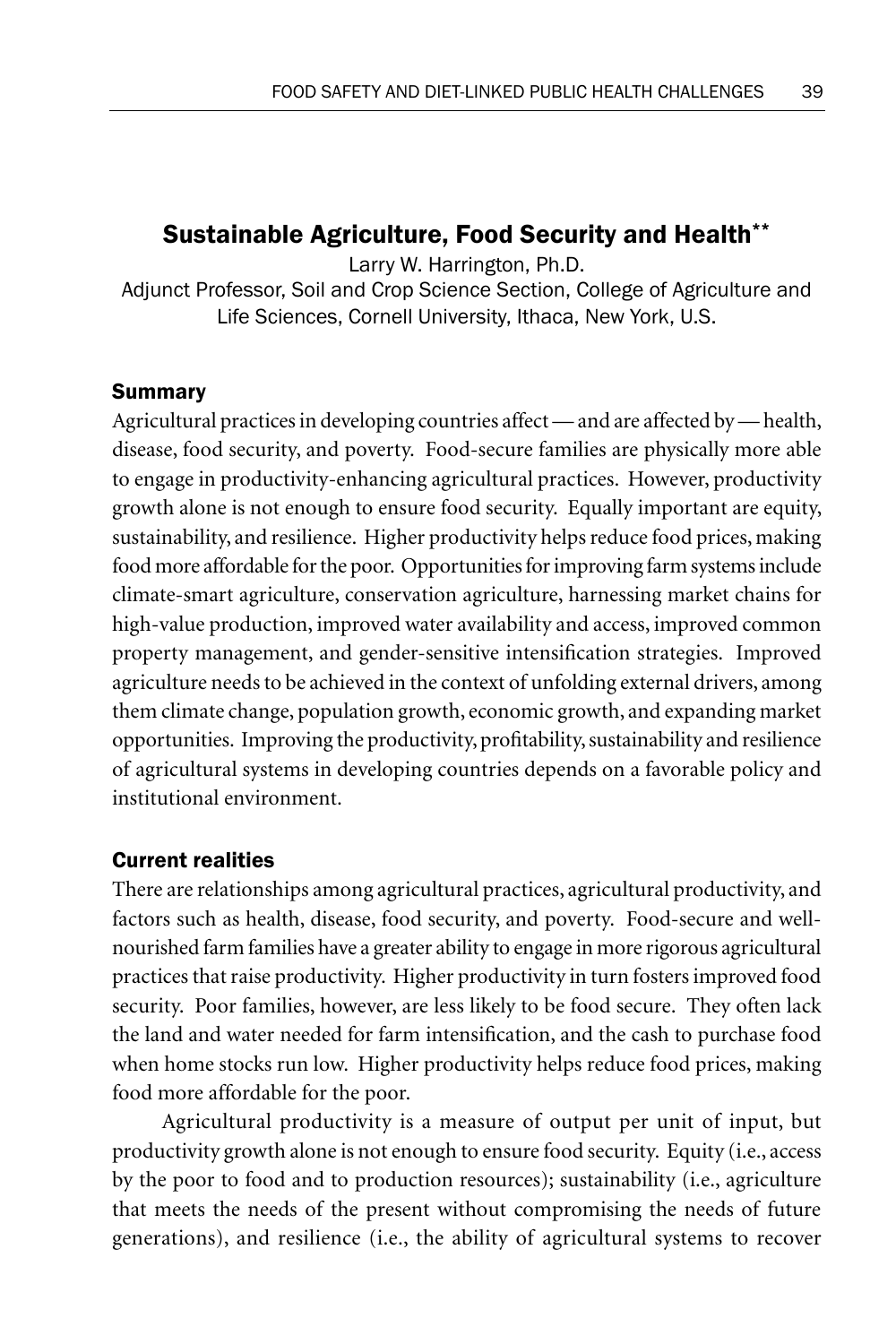from a shock or disturbance by reshaping themselves to maintain functions) are equally important. Agricultural productivity has grown rapidly in some developing countries but has lagged in the poorest ones, largely in sub-Saharan Africa. Productivity improvements have come from intensification (i.e., higher yields, more crops per year) and diversification (i.e., greater diversity of crops and livestock). Some past intensification techniques are now considered unsustainable (e.g., aquifer-depleting groundwater irrigation in cereal systems in northern India.) Moreover, these techniques sometimes have led to reduced ecosystem diversity. Intensification is often hindered by lack of access to water, and by common property management practices (e.g., uncontrolled cattle grazing, residue burning) that discourage investment in resource conserving practices.

Developing productive, sustainable, and resilient agriculture needs to be achieved in the context of unfolding external drivers, among them climate change, population growth, economic growth, and expanding market opportunities. Population growth remains high in the poorest countries. These countries also have stagnating cereal yields and declining per capita cropland area. Access to domestic and international markets is improving, however, offering new opportunities. The effects of climate change vary across regions. Farmers in developing countries can expect an increased incidence in extreme weather events (e.g., droughts, flooding) and higher temperatures, leading to higher evapotranspiration and less rainwater available for cropping. Climate change disproportionally impacts vulnerable smallholders.

#### Scientifc opportunities and challenges

It is common to hear of the importance of "doing something" to improve the productivity, sustainability, and resilience of agricultural systems in developing countries. This is easier said than done. Achieving impacts often requires technical change, policy reform, and institutional innovation, where natural resource management is as important as agricultural technology, and where multiple stakeholders need to participate in the innovation process. Agricultural innovations are only attractive to farmers when they provide direct near-term economic benefits.

There are numerous opportunities for improving the productivity, profitability, sustainability, and resilience of farm systems in developing countries. Most of these have to do with sustainable intensification and diversification. One opportunity lies in the development of climate-smart agriculture. This involves breeding crop varieties that better tolerate heat and drought. There are many scientific challenges in achieving this, but scientists in international agricultural research centers such as the International Maize and Wheat Improvement Center (CIMMYT) or the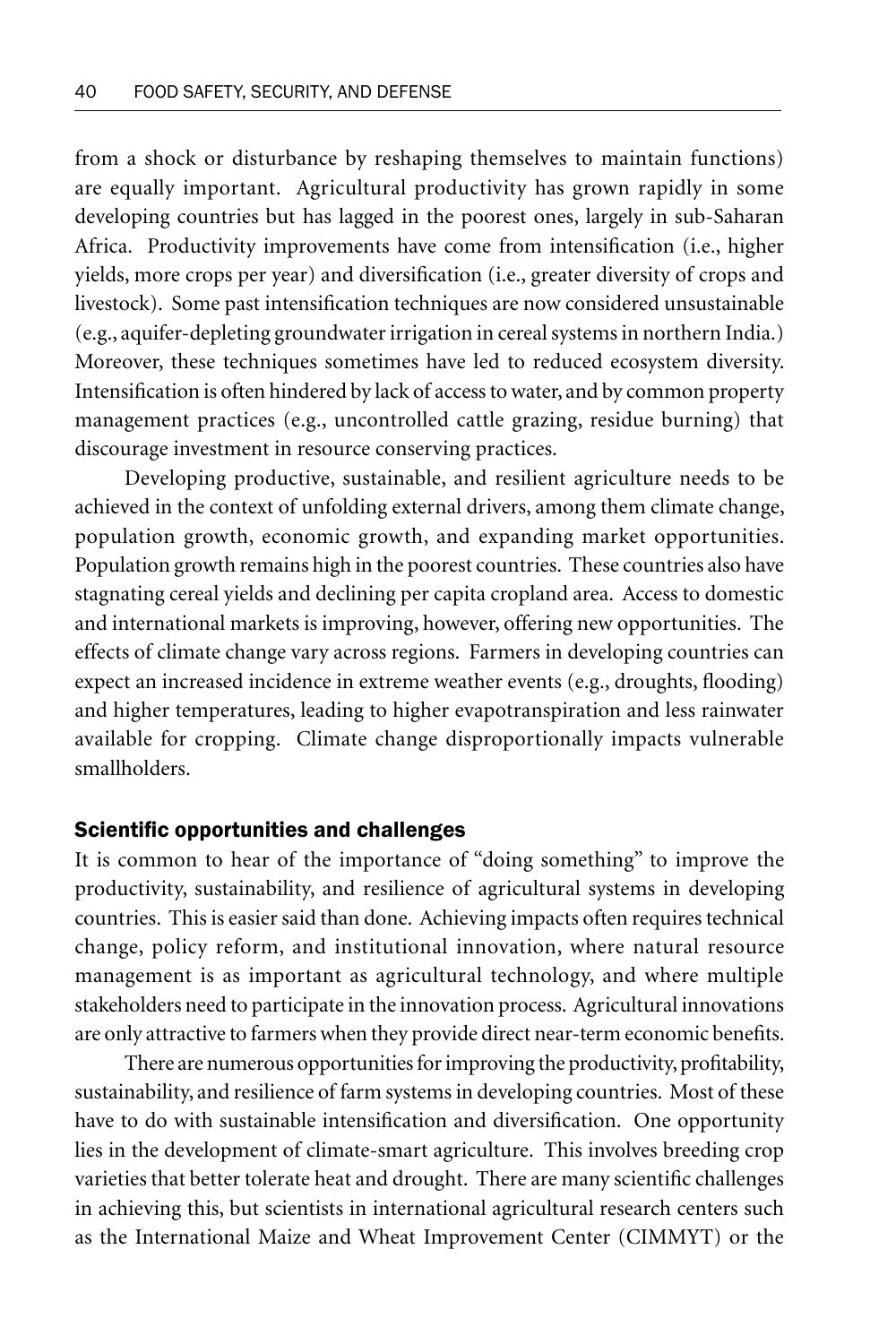International Rice Research Institute (IRRI) have made considerable progress. Farmer assessment can be used to ensure that stress-tolerant varieties maintain other characteristics that farmers find valuable (e.g., grain quality). Climate-smart agriculture also needs innovation in water management practices (e.g., rainwater harvesting, flexible irrigation, and water control to accommodate "on-demand" dry-season cropping).

Conservation agriculture — crop residue retention, no soil disturbance, and suitable rotations — provides a uniquely powerful approach to raising productivity while improving sustainability and resilience, largely from improved soil-water conservation, better soil health, and reduced land degradation. Successful introduction of conservation agriculture requires private sector involvement in farm equipment development and farmer involvement in local adaptation. It frequently requires modification of common property management practices.

Central to sustainable intensification is production of high-value crops and livestock for local markets, especially during the dry season. Intensification can benefit from innovations in marketing systems such as livestock auctions or the use of information technology for the dissemination of market information. In addition, sustainable intensification usually depends on improved access to water. This can be through rainwater harvesting, tapping groundwater, building small reservoirs, or through improvements in water control in existing canal systems to allow for flexible and reliable "on-demand" irrigation and drainage. A major role for research is to ascertain the profitability and sustainability of water management practices. Equity issues also need to be considered as changes in water management may benefit one social group at the expense of others.

It is surprising how frequently success in sustainable intensification depends on improving common property management. Because conservation agriculture requires permanent soil cover, it cannot be implemented when there is no control of livestock grazing or residue burning. The use of groundwater for dry-season irrigation also means tapping a common resource. Sometimes improved common property management depends on clarification of which institutions have the authority and responsibility for setting management rules.

A major challenge in developing productive, sustainable, and resilient farm systems has to do with the role of women in farm households. Sustainable intensification from high value crops or livestock often depends on women's labor. To be feasible, intensification strategies cannot place excessive demands on their time. Because intensification strategies are most effective in improving family nutrition when women retain a share of the income, strategies should focus on crops or livestock activities where women are able to keep some of the earnings.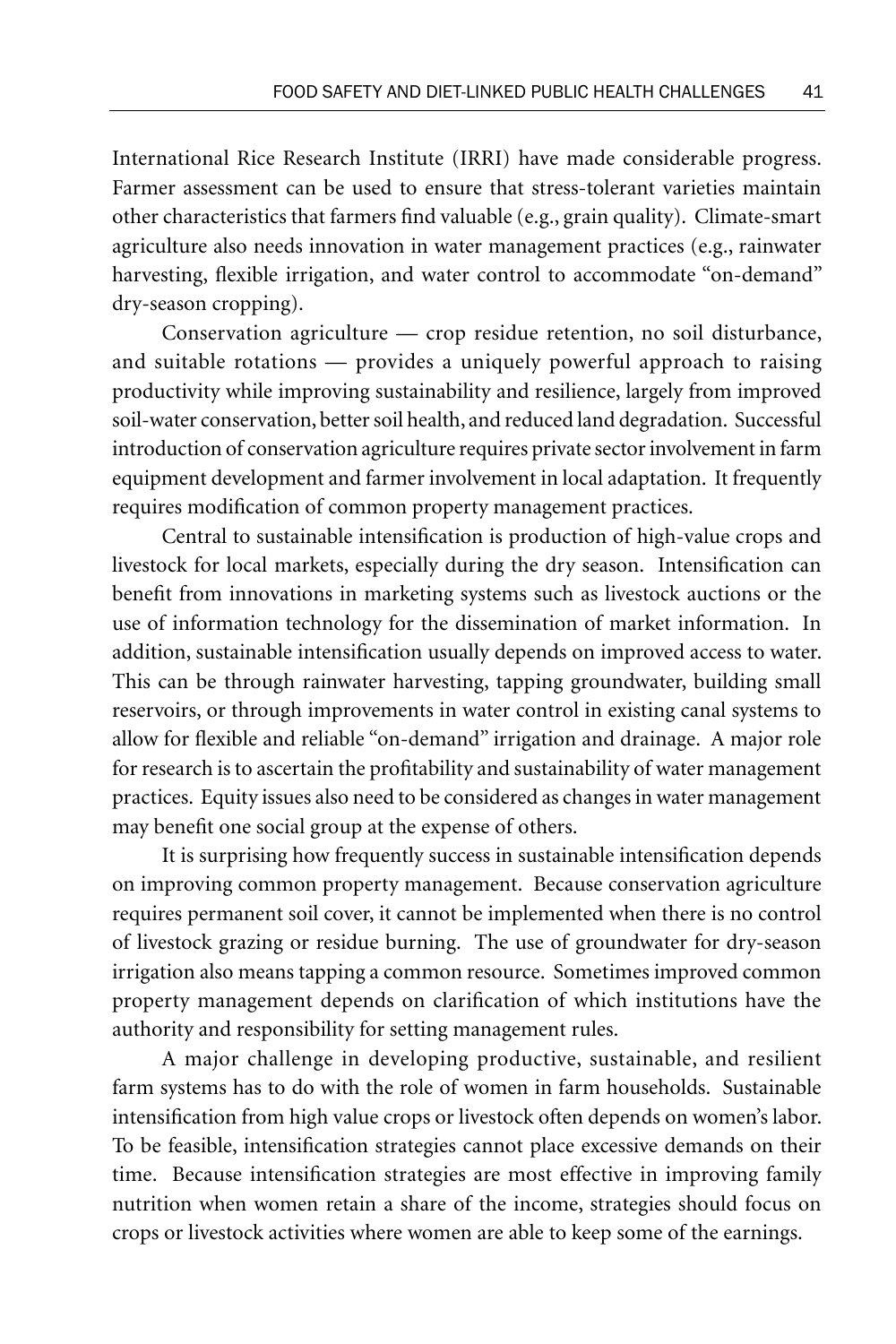# Policy issues

Successful strategies for improving the productivity, sustainability, and resilience of agricultural systems in developing countries depend on a favorable policy and institutional environment, including policies that on the surface may seem unrelated to agriculture. There is a range of institutions that are in a position to design and implement appropriate policies.

- Promote climate-smart agriculture, including support for research on stress-tolerant crop varieties and for improvements in formal and informal seed systems. Participants include the international centers of the Consultative Group for International Agricultural Research (CGIAR) system, national agricultural research and extension programs, local NGOs, and public and private seed suppliers.
- Establish policies that favor the development and adoption of conservation agriculture (CA): (a) encourage private sector participation in CA equipment development, (b) foster the creation of private sector service providers for CA, (c) eliminate import tariffs on CA equipment, (d) develop farmer-to-farmer extension programs, (e) reform common property management to control livestock grazing and residue burning, and (f) eliminate subsidies on diesel fuel (these make conventional plowing artificially cheap). Many of these policy changes are in the hands of national and local governments, but there are regional CA networks that can also inform policy change.
- Invest in appropriate water infrastructure for sustainable water availability, including (a) farm- or landscape-level investments in rainwater harvesting, (b) streamlined approval of irrigation wells in "safe" blocks with no risk of groundwater depletion, and (c) adjustments in rural infrastructure to improve precision of farm-level irrigation control. Participants include national, provincial and local governments, and development assistance agencies working in irrigation system rehabilitation (e.g., the Netherlands), and water and sanitation (e.g., Gates Foundation).
- Reform current policies governing groundwater extraction where groundwater is being depleted, making agriculture unsustainable. Opportunities include licensing of tubewells, volumetric pricing, or rationing electricity supplies used in pumping water for agriculture.
- Invest in market and transport infrastructure to improve smallholder access to markets, including livestock auctions (e.g., Zimbabwe) and information technology approaches to the dissemination of market and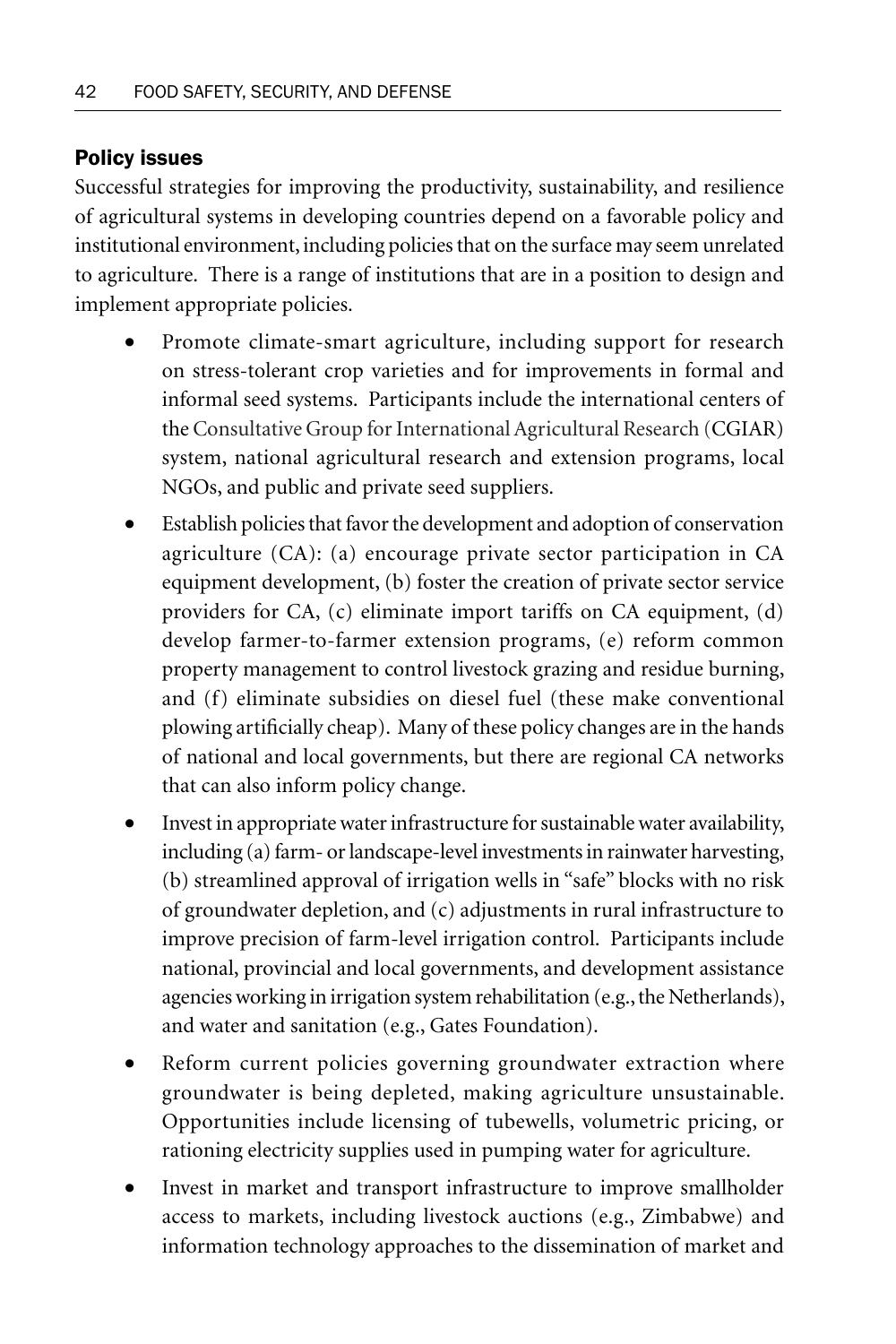extension information. Investment is usually in the hands of national governments, supported by donors, NGOs, and private companies.

- Support the role of women in intensification and diversification of agriculture. Specific actions that can be taken include: (a) provide credit for women despite lack of collateral, (b) implement training programs so that family members understand and support women's work in intensification, and (c) prioritize crops or livestock activities in which women retain income (e.g., tomatoes in northern Uganda, goats in Zimbabwe).
- Integrate and coordinate policies relating to agriculture, nutrition, and health

### References

Fan, Shenggen; Pandya-Lorch, Rajul; Yosef, Sivan; Fritschel, Heidi and Zseleczky, Laura. 2014. In *Resilience for food and nutrition security*. Eds. Fan, Shenggen; Pandya-Lorch, Rajul and Yosef, Sivan. Chapter 21. Pp. 195-206. Washington, D.C.: International Food Policy Research Institute (IFPRI). http://ebrary.ifpri.org/cdm/ref/collection/p15738coll2/ id/128458

Harrington, L., and M. Fisher. 2014. Water Scarcity, Livelihoods and Food Security: Research and Innovation for Development: Earthscan.

*\*\* A policy position paper prepared for presentation at the conference on Food Safety, Security, and Defense (FSSD): Food Security and Diet-linked Public Health Challenges, convened by the Institute on Science for Global Policy (ISGP), Sept. 20–23, 2015, at North Dakota State University, Fargo, North Dakota, U.S.*

# Debate Summary

**The following summary is based on transcriptions of a recording made by the ISGP staff during the debate of the policy position paper prepared by Dr. Larry Harrington (see above). Dr. Harrington initiated the debate with a 5-minute statement of his views and then actively engaged the conference participants, including other authors, throughout the remainder of the 90-minute period. This Debate Summary represents the ISGP's best effort to accurately capture the comments offered and questions posed by all participants, as well as those responses made by Dr. Harrington. Given the not-for-attribution format of the debate, the views comprising this summary do not necessarily represent the views**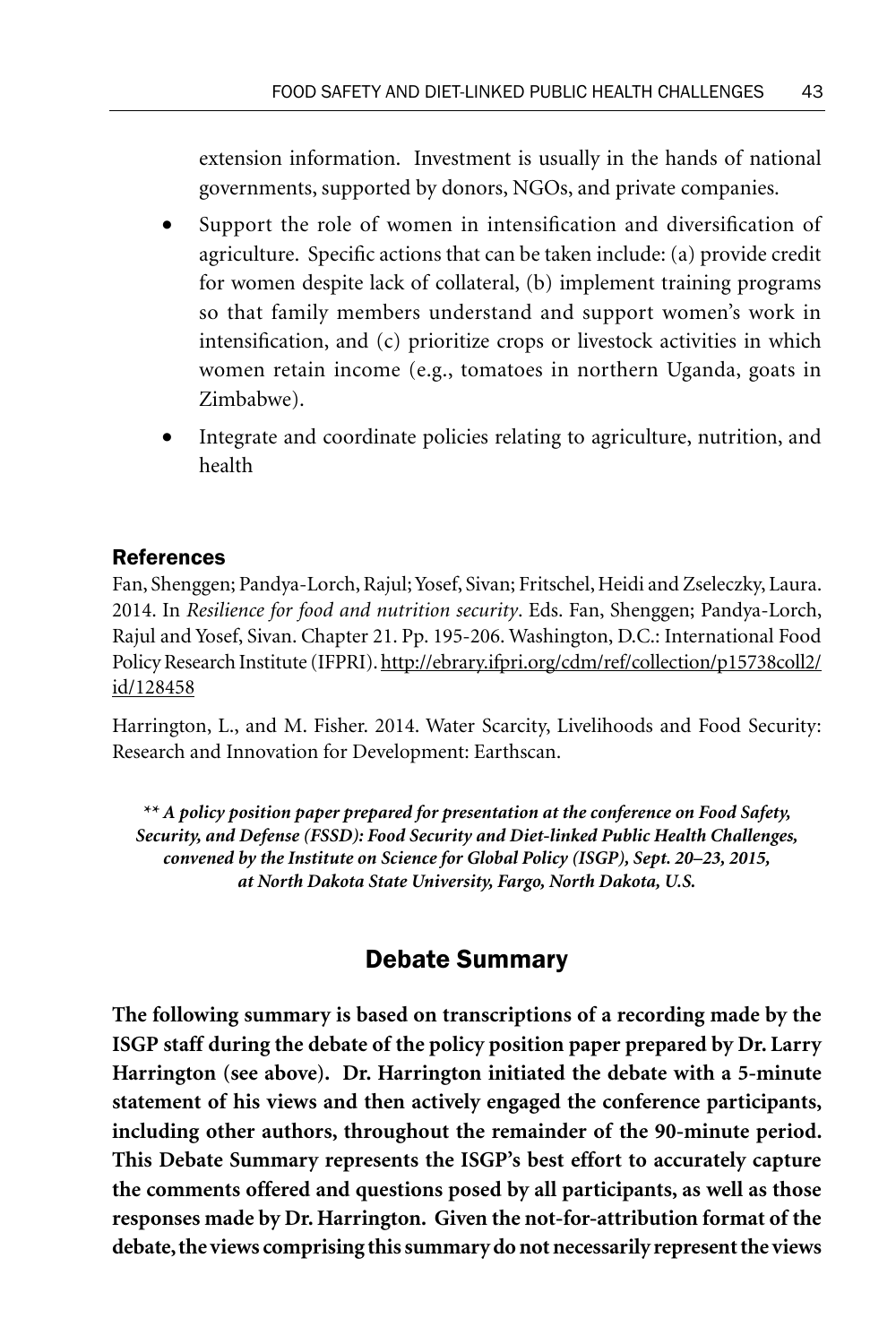**of Dr. Harrington, as evidenced by his policy position paper, or those of the ISGP, which does not lobby on any issue except rational thinking. Rather, it is, and should be read as, an overview of the areas of agreement and disagreement that emerged from all those participating in the critical debate.**

# Debate conclusions

- Although it has been shown that family wellbeing and health are significantly enhanced when women are afforded their fair share of earnings and benefits in the agricultural system, many women do not reap economic rewards from their agricultural labor. While the creation of infrastructures and educational programs promoting equal opportunities for men and women can address some of these issues, effectively tackling gender issues requires distinct approaches tailored to the needs of a specific region.
- To adopt new agricultural conservation practices and technologies, smallholder farmers need to receive near-term, on-farm financial support and educational resources. Therefore, long-term land-management practices that do not provide immediate, realistic benefits to farmers are best implemented through engagement and joint negotiations between policy makers and communities.
- Common property management practices that can address conflicts among multiple stakeholders over shared resources need to be supported by progressive domestic and international policies. Specifically, strategic policies supporting the right of indigenous people to control their resources by facilitating broad community engagement, educational opportunities with practical consequences, and collaboration among all stakeholders need to be identified and implemented.
- Because the potential benefits and risks of genetically modified organisms (GMOs) have not been well communicated, consumers tend to broadly reject GMO food products, and politicians are reluctant to support the implementation of these technologies in agriculture. Scientists and industry have a responsibility to foster transparent dialogues about GMOs with policy makers and consumers, and regulatory policies regarding food labeling and marketing should be designed to better inform consumers about both the benefits and risks.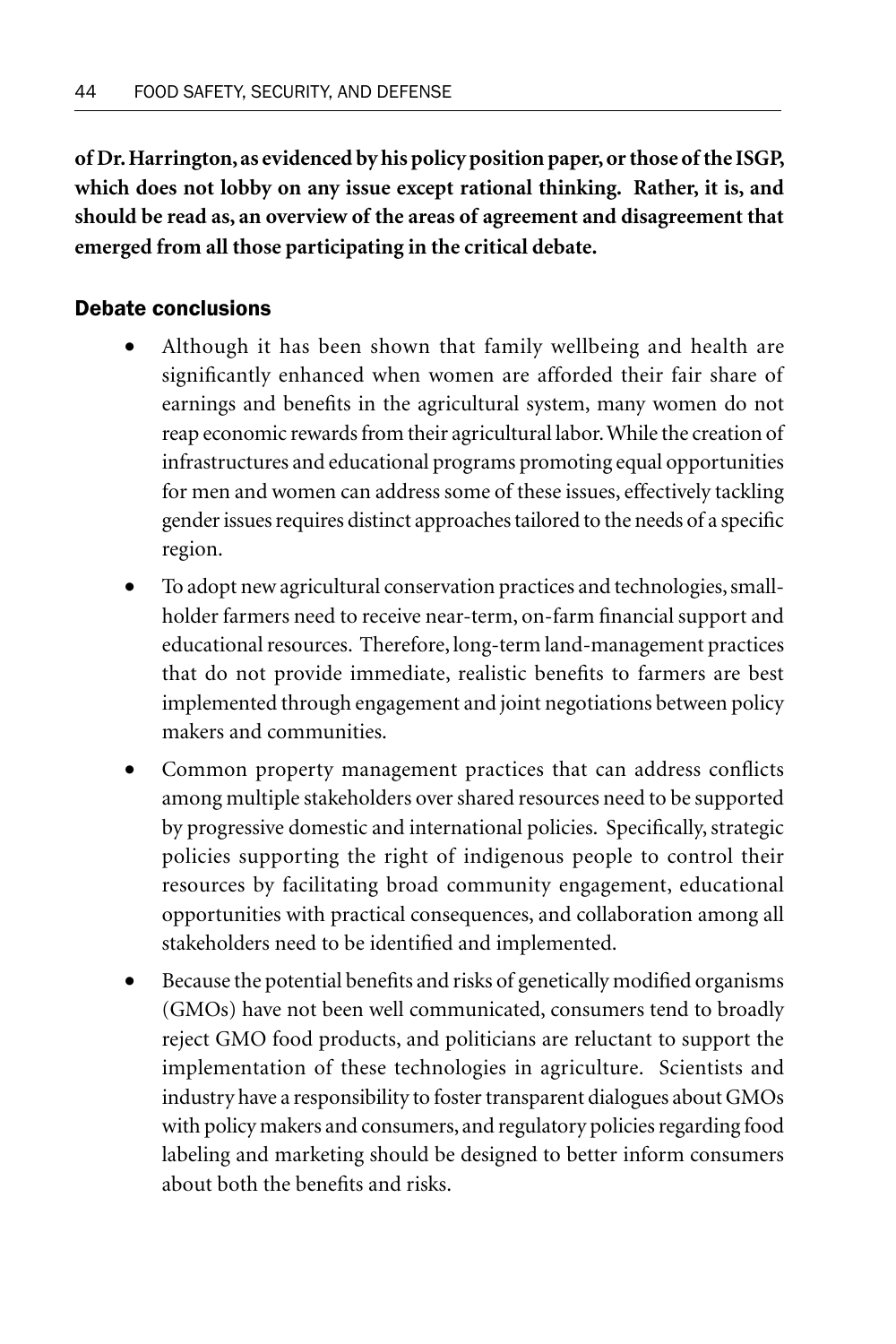• Climate-smart agriculture approaches and conservation practices need to be institutionalized and incentivized, including effective approaches for limiting soil degradation and erosion, efficiently managing water resources, and breeding crop varieties that are more tolerant to heat and drought.

### Current realities

Traditional agriculture is currently under enormous pressure globally to adapt to numerous challenges related to changing climates, rapid urbanization, technological innovations, and dramatically increasing populations with dynamic demographics. Revising the significance of personal and community rights to water and land tenure are examples of such pressure. Globalization of the food supply system has resulted in a complex system of trade and government regulatory oversight. Although myriad international regulations create challenges, globalization has also created opportunities for communities to tap into new markets and improve their livelihoods. Globalization is not the only force for change; demographic changes within a country (e.g., urban migration) also dramatically change market situations and make it feasible for a larger number of small famers to enter cash crop activities. Such a scenario is occurring around Ouagadougou in Burkina Faso, where many small farmers are producing vegetables for the first time due to rapid market growth.

The most critical factors for enhancing agricultural diversification, intensification, and sustainability include (i) water management and use intensification, (ii) common property management approaches for shared resources, and (iii) the role of women in labor allocation and cash markets.

Although some of the truncated planting schedules and extended land arability afforded by conservation practices (e.g., in India and Florida) have resulted in higher long-term yields and less labor, small-holder farmers have been reluctant to adopt new practices that do not offer near-term benefits and savings. If the advantage to a particular conservation practice is potential improvement in soil health five or more years in the future, for example, there usually is little traction for the idea among farmers, especially if initial yields may be lower.

Climate-smart agricultural approaches for improving farm systems tend to be water and temperature related. They include measures such as projecting climate conditions for a particular production region, analyzing the requirements for high-yield production with respect to tolerance of abiotic stress (e.g., wind, extreme temperatures, drought), and optimizing water management (e.g., rainwater harvesting, groundwater use). Climate-smart agriculture primarily involves breeding crop varieties that better tolerate drought and mitigate abiotic stressors. Soil health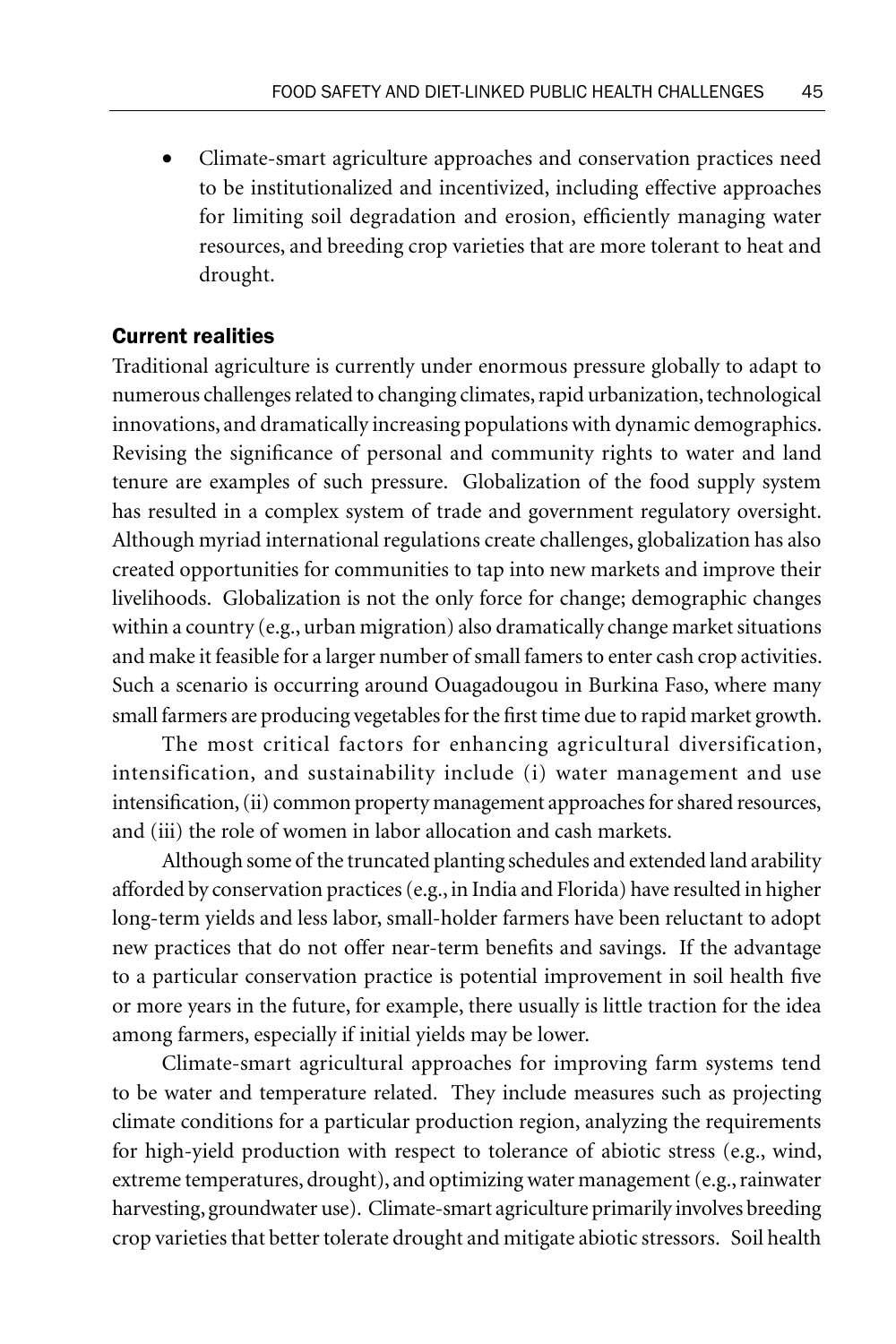(e.g., soil microbiology, water content, depth, mineral content) is also a component of climate-smart agriculture, and several companies are now selling soil inoculants specifically developed for improved crop productivity in drought areas such as the Deccan Plateau in India.

Also critically important to sustainable food production are efforts to improve the equity of women in the agricultural workforce, particularly their roles in labor allocation and market access. In many parts of the world, women are involved in food production, but not in market sales. The International Food Policy Research Institute has developed an extensive research network around gender issues. Overall, strategies that improve women's access to sales markets have proven valuable. For example, in Zimbabwe, men traditionally manage cattle and women manage goats. There, the creation of a centralized auction system in which women could show goats to bidding buyers transformed the economics. Women were able to earn more income that then were invested in improvements and innovation on the farm. Women also were able to retain more of these earnings, which then could be used for their families. Research suggests that increased involvement of women in food sales and marketing fosters improvements in nutritional status and health. In Bangladesh, for example, women have become more involved in the enterprise aspects of agriculture, and the benefits of improved family nutrition are already apparent. Gender roles must be examined in the context of local communities and economies.

Included in the global changes occurring in agriculture is the expansion of corporate farming, especially in Africa, which comprises an estimated 25% of the world's arable land. Several large corporations (e.g., Del Monte) have established large-scale productions in Africa. African agriculture can be broadly segregated into food crops, which are mostly small-holder farms, and cash crops such as rubber and palm oil, which are produced by corporations. Consequently, there is not so much of an evolution of small-holder farmers to large corporate farming in Africa, but rather an increasing number of options for livelihood strategies. Workers also are increasingly able to choose between farm and off-farm work. It is common for some family members to work in city office jobs and send money back to the home farm, and for farming income to subsidize the education needed for nonagricultural employment. These inter-relationships are fundamental, and it is important that systems and interventions support the various livelihood options so as to facilitate upward mobility of younger generations.

Although tighter control of grazing livestock has been proposed as way to support agricultural conservation, in particular no-till conservation practices, research has indicated that grazing can contribute to the diversity and sustainability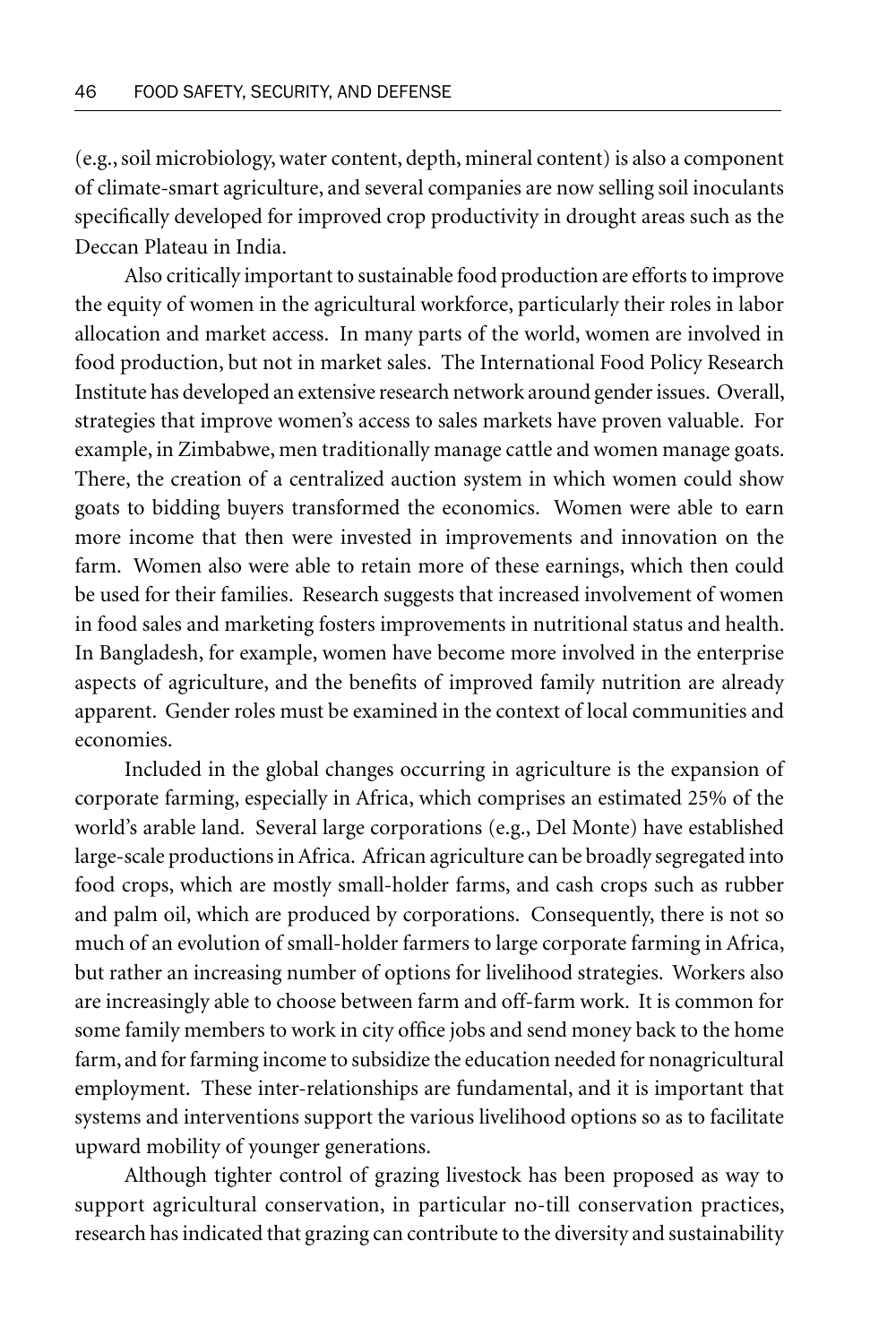of grasslands. Since an estimated 50% of the world's landmass is covered by nonarable or marginally arable grasslands, that land can be most efficiently utilized for food by raising ruminants (e.g., sheep, goats). Livestock also are critical to agricultural systems because they produce fertilizer and contribute to economic diversification and risk distribution.

Clear scientific evidence exists that crops based on genetically modified organisms (GMOs) can provide advantages to both small- and large-scale farming through climate and disease resilience, improved nutrient content, sustainability, and reduced demands for water and labor. GMO usage in African crops has led to positive, sustainable outcomes. For example, through the efforts of a USAIDfunded GMO lab in Cameroon, Africa, the white cocoyam variety was saved from near extinction by genetic crossing with a yellow cocoyam variety that was resistant to root rot. West Africa now produces several commercial GMO crops (cocoyams, papaya, cassava).

However, many influential advocacy groups oppose the adoption of GMO crops based on ethical, moral, safety, or economic concerns, resulting in broad political resistance to the adoption of GMO crops despite a lack of scientific evidence of their negative effects. One noted downside of GMO use is that often the crop seeds cannot be saved, but rather must be re-purchased each year from corporate suppliers.

Agricultural conservation strategies do not need to rely on GMOs for success, however. Significant progress has been made in all the important performance dimensions through better soil management, crop rotations, and soil microbiology improvements. A distinction was drawn between two types of agricultural innovation. In academia, technological innovations are typically envisioned as devised by researchers or engineers and then disseminated to farmers, perhaps via agricultural extension services at universities. However, traditional agricultural systems and the environments within which they work are dynamic, and innovation is often internally driven. Communities develop new ideas, test them, and adopt the most productive. Best-practice decisions are made on a regular basis with each new season, resulting over time in dramatic changes in agricultural practice, often without outside influence, international investment, or foreign aid.

### Scientific challenges and opportunities

The critical challenge of improving gender equity and enhancing women's access to agricultural enterprises defies universal solutions. Since gender roles are established through deeply rooted and unique systems of social, cultural, religious, and legal norms, examples of successful multinational interventions that can be easily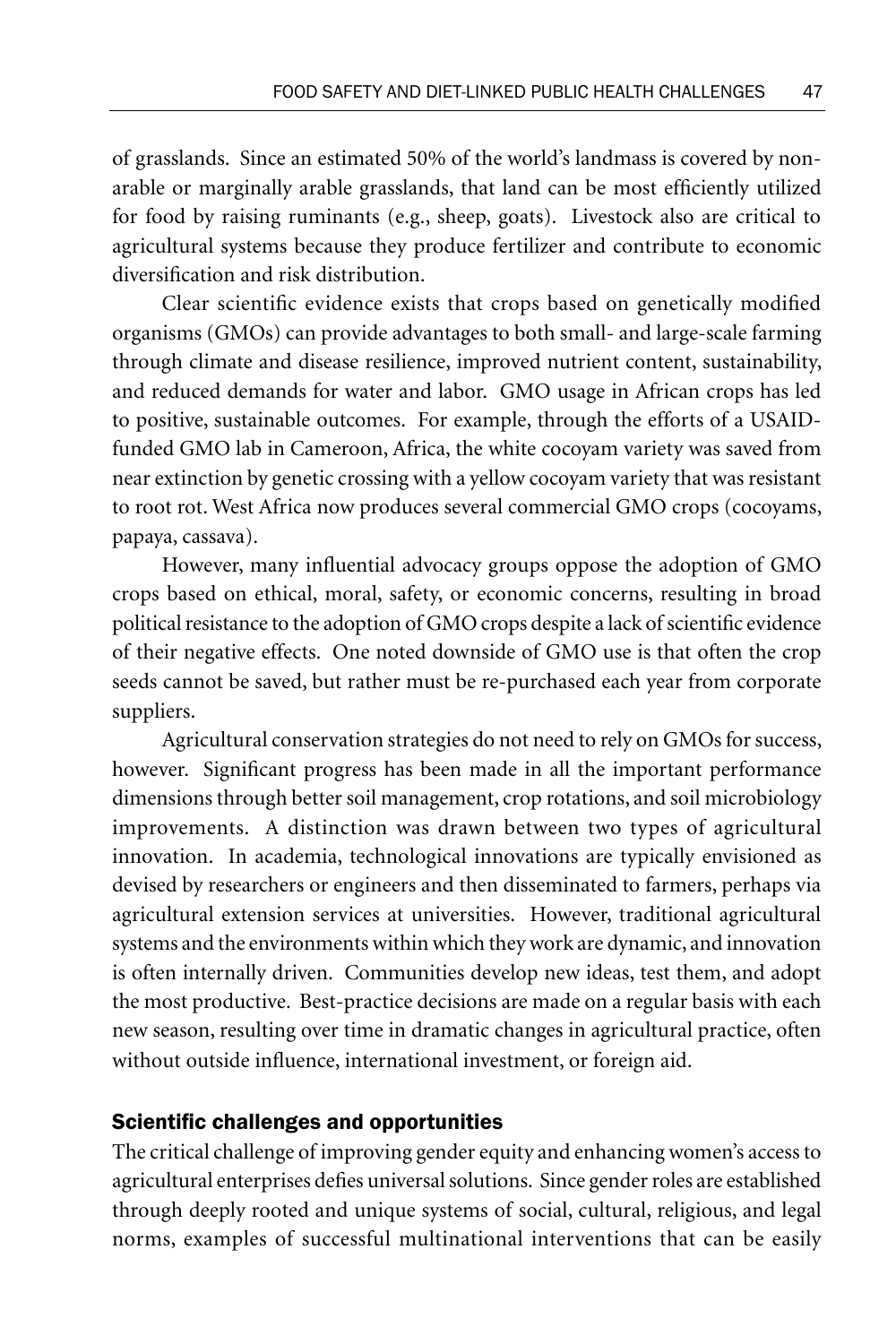replicated or scaled are lacking. Although local successes have been realized (e.g., in family programs that address gender-related violence or train entire families on technological innovations), effectively tackling gender issues is likely to require individualized approaches within specific regions and communities.

Despite the success of GMOs in improving crop adaptability, making this technology palatable to politicians and civil society is a major challenge. As a scientific innovation, GMOs are similar to other agricultural sustainability practices in that they don't necessarily provide short-term, on-farm economic incentives, making adoption much less appealing to farmers. Some GMO opponents fear a "Trojan horse" scenario, where acceptance of any one type of GMO opens the gates to all manner of crop hybrids to enter the market. More broadly, poor communication and transparency by the food industry about GMO technology significantly contributes to consumer and government resistance. In Europe, for example, products that utilize nanotechnology are labeled as such, but consumers don't know why this technology is being used, if it offers a health benefit, or if it is even safe. Scientists have a great responsibility to communicate knowledge much more effectively, especially to improve transparency about GMO's potential benefits and risks to consumers.

Another challenge to the use of agricultural GMOs is the high cost of testing promising crops prior to making them commercially available. Large companies that can afford such testing (e.g., Monsanto, Syngenta) also are wary of the legal challenges they may encounter from GMO opponents when trying to commercialize new GMO products.

Scientists, economists, and others involved in international agricultural efforts must be aware of the consequences of bringing technological innovations to developing agricultural systems (e.g. machinery, GMOs). At each step of adaptation, ethical and/or moral issues may arise from embracing external influences.

Even when new crop varieties (GMO or not) are successfully introduced, keeping the seed stocks pure and marketable over time presents a significant challenge. The USAID-sponsored Legume Innovation Lab at the University of Michigan has generated common bean (Phaseolus) and cowpea varieties with better yields, higher disease and pest resistance, and improved nutritional quality, but the program faces significant hurdles in keeping the strains genetically pure after distribution. Seed purity issues have been debated and researched for many years, and an opportunity exists for the development of global policies that encourage the U.S. and other governments to provide some of the resources to effectively maintain seed purity.

World nutrition currently depends on a small number of staple crops, and crop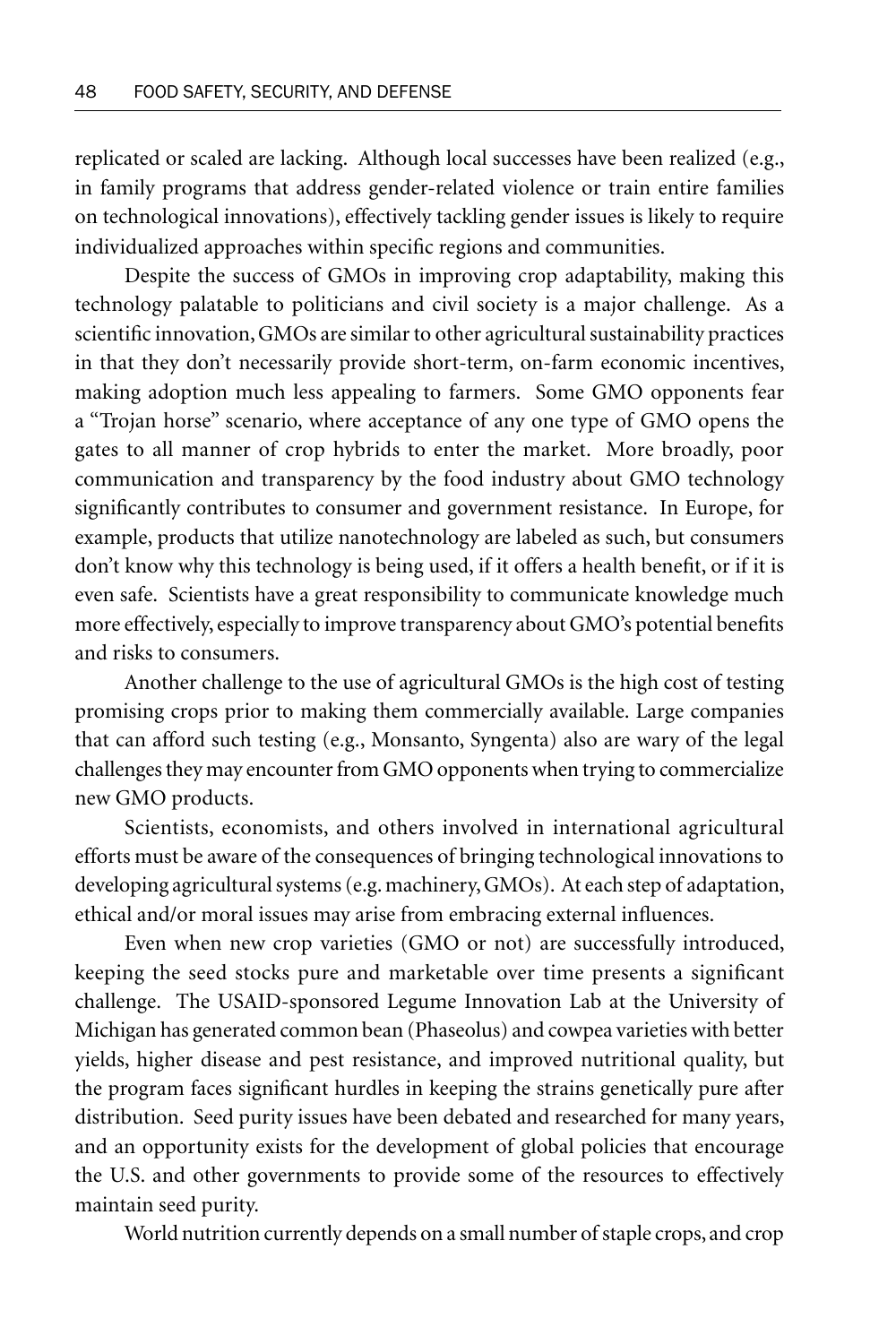diversification represents a critical unmet need. However, diversification is unlikely to be achieved through external policy interventions, but rather through market development: As farmers are able to sell to local markets and retain some profit, they can invest in more diverse crops that can be sold to a larger customer base.

Given the need for common property management approaches that help multiple stakeholders reach agreements about the use of shared resources, an opportunity exists to utilize modeling exercises to identify acceptable trade-offs or even win-win scenarios in resource management. Crop burning and open-grazing livestock are two examples where collective action and self-enforcement are vital for the adoption of conservation practices. Free and Prior Informed Consent (FPIC), an international human rights standard, offers a possible approach to common property management that recognizes indigenous peoples' right to self-determination, and facilitates informed consent by creating arrangements that support community collaboration and education. However, common property management approaches appear to be most effective when building on existing networks and relationships, rather than as *de novo* creations by outside organizations.

Several technological advances are primed for deployment into developing agricultural systems (e.g., improved water management and soil health, GPSenabled planting and fertilizing ["precision agriculture"], information technology that streamlines transportation, biofortification of crops, and nanotechnology approaches that do not use genetic modification to improve nutrient availability). There will certainly be challenges involved in the introduction and adoption of such technologies by different societies. In certain cases, farming communities already may have rough analogs of these high-tech interventions, such as farmers who have such an intimate knowledge of their fields' topology, irrigation, and soil characteristics that GPS units on their tractors do not improve precision.

The higher temperatures produced by climate change pose a serious challenge to the world's main food crops, as photosynthesis does not perform efficiently above a certain temperature threshold and so cannot produce enough energy for the plants to survive. Some crops (e.g., rice) currently are close to their temperature threshold. Although this challenge presents a clear scientific opportunity for technological innovation, it will be very difficult, if not impossible, to overcome, making it all the more important to continue combatting climate change.

While soil health always has been an important issue in agriculture, it is now of even greater concern in light of issues of supply, sustainability, and climate change. Although current research is beginning to better understand how certain symbiotic rhizosphere organisms can increase tolerance to abiotic stressors such as soil salinity, many climate-smart agriculture approaches lack engagement with the community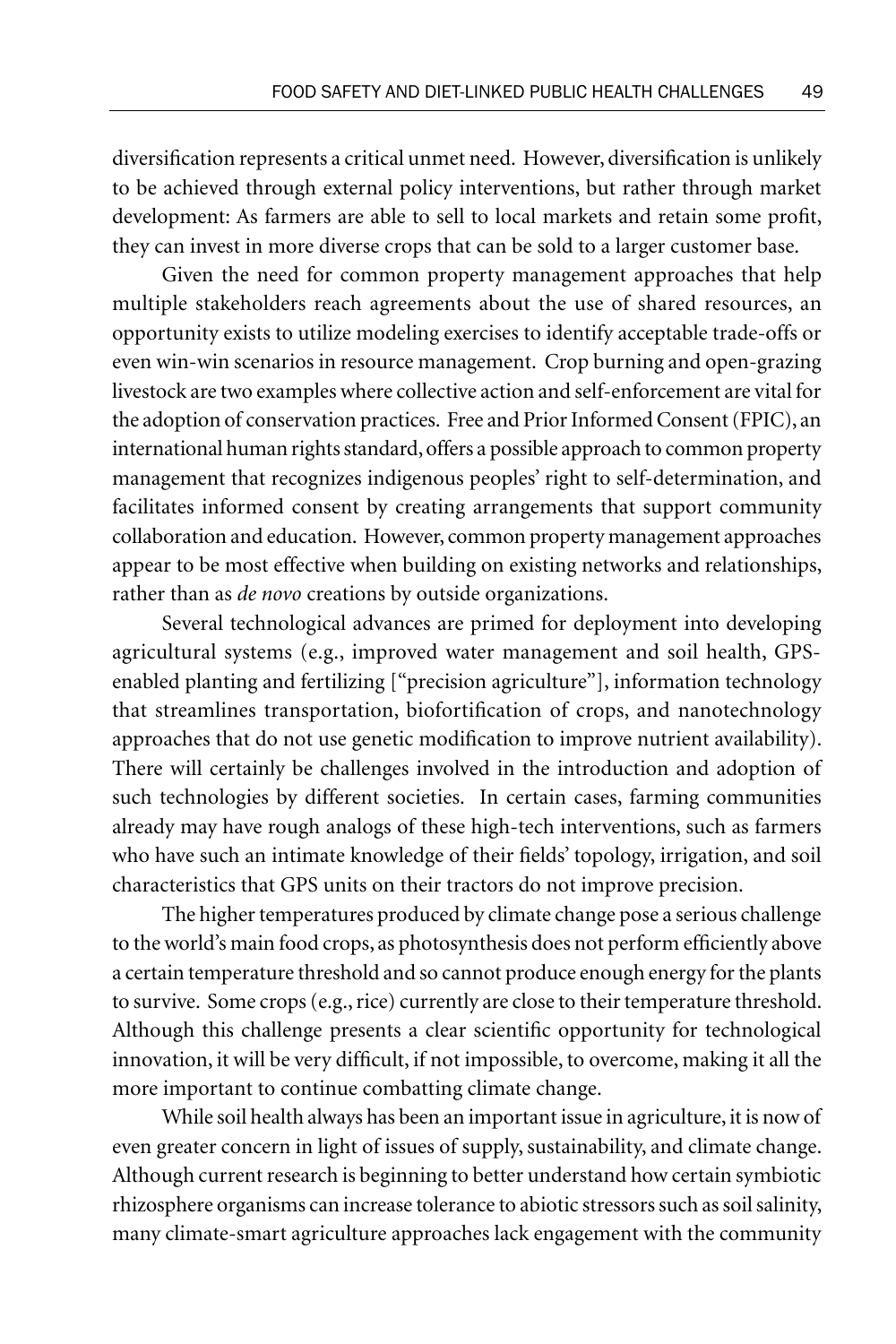of soil microbial experts. With an estimated 60% soil loss in southern Africa alone, scientists and decision makers need to better incorporate overall soil health into the dialogue regarding agricultural conservation and adaptation.

#### Policy issues

Communities engaged in conservation practices need support to create stakeholder platforms where individuals can jointly reach consensus on common property management issues. This support may come formally through agreements with municipal policies or informally through farmer organizations.

Intervention programs to address gender issues in agriculture need to be designed to take into account the unique cultural, geographic, and religious aspects being faced by individual communities. Engagement with the communities must be a driving principle. Policies that aim to re-invigorate local economies can be a good context to examine gender roles.

A barrier to sustainable agriculture solutions is the difficulty of maintaining the seed purity of novel and advantageous cultivars after their distribution. International policies need to promote and incentivize the sharing of practices, technologies, and resources among governments to address seed purity issues.

Greater transparency is needed in communication and knowledge sharing regarding the benefits and risks of novel food technologies (e.g., nanotechnology, GMOs). Regulatory policies affecting food labeling and marketing need to be designed as part of a better-informed dialogue among scientists, industry, and consumers.

While GMOs offer a way to adapt crops to climate change, significant progress also can be made through advances in irrigation systems, better water management, and the introduction of different stress-tolerant crop varieties (e.g., planting more sorghum and less maize). In addition to introducing technological innovations, domestic policies and international aid programs need to identify and integrate advances that are more local and "on the margin," and that do not rely on imported technologies. Policies and practices that limit or reverse the rising global temperatures of climate change are vital to avoiding dramatic reductions in food production capacity.

Although soil degradation is reaching alarming levels worldwide, many best practices developed to address and improve soil health remain underutilized or unadopted. Concerted international efforts are urgently needed to elevate advocacy and incentives for practices that maintain and improve soil health. Soil conservation efforts by the government and farmers of Ethiopia, a region that is experiencing significant erosion and soil degradation, demonstrate that long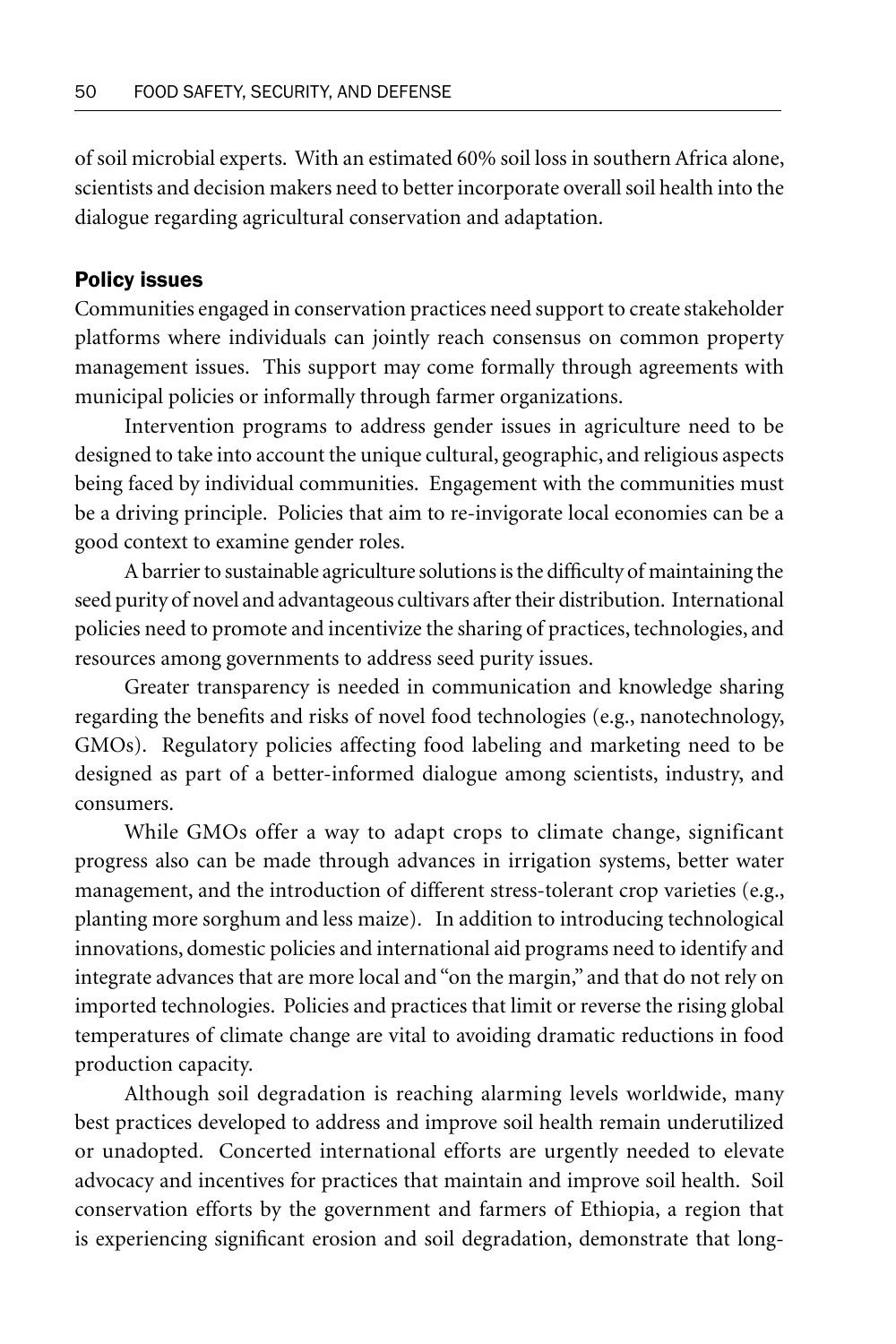term land-management practices, especially those that do not provide immediate benefit to farmers, are more effectively approached through engagement and joint negotiations between policy makers and communities.

The lack of sustainable access to food is clearly a large factor in social unrest, and therefore promoting sustainable agriculture has implications for national security interests around the world. Current migration crises in Europe and Bangladesh can be linked in part to inadequate food supplies and the threat of climate change on agricultural systems. The development and establishment of sustainable agriculture is a fundamental aspect of promoting worldwide stability. USAID has a strong track record of promoting agricultural sustainability, particularly in Africa, and these efforts need to continue and expand. As a major world power, the U.S. has a responsibility to pursue sustainable agriculture not just domestically, but internationally.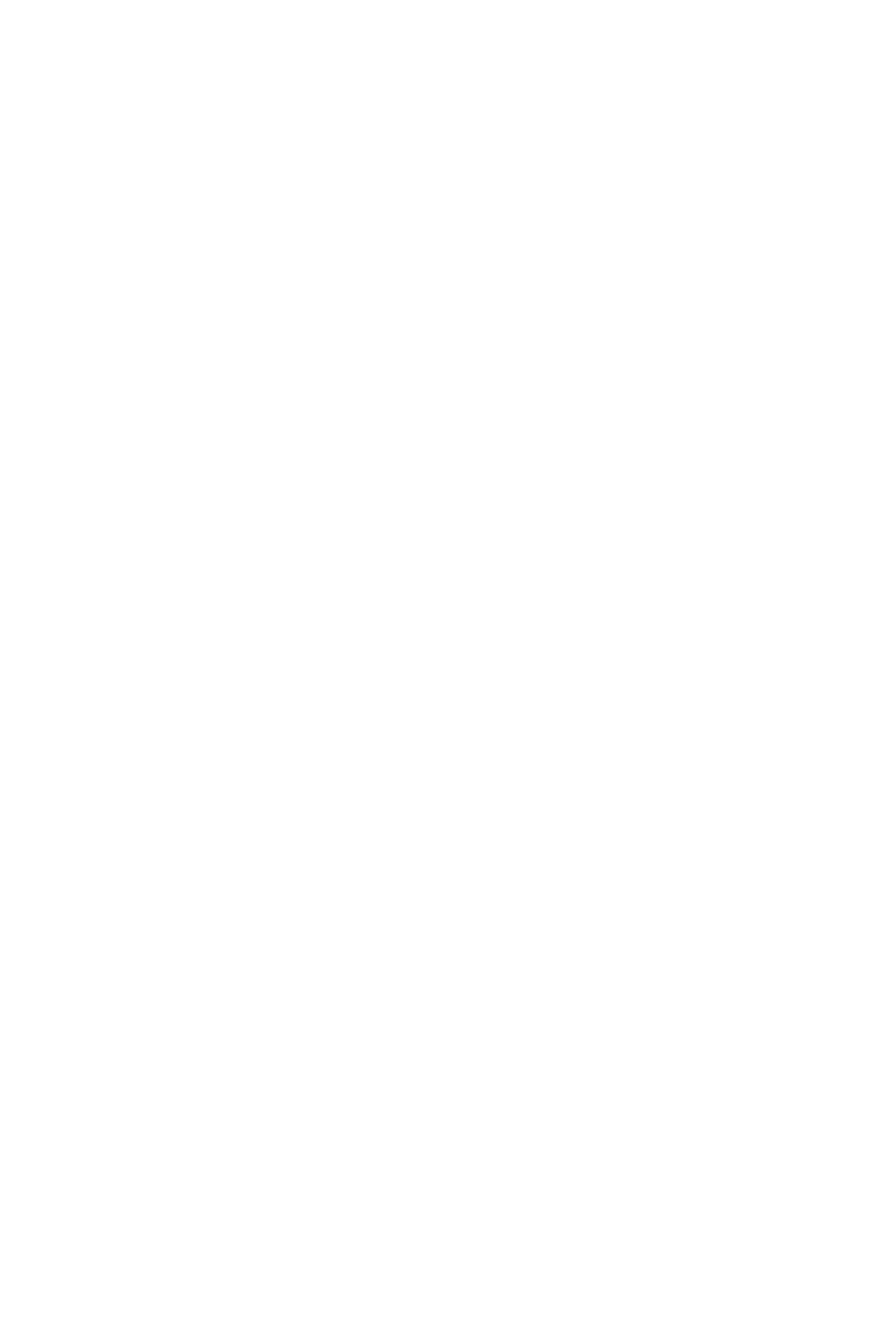# Microbial Food Fermentation: Enhancing Nutritional Fitness\*\*

# Linda Duffy, Ph.D., M.P.H

Health Scientist Administrator, Program Director, Mechanistic Branch National Center for Complementary and Integrative Health, National Institutes of Health

# Van Hubbard, M.D., Ph.D.

National Institute of Diabetes and Digestive and Kidney Diseases, National Institutes of Health

# Pamela Starke-Reed, Ph.D.

Deputy Administrator, Nutrition, Food Safety and Quality, Agricultural Research Service, United States Department of Agriculture Washington, D.C., United States

### Summary

Lactic acid bacteria (LAB) are the most widely studied microorganisms for food biopreservation. LAB play a particularly critical role in the preservation and microbial safety of fermentable foods. As world population increases, the use of improved LAB strains as probiotic cultures in industrial food fermentation is expected to have a large economic impact that attracts increasing commercial interest in preserving fresh vegetables, fruits, and a broad variety of food items for feeding populations, especially in developing countries. Many fermented fruit and vegetable products coevolved with human nutrition, and people have lived with high and continuous loads of LAB since ancient times. Genomic and metabolomic biotechnologies are now readily available and provide molecular footprints, mapping LAB mixed strains that have co-evolved with humans and developed intimate interrelationships with our bodies. Their genomes have sparked the discovery of how functional probiotic LAB strains may play a promising role in biofortification strategies and offer the potential for addressing key public health challenges, including over- and under-nutrition. The food sustainability realities confronting science and public health require that federal agencies consider improving proficiencies of diverse stakeholders in the public and private sectors to better inform research efforts on food fermentation, streamline processes, maximize safety, and ensure benefit to public health. Largescale sustainable strategies in which qualified experts on agriculture and nutrition issues partner with key stakeholders in the molecular sciences and emerging biotechnologies will help to decipher the "Rosetta Stone" of metabolic footprints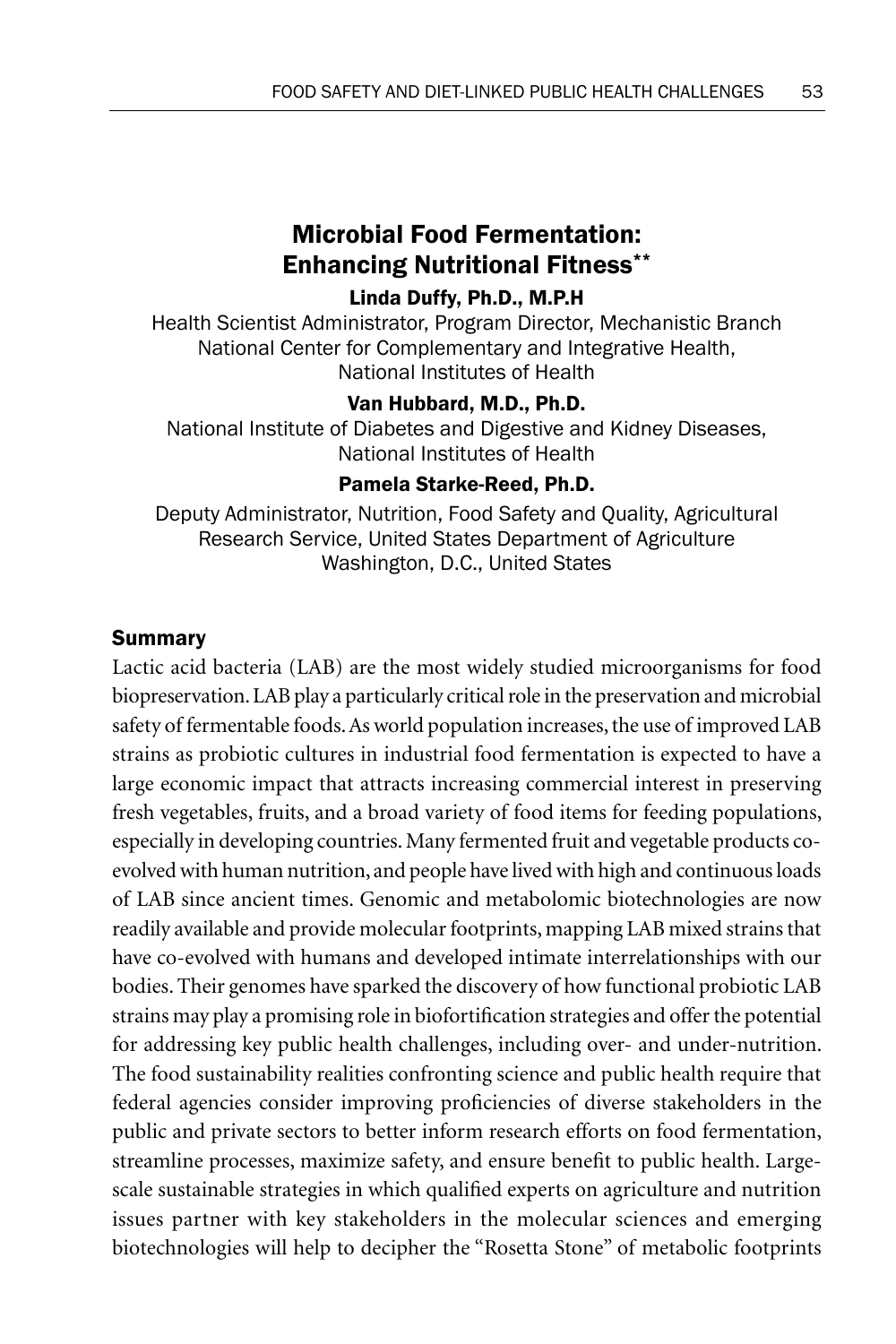that are of key importance to enhancing health and longevity. Such partnerships require endorsement of core principles of mutual trust, cooperation, procedural transparency, performance criteria, and evaluation effectiveness.

# Current realities

Reliably identifying functional health properties in the food chain and during biotechnological processes can be seen as common research priorities for food microbiologists and other interdisciplinary scientists and stakeholders. In the current food science and technology paradigms, biopreservation can be defined as the extension of shelf life and food safety by the use of natural or controlled microbiota and/or their antimicrobial compounds. One of the most common forms of food biopreservation is fermentation, which occurs when bacteria and enzymes convert carbohydrates into alcohol or organic acids, changing the flavor of food and preserving it. One important outcome of food fermentation is the enrichment of food with essential amino acids, vitamins, minerals, and bioactive compounds. Fermentation makes foods easier to digest and perhaps is more nutritious than raw fruit or vegetables. Notably, most fruits and vegetables contain some undesirable or toxic bioactive compounds that can be removed or detoxified by the action of microorganisms during the fermentation process.

A key result of gut digestion and fermentation is production of short-chain fatty acids, which cells need for energy. This process occurs naturally in many foods, and humans have made use of it for thousands of years by making yogurt out of milk or alcohol from fruit. Before refrigeration, humans routinely consumed fresh vegetables in season and fermented them for preservation for the winter. In fact, the earliest record of fermentation may date back as far as 6000 B.C. in Middle Eastern and Asian cultures and nearly every civilization since have included at least one fermented food in its culinary traditions. From yogurt and cheese to Korean kimchi and Indian chutneys to German sauerkraut, global cultures have crafted unique flavors and traditions around fermentation.

Although challenges remain, fermented foods, handed down for many generations, are experiencing a rapid resurgence in the global food industry. This growth is, spurred by innovative technologies that include biological antimicrobial systems, particularly LAB and their metabolites that have been combined with traditional preservation methods in food fermentation for the intended purpose of inhibiting spoilage and pathogenic bacteria. One growth market of these technologies is the exponential rise of LAB-containing food cultures being marketed as having enhanced functional (probiotic) characteristics and health benefits.

About 80% of traditional fermented foods are produced, in part, by natural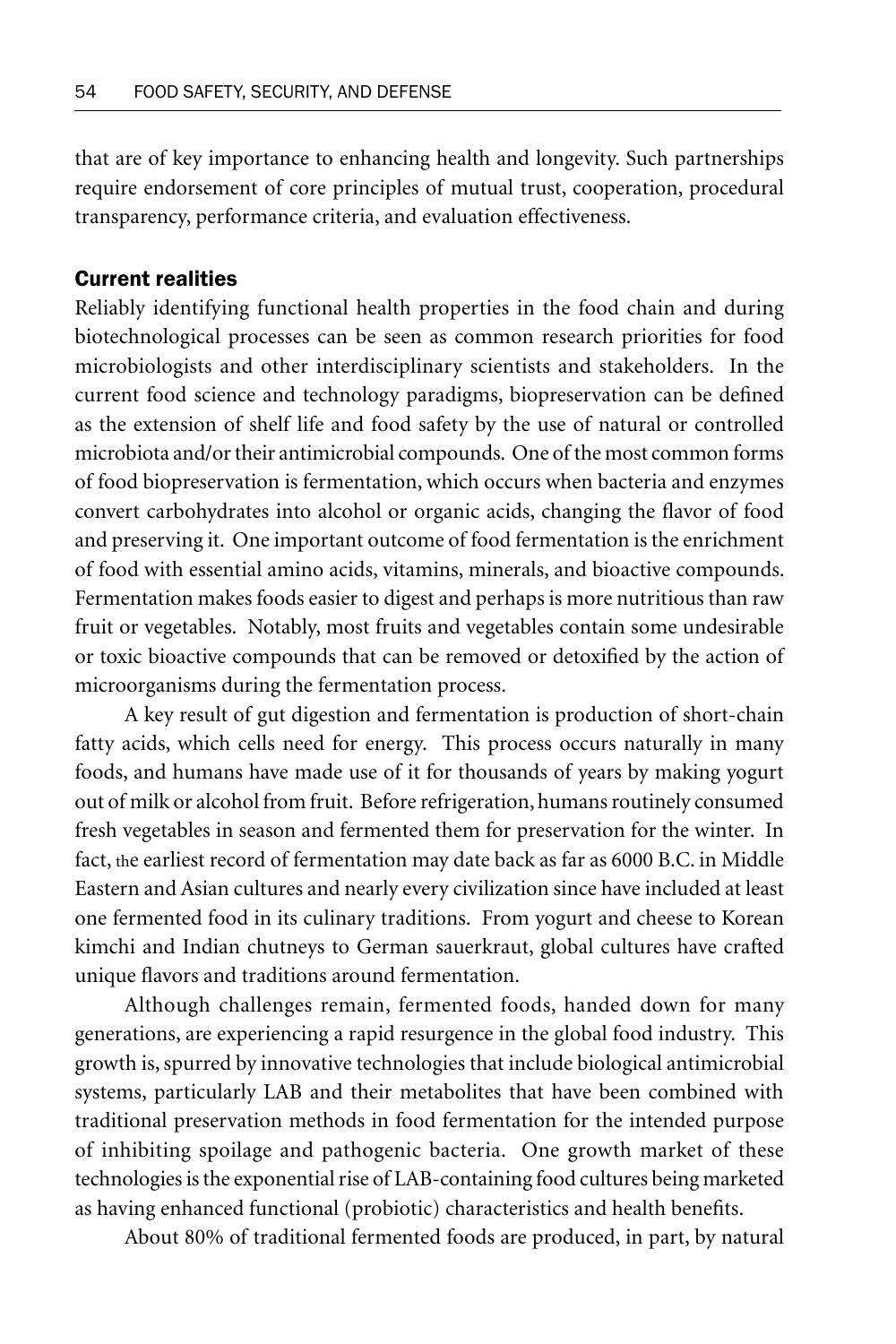fermentation and may contain functionally beneficial (probiotic) and pathogenic microorganisms. Clearer understanding of microbial ecosystems is critical, in light of the evidence of increasing pathogen resistance to established hygienic and biopreservation techniques. Consequently, thermal and nonthermal technological processes applied to the evolution of food fermentation require continuous innovation of food safety and microbiological risk assessment tools. Effective tools for metabolic profiling (e.g., metabolomics) in supporting safe and sustainable food systems that can reliably enhance nutritional value and human health are also essential.

#### Scientific opportunities and challenges

Until recently, fermentation technologies have played an overlooked yet vital role in ensuring the food security of millions of people around the world, particularly marginalized and vulnerable groups. Traditional fermented weaning foods, for example, may play a preventive role in infant malnutrition, lactose intolerance, and tropical diarrhea. With increases in world populations and arid land, food security can be better achieved with improved preservation processes, increasing the range of raw materials used to produce fermented food products, and removing antinutritional factors (e.g., toxic bioactive compounds) that make foods unsafe to eat.

As evidence of improved nutritional quality and food safety of fermented foods becomes more available, the consumption of fermented food is likely to reach new milestones. Biofortification and designer foods (foods with defined health benefits other than nutritional value) are among the promising strategies to reduce micronutrient deficiencies worldwide, and food fortification with LAB probiotic properties is rapidly gaining increasing interest. Although evidence indicates that fermented dairy products are the best matrices for delivering probiotics, there is consumer demand for probiotic foods obtained from nondairy matrices. Several food materials (e.g., cereals, fruits, and vegetables) are, therefore, being studied to determine their suitability for safe, sustainable, nondairy probiotic foods.

The challenge in developing health recommendations for probiotic consumption is not a lack of scientific literature, but rather a lack of consolidated research and consistency across studies with respect to validating the safety of bacterial strains, dosages, and the specificity of their functional benefits for selected populations. Conclusive substantiation of the efficacy of probiotics is still emerging, while at the same time a growing number of consumers are interested in trying probiotics as well as increasing the levels of live active cultures in their diets. Once consumed, LAB from fermented fruits and vegetables have many potential benefits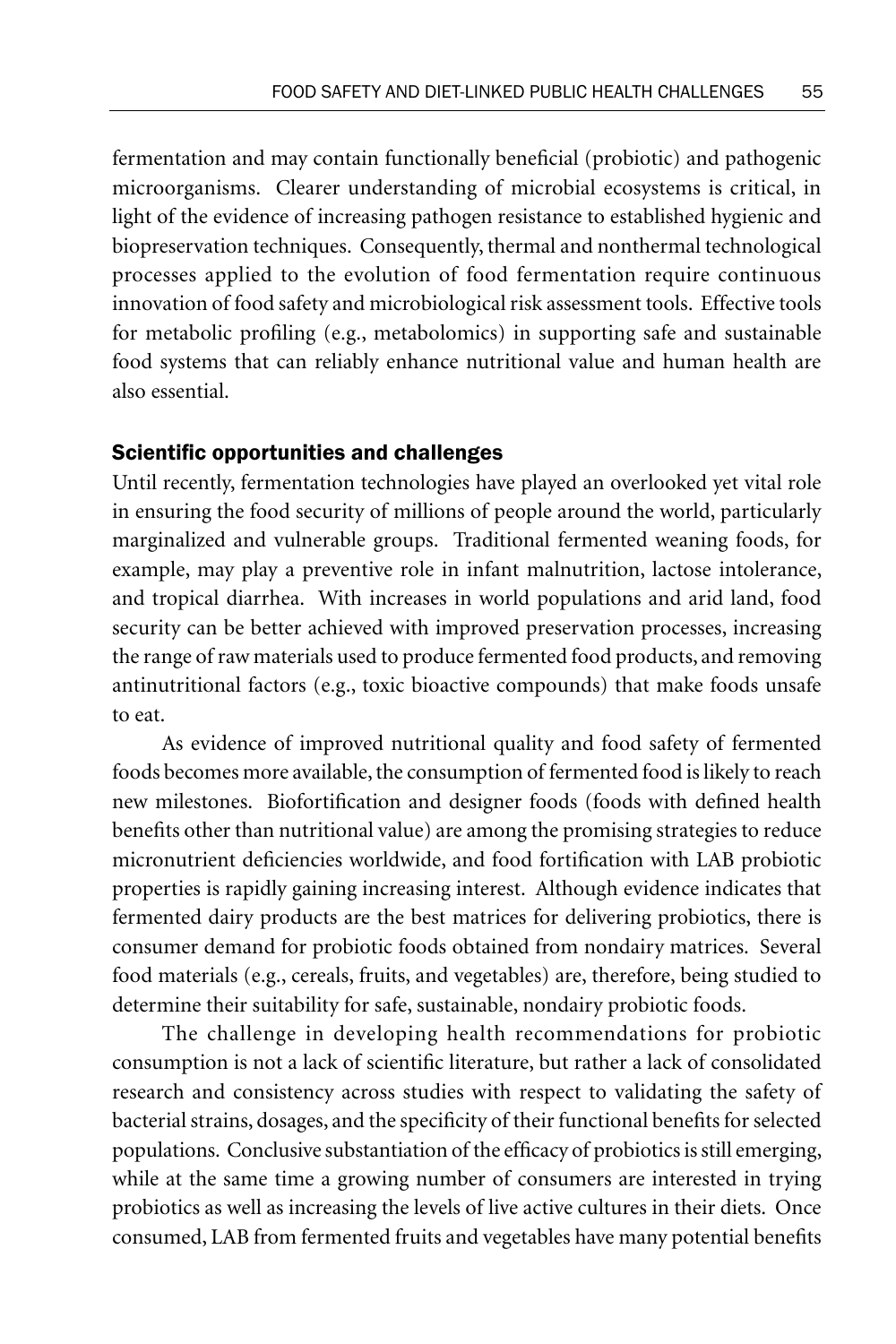(e.g., increased absorption of nutrients). To market enriched probiotic fermented food sustainably, it is essential that key ecological principles, food safety measures, and health indicators are rigorously tested. Product integrity, harmonized standards, and hygienic preparation of the products are crucial to success.

# Policy Issues

- Create a strong training and education strategy to raise awareness of the vital importance of microbial food fermentation in secure and sustainable food systems. Existing international and domestic organizations (e.g., the Food and Agricultural Organisation [FAO] of the United Nations, and the U.S. Department of Agriculture [USDA] Nutrition Centers) possess the leadership, interdisciplinary expertise, and substantial resources to advance training programs examining interactions between microbial cells and food system complexity, as well as integrating biotechnologies, ecology principles, and deciphering food impacts on host-microbial dynamical networks.
- Develop multiscaled biotechnology and harmonized international food standards and guidelines for food fermentation products aligned at the U.S. and international levels through the Codex Alimentarius Commission.
- Invest prudently following the principles outlined by published frameworks (e.g., reference below), technology transfer pathways and public-private partnerships among government and nongovernment organizations, academic, and industry environments that can maximize the capacities of cross-disciplinary expertise and financial resources.
- Build ecologic frameworks wherein food webs are integrated with hostmicrobial metabolic networks on different spatial and temporal scales. This will involve a multi-pronged approach including U.S. departments (e.g., Department of Energy [DOE]) and multigovernment agency efforts in habitat restoration, promotion of native species, and targeted removal of invasives. Metabolic profiling of *microbial* fermentation can further advance our knowledge about its role in bioactivity of extracts, energy balance, and functional impacts on health.
- Establish appropriate safety regulations in the market by the regulatory authorities of the country that inform consumer awareness about substantiated benefits/risks. Factors include evaluating the possible effects on biodiversity, the environment, and food safety; weighing the benefits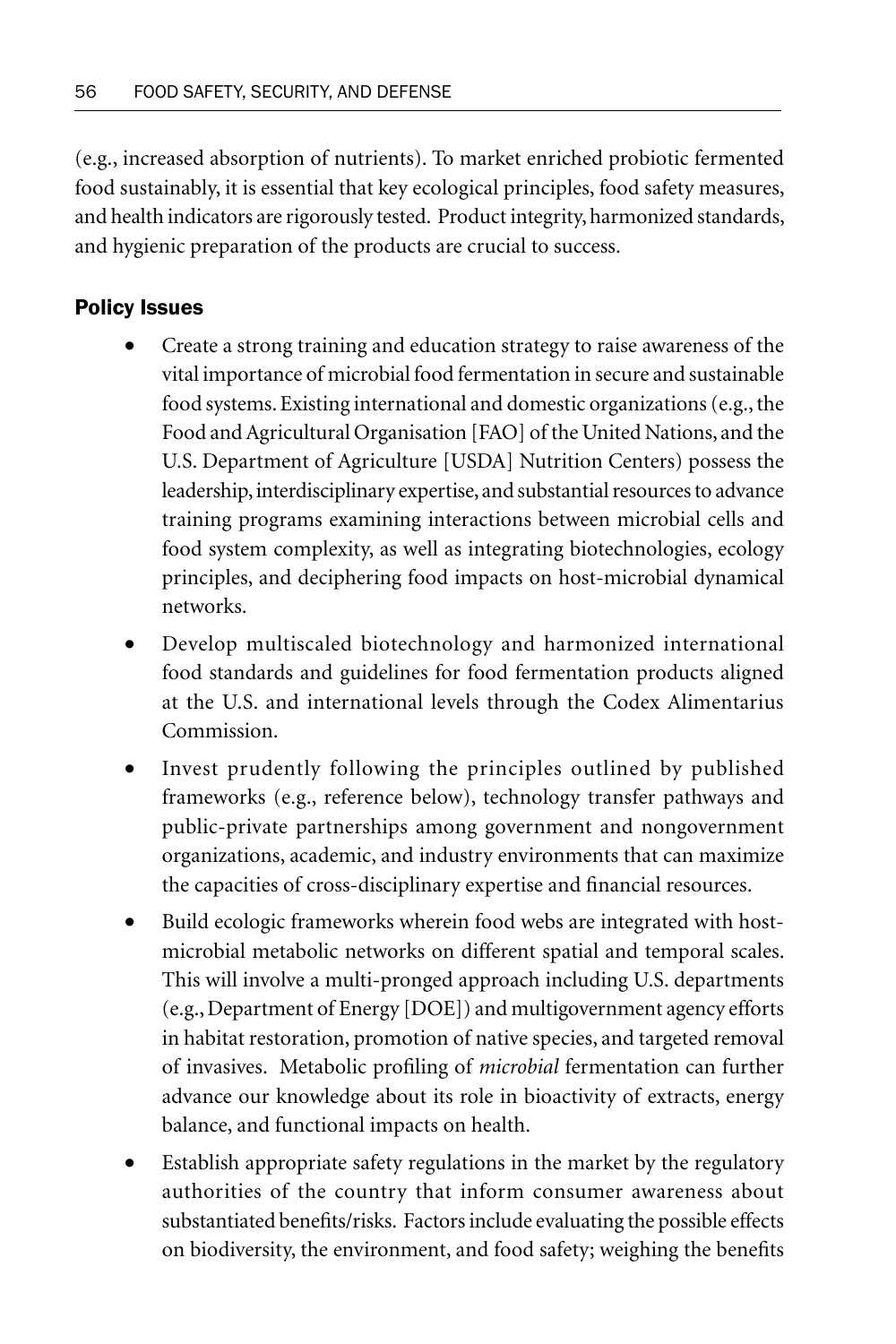of the product or process against its assessed risks; and tools that provide risk monitoring to ensure continued safety.

### References

Alexander N, et al. (2015). Achieving a transparent, actionable framework for publicprivate partnerships for food and nutrition research. *Am J Clin Nutr* 101:1359-63.

de Vos, W. M. (2011). Systems solutions by lactic acid bacteria: from paradigms to practice. *Microbial Cell Factories,* S2. doi:10.1186/1475-2859-10-S1-S2.

Duffy, L., et al. (2015). Progress and challenges in developing metabolic footprints from diet in human gut microbial cometabolism. *Journal of Nutrition, 145,* 1123S–1130.

*\*\* A policy position paper prepared for presentation at the conference on Food Safety, Security, and Defense (FSSD): Food Security and Diet-linked Public Health Challenges, convened by the Institute on Science for Global Policy (ISGP), Sept. 20–23, 2015, at North Dakota State University, Fargo, North Dakota, U.S.*

# Debate Summary

**The following summary is based on transcriptions of a recording made by the ISGP staff during the debate of the policy position paper prepared by Dr. Linda Duffy (see above). Dr. Duffy initiated the debate with a 5-minute statement of her views and then actively engaged the conference participants, including other authors, throughout the remainder of the 90-minute period. This Debate Summary represents the ISGP's best effort to accurately capture the comments offered and questions posed by all participants, as well as those responses made by Dr. Duffy. Given the not-for-attribution format of the debate, the views comprising this summary do not necessarily represent the views of Dr. Duffy, as evidenced by her policy position paper, or those of the ISGP, which does not lobby on any issue except rational thinking. Rather, it is, and should be read as, an overview of the areas of agreement and disagreement that emerged from all those participating in the critical debate.**

### Debate Conclusions

• Proactive, governmentally sanctioned regulations based on the highest standards need to certify the hygienic safety and the nutritional value of fermented foods if they are to be accepted by the public. The potential contributions of fermented foods in highly nutritional diets has been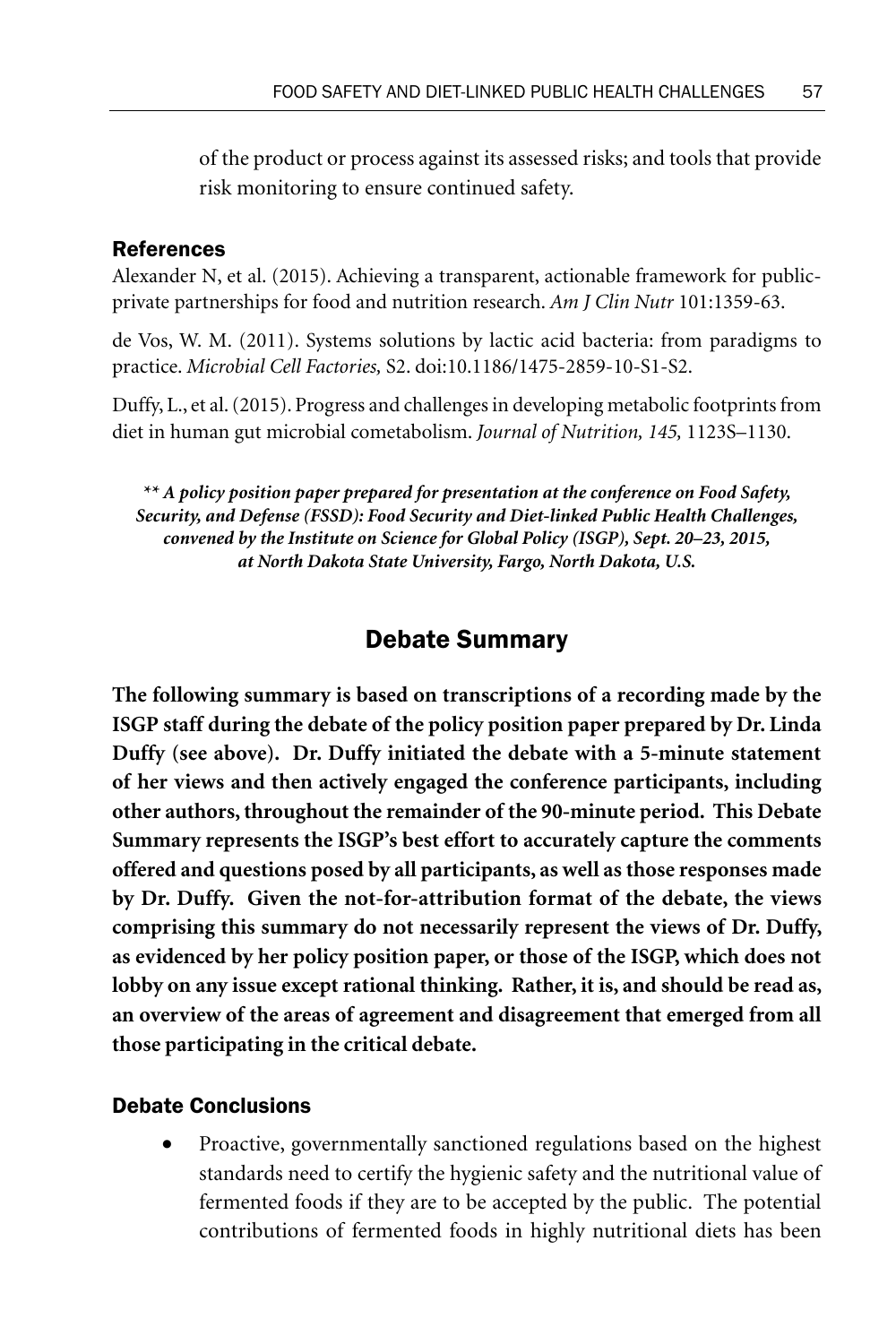confirmed by omic science (i.e., a holistic, molecular analysis of cellular and tissue structures within organisms) focused on how fermented foods affect metabolic pathways.

- Credible information on the functional benefits of fermented foods, clearly communicated through mainstream and social media (nationally and internationally) by trusted scientists to both policy makers and the public *writ large,* is essential to address the consumer resistance to fermented foods for inclusion in healthy diets.
- Maintaining healthy, stable food systems critically depends on preserving genetic biodiversity in crops and livestock, a task based on (i) identifying the specific microbes underlying fermentation in agricultural systems and (ii) sharing the resultant documentation to ensure globally standardized safety practices.
- The historical anecdotes suggesting that fermented foods provide numerous health benefits, now confirmed empirically with emerging technologies (e.g., metabolomic footprinting), highlight the need for interdisciplinary research to examine the physiology of host organisms to fully understand how fermented foods promote human health.

# Current realities

As the human body has adapted over time to efficiently utilize lactic acid, nearly every culture has developed traditions involving fermented foods. Fermented foods, probiotics (i.e., the microbiota present in such foods), and the human microbiome have co-evolved. Their functional roles and influence on both human health and food security/safety are gaining increased attention from a variety of public and private interests (e.g., food manufacturers, health industry, basic science community). Omic technologies that analyze and compare small molecule metabolites to gain insight into biological systems (e.g., metabolomics) are enabling a more complete understanding of the nutritional qualities of fermented foods and their effective absorption in the body. Microbiome research has brought together multiple disciplines (e.g., microbiology nutrition, food technology, omic sciences) to identify microbial community composition and how it changes based on different human phenotypes, environmental conditions, responses to antibiotics, and other physiological alterations.

The human microbiota (i.e., the sum total of unique microbial communities living in and on humans) is acquired at birth, though its concentration can diminish over a lifetime and the community composition can change. Studies indicate certain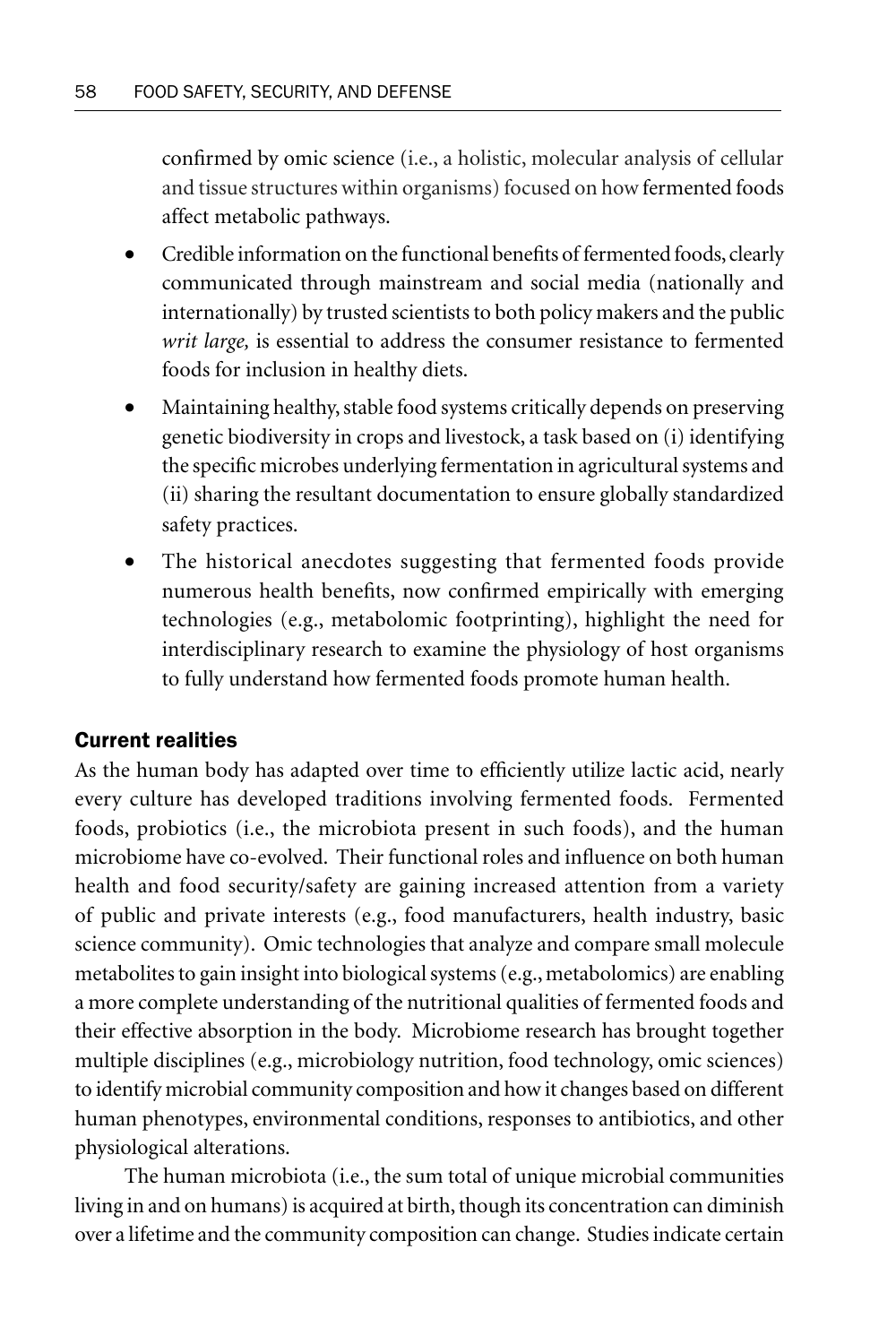microbiomes are responsive to certain diets, and that the gut and the nutrients within provide an environment in which fundamental ecological phenomena occur.

Although the science is still emerging, repeated studies have indicated that the microbial colonies associated with a healthy human microbiome can be restored when imbalances exist; there is no firm agreement, however, as to how to best accomplish this or if the restored community exhibits resiliency. Researchers are investigating the possibility of "reseeding" the body's bacteria with just one or a few kinds of restorative organisms to reestablish a healthy microbiome composition, in a process similar to restoring an entire forest by replanting only one robust species of tree.

While therapies to restore a healthy microbiome exist, more research and continued/vigilant regulatory oversight are needed to ensure public safety and effectively engage public support. Since regulatory authorities are wary of approving therapies that are currently considered potentially risky (e.g., fecal transplantation), risks and benefits of potential "restorative bacterial species" can be addressed by pursuing a select number of well-characterized bacteria, in particular to avoid potential adverse effects (e.g., avoiding bacteria that possess antibiotic resistance).

Although the development of probiotics has been blocked in the past by the pharmaceutical industry, the clinical field is now embracing probiotics and some pharmaceutical companies (e.g., Eli Lilly) have begun patenting multiple microbes of interest.

There is wide agreement within the fields of food safety/security and health research that fermented foods (e.g., sauerkraut, miso, soy sauce, yogurt, natto, kimchi, kefir) offer many benefits and opportunities; their health value is epitomized by their consideration by the U.S. National Aeronautical Space Administration to address microbiome imbalances that occur during space travel that cause astronauts to be prone to *Clostridium difficile* infections. In addition to aiding health and nutrition, fermented foods are inexpensive to produce and have helped sustain communities during winter seasons and periods of famine. Food technology has advanced the bio-preservation qualities of fermented foods, giving them even longer shelf lives. Fermentation can not only increase food access but also food quality, reducing the need for added salt and decreasing the toxicity of naturally toxic foods (e.g., fermentation of the Greenland shark by native people turns a toxic nonfood into food).

While fermented foods are a \$10 billion industry, the lack of precise knowledge about their effects and actions in the body increases the likelihood that product marketing will be based on unverifiable claims. Currently, testing and research are taking place in three ways: (1) By funding exploration of *in vitro* gut fermentation,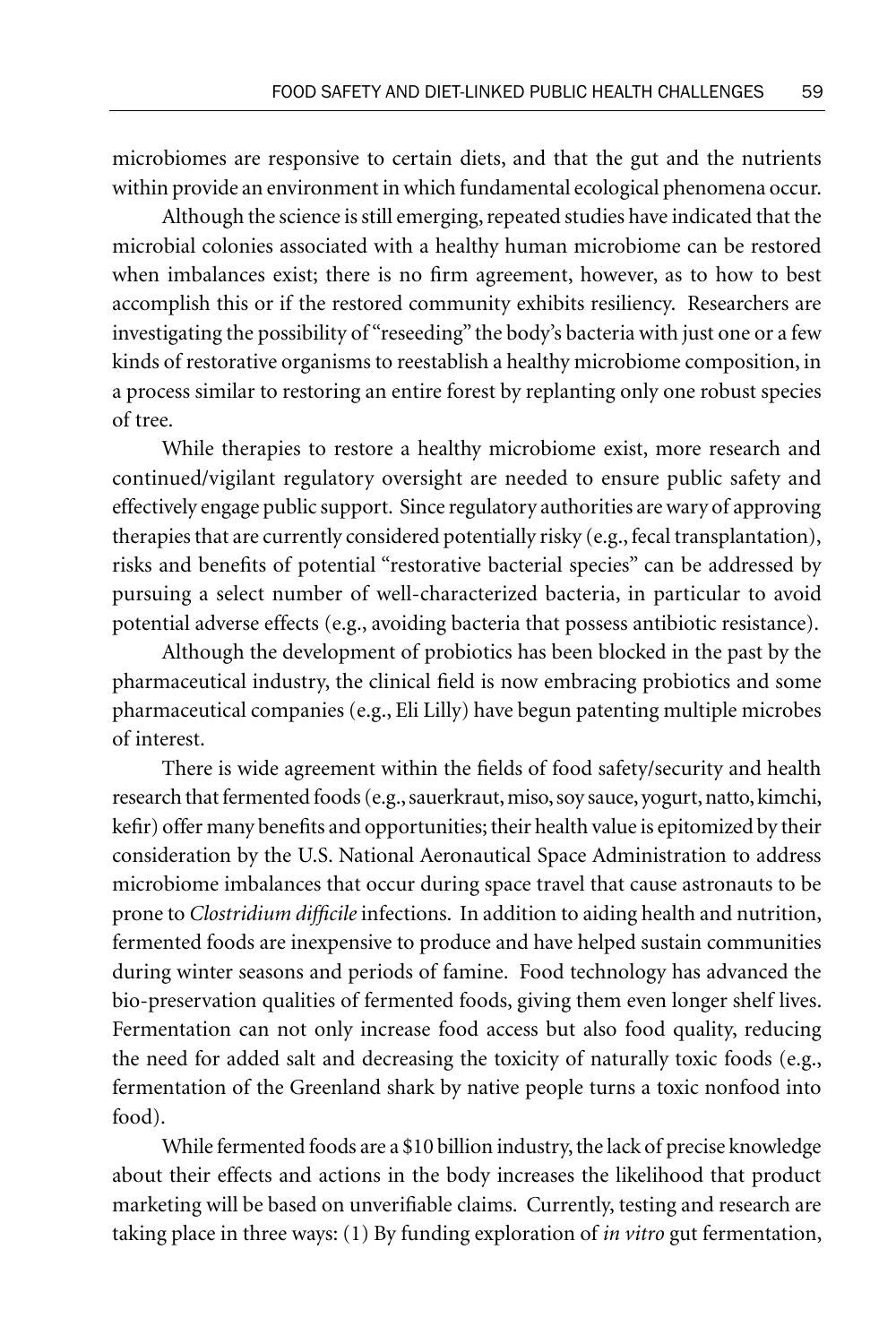major governmental organizations (e.g., National Science Foundation, National Institutes of Health [NIH], U.S. Department of Agriculture [USDA]), are helping scientists gain insight into what is occurring at a systems level. (2) Research on animal models is seeking solutions to bacterial diseases associated with food poisoning (e.g., *Salmonella, Campylobacter*). (3) Human safety studies involving metabolomic footprinting are being conducted under the auspices of the Food and Drug Administration (FDA) Center for Biologics Evaluation and Research.

Research into genetically engineered probiotics largely has focused on preventing starter culture failure (i.e., culture collapse usually because of viral infection), and genetically engineered counter measures have been developed for this problem in dairy processing but have not been implemented. Private companies are highly interested in probiotics research and are investing in animal and human trials. Such research provides scientists with alternate ways of studying biodiversity but also creates a national security issue for food safety (e.g., contamination, toxicity, unforeseen adverse events).

To preserve important and distinct bacterial cultures, numerous culture banks exist around the world (e.g., multi-system banks, industrial banks, national banks). The U.S. Department of Energy and USDA each have their own culture banks. Although the majority of countries claim that their cultures (typically lactic acid bacterial organisms) are regionally unique, they often are genetically similar or identical to the organisms in other countries' banks, raising suspicions of piracy. The most recognized and developed culture banks are the NIH Human Microbiome Project and the European Union's MetaHit Project. The NIH holds cohort studies within the Human Microbiome Project, and it has also expanded to include projects in China, Japan, Australia, and France.

Given the projection that there will be 9 billion people in the world by 2050, it was widely agreed that fermented foods are needed to help feed such a large population. But in spite of the enthusiasm for fermented foods within the scientific, medical, and industrial communities, the public *writ large* generally does not have a high regard for such foods, often viewing them as unappetizing. Although some fermented products (e.g., kimchi, kefir) are becoming popular with health-conscious consumers, there is concern that the benefits of these foods are being superficially over-marketed, skewing consumer expectations. Despite such market exploitation, the U.S. is considered to be comparatively slow in adopting and marketing fermented foods; the nation's "throwaway mentality" also results in many foods being wasted that could be made useful with fermentation.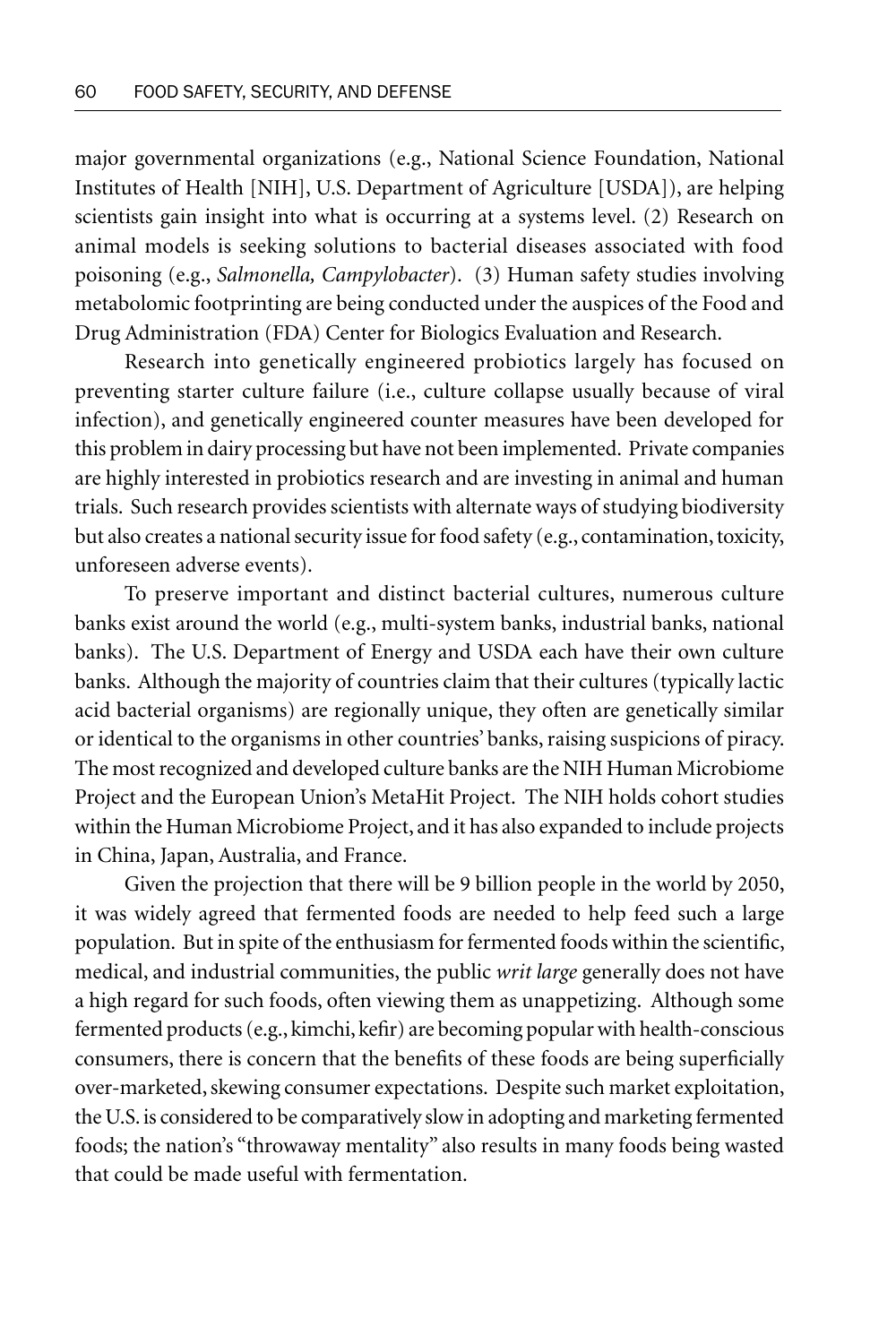#### Scientific opportunities and challenges

Although current research is heavily focused on the compositional aspects of microbial communities, an urgent need exists to identify functional communities and their impact on the physiology of host organisms in order to understand how fermented foods create functional benefits in the human body. Too often, however, research is producing lists of organism names without incorporating omic technology to start building functional maps. Shifting the focus of research from composition to function often requires scientists to work as interdisciplinary teams.

Ensuring safety and promoting public acceptance of novel fermented products are top priorities. To build a fermented foods industry, there must be high standards of product safety, nutritional quantification and qualification, and hygiene. As probiotics are embraced, it is important that omic technologies be utilized to understand how these products affect metabolic pathways in order to better substantiate safety and address risks and benefits of fermented foods. Better marketing also is needed to overcome consumer resistance to eating these foods. Challenges also exist in getting nutritious foods to communities that need them.

Because a wasteful mentality tends to exist in more affluent nations, particularly the U.S., many foods are unconsumed that could be made useful with fermentation, and an opportunity exists to revitalize the concept of food preservation through fermentation and probiotics.

Dwindling biodiversity (including microbial diversity) has serious implications for the entire food system, including fermented foods (e.g., fish species normally fermented by native tribes of the Pacific Northwest are in decline or have disappeared altogether, causing disruption in both the tribal way of life and the environment). Greater efforts are required to preserve and document traditional food practices and study the distinct microbiome systems native peoples have sustained over time (e.g., the Sikkim community in India utilizes over 100 different fermented foods, resulting in a unique microbiome composition and specific consequences for the health of the Sikkim community). Such documentation offers culture banks an opportunity to improve data acquisition and management, and can have consequences over time for the health care and food security of a growing global population.

#### Policy issues

To increase consumer confidence and encourage private companies to market a wider variety of fermented products, regulatory oversight of fermented foods and microbiome projects is needed, as well as safety regulations in the national and international markets for food products, with international authorities working cooperatively regarding oversight responsibility. Regulatory vigilance also is needed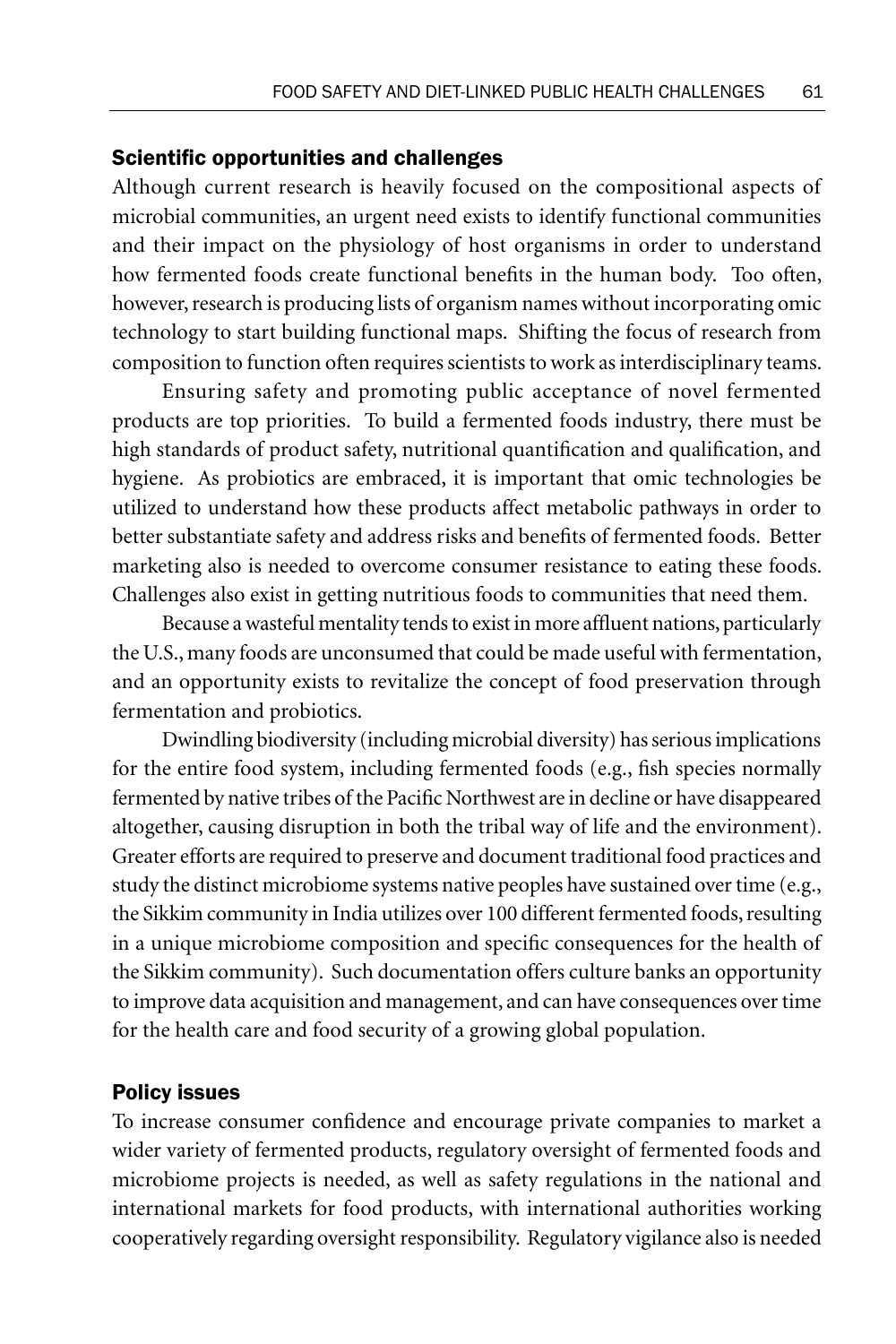regarding engineered food products (e.g., those containing genetically modified organisms) to ensure antibiotic resistance genes are not propagated and unintended pathogen exposure does not occur.

While the fermented foods market would benefit from having its own section within grocery stores, such product placement is difficult to achieve due to competition from other products. Mainstream and social media educational infrastructures can encourage the public to incorporate new foods into their diets by changing the framework within which fermented foods are discussed (e.g., in the same way that food waste has been reframed as "garbage chic" and is served in specialty restaurants). In addition, the public needs to be educated about safe fermentation practices and safe probiotic dosages, since the common, though incorrect, public perception tends to be "more is better." Potentially lead by the WHO, the FAO, or the USDA, such educational programs need to be implemented at community, state, national, and international levels.

A functional understanding of microbial species present and genes expressed in the human microbiome is critical, and research funding directed toward interdisciplinary work in the scientific community is necessary to accomplish this. To address concerns regarding the genetic engineering of crops and foods, the development of advanced technologies must follow the food guidelines under the Codex Alimentarius Commission established by FAO and WHO. Regulatory processes can ensure fermented food ingredients, specifically probiotics, are codified as a means of ensuring consistency. Testing is needed to ensure products are not antibiotic resistant, and that there are at least two drugs to which they are susceptible in case of adverse events. To support production scale-up, new regulations must be based upon scientific data that quantifies the nutritional and health values of these foods.

To support the preservation of biodiversity, human microbiome projects operating internationally, as well as culture collection databases around the world, need to move toward greater interfacing of information. Practices among projects need to be streamlined and standardized both for safety purposes and so they can be monitored by regulatory and import authorities. Culture collection can occur simultaneously with other goals (e.g., at a center being developed in Bangalore, India, a "food for health" program is to be combined with a big data project to document food compositions in order to aid analyses of the microbial content of food). This will provide for a sustainable community government project, as well as a platform for nutrition and food security.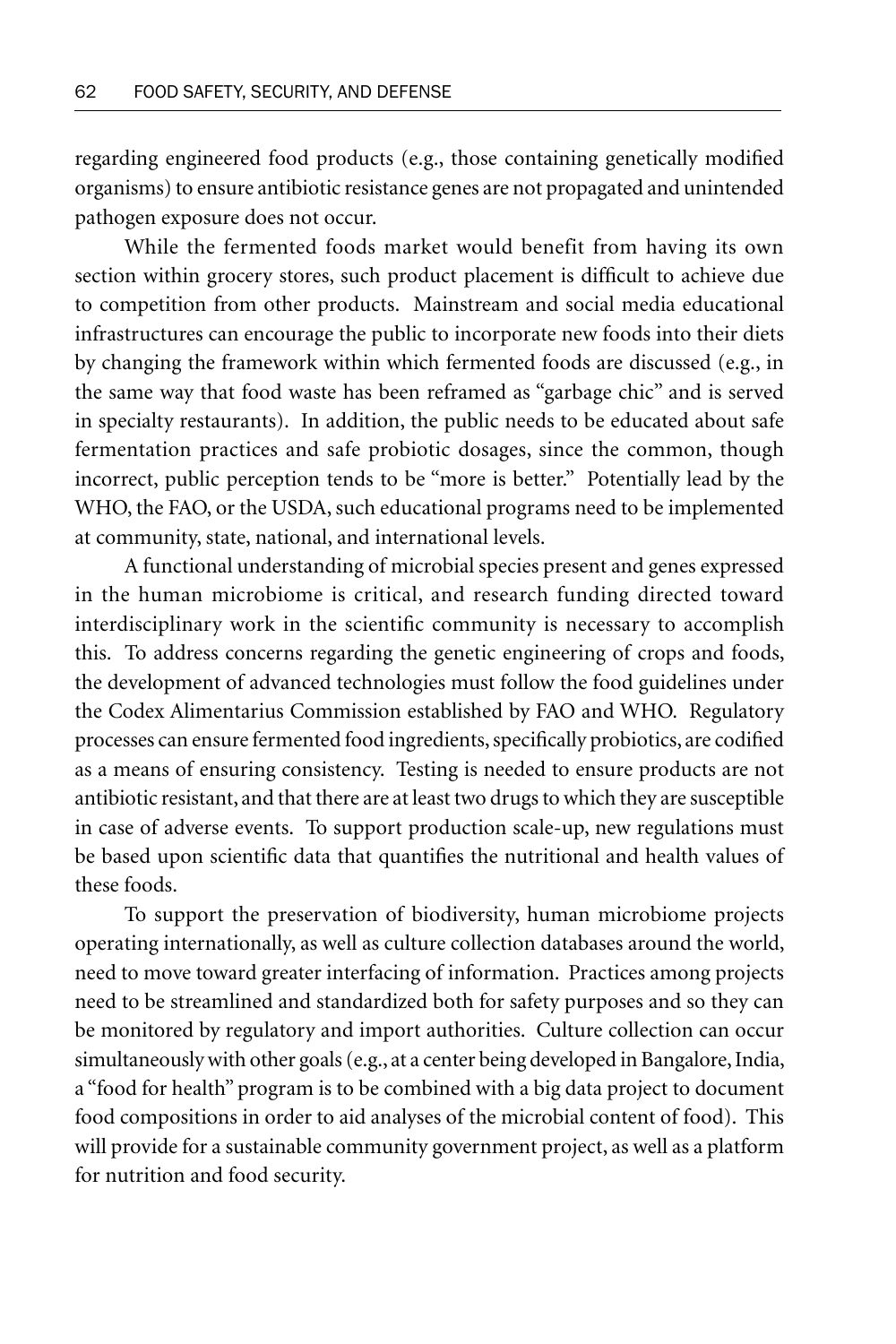# Building Local Food Capacity as a Food Security Strategy for Northern Indigenous Communities\*\*

Michael A. Robidoux, Ph.D. Professor, Indigenous Health Research Group, University of Ottawa, Ottawa, Ontario, Canada

# Summary

Over the past several decades, indigenous populations in Canada have undergone dietary and lifestyle transformations that have resulted in alarming rates of obesity and obesity-related diseases, especially type 2 diabetes mellitus. Forced settlement patterns and the depletion of wild food resources as a result of Euro-Canadian colonization abruptly altered their food consumption and physical activity patterns. Even though lack of physical activity is an important contributor to the chronic disease pandemic, the dietary transition in northern communities brings substantial challenges when it comes to obtaining nutritious foods. Throughout northern Canada, the primary reasons for food insecurity include the high cost of market food, restricted availability/access to nutritious foods, and lack of government support for nutritious food programs. The exorbitant costs of market foods throughout the north have led to recent calls for a resurgence in local modes of food procurement. While it is clear that there are important benefits to traditional diets, there are critical barriers in acquiring sufficient amounts of wild food for regular consumption, despite the relative abundance of wild food sources in most northern regions. As a result, people in many indigenous communities are both struggling to harvest land-based foods and have limited access to quality market foods, thus limiting regular access to healthy foods. Communities are searching for solutions to this dietary dilemma.

# Current Realities

For thousands of years prior to the westernization of food systems (e.g., better food transport, access to processed foods), indigenous populations in Canada primarily consumed plants and animals obtained from the land. Dietary practices were regionally and historically diverse, with some groups drawing almost entirely from animal food sources, while others benefited more significantly from agriculturally produced food items. Over the last 30 years, researchers have established that access to nutritious foods in remote First Nation communities of Canada is limited and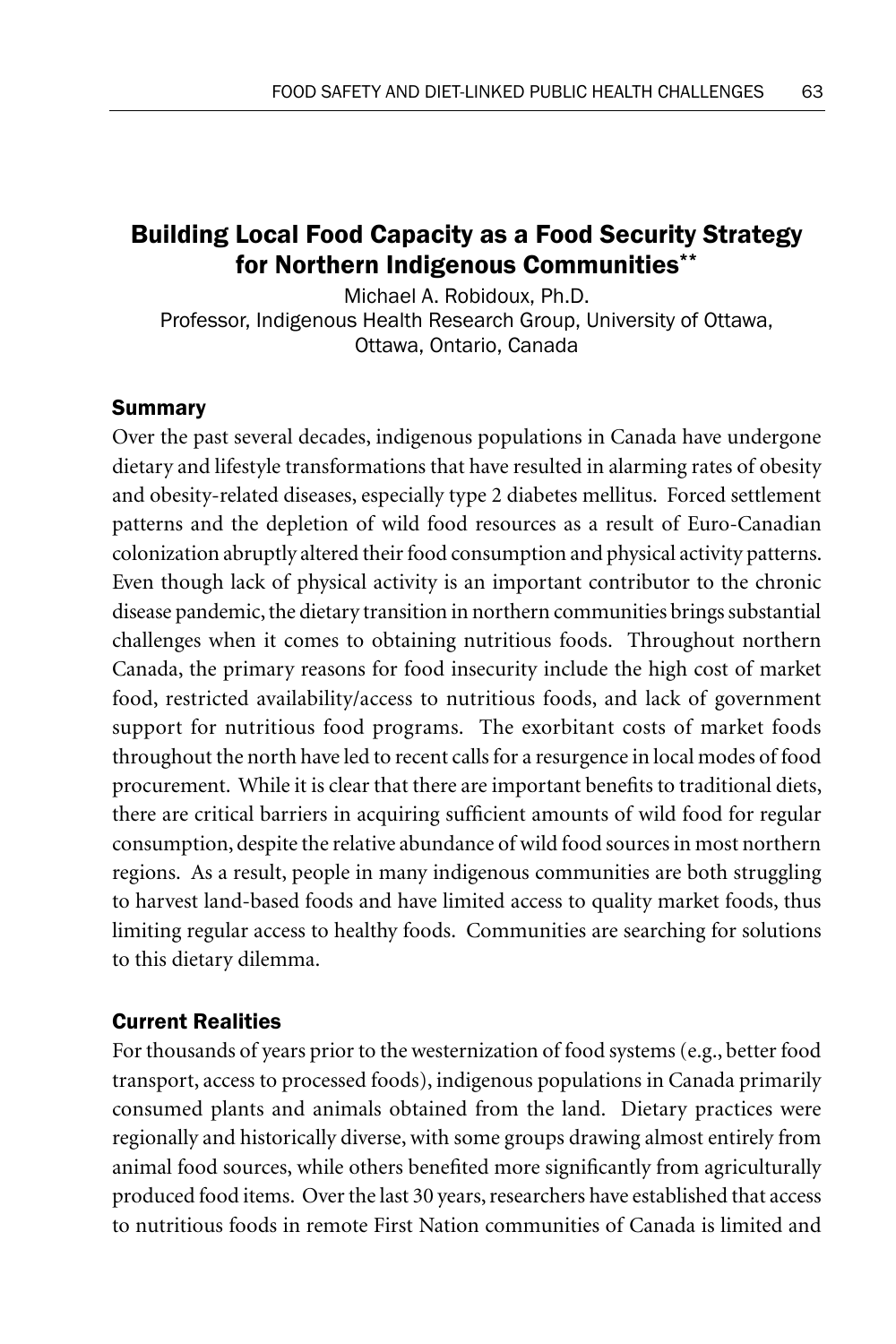costly when compared to the obtainability of low cost, poor quality, processed foods (Pal, Haman et al. 2013). Though many of these populations may prefer to include more land-based foods in their diets, people are generally required to rely heavily on store-bought foods. The limited store options in most northern communities provide a very large selection of highly processed foods, candies, and sugary drinks, whereas the diversity of nutritious foods is extremely limited. Consequently, residents in northern communities have limited access to nutritious foods, a fact that has contributed to indigenous peoples experiencing a disproportionately higher burden of chronic disease compared with non-indigenous Canadians (Haman et al. 2010). Research by the Indigenous Health Research Group (IHRG) in northern Canada, documenting the prevalence of overweight/obesity and the incidence of type 2 diabetes, revealed numbers that exceed not only national averages but indigenous national averages as well. These numbers are of grave concern and provide a grim prognosis for improvement, especially when situated within the context of high food costs and limited availability of healthy food options.

# Scientific opportunities and challenges

As health researchers, we would like to think there is value to our work in that it continues to draw attention to the health disparities indigenous peoples are facing and the various factors contributing to them. And while people should be aware of the disparities indigenous peoples are facing, identifying/researching these issues clearly is not enough. In fact, these results are having very little impact on the communities themselves and, for the most part, are not telling people anything new. Community members are keenly aware of the increasing prevalence of obesityrelated diseases and their tragic health impacts. They are also aware that they do not have regular access to affordable nutritious foods and that it is increasingly difficult to get access to land-based foods for a variety of reasons, such as cost, knowledge and availability. How communities are responding to these challenges, in particular by restoring connections with the land and learning to move forward though local land-based solutions, deserves closer attention.

In 2009 our research group was provided a funding opportunity to study and support land-based food programming that our community partners wished to develop, enhance, and sustain. This opportunity marked an important change in how we began to think about and approach community-based research. In this case, it was made clear at the outset of the project that community participation was contingent on each community having ownership over the projects, that their own unique interests were being met, and that the project was being conducted according to community protocols. Land-based programming and food procurement was at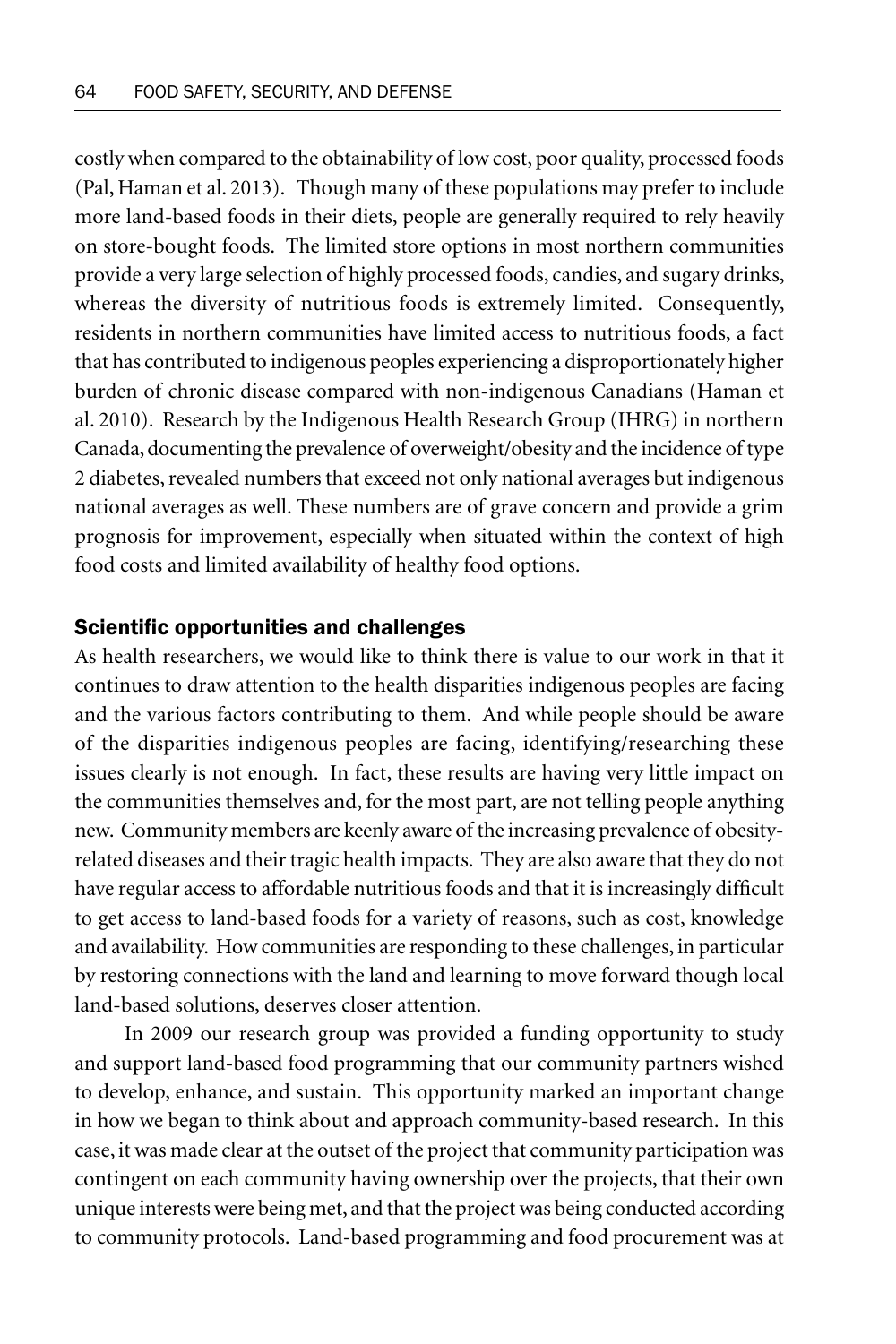the core of all the projects in nine different First Nations across Canada, but each community envisioned distinctive strategies in achieving land-based programming goals. Funds were used to develop local food procurement infrastructure, train youth in local harvesting methods and food preparation techniques, and provide nutritional/cooking information.

To date, important strides have been made in documenting community efforts to develop local food strategies as a means of addressing high levels of food insecurity in remote northern indigenous communities. These efforts, however, must be accompanied with the acknowledgement that food access and food quality do not necessarily translate into improved dietary habits. What needs to be done, then, is to assess how local food efforts are impacting individual behaviours, and if these efforts are leading to the positive changes necessary for chronic disease prevention/ reduction to occur. Are people in the community eating healthier as a result of the local food initiatives operating in their community? If there are even the slightest improvements in diet, what impact are these modifications having on individual health? Thus, researchers will need to develop, implement, and evaluate the effects of these initiatives to provide important information about the overall value of these programs from a chronic disease perspective. This will help researchers in their goal of addressing the food-related health issues that indigenous communities are facing. If evidence can be provided that local food initiatives are positively affecting the health of individuals and communities, there will be greater likelihood of ongoing support for these programs. Here we see the important role researchers can play by putting research results into action to help communities maintain and develop local food initiatives in their efforts to improve community health.

# Policy Issues

• Hunter-support programs, such as the Income Security Program for Cree Hunters and Trappers, signed under the James Bay and Northern Québec Agreement, must be implemented nationally and supported by federal and provincial/territorial governments. This program puts money into the hands of families who spend at least 120 days harvesting local foods. The financial support for the harvesting of traditional food follows recommendations made by the Royal Commission on Aboriginal Peoples and reflects what was put forth in *Canada's Action Plan for Food Security* (1998). At present there are regional and provincial programs supporting the development of local food initiatives (e.g., Food Matters in Manitoba, the Remote First Nations Food Systems Project in British Columbia), but a federal commitment to support land-based food initiatives across the country is necessary.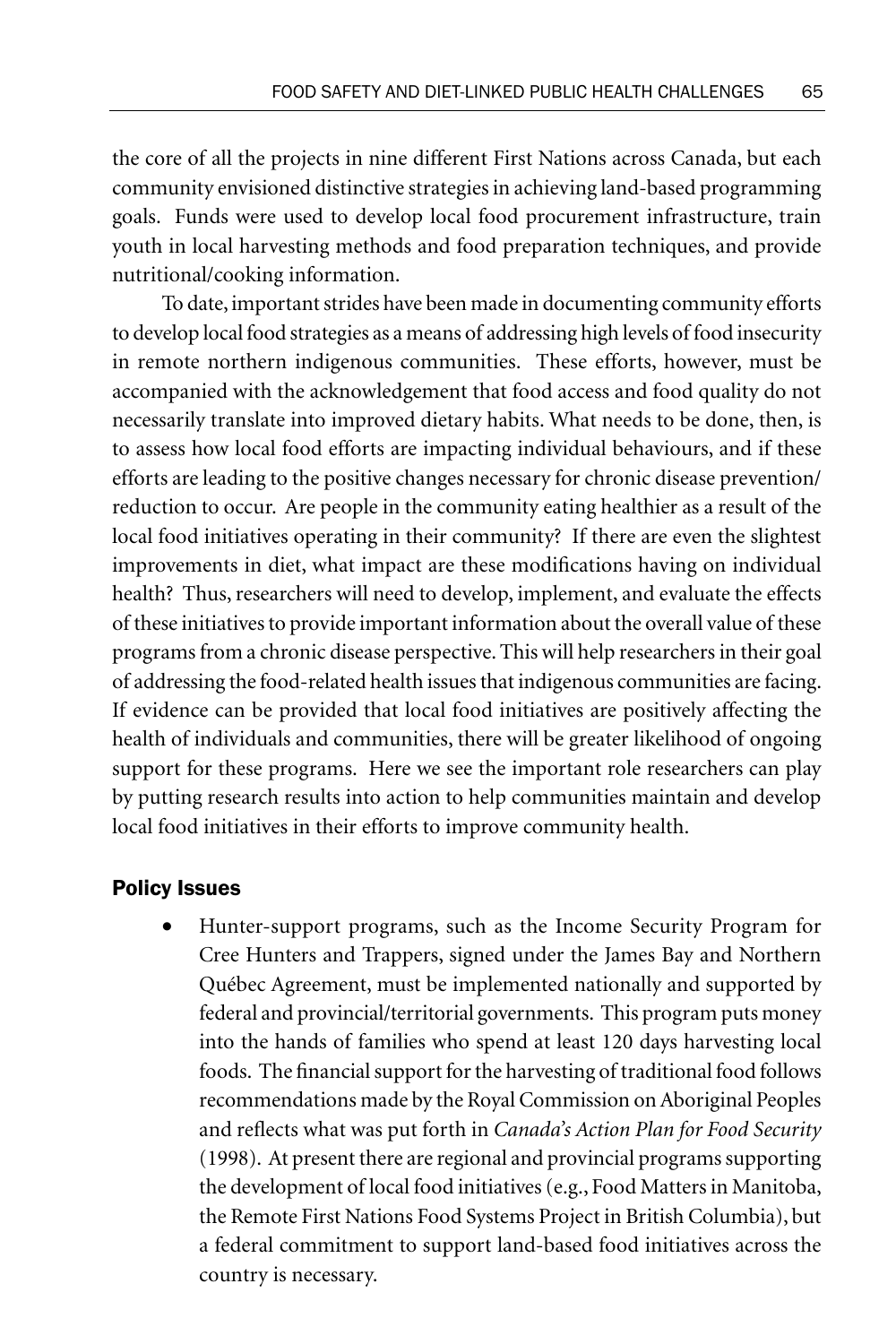- There are several factors influencing wild food availability in regions across Canada, two of which are climate change and the depletion of resources as a result of overfishing/overhunting. In most regions in Canada, indigenous peoples who rely on wild foods for daily sustenance are competing with commercial and sport fishing/hunting. More effective policy that ensures indigenous people's unmediated access to land based food resources and the greater enforcement of existing policies, are required to restrict access to sport and commercial fishing in indigenous territories as agreed upon by treaty or as unceded (i.e., lands not surrendered to the Crown). Both federal and provincial/territorial governments have jurisdictional obligations here and must be involved in policy creation and enforcement.
- Resource development/extraction in northern Canada is highly contentious because of the potential environmental impact and encroachment on traditional indigenous territories. Private and government interest in resource exploration provides interesting policy opportunities to support land-based food initiatives. Currently, engagement and negotiations between companies (e.g., mining companies, oil companies) and Indigenous Nations about seeking access to traditional lands emphasize economic development and job opportunities for local populations where development sites (e.g., mines) are established. These negotiations must also be accompanied with a minimal financial commitment directed towards environmental restitution, building local food capacity with Indigenous Nation partners, and land-based food programming.
- Canada is facing significant international pressure to reduce carbon emissions (based on its heavy economic reliance on fossil fuel-burning industries), which will inevitably lead to more progressive and substantial carbon taxation at both the federal and provincial/territorial level. This provides an opportunity to use a percentage of these taxable revenues for building/sustaining land-based and local food programming in regions most impacted by fossil fuel burning industry.
- In 1991, Canada developed its Northern Contaminants Program to help limit environmental contaminants in land-based foods and to assist people in making informed choices around the safe consumption of landbased foods. The program has achieved considerable success, but there needs to be more stringent sampling and testing by provincial ministries of wild food sources to ensure these foods are safe for consumption. Advocating increased consumption of locally procured food as a food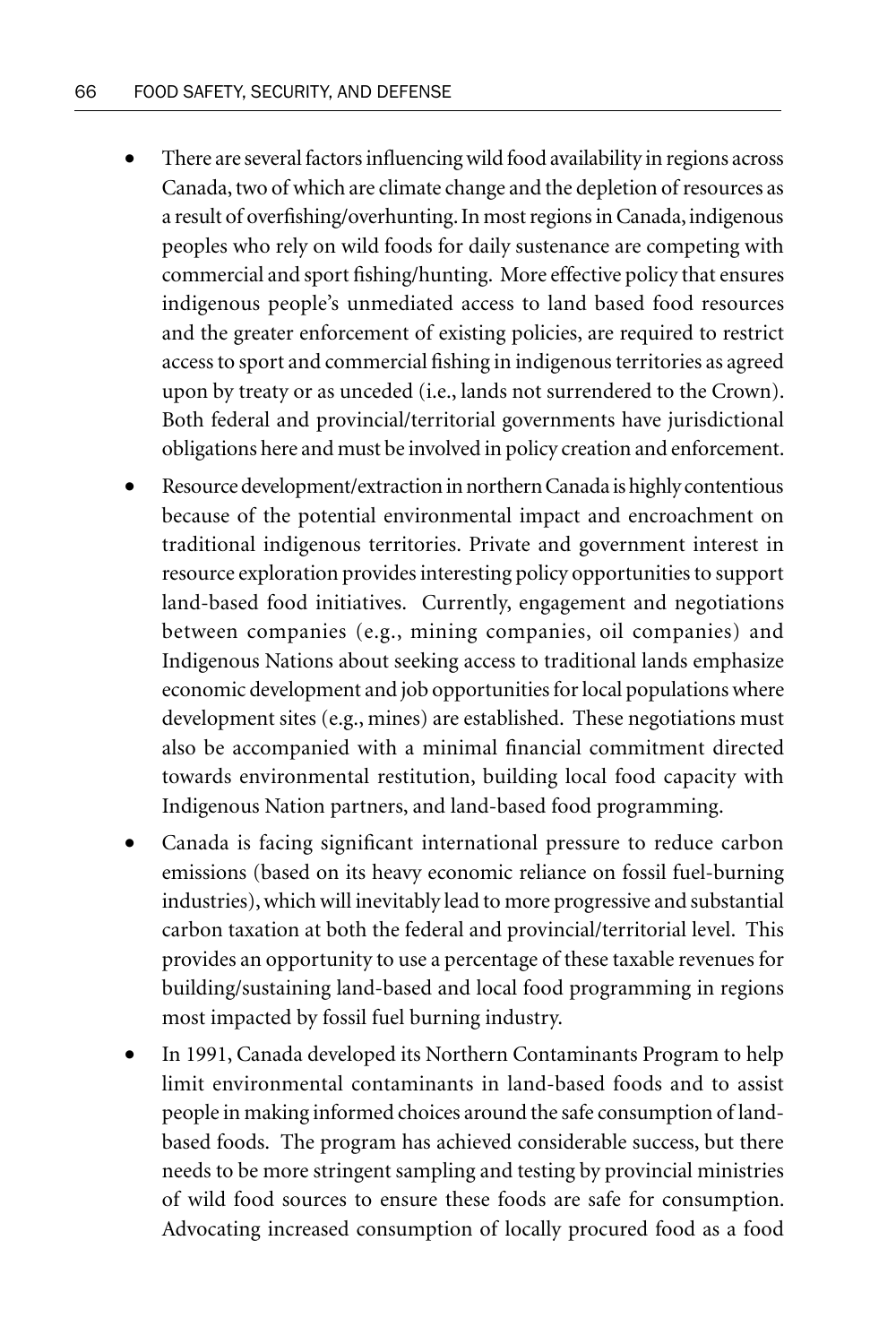security initiative without implementing safeguards to ensure foods are safe to consume is not acceptable. In addition to testing edible wildlife, the policy must also provide remediation/contingency support in areas of potential risk.

• In 2014 Education Aboriginal Affairs and Northern Development Canada introduced its First Nations Education Act in an attempt to close the gap in education outcomes for on-Reserve First Nations Peoples. The act has been met with controversy as it serves as another example of the federal government making unilateral decisions about indigenous education without proper consultation and input from the people themselves. The public controversy points to the need to accommodate indigenous perspectives into education planning and curriculum. Part of this curriculum should consider what Wawakapewin (northern Ontario) Elder and educator Simon Frogg describes as Land-Based Education, which would reflect indigenous epistemologies while still meeting provincial standards. For Simon it is critical to build land-based education programs to provide youth with the necessary skills to get on the land and learn how to hunt/prepare foods as their ancestors have.

# References:

Haman, F., Fontaine-Bisson, B., Batal, M., Imbeault, P., Blais, J.M., & Robidoux, M.A. (2010). and type 2 diabetes in northern Canada's remote First Nations communities: The dietary dilemma, *International Journal of Obesity*, *34*, S24-S31, 2010.

Pal, S., Haman, F. & Robidoux, M.A. (2013). The costs of local food procurement in two northern indigenous communities in Canada, Food and Foodways, 21, 132-152.

*\*\* A policy position paper prepared for presentation at the conference on Food Safety, Security, and Defense (FSSD): Food Security and Diet-linked Public Health Challenges, convened by the Institute on Science for Global Policy (ISGP), Sept. 20–23, 2015, at North Dakota State University, Fargo, North Dakota, U.S.*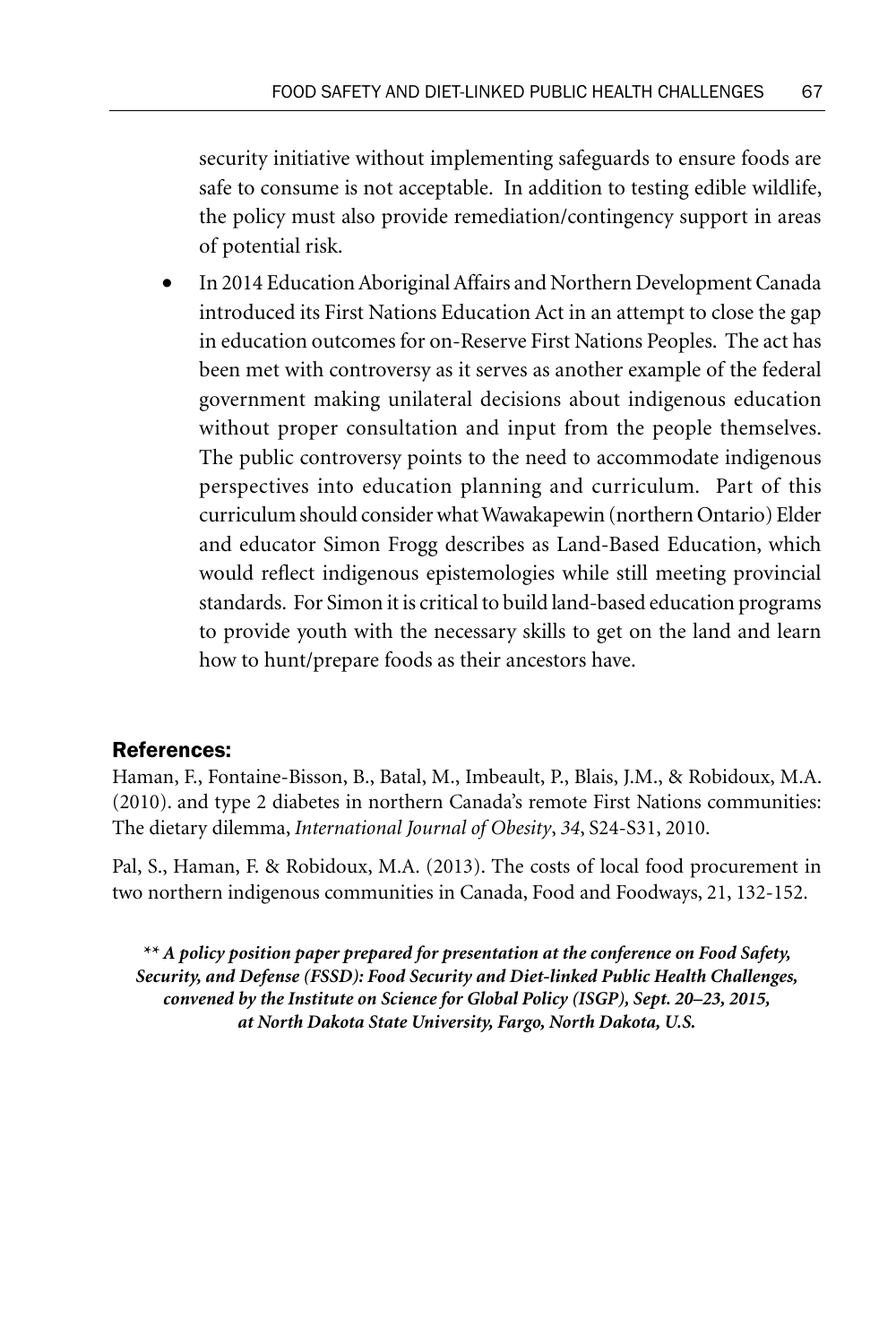# Debate Summary

**The following summary is based on transcriptions of a recording made by the ISGP staff during the debate of the policy position paper prepared by Dr. Michael Robidoux (see above). Dr. Robidoux initiated the not-for-attribution debate with a 5-minute statement of his views and then actively engaged the conference participants, including other authors, throughout the remainder of the 90-minute period. This Debate Summary represents the ISGP's best effort to accurately capture the comments offered and questions posed by all participants, as well as those responses made by Dr. Robidoux. The views comprising this summary do not necessarily represent the views of Dr. Robidoux, as evidenced by his policy position paper, or those of the ISGP, which does not lobby on any issue except rational thinking. Rather, it is, and should be read as, an overview of the areas of agreement and disagreement that emerged from all those participating in the critical debate.**

## Debate Conclusions

- Although there is great variance among indigenous communities, initiatives such as food sharing, community gardens, infrastructure building, cooperatives, and traditional food procurement need to play a role in integrating healthy practices that encourage food security within indigenous communities, particularly within First Nation communities in Canada. Each community, however, must decide which practices best suit the needs of the group.
- To foster community empowerment, food initiatives to ensure food security (e.g., food sharing and distribution, crop preferences, educational campaigns) must originate from community-driven decisions led by community members. The role of outside experts in providing assistance and knowledge needs to be included only though community-wide requests.
- While the sustainability of health in indigenous communities may be enhanced by incorporating the past traditions that shaped their cultures, a balance must be found that respects cultural norms without encouraging the adherence to practices that harm the health of a given community. The benefits of preserving cultural traditions, well documented through conservation projects, need to be expanded for the benefit of indigenous communities worldwide.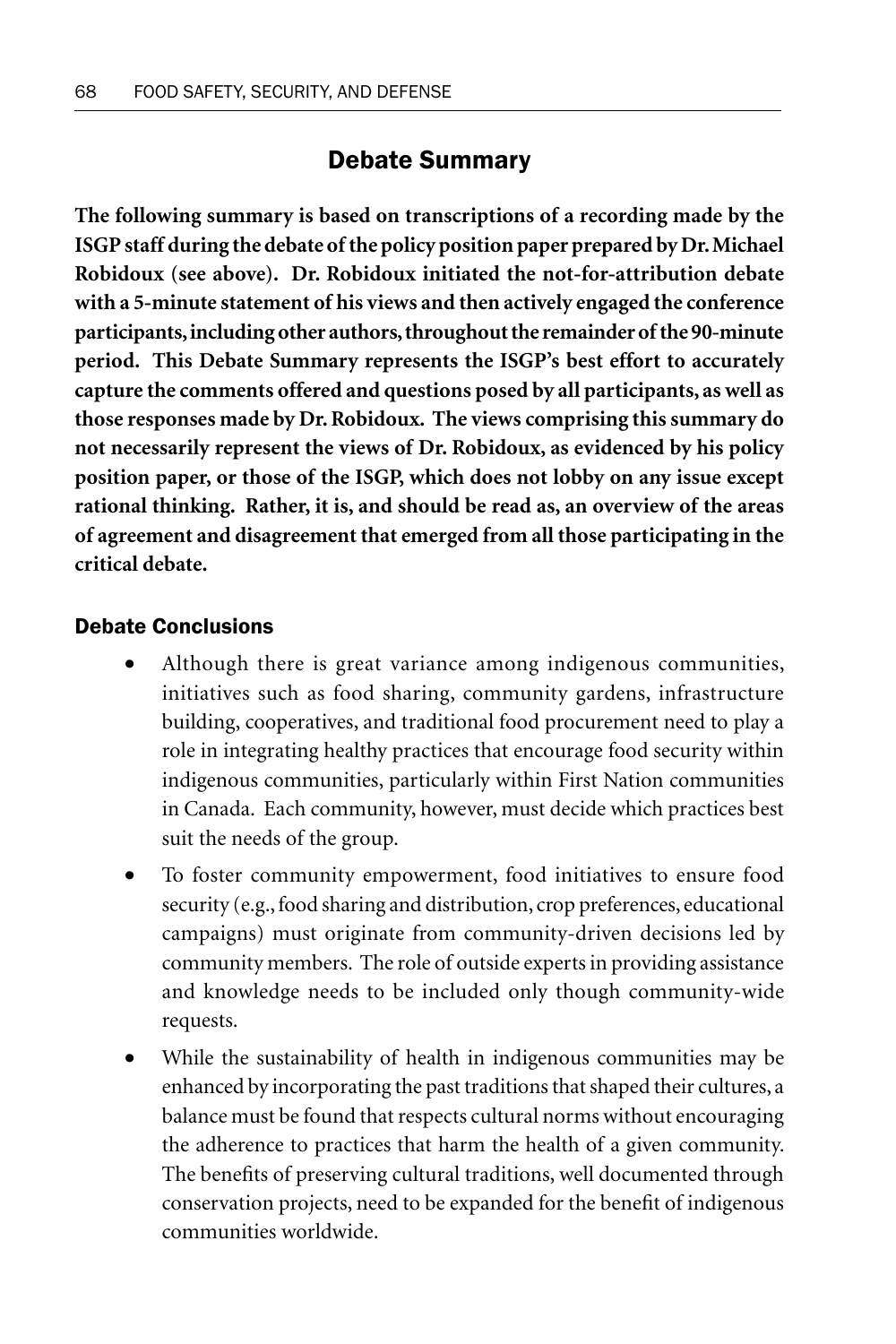Although funding is often not the sole barrier to food security in indigenous communities, obtaining long-term funding is essential if food programs are to be effectively sustained. The skills needed to secure such long-term funding need to be cultivated within indigenous communities (e.g., initiatives using public-private partnerships).

#### Current realities

Much traditional knowledge has been lost over time by indigenous communities in North America, especially in regard to the benefits of eating primarily from the land. This loss of knowledge is not simply about the food itself, but the process of procuring, preparing, and sharing (i.e., practices in which the whole community traditionally takes part). Given that food is an integral part of every culture, traditional diets are important to native communities on many levels, not just nutritionally.

With limited access to education, children in remote indigenous communities often are sent away to school, making it even less likely they will learn about traditional food system practices. Students often experience culture shock in larger cities and many do not perform well in such settings. Such separation and disenfranchisement of indigenous youth can deprive communities of the contributions of their younger generations, and also deprives youth of opportunities to gain knowledge about traditional practices. Although it's argued that modern indigenous children do not have a taste for their culture's traditional foods, many children simply have not had many opportunities to eat them. Some communities have tried homeschooling their youth, but with limited success. Because the ability to interact with community elders and see how traditions are passed on has been found to be an empowering activity for youth, local schools are now beginning to incorporate elders and their knowledge into curricula.

Economic strategies that bring food from southern Canada into the rural regions of the north (e.g., food box programs and food cooperatives) are helping improve food security in those areas, as is the creation/expansion of community markets, and education (e.g., about safe food preparation, how to utilize the whole animal for food). Replication and scalability of these food initiatives is most successful when community members accompany presenters and speak about their own community's programs.

Food-sharing programs can be a viable option for improving food availability within some communities, but the practice can be highly sensitive in communities where the concept of sharing is traditionally based on reciprocity. Since food sharing generally functions within semi-exclusive groups, giving food to someone outside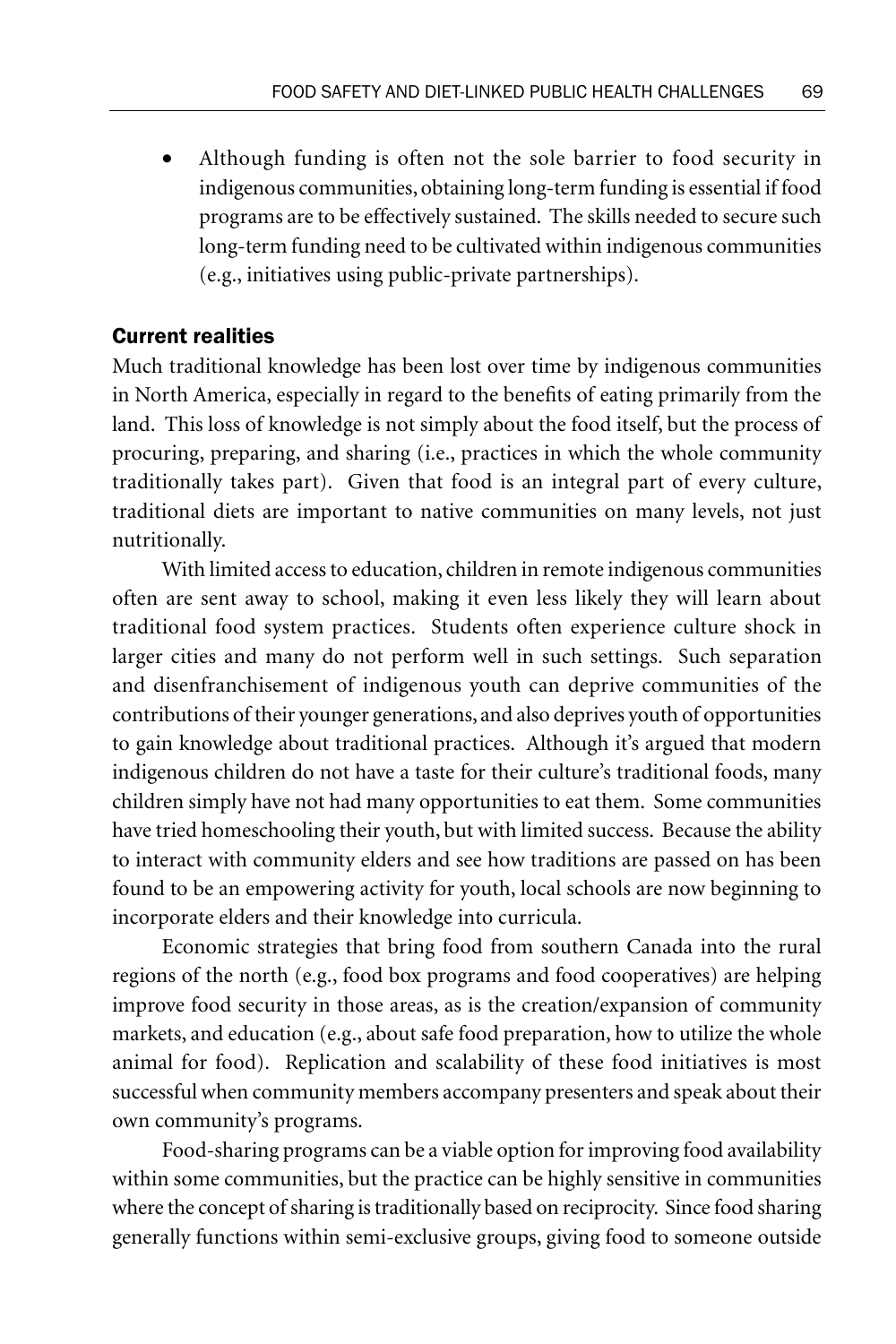the group is thought of as charity rather than sharing. Members of a food-sharing group typically have jobs and can hunt, while the most vulnerable to food insecurity often are excluded from participation in the group. Researchers and scientists may introduce new practices such as food sharing to communities, but must be careful not to impose on traditions or dictate the conversation.

While climate change is playing an increasingly significant role in food insecurity within indigenous communities, economics remain a contributing factor. Purchasing or hunting food is expensive, and there is a lack of food availability and variety in markets. The concentration of seminomadic people into settlements has caused excessive resource extraction in confined areas, depleted local food sources and caused communities to pay more for food procured from distant locations. Even potentially sustainable and nutritious interventions (e.g., community markets) are economically challenged when local stores undercut their success by putting similar foods on sale.

Although helpful, research money and project grants provide support for only a limited number of years, leading to instability of beneficial projects such as food sharing. Applying for funding is therefore an important activity, and successfully procuring financial aid requires the full capacity of a knowledgeable and wellfunctioning tribal committee.

Energy and resource extraction is prevalent in many of the lands shared with indigenous communities, such as the Ring of Fire mining and smelting project in the mineral-rich James Bay lowlands of Northern Ontario. While some communities are capable of negotiating with industry partners, others lack the empowerment and means to do so. Since commercial enterprises (e.g., mining, forestry) generally prefer buy-in from the communities in which they operate, these private sector entities often attempt to form partnerships with First Nations councils, although such attempts are not always successful because of the large imbalance of power inherent in the relationship.

#### Scientific opportunities and challenges

International agriculture has a long history of encouraging community empowerment and farmer-led experimentation to address the challenge of food insecurity. Similar initiatives could be effective within First Nations communities. However, building new partnerships within communities is considered by some to be an unrealistic goal, as many communities are struggling to secure long-term funding and lack sufficient administrative capacity to run programs in a sustainable manner.

Since traditions and ecology are interdependent and dynamically changing, the food sovereignty of indigenous communities is an important aspect of food security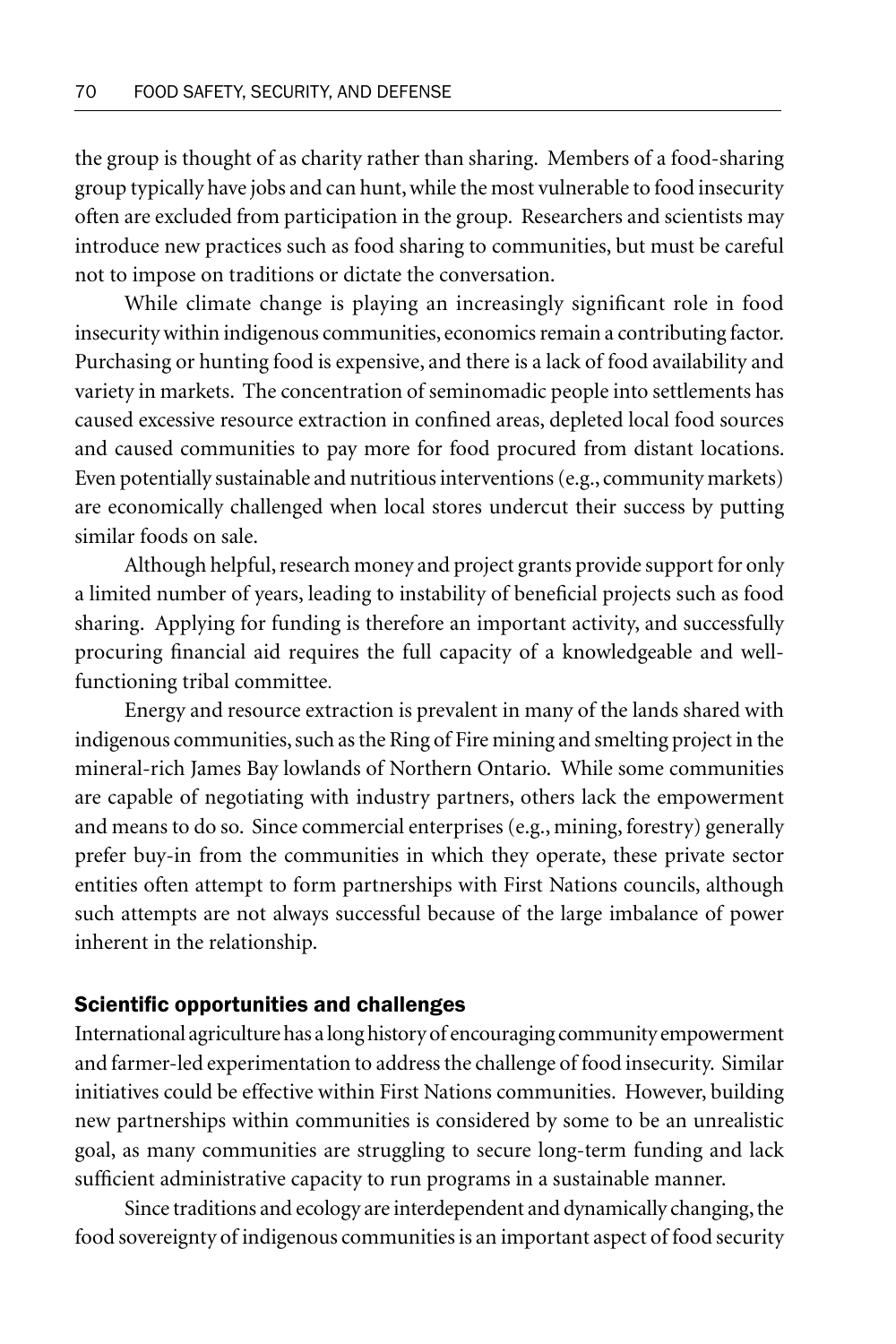efforts. Given that community needs and preferences vary from region to region, it is imperative that programs allow individual communities to articulate what food capacity means to them and lead efforts to define their needs (e.g., greater traditional knowledge, infrastructure building, community freezers, food preservation). The difficulty is determining who most desperately needs food and if they are actually receiving it and to effectively meet this challenge requires researchers to become more integrated within communities. Having a better understanding of how food collection and hunting addresses a community's food and nutritional needs can help researchers devise solutions that are unique to specific communities and locations. Although these solutions will vary, it is important to systematize the process of identifying community wants, needs, ideas, and opportunities so that such a process may be more broadly and effectively utilized. Initiatives focusing on systematizing the collection of vital community information have already begun in some areas (e.g., adding knowledge translation components into interactions between communities and researchers at cross-regional conferences and community presentations).

Researchers must avoid imposing outside programs (e.g., food sharing) on indigenous communities that are not receptive to such practices, and abstain from advocating for a transition to fully traditional diets, as some traditional practices are neither more sustainable nor healthier. A study comparing a diet of store-bought, processed foods to land-based diets found that the source of a diet did not dictate an individual's health. Regardless of diet practices, one in three study participants was diabetic, with 98% overweight and approximately 67% obese. Those who ate traditional diets were reported to have higher rates of PCBs and mercury in their bodies compared with those who ate store-bought foods. It was noted, however, that other studies have found that traditional eating habits promote health and are requested by individuals. There have been challenges in understanding the origin of contaminants in traditional foods, although airborne pollutants and a lack of proper landfill sites are believed to be contributors.

Beyond their nutritional value, traditional diets (i) incorporate ethical codes concerning the treatment of plants, (ii) make spiritual connections between land and food, and (iii) utilize some foods medicinally. Along with studying the benefits of traditional diets, researchers need to understand these other characteristics and any potential consequences before recommending changes in community practices.

While it is important to consider traditional knowledge and diets, procure foods locally, and monitor how food initiatives impact dietary habits and outcomes, it also is widely recognized that making nutritious food accessible does not necessarily mean it will be eaten. Scientists are studying successful food interventions (e.g., community gardening, traditional food procurement) and how diets incorporating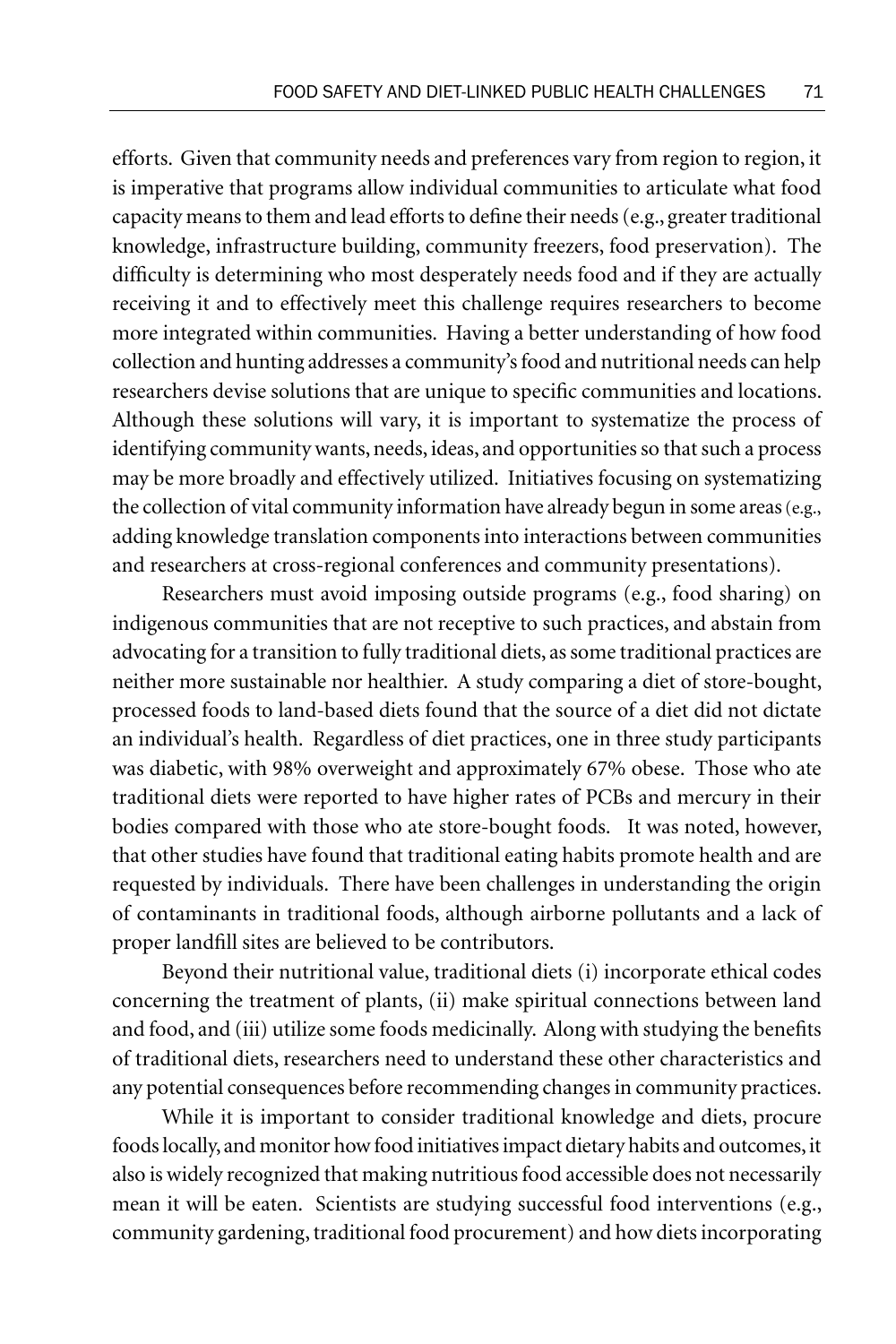these practices develop over time. Integrating biopreservation methods could be a way to help restore healthier eating habits absent from mainstream diets that are heavy in added sugar and contribute to higher rates of diabetes.

Researchers and scientists need to be cautious about romanticizing the notion of turning to the past for solutions to current issues. Although there is value in discovering food traditions that have been lost (e.g., understanding methods of food preparation and the types of animal tissues consumed), there also is much potential in science, innovation, and technology to effectively address nutritional deficits. indigenous communities must discover how to incorporate traditionally harvested foods with the current food distribution system, and be able to take the best practices from the past while leaving behind unhealthy habits (e.g., the overconsumption of fry bread). Scientists need to ensure they are moving forward with respect and regard for each community's past, and that they are communicating in an understandable manner with community members.

#### Policy issues

Community empowerment is vital to changing unhealthy eating habits and increasing food availability within indigenous communities. Indigenous people need to lead decision-making about the types of local foods they will grow and consume, and must devise and implement community systems that establish food sovereignty. This kind of control is key to establishing true empowerment. Within such a framework, federal funding for food initiatives could be one way to compensate First Nations communities for disadvantages that have been imposed upon them. First Nations peoples also need to exercise more control in deciding who takes resources from their lands and in upholding local cultural values.

While community gardens are food-security projects that do not require large amounts of monetary support to be successful and can effectively capitalize on small amounts of training and support, it is unethical for scientists and policy makers to support eating from the land if those resources are suspected to be contaminated. While scientists cannot assume they know what is best for a community, they have a paramount responsibility to identify and modify practices known to be harmful. Industries that are responsible for contaminating land, and therefore food sources, need to be held accountable for their actions, whether through remediation or prevention measures. Current remediation support, if any, is weak, as seen in Grassy Narrows in Ontario, an area poisoned with mercury. There has been an ongoing struggle to find responsible parties because the companies involved often claim bankruptcy, leaving the indigenous communities to address the contamination on their own.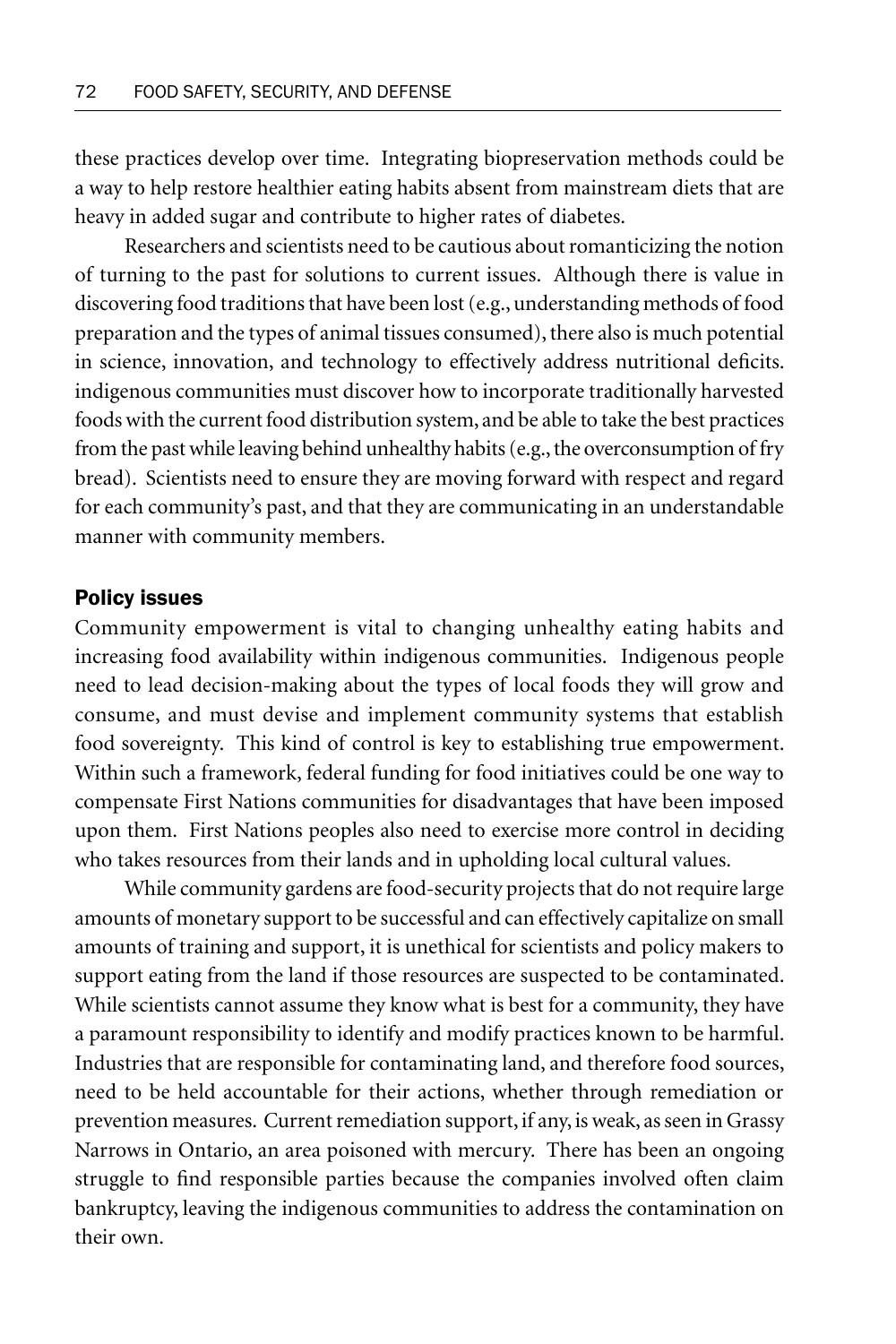Although distribution systems, rather than actual food yields, are primarily responsible for food insecurity within indigenous communities, community-led processes are needed to gauge opportunities to invest in increased availability of local foods and to secure consistent funding for food security efforts. Successful community initiatives must be shared with other communities. An example is Peru's response to water management issues, which can provide a potential model for indigenous communities seeking greater food security. To address water management concerns, Peruvians who had the resources and were willing to support community development established trust funds that were under strict fiduciary control. These funds could be used for community-led projects or crosscommunity communications, providing continuous funding and assurance of support as opposed to project-by-project or year-to-year funding. Peru's example suggests that communities locate investment opportunities and use resources from people who have a vested interest in development. Institutional innovation and the involvement of a third party (e.g., the World Bank) could facilitate negotiations and agreements. Crowdsourcing also could be utilized in these efforts.

Because some traditional plants and practices are viewed as having medicinal benefit, an economic rationale potentially could exist for preserving indigenous lands and practices. This perspective also could provide a strategy for obtaining sustainable monetary support (e.g., trust funds and research grants). The preservation of tradition and culture, when viewed through a medical lens, not only benefits communities, but has global implications as well.

Much-needed research into the biodiversity of the areas surrounding communities could address the lack of jobs in indigenous communities for young and educated generations by creating employment opportunities. Such opportunities could be written into negotiations of trust funds and energy extraction agreements. Through this strategy, information can be procured from community members who are familiar with the areas, as opposed to outside researchers. *Quid pro quo*  negotiations between indigenous communities and corporations or governments for access to resources could also provide a way to support community development programs and stabilize communities in need of financial backing.

Conservation projects, such as the initiatives undertaken in behalf of Atlantic salmon, can help address increased competition for resources in certain regions. Currently, the Atlantic Salmon Federation purchases drift nets from native people; through selling the rights to nets, communities have rebuilt fish stocks. This effort, which is dependent on cooperation between sport fishermen and native people and has occurred in communities in Greenland, Iceland, Russia, and the Gold Peninsula, illustrates the importance of creating policies that reflect the integration of tradition and innovation.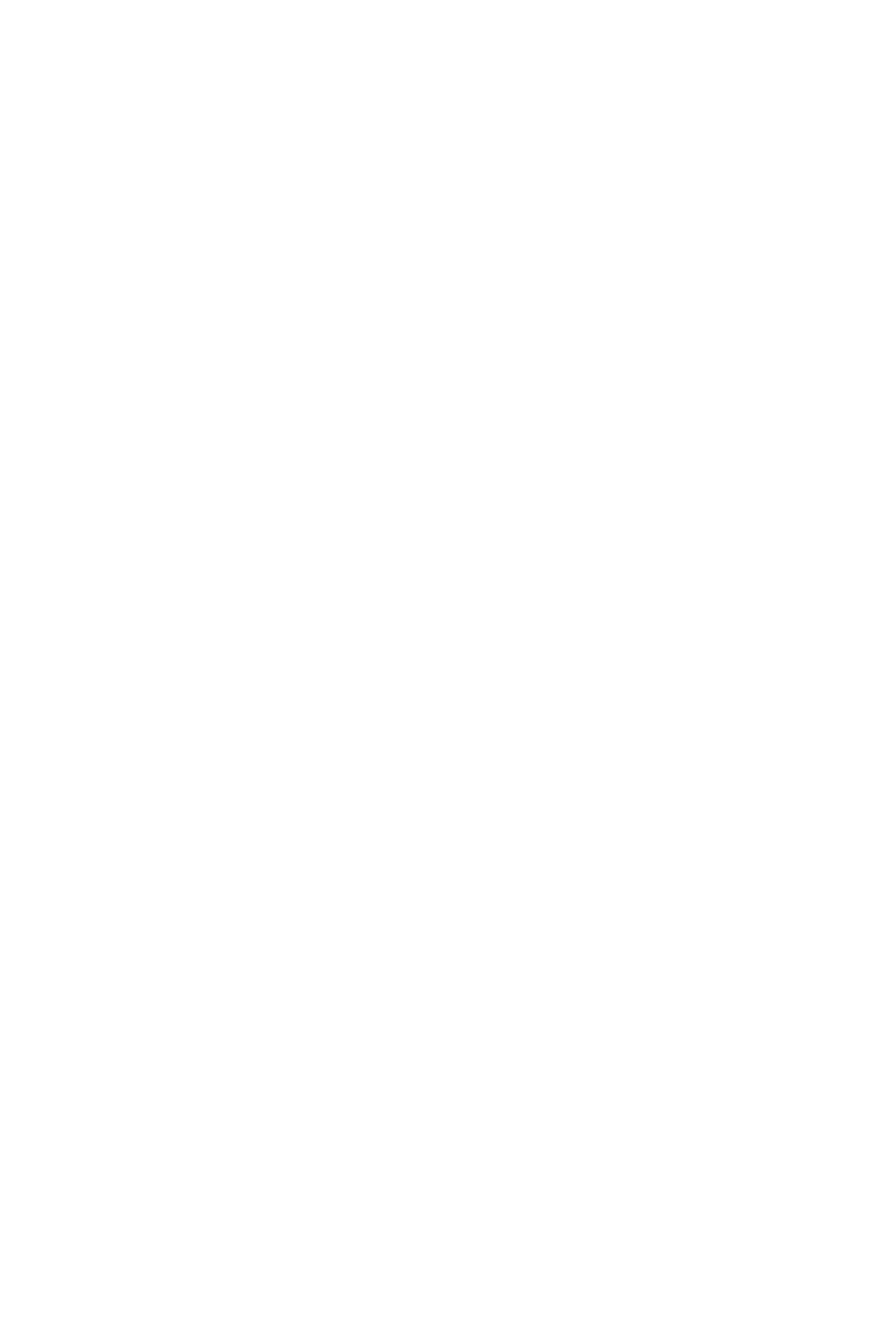# Asian Diabetes: Cause, Challenges, and Health Care Reform\*\*

Devanjan Sikder, D.V.M., M.S., Ph.D. President and Founder, Science, Entertainment, and Design (SED), Coppell, Texas, Associate Professor, Pediatric Endocrinology, University of Florida College of Medicine, Gainsville, Florida, U.S.

## Summary

Type-2 diabetes (T2D) affects more than 300 million people worldwide and accounts for close to half a trillion dollars annual burden on the world economy. Asian Indians are twice as likely to develop T2D compared with the general population in the United States. Diabetes in the Asian population (Asian diabetes) epitomizes our current struggle in providing adequate care for chronic diseases because of human, social, and economic challenges. Asians frequently escape screening and intervention procedures as telltale signs of weight gain are often missing. Cultural and ethnic issues specific to Asian Indians introduce barriers to patient adherence and effective disease control. A plethora of genetic determinants makes the group vulnerable to disease through poorly understood mechanisms, which can contribute to rapid disease progression. Routine care for diabetics is expensive, but a far greater economic burden is the hospital care required for associated complications. Using Asian diabetes as the model, information will be presented on patient-, provider-, and health system-based barriers preventing implementation of evidence-based practices, as well as the opportunities and reforms applicable to the control of T2D in general.

# Current realities

Diabetes is an incurable, progressive, debilitating and costly disease. In a fiveyear period from 2007-2012, the annual direct medical cost of newly diagnosed diabetes increased by 41%, rising from \$175 billion to \$245 billion in direct medical costs. Half of the medical expenditure is attributed to hospital inpatient care and prescription therapies, which would be less distressing if the high cost correlated with high-quality health care. However, when compared with other developed countries, the U.S. is ranked lowest on the list on most standard measures of health.

There are seventeen million type-2-diabetic people in the U.S. If current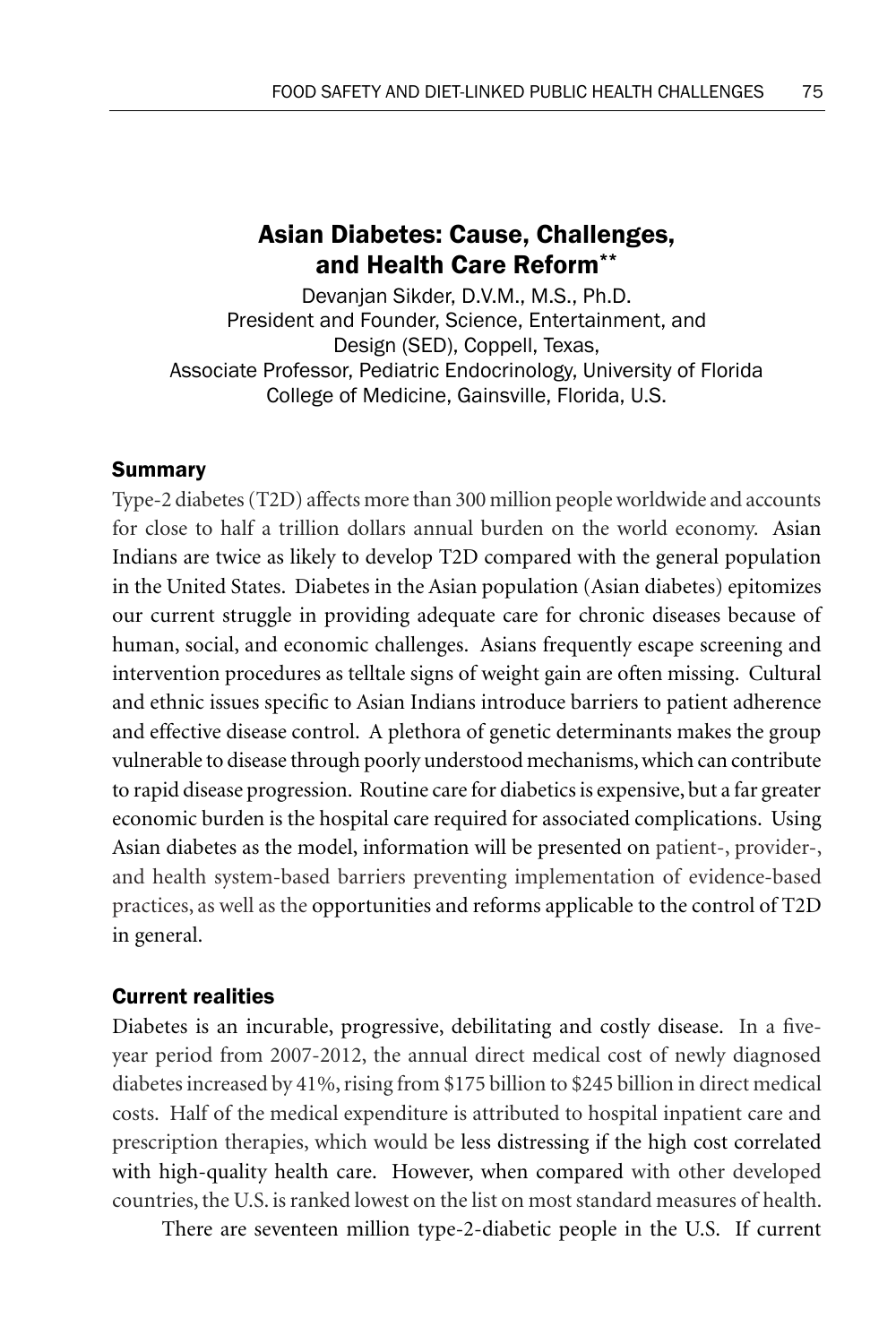trends continue, one out of three American adults will have diabetes by 2050. Rapid growth of diabetes in high-risk populations, including Asian Americans, is one reason for increased prevalence of the disease in the U.S. Asian Indians are one of the fastest-immigrating groups to the U.S., reporting a 74% increase in the last decade, second only to Hondurans. Most of the immigrants relocate to the U.S. either in their late teens or early twenties. Upon contact with mainstream culture, they quickly replace traditional cooking with convenient fast food and restaurant take-outs. This rapid shift from traditional wholesome cooking to processed food in a population with elevated genetic predisposition propels first generation Asian Indians into prediabetes. Prediabetic Asian Indians rapidly progress into diabetes as they fail to implement adequate lifestyle changes. In fact, physical inactivity is highest among Asian Indians.

Predisposition to T2D appears to be determined during prenatal growth in Asian Indians. Even though Asian Indian newborns have a lower average body weight relative to Caucasians newborns, they exhibit higher body fat percentage and insulin levels. Asian Indians exhibit lower levels of adiponectin compared to Caucasians, evident at even three to six months. In addition to early onset, T2D in Asian Indians is characterized by greater abdominal obesity despite a relatively lower body mass index (BMI), greater insulin resistance, higher fasting insulin concentrations, and an early decline in beta cell function regardless of age, gender, or BMI.

#### Scientific opportunities and challenges

Mechanistic, preventive, and therapeutic understanding of T2D is mostly drawn from studies sampling Caucasian patients. Because of differences in body size and physiology between Caucasians and Asians, results may not be fully applicable to Asians (e.g., Pro12Ala polymorphism of the peroxisome proliferator-activated receptor gamma gene affords protection against diabetes and insulin resistance to Caucasians, but appears not to protect Asians).

Studies have identified approximately 70 genes associated with high susceptibility to T2D and account for about 10% of the overall heritability of T2D. Of these, 29 were identified in the Asian population. Analyses of these loci improved prediction of T2D and facilitated the adoption of early diagnostic and preventative strategies to reduce the growing disease burden. However, relevance of many of these genes in Asian diabetes remains unclear. A recent 2011 genome-wide association study on South Asians, published in *Nature Genetics*, reported common variants at six loci to be associated with T2D. Polymorphisms at three of these genes are known to influence insulin and beta cell function. The results of this study opened up a host of additional questions and possibilities (e.g., How do susceptible genetic loci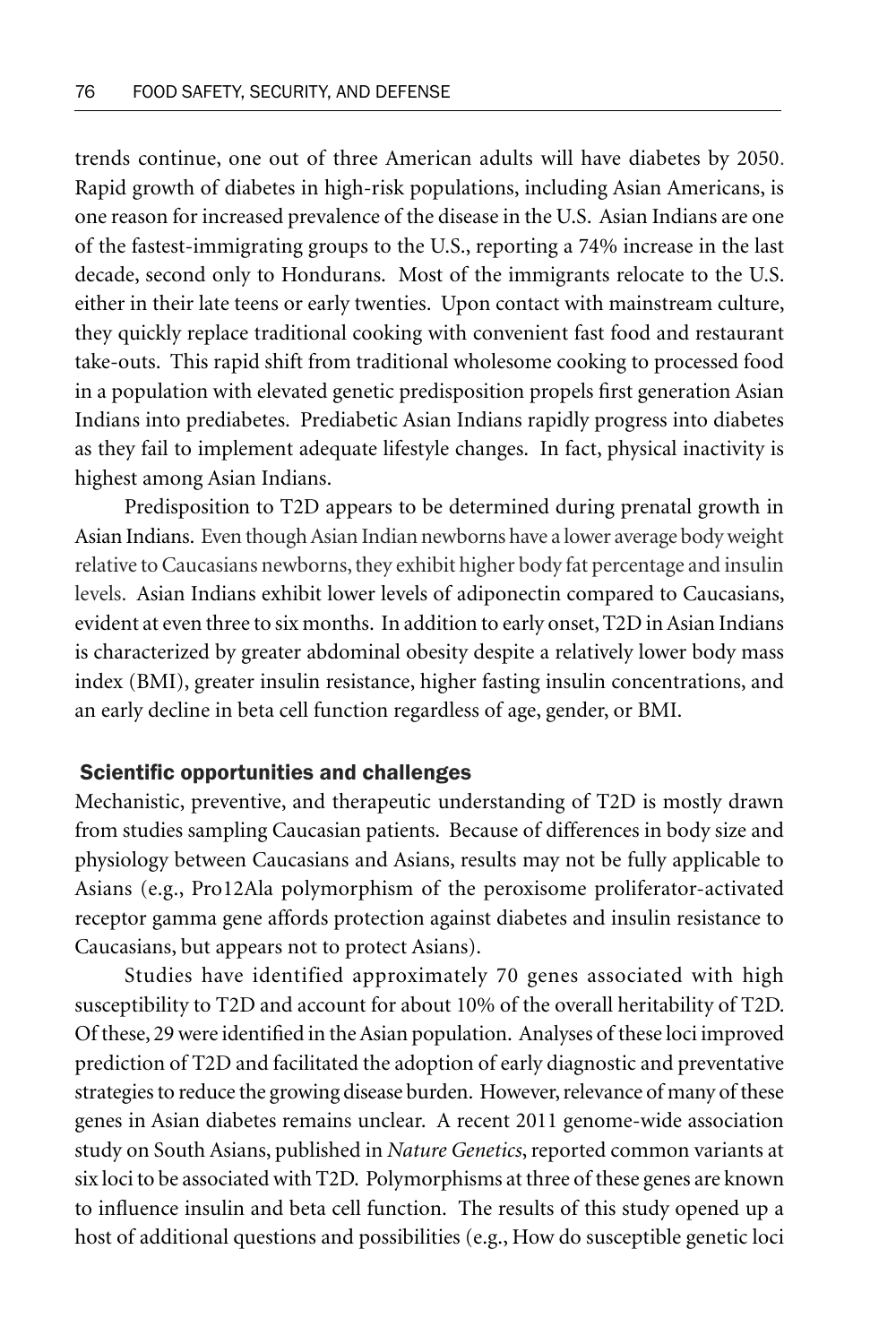participate in the pathogenesis of T2D? Mitochondrial mutations, including those in uncoupling proteins, may influence basal metabolic rate [BMR], energy efficiency, visceral fat assimilation, insulin resistance, and T2D). The immediate challenge now is to develop genetic risk score models based on inherited susceptible variants for T2D for the purpose of facilitating early interventional strategies aimed at preventing or delaying the onset of the disease in nondiabetic individuals.

## Policy issues

- Empower businesses, raise patient accountability: Experience-based group education, and counseling to high-risk and youth populations are already in place and contributing to the fight against T2D. However, most prediabetic and diabetic subjects fail to commit or adhere to a healthy lifestyle due to lack of positive reinforcement. Much of this problem can be resolved by incentivizing small businesses outside of the healthcare system that are looking for business opportunities to counsel individuals on exercise and diets, as well as for opportunities to offer periodic tests for glycemia, lipids, blood pressure, and body composition. This solution cannot be viewed as a cost-saving strategy, but rather as a measure to reduce the burden of chronic disease by improving access to frequent noninvasive monitoring systems and through positive reinforcement for lifestyle transformation, while also raising patient accountability in disease outcomes. Funds must be made available through national and state level grants. Proven and skilled assistant professors devoted to solving the T2D crisis, who have been denied tenure, may find this new opportunity compelling and rewarding.
- Treatment algorithm: Clinical trials of treatment options assessing cost effectiveness, optimizing patient outcomes, and evaluating potential risk need to be conducted through partnerships between academic institutions and government agencies. Agencies like National Institute of Diabetes and Digestive and Kidney Diseases (NIDDK) at the National Institutes of Health (NIH), focus research efforts and clinical trials in diabetes that are typically not pursued by drug companies. Based on funding availability for new research initiatives, competitive Requests for Application (RFAs) are issued. However, considerable uncertainty exists regarding the primary outcome, sample size, and the retention rate of trial participants. Therefore, the feasibility of trial design, duration, and budget are unknown throughout the RFA process. Investigator-initiated planning grants have the potential to be robust and efficient, and must be adapted by NIDDK.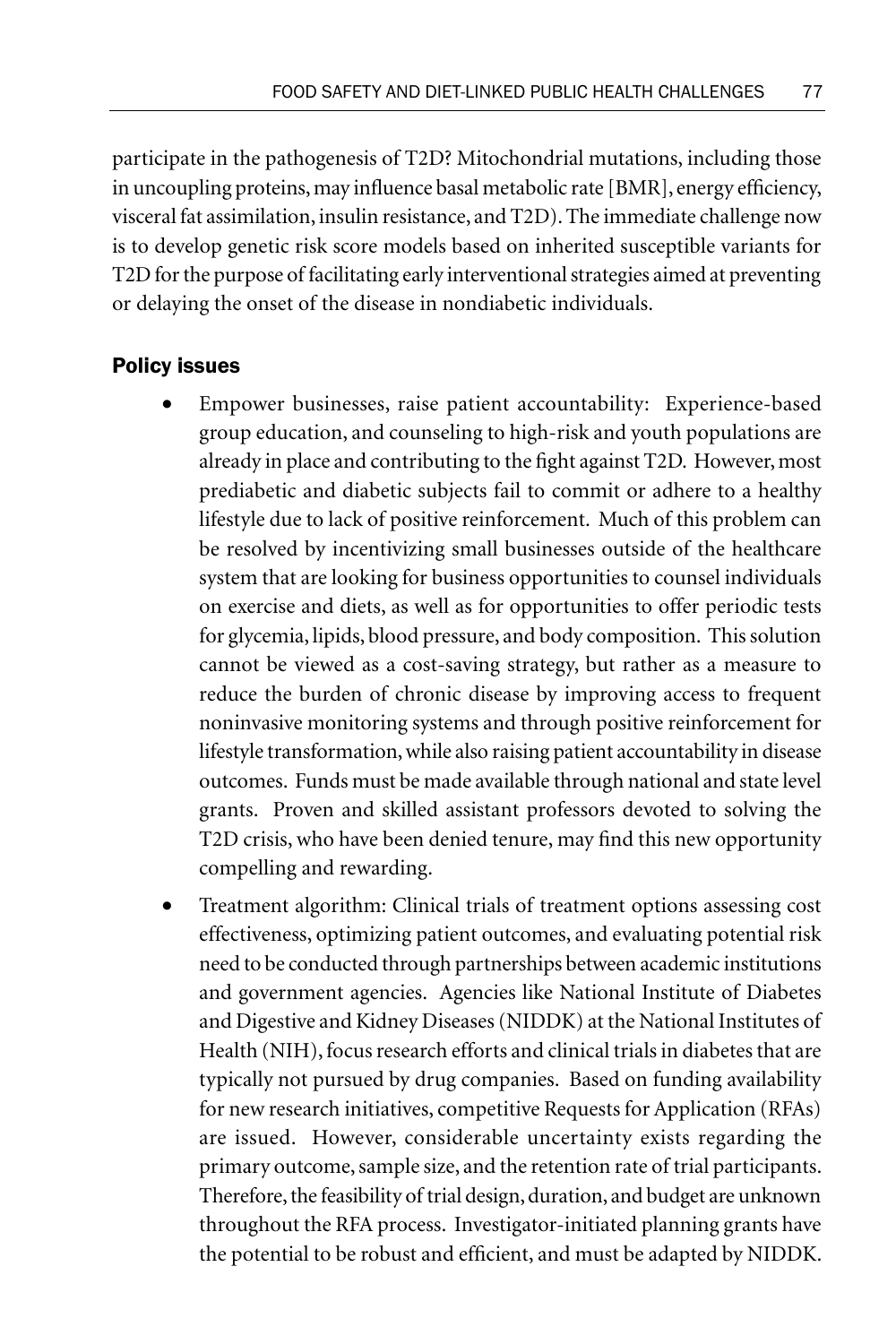- Delivery and access: As patients progress to a diabetic state, associated comorbidities inevitably arise, which cannot be adequately addressed by episodic face-to-face interactions with a single physician. Given that diabetes care has robust evidence-based guidelines, high-cost involvement, and demonstrates a quality gap, principles of Patient-Centered Medical Home (PCMH) and Patient-Centered Specialty Practice (PCSP) can be adapted by primary health care providers. The basic elements of these models are effective and comprehensive care coordination, quality and safety, patient orientation, referral arrangements, and enhanced access and payment. Referral visits to specialty consultants, diabetes educators, or dieticians can be tracked to ensure appropriate and timely care. Success will largely depend on the ability to engage physicians, both primary care and specialists, and to standardize care coordination, data integration, shared learning, and cost transparency among participating practices.
	- Focus on outcome not volume: PCMH projects across the country are researching ways to implement better care coordination by using information technology, improving communication between patients and care providers, and adopting a transparent, accountable, and coordinated team approach. Despite the value and enthusiasm, financial barriers have impeded large-scale integration of the PCMH model. The current reimbursement formula does not reward quality service, but rather encourages volume. This open-ended, fee-forservice payment system is the prime contributor to the high level and rapid growth in healthcare spending. Acute and chronic care pilot programs should be developed that encourage and incentivize desired outcomes in patient experience, cost, quality, and efficiency. Risk-adjusted, pay-for-performance practices must be implemented through programs promoted by the Center for Medicare & Medicaid based on evidence and focused outcomes in diabetic chronic care management. Allowances for care outside of face-to-face visits, as unveiled by Centers for Medicare & Medicaid Services (CMS), are also a step in the right direction. However to successfully implement the reform consumers demand, the open-ended, fee-for-service system also needs to be changed by educating consumers on the benefits of PCMH models in T2D control.
	- ° **Challenges and solutions:** In providing managed care, lower income citizens must be protected through guaranteed access and subsidies, and disparities in health outcome must be minimized. First, racial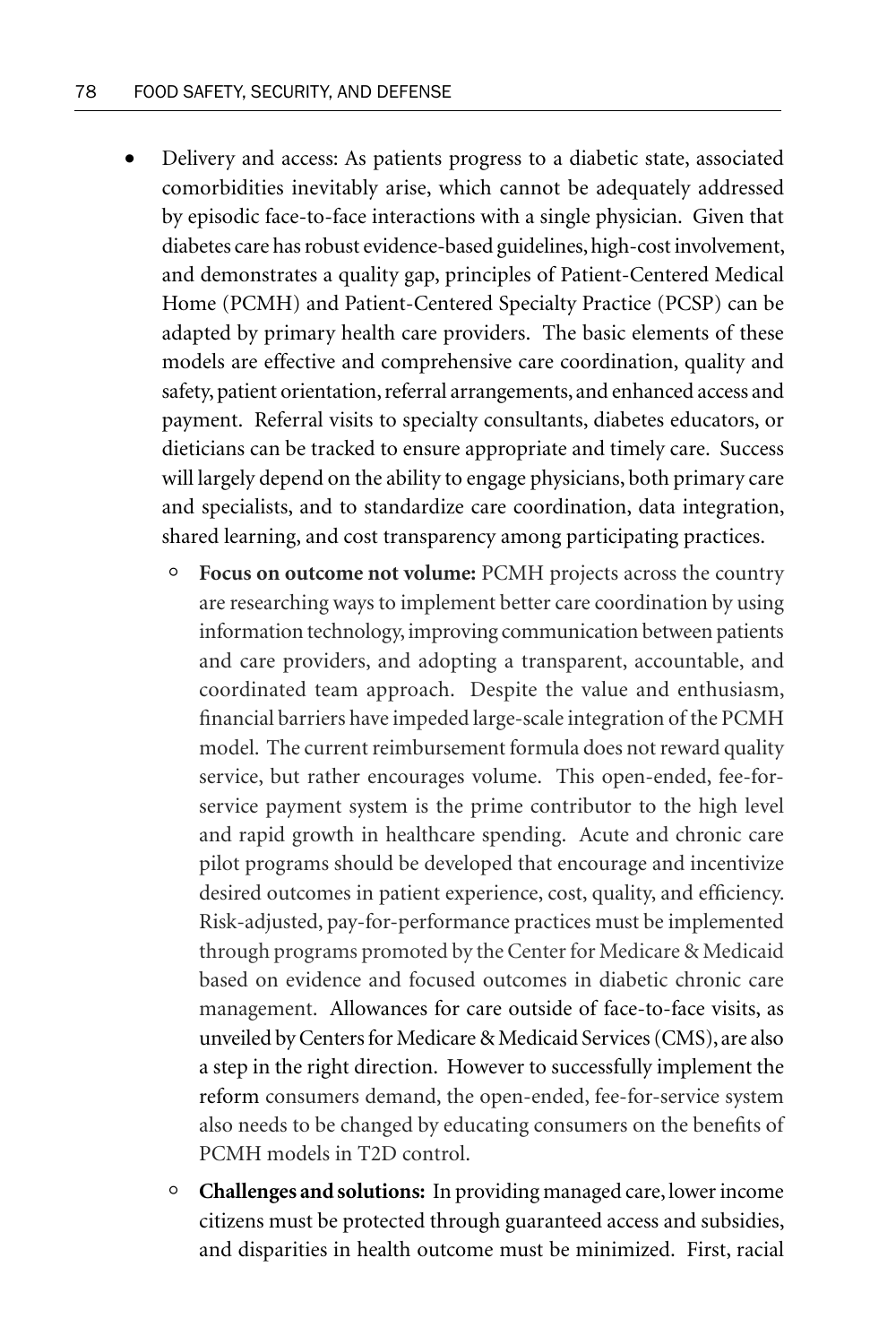differences in the outcome of diabetes care in PCMH settings have already been observed and must be avoided by identifying and overcoming limitations that enable better reporting of health outcomes by race and ethnicity. Second, employer-based insurance must be encouraged to transition into managed care. This can be achieved through tax breaks and by educating employers about the value of a patient-centered approach. Third, public debates and legislations must be put in place to incentivize active lifestyles and healthy nutrition habits. Discounts in health premiums could be an encouraging option for high-risk populations, such as South Asians. Incentives can also be introduced for people with known familial diabetes and cardiovascular risk for actively delaying the progression into prediabetes through physical activity and dietary alterations. Although we will likely end up spending more in prevention strategies, the cost from productivity losses associated with diabetes will offset this cost. However, if reform is to be implemented, our lawmakers need to hear our organized voice louder and more frequently. The American Diabetes Association already outlines the blueprint for the reform priorities. We need to act now.

• Therapeutic guidance: Not all diabetic patients respond favorably to generic treatments. Variations in their genomes affect their responses and outcomes. Studies strongly suggest that efficacy and response to diabetic medicines (e.g.,sulphonylurea, biguanides, glinides, glitazones) is dictated by genomic variations. These pharmacogenomic findings have yet to be implemented in T2D-clinical practice. Genetic testing must be widely employed to predict, optimize and personalize treatment in patients with T2D to improve outcomes.

*\*\* A policy position paper prepared for presentation at the conference on Food Safety, Security, and Defense (FSSD), Food Security and Diet-linked Public Health Challenges, convened by the Institute on Science for Global Policy (ISGP), Sept. 20–23, 2015, at North Dakota State University, Fargo, North Dakota, U.S.*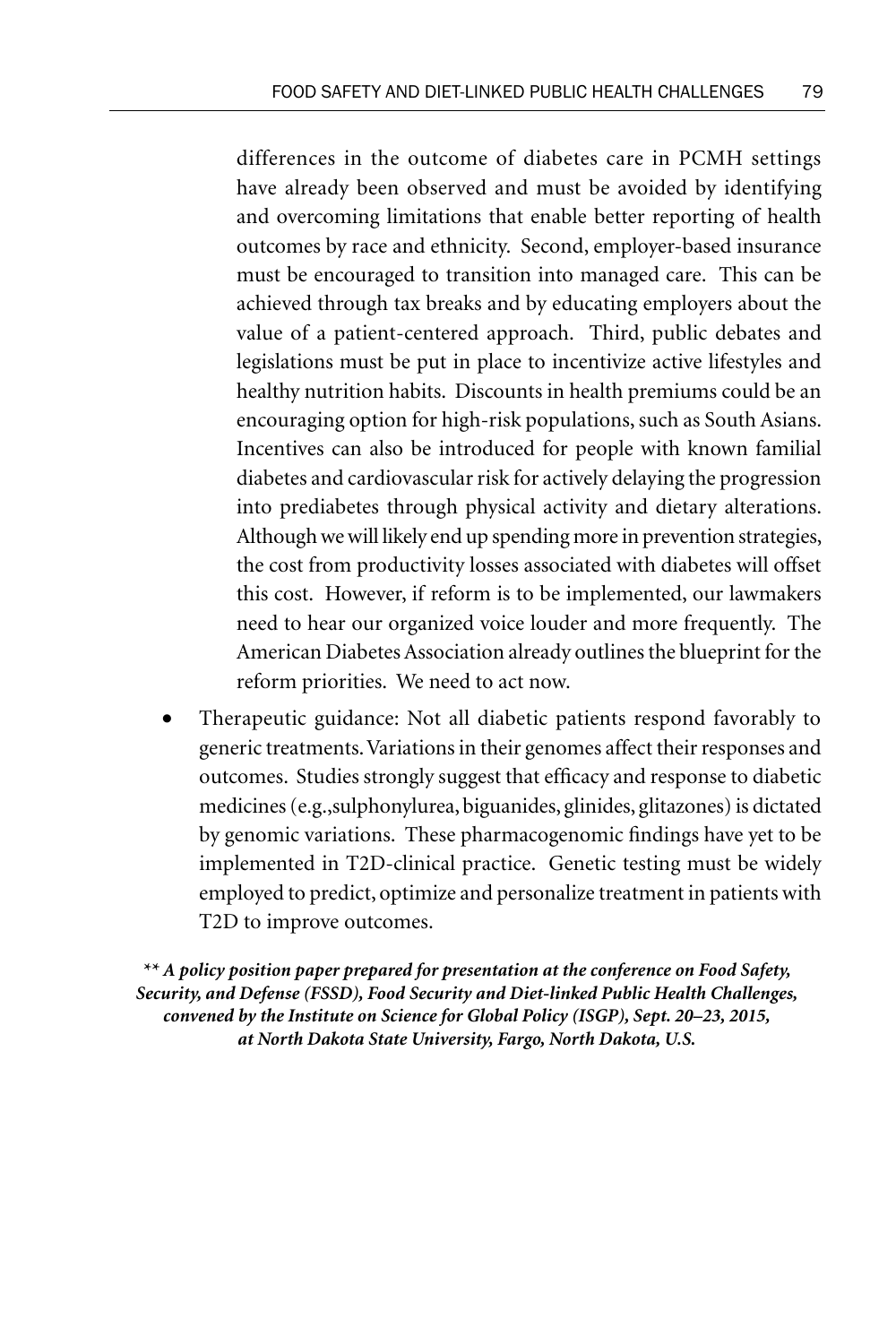# Debate Summary

**The following summary is based on transcriptions of a recording made by the ISGP staff during the debate of the policy position paper prepared by Dr. Devanjan Sikder (see above). Dr. Sikder initiated the debate with a 5-minute statement of his views and then actively engaged the conference participants, including other authors, throughout the remainder of the 90-minute period. This Debate Summary represents the ISGP's best effort to accurately capture the comments offered and questions posed by all participants, as well as those responses made by Dr. Sikder. Given the not-for-attribution format of the debate, the views comprising this summary do not necessarily represent the views of Dr. Sikder, as evidenced by his policy position paper, or those of the ISGP, which does not lobby on any issue except rational thinking. Rather, it is, and should be read as, an overview of the areas of agreement and disagreement that emerged from all those participating in the critical debate.**

## Debate conclusions

- Given the fundamental responsibilities of government at all levels to actively participate in solving the acute health crisis caused by diet-linked diseases, communities need to adopt economically feasible, culturally appropriate models for making healthy lifestyle choices widely available. Business participation needs to be part of these models (e.g., incentivize the private sector to educate, encourage, and empower consumers to make healthier choices, partner with the business community in implementing necessary infrastructural and technological measures to improve health care).
- Although most research on preventive measures and/or causative mechanisms of Type 2 diabetes are primarily based on Caucasian subjects, new efforts need to include Asian subjects since metabolic profiles vary with inherent ethnic variations. Since Asian diabetes does not correlate with excessive body fat, and onset is at a younger age, recommendations for preventive screening and monitoring need to occur at an earlier age in such populations.
- To address the rapidly spreading diabetes epidemic, a comprehensive, coordinated health care approach, based on a business model, is needed to ensure the accountability of service providers for patient outcomes. Approaches using a single physician overseeing a multidisciplinary team of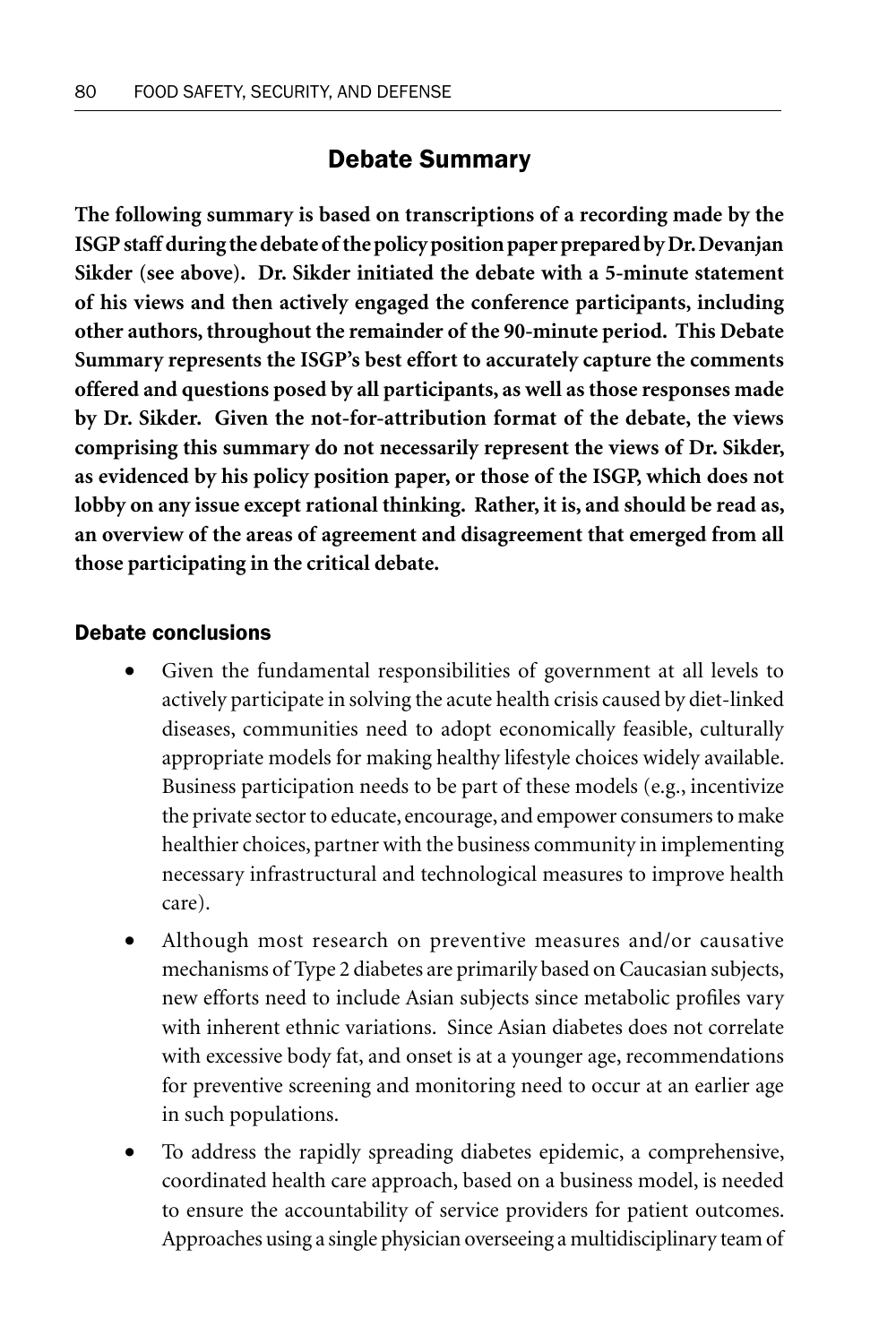specialists for each patient are considered to be effective for coordinating and improving diabetes prevention and care, especially by providing information-sharing mechanisms to connect medical personnel.

While educational programs focused on nutrition and diabetes management are imperative to facilitate healthy lifestyle choices at all ages, educational campaigns designed to motivate communities are required to foster life-long compliance for groups with diverse cultural perspectives (e.g., Asian Indian) that incorporate both traditional and modern medicinal therapies.

# Current realities

Type 2 diabetes (T2D) is an increasing health challenge, particularly in Asian populations, which are predisposed to T2D and experience earlier onset of the disease compared with other populations (e.g., primarily between the ages of 22-39). Currently, good preventive screening for diagnosing T2D in Asian Indians is not readily available since the disease appears at an early age and often without signs of weight gain. In addition, most research studies related to treatment are conducted primarily in Caucasian populations even though the metabolic profiles of Asian populations are substantially different from those of their Caucasian counterparts. At birth, Asian children have significantly higher insulin, but lower body fat levels compared with Caucasian infants. While Western diabetes is related to a metabolic syndrome, associated with dyslipidemia (i.e., elevation of lipids in the blood) as well as general endocrine problems, Asian diabetes typically is not associated with obesity. More than 70 different genes may control the onset and progression of diabetes, but only 10% of these genes are implicated (i.e., directly involved) in cases of hereditary diabetes. While a solid biomedical foundation for the empirical relationship between body fat and glycemic control in various ethnic groups has not yet been established, a 2011 study has suggested that at least six genes control the functions of beta cells, a type of cell that seems to play a key role in the progression of T2D.

There are more than 240 million diabetics in the world, and global health care expenditures exceed \$500 billion (USD). In the U.S., where it is estimated that one in three Americans will have Type 2 diabetes by 2050, the costs for health care services and treatment increased by 41% in the five years between 2007-2012, and now total more than \$200 billion per year. As the number of Asians immigrating to the U.S. increases (e.g., in 2013, Asians became the largest group of new immigrants to the U.S.), the American diet and lifestyle is resulting in increased rates of diabetes and obesity within this population.

The current U.S. model of health care does not efficiently coordinate and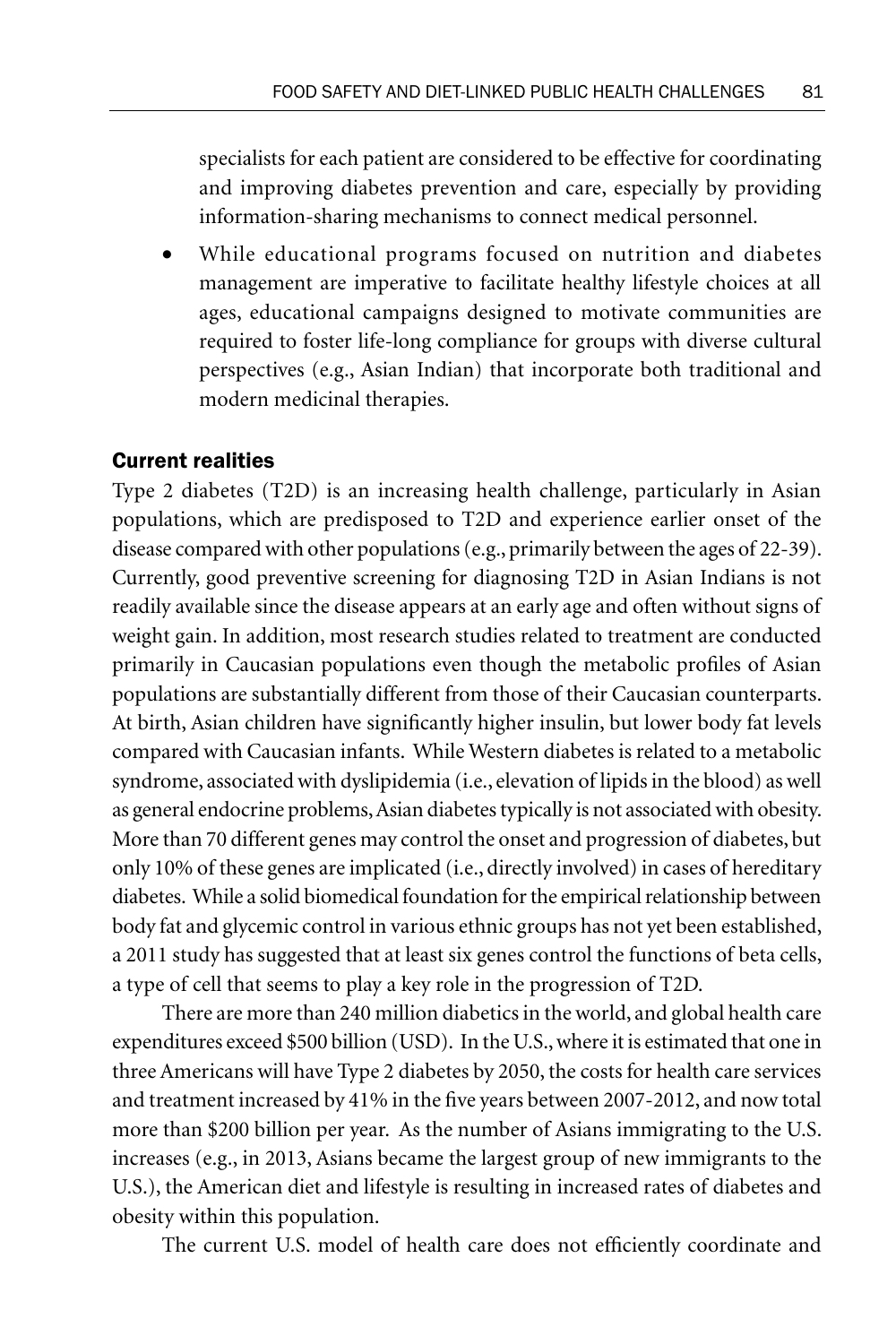facilitate patient diabetes care. Although glycemic control generally is easy for a single physician to achieve upon initial diagnosis, problems arise later as the patient develops comorbidities and a single doctor cannot handle the diversified treatments that require interactions among a variety of specialists.

As a result of several factors, current preventive and treatment measures for diabetes may not be utilized to their highest potential. Studies suggest that onethird of the diabetic population may be undiagnosed because of a lack of HbA1C testing, and many patients with Type 2 diabetes have limited access to routine glucose monitoring, which is an inexpensive way to prevent the progression of the disease. Late diagnosis in Asian Indians due to lack of concomitant weight gain also diminishes the preventive benefits of monitoring. Additionally, miscommunication regarding healthy consumption choices in the media and the Internet create confusion and add to the lack of positive reinforcement for healthy lifestyle choices.

Since unhealthy consumption patterns are often deeply rooted in religious and traditional beliefs, Asian Indians with diabetes face cultural challenges at both the preventive and treatment levels. For example, during pregnancy in Indian populations, women are fed high carbohydrate and fat-rich diets that include ghee, a clarified butter that is very high in saturated fatty acids. Because ghee is burned in temples, it is believed to attract positive energy and therefore be harmless. Additionally, Asian Indians tend to utilize homeopathic remedies, and first-generation Asian Indian immigrants especially adhere to the traditional belief that uranium, phosphoric acid, and heavy metals are efficient treatments. This traditional belief hampers patients' trust and compliance with Western medicine as they struggle to follow their prescribed regimens.

### Scientific opportunities and challenges

To address the challenge of coordinating specialized care in diabetes treatment and management, opportunities exist to integrate a business model of care that involves a physician coordinating and overseeing a group of specialists. The key to implementing such a model is efficient digital information transfer among medical specialists. In addition, patients must have incentives to subscribe and pay a registration fee for such a business. A model that utilizes interdisciplinary diabetes education can trigger positive reinforcement by providing real-time data in response to lifestyle behavior choices (e.g., exercise and proper consumption habits can be paired with feedback from technology about glucose data, cardiovascular data points, and gains in lean mass). Technology also can be used for (i) screening for body fat and lean mass, (ii) lipids monitoring through routine lipid tests, and (iii) fatty acid testing. Although this proposed model would be more expensive than the current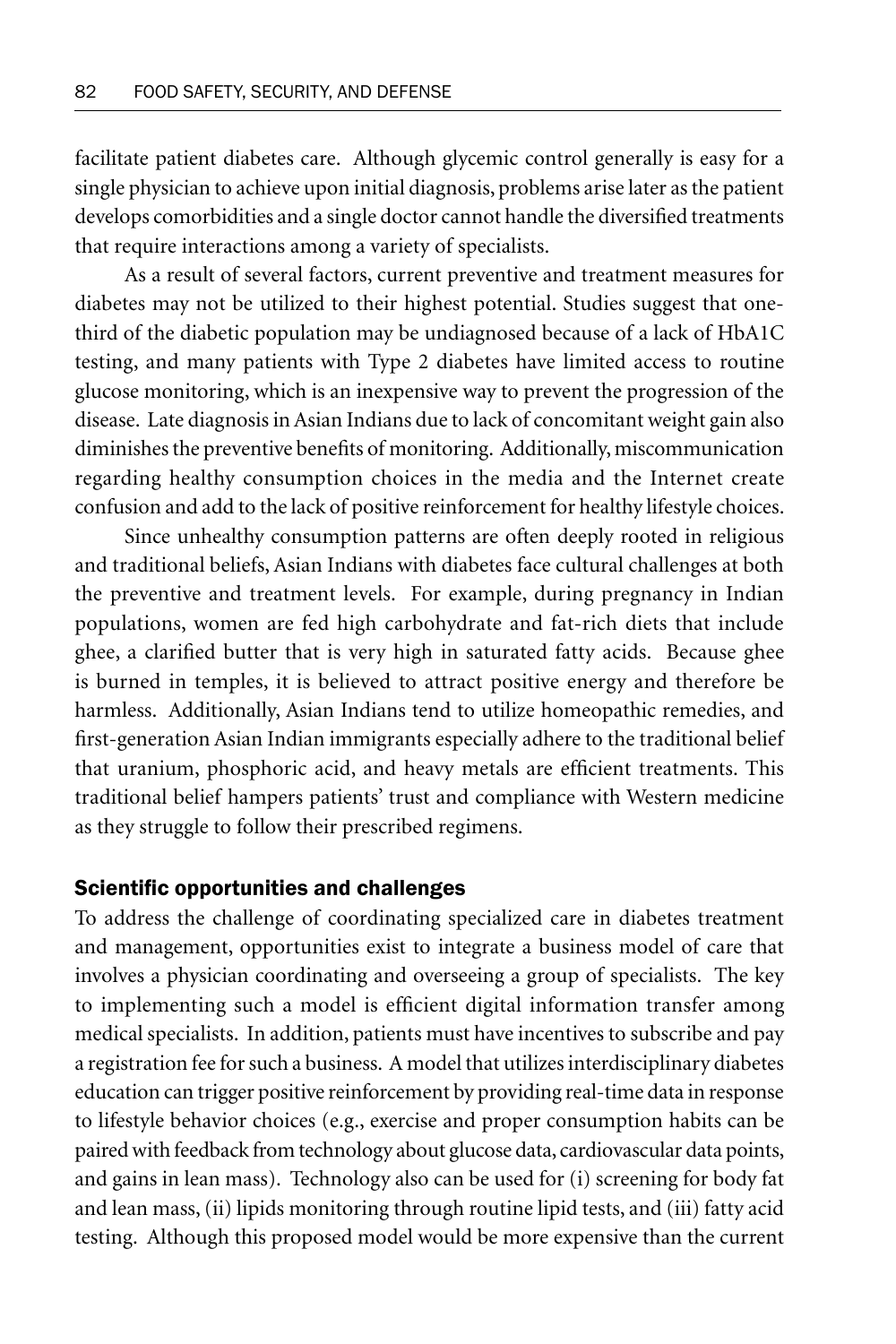model, savings from increased productivity and decreased health complications would offset the cost. Such a model would need to reflect integrated stratified risk (i.e., service providers would be held accountable for the patient's outcome).

Strategies that individuals may adopt as preventive measures against diabetes are also needed. Since high-fiber legume systems are a central part of the Asian diet, and there is substantial epidemiological evidence that longevity is linked to high legume consumption, awareness and support for increased legume consumption could be a central strategy of prevention as Asian Indian diets shift to Western diets, especially in low-income communities. Strict screening measures must begin at an early age in Asian populations (e.g., 20-23 years old), so that those with a family history of the disease can be identified and automatically enrolled into regular profiling and preventive services.

Through the spread of information regarding appropriate dietary habits and monitoring processes, patients can be empowered to be responsible for their own lifestyles. Educational programs need to include all family members so that younger generations begin to question traditional beliefs (e.g., high consumption of saturated fats during pregnancy). There are also opportunities to implement a holistic approach to prevention and treatment that incorporates spiritual and emotional components, potentially improving compliance.

Since homeopathic medicines have a long history of use in traditional Asian Indian culture, education programs are needed that explain how these medicines fit into diabetes prevention and treatment. While homeopathic heavy metals generally are not considered viable treatments for diabetes, there are a select few homeopathic medicines that have produced some success, although they cannot be used as the sole form of treatment. To enhance Asian Indians' compliance with diabetes treatments, the scientific community needs to learn how to integrate viable homeopathic medicines with Western treatments.

Noncompliance issues also might be addressed through emerging technology (e.g., the so-called "snitch-pill," a digital sensor embedded in a pill that reports when medications are taken). Other opportunities to advance diabetes technology include improving continuous glucose monitoring, and developing a genetic disposition risk model.

Since Asian Indian populations represent different metabolic profiles, diabetes research based on Caucasian populations cannot be directly applied to Asian populations, and further research is needed to understand the mechanics, preventive measures, and efficacy of therapy in Asian Indians. Lack of high body fat among diabetic Asians poses a challenge for early diagnosis, and research is needed to identify causative genetic mechanisms.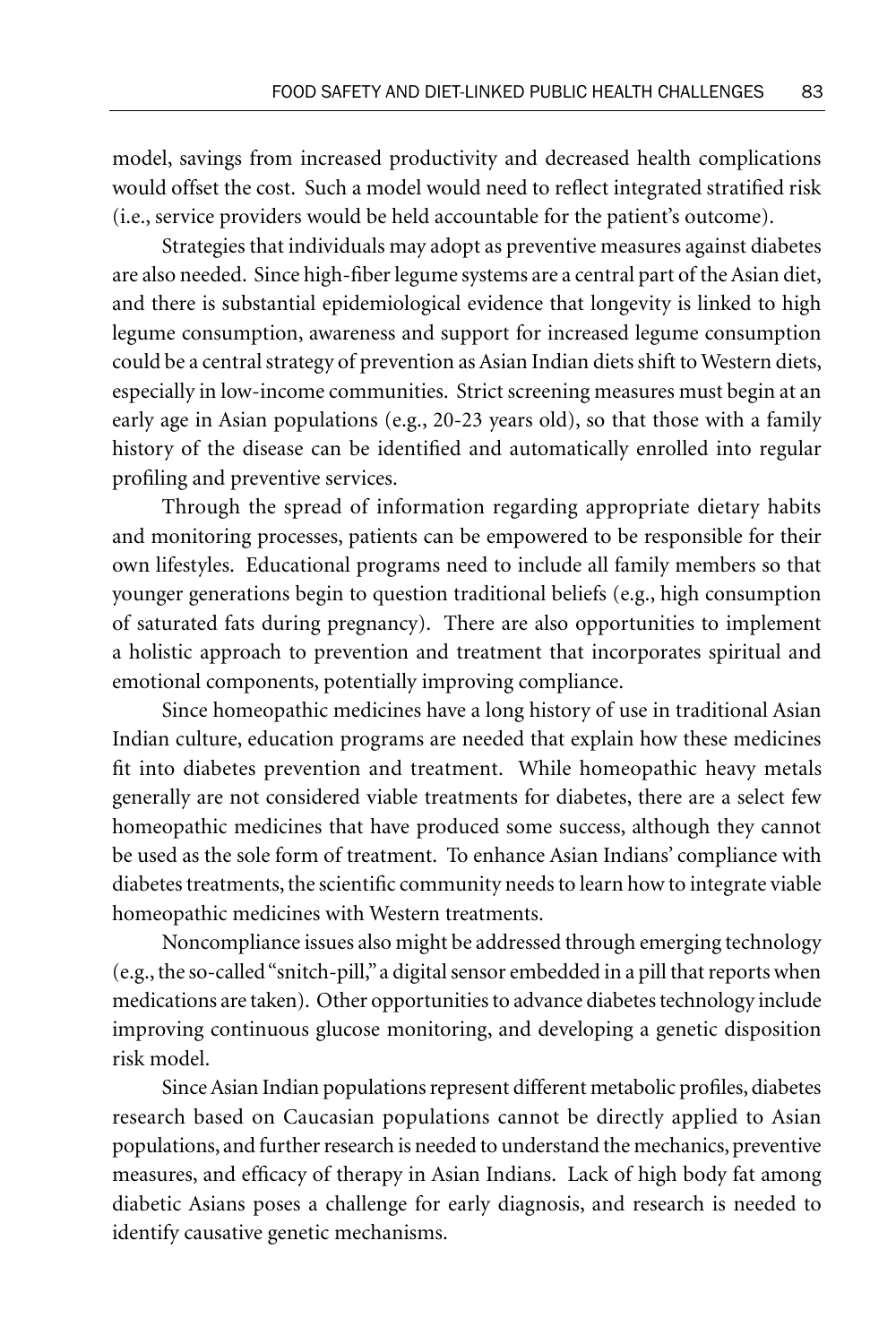Although pharmacological companies have invested primarily in appetite control research, they have not achieved much success in this area as the body defends against weight loss through a variety of mechanisms, making such losses difficult to sustain. As pharmacological research begins to shift towards automatic defenses, scientists are studying several mechanisms beyond genomics, including microbial interactions, ability to store fat, and the ability to elevate energy expenditures. Although no major discoveries have been made as yet, identification of the factors that control an individual's calorie-burning power is emerging as an important research target with implications for the diabetes community.

#### Policy issues

The key to reducing the incidence of T2D among Asian Indian populations and the American public *writ large* is empowerment of the private sector, communities, and individuals to address the problem. Such empowerment can occur through new models of health care, and through financial support by governments (local and national) and the private sector (e.g., insurance industry, local businesses) of nutrition/physical fitness education and diabetes prevention/management strategies.

A business model to be integrated into diabetes health care needs to feature managed care with a single point of contact to improve both effectiveness and cost efficiency. Such a system can provide cost-effective care coordination and improve sociobehavioral interventions as a result of increased contact with doctors. A transition to a risk-adapted model is needed in which patients are not required to pay if expected outcomes are not achieved. To integrate this model into the existing health care infrastructure, dialogue is needed among all stakeholders (e.g., providers, patients, insurers, communities). Governments need to establish funding mechanisms for this new business model of diabetes health and subsidize at least the initial development. Diabetic individuals in low-income communities also need to receive federal assistance to pay for care under the business model, which is likely to be more expensive than traditional care. Long-term governmental assistance is considered a viable option based on the perception that the increased assistance would be offset by increased savings in health care costs.

In light of the long-term financial impact of diabetes, nutritional health must be included among a community's priorities. By investing in education, health monitoring, and healthy lifestyle choices, health providers, insurers, private sector stakeholders, and communities can reap savings from lowered costs (e.g., hospitalization, lost productivity, treatment), and can simultaneously reinforce individuals' healthy lifestyle choices and increase corporate profits. One way local governments can encourage healthier behaviors is by incentivizing local businesses to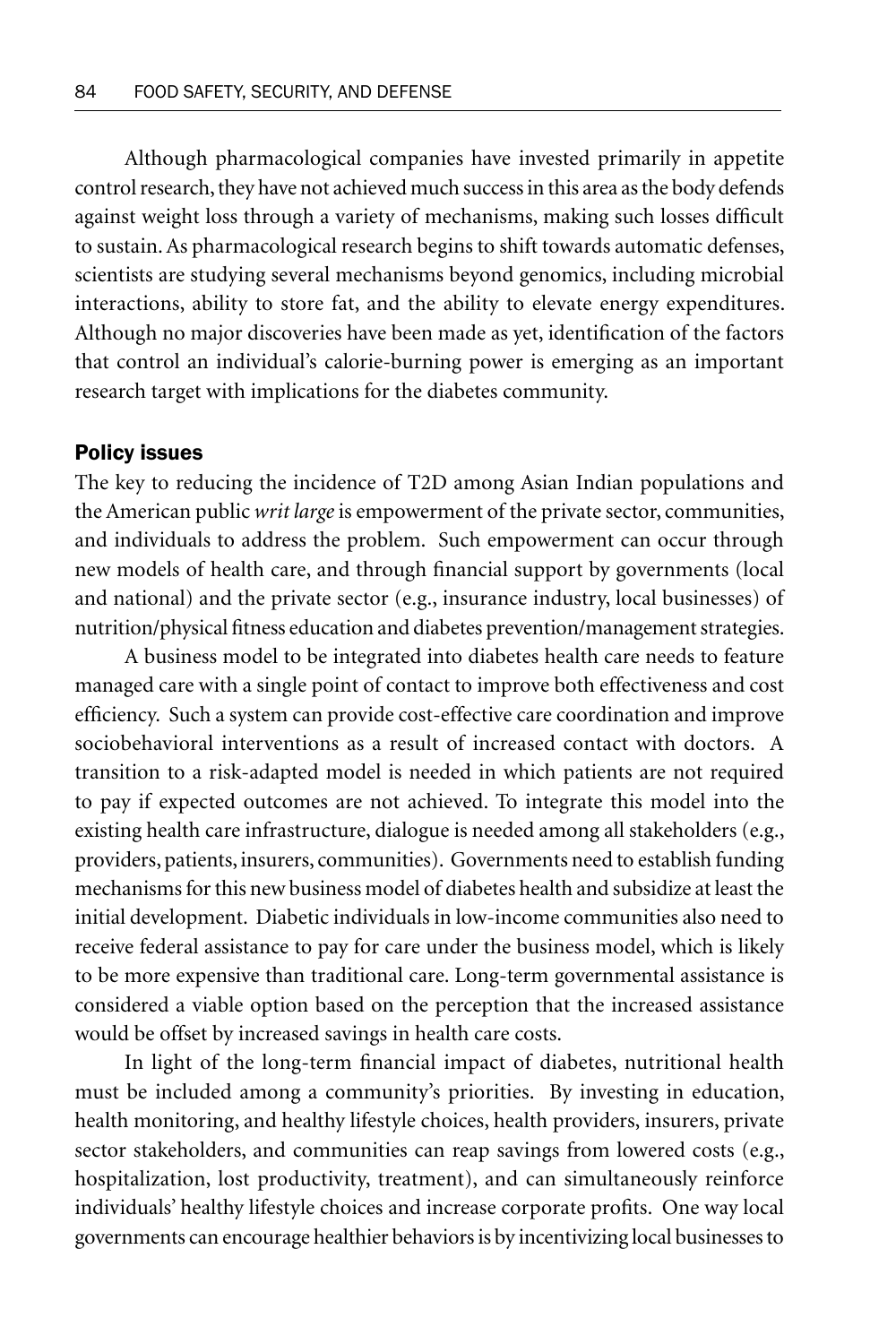distribute information about healthy diet and exercise (e.g., a business can offer free blood-sugar tests at the front of the store, along with a coupon to purchase a healthy snack within the store). Insurance companies also can incentivize their members to pursue an active lifestyle by reimbursing or giving discounts for physical activities (e.g., gym memberships, yoga classes). When responsibility and accountability for health care strategies is borne by the affected communities, they become more invested in acting on prevention strategies.

Since citizens living in low-income areas often buy inexpensive, low-nutrition/ high-calorie commodities, which can lead to obesity, and often do not have access to healthier foods within their neighborhoods, local governments need to create regulations and incentives that enable healthier lifestyle choices (e.g., blocking the establishment of fast-food restaurants in low-income neighborhoods, providing incentives and subsides to health-food distributors, taxing less-healthy commodities such as donuts and pizza, and creating "performance incentives" for stores to increase sales of healthier foods within their inventories).

Rather than banning, or taxing a food product, policies that change the way food is marketed can affect public behavior (e.g., restricting advertising of fast foods and sugary/high fat foods to children and encouraging advertising of nutritious foods instead can affect long-term lifestyle choices).

Since nutrition and fitness education needs to encourage people to actually engage in healthier behaviors, it is important to go beyond health-care messengers and tap into the influence of the surrounding community. Because positive lifestyle decisions tend to be influenced and supported by friends and family members, effective education can begin with a very small nucleus of community members whose impact then extends outward to others in their circles. Children are considered to be an especially important audience for nutrition/fitness lessons, which must include not only prevention strategies, but also education about obesity and diabetes management for those who are already diagnosed.

Although government needs to play a role in addressing the diabetes epidemic, the principle stakeholders of this health care model need to be individuals. As individuals increasingly take responsibility for preserving their own health, the more invested they become in following preventive strategies. While communities need to develop consistent policies focused on diabetes prevention, they also must incorporate holistic approaches that appropriately address the most effective entry points for different and unique communities (e.g., Asian Indians).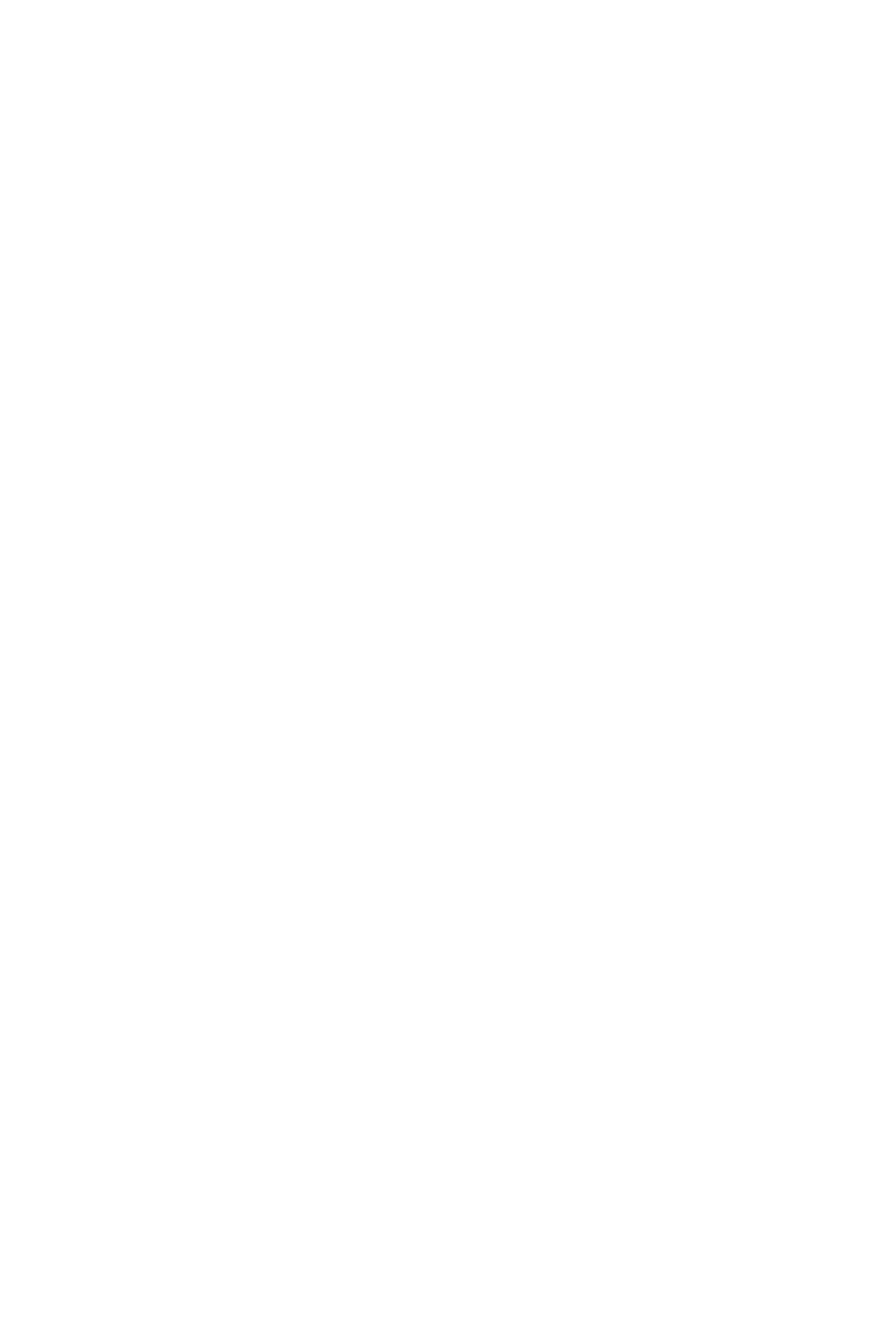# Diet and Colon Cancer Risk\*\*

Stephen J O'Keefe, M.B. B.S., M.D., M.Sc., F.R.C.P. Professor of Medicine, Division of Gastroenterology and Nutrition, University of Pittsburgh, Pittsburgh, Pennsylvania, U.S.

#### Summary

Diseases prevalent in Western societies present the most serious threat to public health today. There is convincing experimental and human study evidence that the Western diet, rich in red meat and animal fat, and deficient in fiber, drives most of these diseases. These diseases include various allergies, autoimmune disease, osteoarthritis, inflammatory bowel disease, obesity, diabetes, osteoporosis, hypertension, coronary heart disease, and cancers of the colon, breast, and prostate. While much of the morbidity and mortality due to cardiovascular disease, diabetes, and the metabolic syndrome can be ascribed to excessive food consumption and obesity, it is becoming increasingly recognized that fiber deficiency on the microbiota, with suppressed butyrogenesis, plays the most prominent role in the genesis of chronic inflammatory conditions and colon cancer. The rarity of these diseases in elderly members of less affluent societies, coupled with the fact that genetic modification to environmental changes takes tens of thousands of years, suggests that the diet ideally suited to our genetically determined needs would contain higher intakes of fiber-rich foods and less meat and fat. Recent studies in high-risk westernized human volunteers provide evidence that a change to such a diet modifies the microbiota to produce metabolites that improve colonic mucosal health and suppress biomarkers of colon cancer risk within two weeks. This, taken together with the observation that it takes only one generation of westernization to increase cancer in migrants, as well as the estimation that more than 90% of colon cancer cases can be attributed to diet, provides compelling evidence that increasing the intake of fiber-rich foods in westernized populations will have an immediate effect on colon cancer risk.

### Current realities

Colon cancer has a remarkable geographic variation in incidence, being common in more affluent, and rare in less-affluent countries. It is one of the so-called "westernized diseases." Migrant studies have provided strong evidence that the disease results from factors in the environment as it only takes one generation for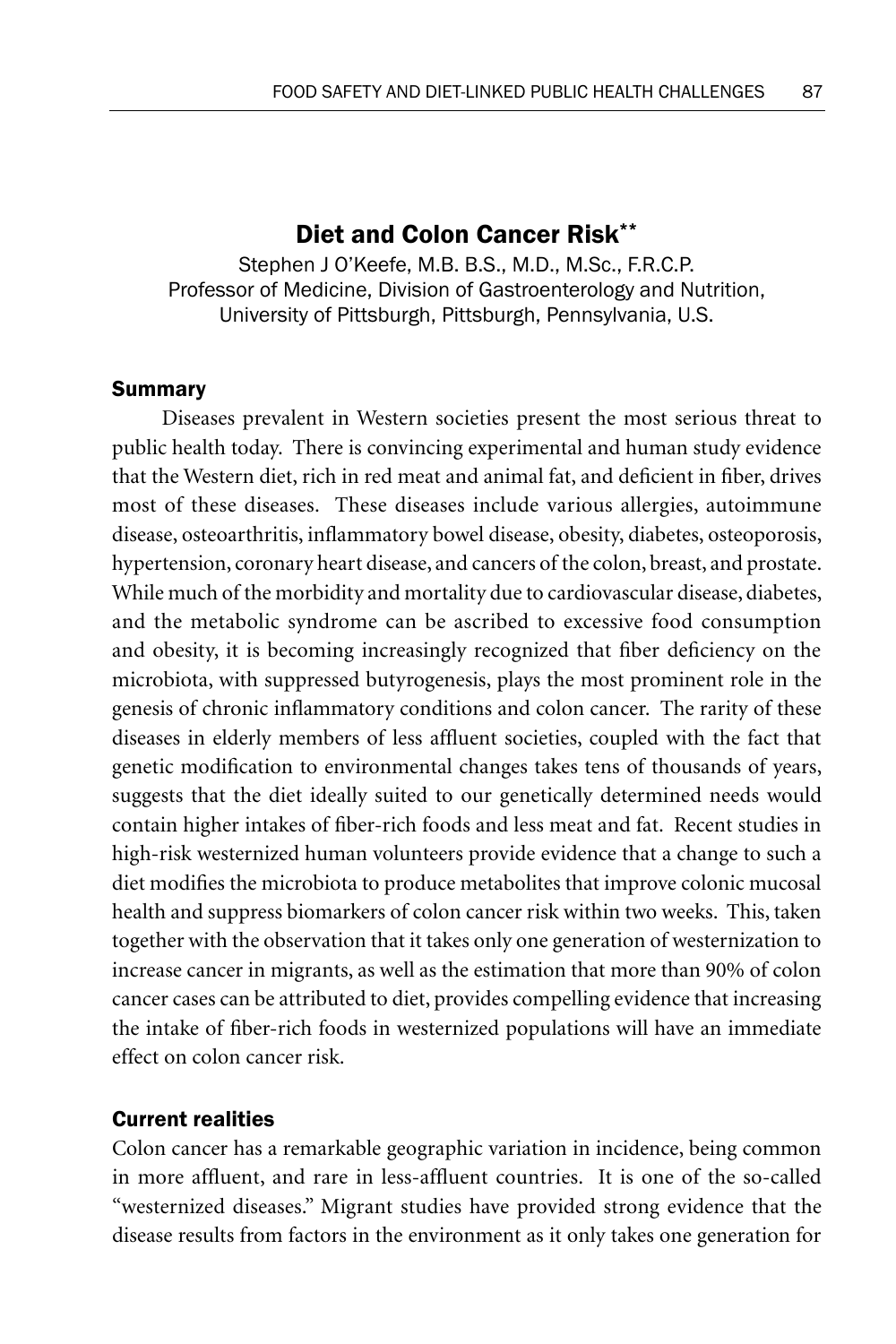a migrant population from a low incidence area to assume the high incidence rate of the host country. Based on the analysis of epidemiological surveys around the world, Doll and Peto concluded that diet was the responsible environmental factor in more than 90% of gastroenterological cancer cases. In the United States, colon cancer is the third most common cancer among men and women and, perhaps more importantly, it is the second leading cause of cancer deaths for both sexes.

African Americans bear the brunt of the disease in the U.S. The age-adjusted incidence rate for cancer of the colon and rectum from 2002–2004 was 61.4 per 100,000 for white men versus 72.9 per 100,000 for black men, and 44.7 versus 56.1 per 100,000 for white and black women respectively. The age-adjusted death rate for colorectal cancer was 23.4 versus 33.4 per 100,000 for white and black men respectively and 16.2 versus 23.4 per 100,000 for white and black women respectively (see http://seer.cancer.gov/csr). Alaskan Native people have the highest recorded rate of colon cancer in the world at more than 100 per 100,000. In contrast, rural native Africans rarely get the condition, with an incidence of less then 5 per 100,000.

Westernization has been associated with a dramatic increase in expected lifespan from less than 25 years before the Industrial Revolution to 78.9 years in the U.S. today. This change cannot be attributed to genetic evolution, but it can be attributed to the remarkable ability of humans to adapt to their environment. The dramatic increases in food production, generated by the combined forces of the Agricultural and Industrial Revolutions, resulted in increased individual purchasing power that ultimately led to increases in the human gene pool. This further resulted in improved standards of living, societal development, additional time and facilities for experimentation and entrepreneurship, and ultimately led to the modern scientific era. It is this sequence of events that is responsible for the advances in sanitation, housing, vaccination, antibiotics, medical care, and political diplomacy, all of which have increased life expectancy through our current ability to avoid life-threatening events such as perinatal complications, acute infections, trauma, and war.

The quality of our current expanded lifespan has been marred by the appearance of a group of diseases termed "westernized diseases," which includes colon cancer. Westernized diseases contribute most to death and disability in the world. In 2005, at least 35 million people of all ages, nationalities, and socioeconomic levels died from heart disease, stroke, cancer, diabetes, respiratory disease, and other chronic diseases. The figures are even higher today, and increasing. For example, it has been estimated that by 2030 there could be up to 26.8 million new cases of cancer and 17.1 million cancer deaths every year, as well as 80 million people living with cancer within five years of diagnosis. While some argue that these diseases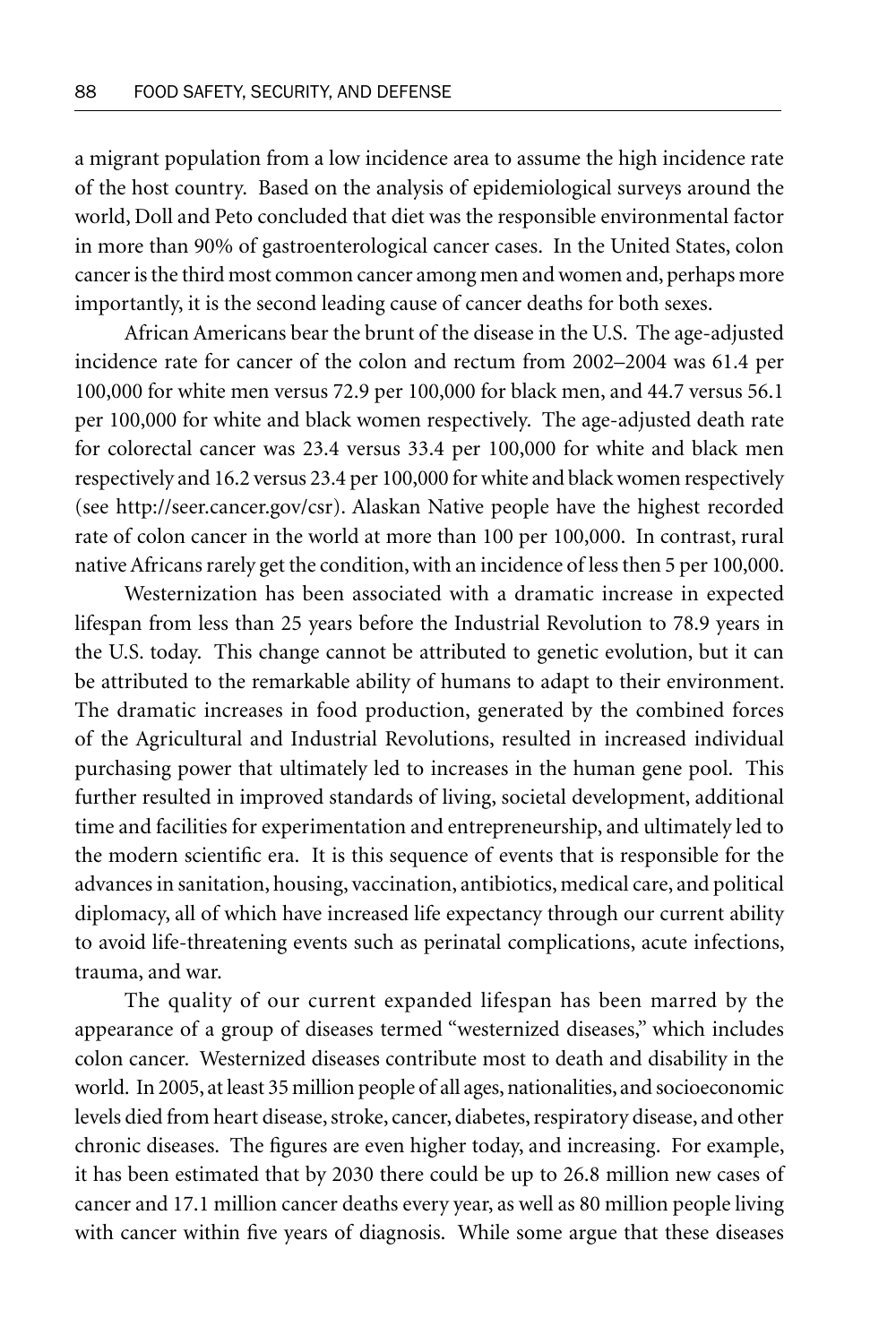are a consequence of lengthening lifespans, pathological studies of hunter-gatherer communities have shown that those members who escaped life-threatening events were spared these diseases in old age. While cancer is rare in Africa as a whole, there is huge concern that rates will soar with progressive westernization, which is already occurring in certain cities (e.g., Harare, Zimbabwe).

### Scientific opportunities and challenges

Recent advances in genetics, microbiology, analytic chemistry, and systems biology have revealed an extraordinarily high level of mutualism between our species and the microbiota that could explain the strong association between diet and colon cancer, and could also potentially explain the genesis of other diseases prevalent in Western societies (e.g., obesity, atherosclerosis, diabetes). The challenge is to define the "ideal diet." With regard to the colon, it is likely that there is an ideal microbiome that evolved in tandem with human diet and the human digestive tract. There is good evidence that this relationship has been lost with westernization and that there has been insufficient time for us to genetically adapt to sumptuous modern diets. It is likely that our health will be better maintained by the diet that first established Homo sapiens in the Paleolithic Era in Africa, a period that lasted from about 2.5 million to 11,000 years ago. Some insight into the composition of this "ideal" diet has been gained by coprolite analysis from prehistoric deposits dating back 14,000 years in caves in southwest Arizona, which suggests that complex carbohydrates and fiber dominated the diet. Ills that can be ascribed to a Western diet can be attributed to its low content of fresh fruits, vegetables and unrefined grains, and its excess of meat and terrestrial fat. This has been supported by epidemiological surveys from around the globe, experimental studies, and most recently by study in humans, which showed biomarkers of colon cancer risk diminished within two weeks of diet change to a high fiber, low fat diet.

#### Policy issues

Efforts to increase the intake of fruits, vegetables, and unrefined grains, and to reduce terrestrial fat consumption, will reduce the incidence and mortality associated with colon cancer in westernized communities around the world. It is often claimed that changing someone's diet, like stopping smoking or drinking, is impossible. However, the application of evidence-based health strategies through urban planning, education, agricultural policy, and health systems development, along with health targets to focus and prioritize needed interventions at national, regional, and local levels, has been shown to be effective. Such application of evidence-based health strategies have proven robust and successful in regards to cardiovascular disease and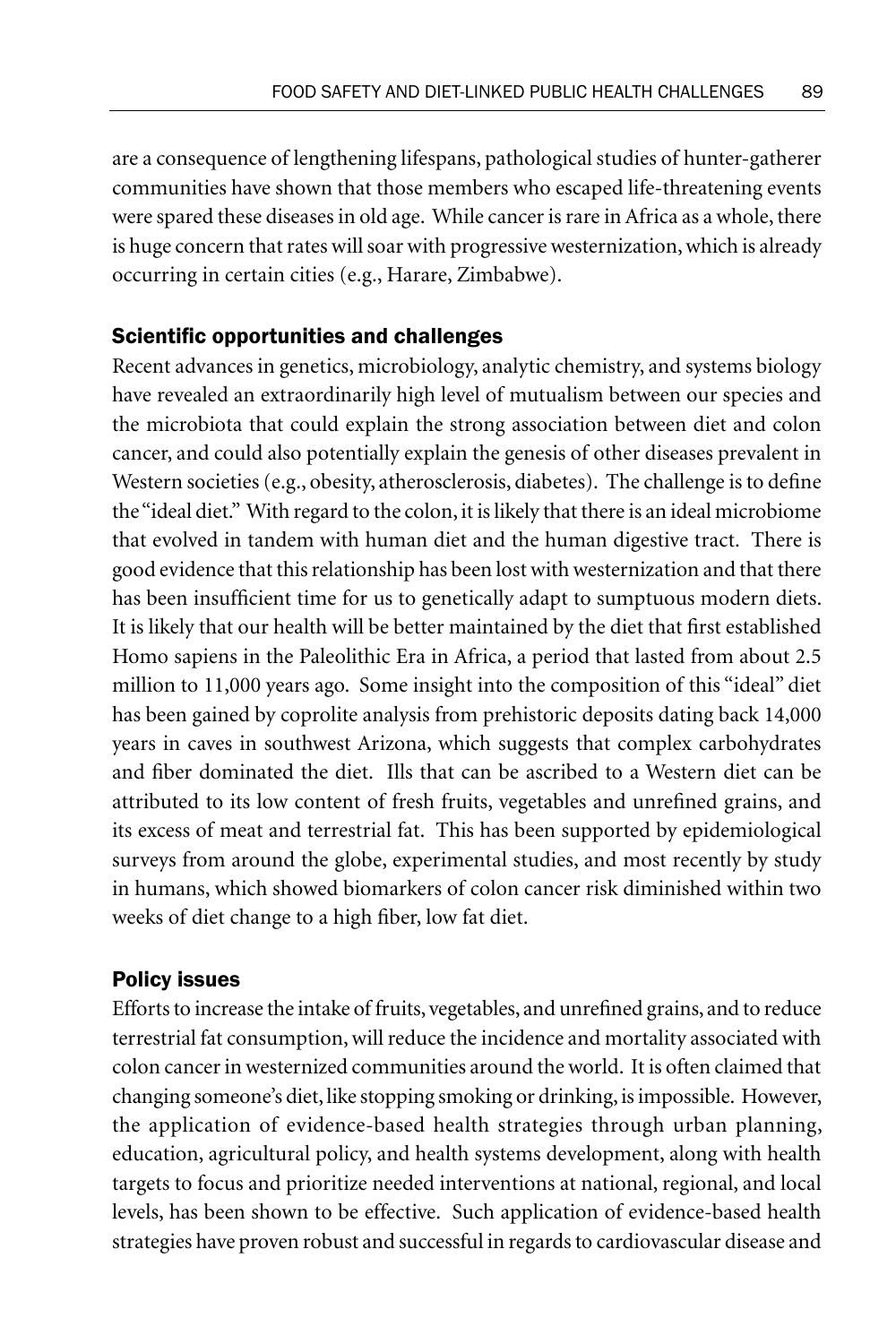cancer mortality, and the reduction in cigarette smoking and physical inactivity. However, whilst these approaches have proven effective in western societies, they have not in less-affluent countries where the supporting infrastructure is absent. Strategies can be divided into local strategies and national/international public health programs. An example is "Health in All Policies," public policy and governmental interventions designed to change both the environment, as well as individual behavior to promote health and prevent chronic disease throughout society.

# Local Strategies:

- Promote consumption of fresh fruits, salads, and vegetables in school cafeterias, workplaces, urban and rural cafes, and restaurants. Replace unhealthy foods in school cafeterias with increased choices of fruits, vegetables, and coarse grains, and apply restrictions to fried and fatty foods.
- Educate children and adults on the dangers of overeating and obesity, and the need to combine good eating with frequent exercise.
- Ban advertising of unbalanced calorie rich 'fast foods' on TV and other public media, and instead promote balanced diets and healthy eating.
- Advertise the benefits of a balanced diet and physical activity, and healthy lifestyle on good health and longevity.
- Promote nutrition education in supermarkets, provide appropriate information of the nutrient content of foods.
- Support community gardening to grow vegetables and fruits.
- Introduce healthier foods and beverages to local stores.
- Make farmer's markets available to urban communities.

# National/international public health programs:

- Regulate food advertising and marketing to children and adults to emphasize the consumption of a balanced diet based on the above.
- Tax low fiber, fatty foods and snacks. This is feasible, just like what was done the reduce cigarette smoking.
- Impose zoning laws that regulate the location of fast food establishments.
- Transfer the ownership of dietary intervention projects to the national health authorities to strengthen national autonomy. Population-based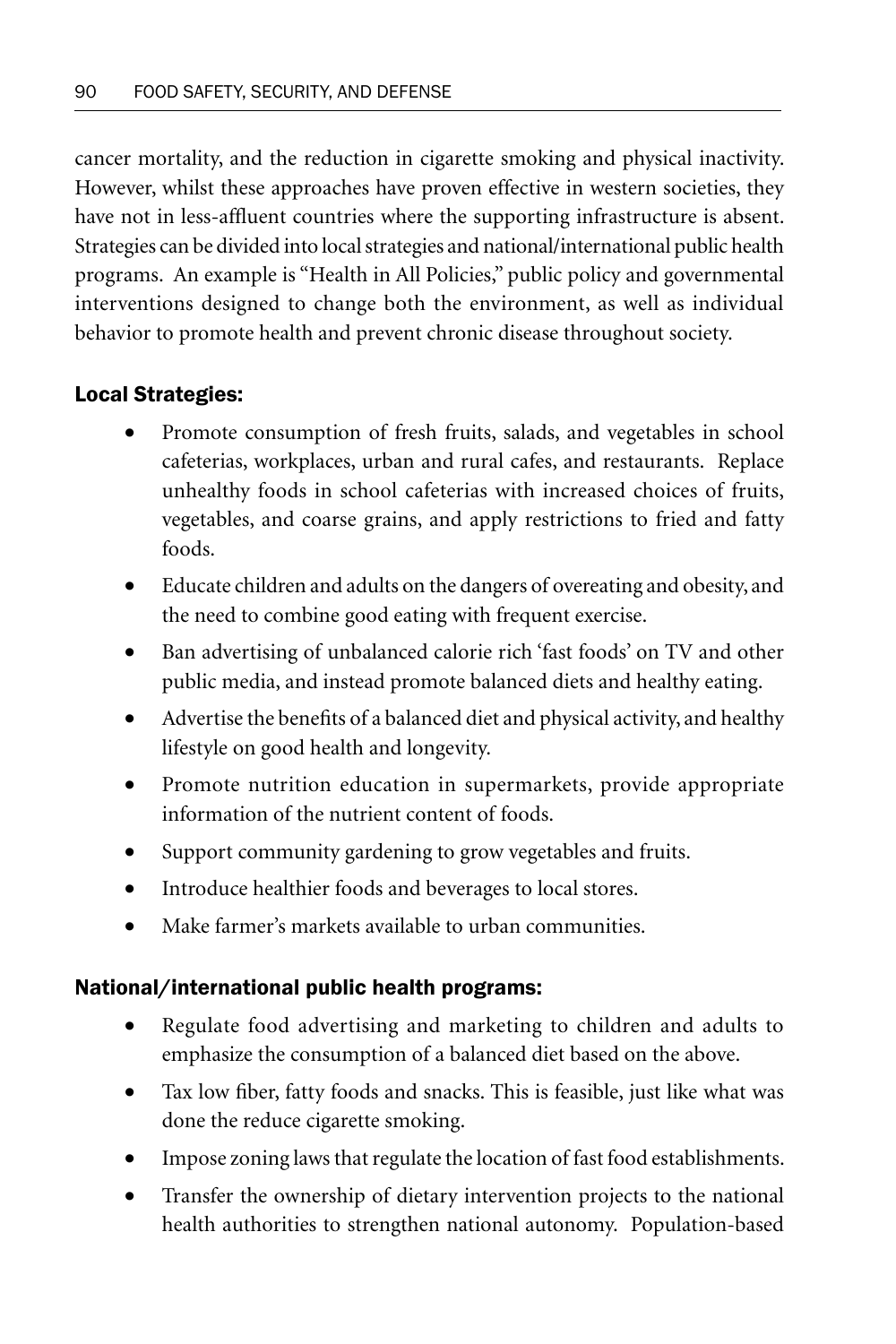cancer preventive strategies are remarkably cost-effective because increasing population health is also a way to ensure continuing capacity to produce wealth.

- National leadership is required to place the eradication of westernized diseases high on national agendas (e.g., National Institutes of Health funding of studies designed to reduce western diseases).
- International organizations (e.g., World Health Organization [WHO]) should help to promote national capacity building to meet this goal. It should be noted that the portion of the WHO 2006-07 budget devoted to noncommunicable diseases accounted for just 12% of the total; 86% of WHO funds in the Western Pacific region went towards combating infectious diseases, despite the fact that these pathologies are only responsible for 14% of the mortality burden.
- Forge a common united mission between foreign (western) and national healthcare organizations through workshops and close networking. Funding for these activities could be obtained through U.S. government international cooperation initiatives, world cancer research societies, the WHO, the Food and Agriculture Organization, and the Gates Foundation.

# References

Strong K, Mathers C, Leeder S, Beaglehole R. *Preventing chronic diseases: how many lives can we save?* Lancet. 2005;366:1578-82

Halpin HA, Chronic Disease Prevention and the New Public Health. *Public Health Reviews*, Vol. 32, No 1, 120-154

O'Keefe, S.J., et al., *Fat, fibre and cancer risk in African Americans and rural Africans.* Nat Commun, 2015. 6: p. 6342.

*\*\* A policy position paper prepared for presentation at the conference on Food Safety, Security, and Defense (FSSD): Food Security and Diet-linked Public Health Challenges, convened by the Institute on Science for Global Policy (ISGP), Sept. 20–23, 2015, at North Dakota State University, Fargo, North Dakota, U.S.*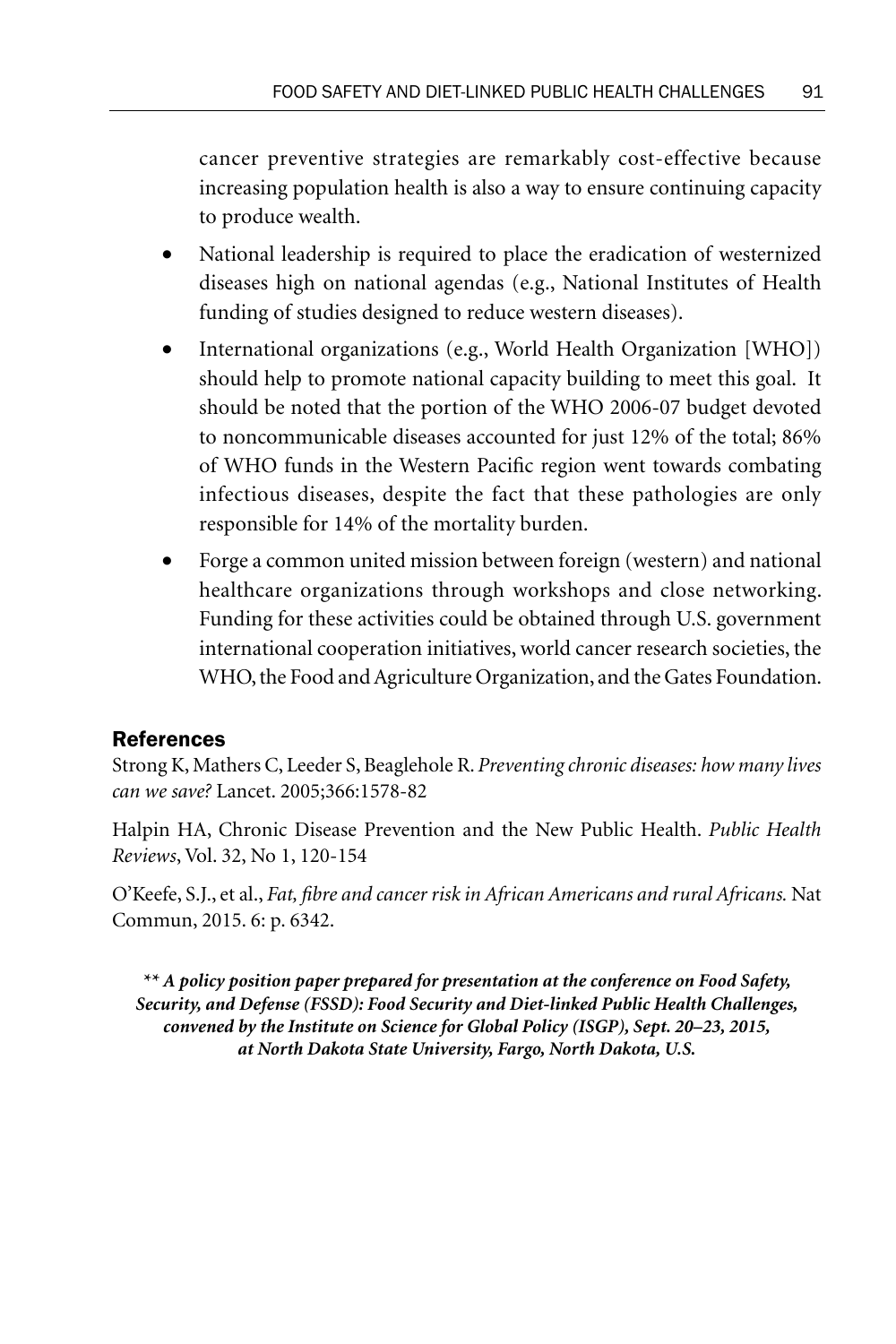# Debate Summary

**The following summary is based on transcriptions of a recording made by the ISGP staff during the debate of the policy position paper prepared by Dr. Stephen O'Keefe (see above). Dr. O'Keefe initiated the debate with a 5-minute statement of his views and then actively engaged the conference participants, including other authors, throughout the remainder of the 90-minute period. This Debate Summary represents the ISGP's best effort to accurately capture the comments offered and questions posed by all participants, as well as those responses made by Dr. O'Keefe. Given the not-for-attribution format of the debate, the views comprising this summary do not necessarily represent the views of Dr. O'Keefe, as evidenced by his policy position paper, or those of the ISGP, which does not lobby on any issue except rational thinking. Rather, it is, and should be read as, an overview of the areas of agreement and disagreement that emerged from all those participating in the critical debate.**

## Debate conclusions

- Given the strong link between the proliferation of colon cancer biomarkers and the consumption of a Westernized diet, and the compelling scientific evidence that changing to a high-fiber, low-fat diet rapidly decreases the number of such biomarkers within the colon and improves overall colon health, policies are needed that promote increased consumption of highfiber food (e.g., fresh fruits and vegetables). Such policies must ensure that such foods are affordable and obtainable, especially in low-income and rural communities that may currently have access only to less-nutritious options.
- Health strategies, derived from research, emphasize the positive role of fiber in the prevention of cancer and chronic disease (e.g., diabetes) by recommending that an increased daily fiber intake be effectively communicated (e.g., on restaurant menus). The multiple opportunities to fortify foods in nutritious, culturally appropriate diets support national health policies deemphasizing a drug model for treating cancer and transitioning to a prevention-based approach based on long-term research into diet-adaptive genes and their role in human health.
- The general absence of public awareness of the preventive benefits of a high-fiber diet motivates a commitment to developing effective educational programs that (i) inform consumers about the human microbiota, its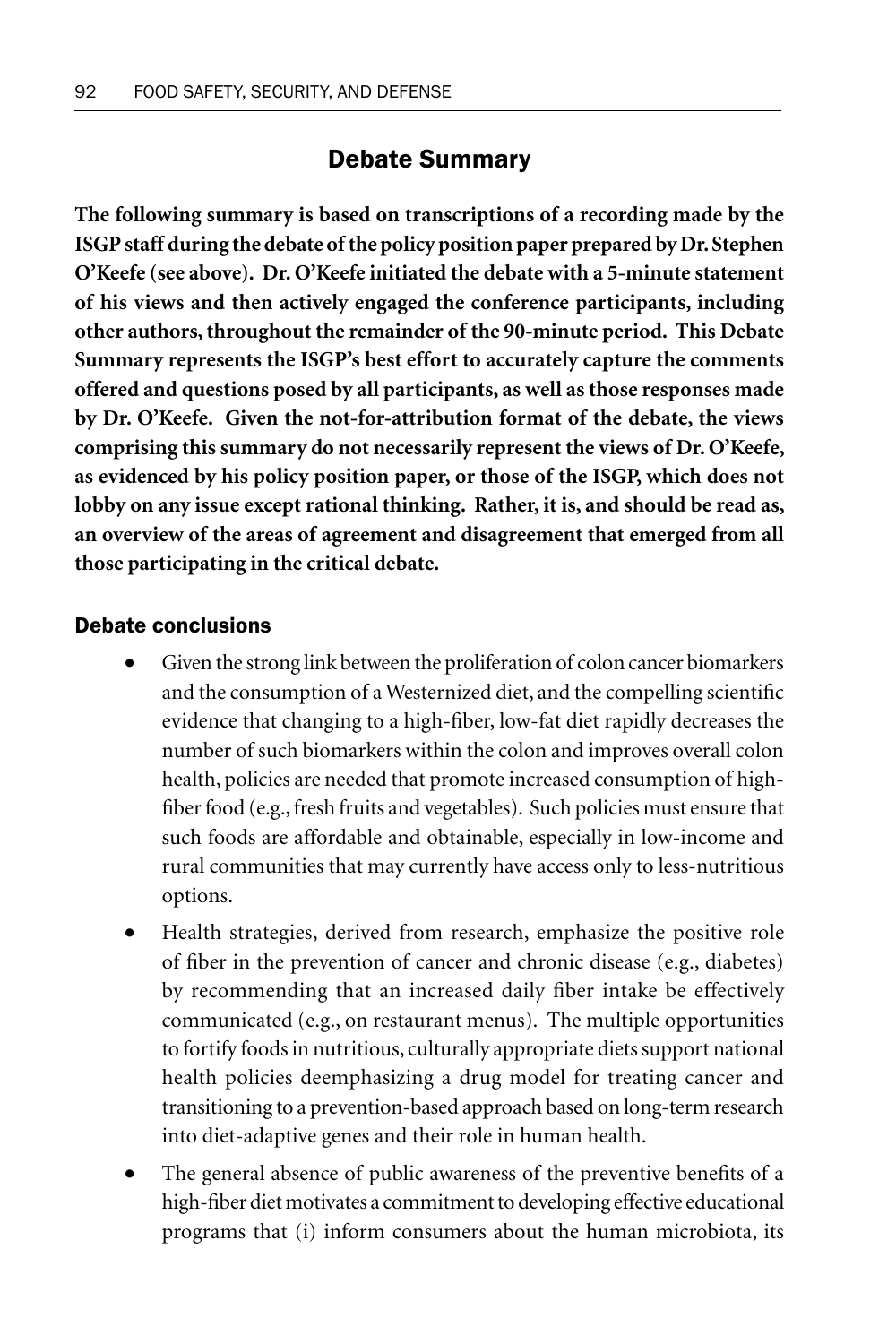relationship to the development of disease, and its susceptibility to dietary influences; (ii) encourage healthier food choices through robust marketing strategies similar to those used by the food industry; and (iii) discourage unhealthy diets by realistically portraying the consequences such diets (e.g., through graphic images of diseased colons).

• Although governmental regulation restricting diets in the public *writ large*  is not acceptable in a free society, governments do need to encourage the adoption of healthier eating habits. Local, state, and national government regulations are needed to ensure that school menus provide a nutritious balance between meats, fats, sugars, and high-fiber foods, and incentives (e.g., taxes on foods with low nutritional value and financial rewards in restaurants and stores providing access to healthier food choices) may be effective.

### Current realities

Given the global disparity in the incidence of colon cancer (e.g., high rates in Westernized countries, especially the United States, and low rates in Africa), it is recognized that diet plays a critical role in the development of colon cancer. Studies have found that diets high in meat and fats are associated with increased cancer biomarkers (i.e., markers of proliferative cells), while diets high in fiber, fruits and vegetables are associated with reduced cancer biomarkers. However, it is not specifically the dietary fiber itself that affects colon cancer risk, but rather the microbiota found in the human gastrointestinal tract.

While 90% of food is absorbed in the small intestines, about 5% passes into the colon, primarily as carbohydrate fiber, and undergoes saccharolytic fermentation by gut microflora to produce butyrate, a short-chain fatty acid that has been shown in experiments and human studies to reduce cancer biomarkers (through mechanisms that reduce neoplasia and chronic inflammation, and increase the integrity of the mucosa). Metabolites such as butyrate also have been shown to reduce the risk of lung cancer, breast cancer, prostate cancer, and possibly pancreatic cancer, and to suppress appetite, helping to limit obesity. However, studies that have attempted to determine if a high-fiber diet can reverse intestinal polyps or precancerous tissue have not been conclusive.

Although it is possible to increase butyrate within the colon through supplementation products, the results are not more effective than consumption of natural fiber, and the nutritional preference is for whole-food diets that naturally improve butyrate production. Since food nutrients, as well as the different microbes within the human microbiota, tend to work together in a complex system, healthy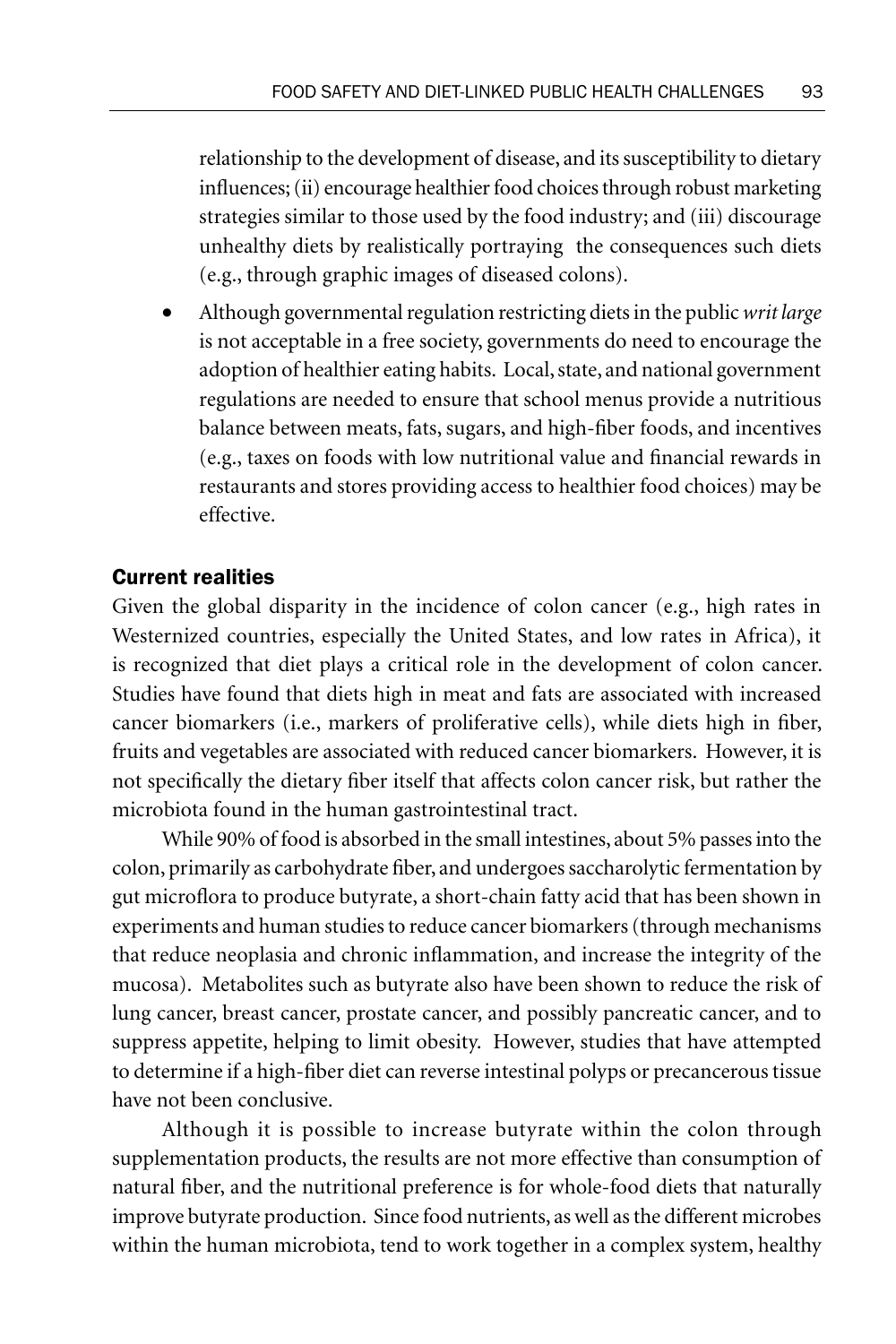diets must be both diverse and balanced. With the exception of those with metabolic abnormalities (e.g., phenylketonuria), most people have the metabolic capacity to deal with normal foods. Even foods deemed "unhealthy" (e.g., potato chips) present some degree of nutritional benefit and can be consumed in moderation. However, foods can become unhealthy depending on how they are prepared (e.g., while dried salmon is nutritious, smoked salmon can contain numerous carcinogens, especially home-smoked salmon, and may contribute to colon cancer rates among Alaskan natives).

The dietary changes that can improve colon health are not supported by food industry marketing (e.g., high prevalence of TV ads for fast food) or even by medical practitioners, who will remove a patient's intestinal polyps without recommending dietary changes. Other limiting factors include access to fresh fruits and vegetables by rural and/or low-income citizens and the perceived cost of these items (especially organic produce) compared with fast food. Consumer confusion is exacerbated by the plethora of "healthy" diets being promoted, which may or may not be based on scientific evidence of efficacy. Due to the perception that nutritional guidelines and policy keep changing, new ideas often are met with consumer skepticism.

While the United States Department of Health and Human Services releases new dietary guidelines every five years, their effect on health is limited by the U.S. population's tendency to overeat and become obese, and by the individualized nutritional needs of different segments of the population. Although current Dietary Reference Intake (DRI) guidelines are based on the appropriate diet for healthy individuals, only about 30% of the U.S. population is considered healthy because about 60% is overweight. The 2015-2020 edition of the dietary guidelines characterizes the DRIs in terms of healthy dietary patterns to reduce obesity and improve health.

The national public education campaign to reduce cigarette smoking is an example of a successful strategy in changing behavior. Antismoking campaigns have combined a number of influences (e.g., warning labels, a ban on TV advertising, increased taxes, and graphic photos of diseased lungs and other physical consequences of smoking). Similar campaigns may use analogous strategies to change unhealthy dietary habits.

#### Scientific opportunities and challenges

Given the demonstrated rapidity with which diet can influence colon cells (e.g., reduced cancer biomarkers within two weeks of diet change), enormous potential exists to improve public health through the increased consumption of fiber, as well as the consumption of resistant starch, a semi-insoluble but liquefiable metabolite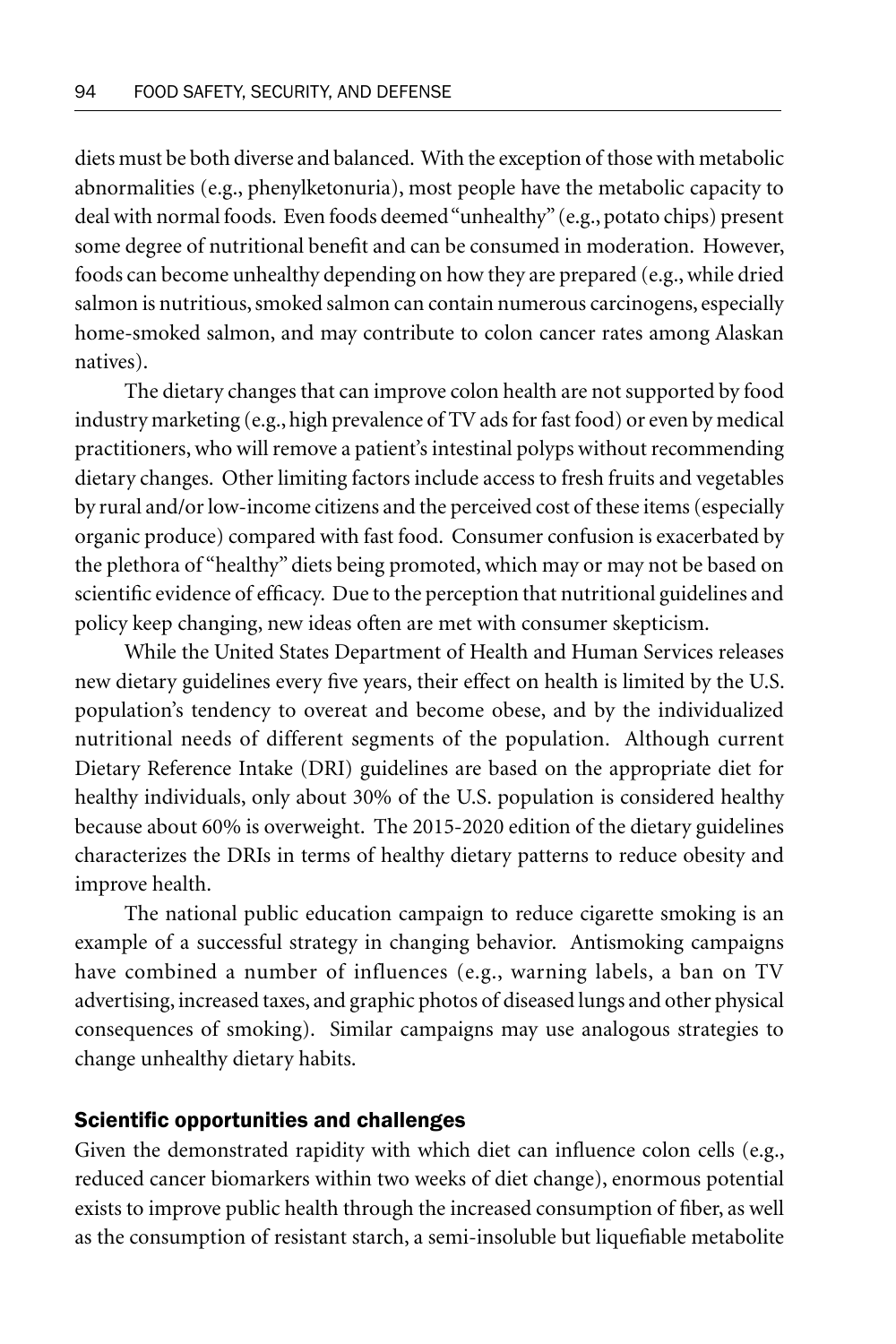of starch derived from foods (e.g., beans, Thai or Basmati rice) that tends to reach the right side of the colon, where polyps occur, and is fermented like fiber. Since experimental evidence indicates that combining soluble and insoluble fiber causes the fermentation process to go throughout the entire colon, opportunities exist to include both these fibers in effective diets.

Significant opportunities exist in the field of developmental chemistry (e.g., engineering versions of supplemental butyrate that make it to the colon) and in developing fortified foods with increased fiber content. Although fortification can help improve fiber intake, experience has shown that sometimes fortification has unintended side effects (e.g., cancer concerns related to water fluoridation).

A noninvasive, effective, and affordable test for colon cancer biomarkers is needed that can lead to lower cancer rates by alerting consumers to the consequences of their diet before cancer develops (e.g., a stool sample test developed at the Mayo Clinic can identify premalignant DNA changes in the colon). Challenges, however, stem from financial costs, as measuring DNA currently is expensive (though becoming less expensive over time), and measuring short-chain fatty acids such as butyrate, while less expensive, takes time to perform.

While studies in Africa show that the diets correlated with very low incidence of colorectal cancer contain more than 50 grams of fiber per day, U.S. dietary guidelines recommend less (e.g., approximately 30 grams). Although the "deficiency model" for determining nutrient DRIs and establishing U.S. dietary guidance focuses on amounts needed to prevent nutritional deficiency, there is no clearly defined level or disease state that constitutes a fiber deficiency. Dietary models need to incorporate the prevention of cancer and chronic disease into the process of establishing nutritional guidelines. Taking into consideration exposure, intake, and target levels, scientists need to develop more conclusive fiber-intake recommendations, as well as tests for fiber deficiency, so values that confidently reduce colorectal cancer rates can be established. An additional area for development is individualized guidelines for fiber intake (e.g., personalized daily requirements, timing of consumption).

Multiple strategies will be required to change individual dietary habits that are both culturally and popularly supported. While an approach that focuses on a genetic predisposition to cancer can prevent personal action (i.e., "I'm going to get colon cancer anyway, so what's the use of fighting it?"), an approach that focuses on diet-adaptive genes (e.g., the beneficial effect of fiber on colon cancer biomarkers) can motivate preventive actions. Whereas in the past doctors removed polyps and released patients without any dietary dialogue, doctors now know that improving diet can improve colon health and reduce colon cancer risk, and such a dialogue can promote a proactive behavior change in patients. Such an empowering approach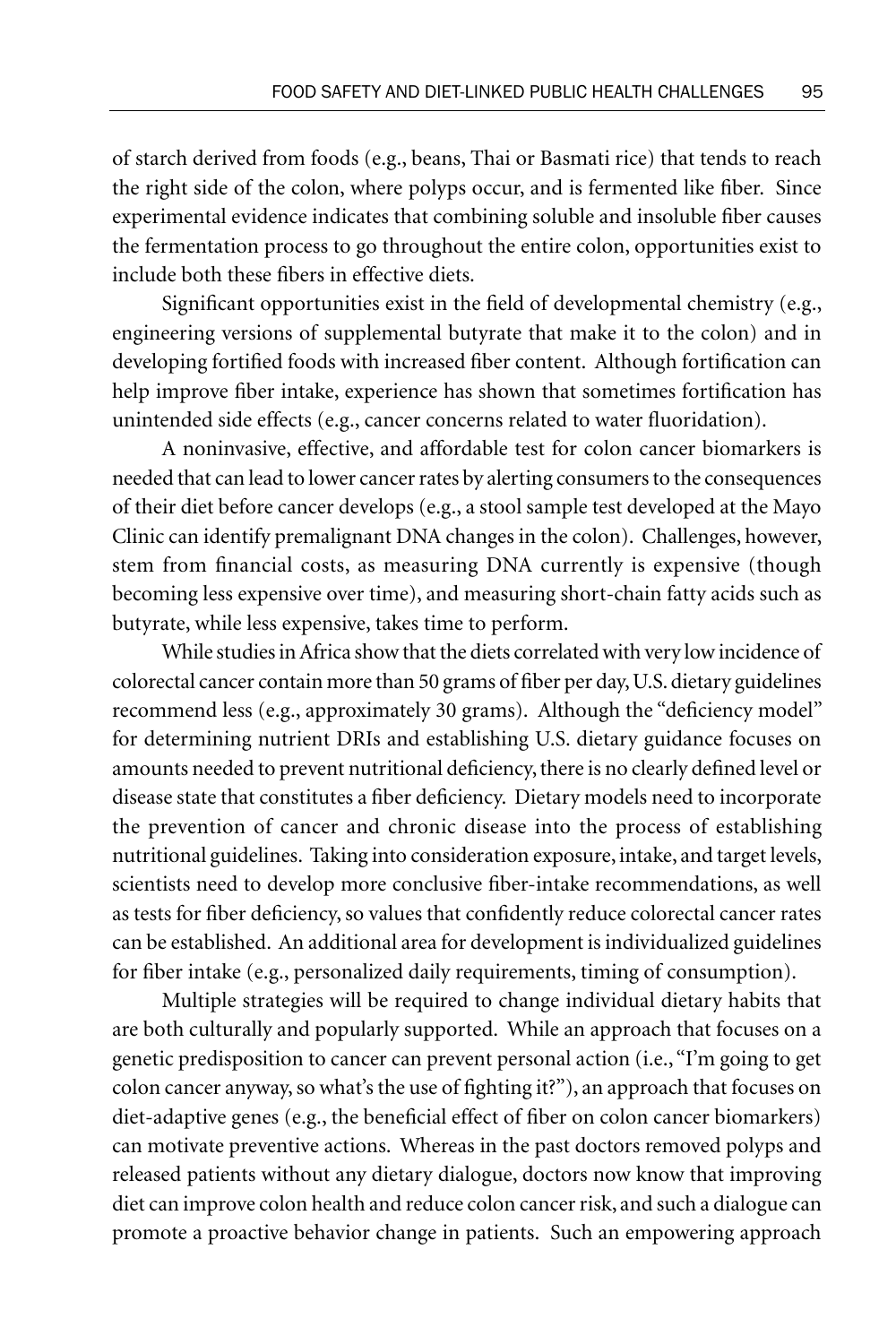needs to be part of a reformed health system that is not totally allopathic. Originally based on a drug-discovery model in the pursuit of new therapeutic knowledge, the National Institutes of Health (NIH) are focusing greater attention on diet-adaptive genes and the health benefits of microbiota metabolism and fermenting foods, and are funding long-term studies on the effect of diet on cancer.

Since consumers often perceive nutritional information as clichéd and meaningless (e.g., advertisements for sugary fortified cereals that are "part of a balanced diet"), science communicators need to borrow strategies from other successful public education campaigns (e.g., the antismoking campaign) and find ways to capture the public's attention (e.g., broadcasting pictures of diseased colons). However, scientists need to perform studies with results that clearly demonstrate that the proposed dietary changes can protect against colon cancer.

Given that consumers can be confused and discouraged by the number of scientifically credible dietary recommendations (e.g., diets that focus on protein, fermented foods, or fiber), a critical scientific challenge is to combine multiple proven dietary guidelines into culturally appropriate diets.

#### Policy issues

A public health perspective is needed to address the urgency of chronic diseases related to a Western diet and to help communities make dietary choices that can curtail costly healthcare challenges in the future.

Improved access to fruit and vegetables is integral to nutritious dietary change. Even though the current recommended daily fiber intake is not being met by most Americans, the target needs to be set even higher, with specific recommendations for ways to reach the goal (e.g., increased intake of beans).

Although some consider a diet high in vegetables to be more expensive than one high in meat (e.g., fast foods), this is not necessarily the case if the vegetables are self-grown. Increased access can be supported by establishing more community farmers' markets and by ensuring that supermarket chains that charge extra for organic foods continue to provide lower-cost nonorganic options, as there is no appreciable difference in nutrient content between organic and nonorganic foods.

It is imperative that communities, critically lacking in fresh fruits and vegetables because of their location (e.g., rural Alaskan communities), are provided access to practical alternatives (e.g., fortified foods; smoothies, and juices containing multiple servings of fruits and vegetables in one reasonably priced bottle). In addition, developing countries that are experiencing an increase in Western food products (e.g., a proliferation of fast-food restaurants) need to receive assistance to establish a health care infrastructure (e.g., health monitoring, public education)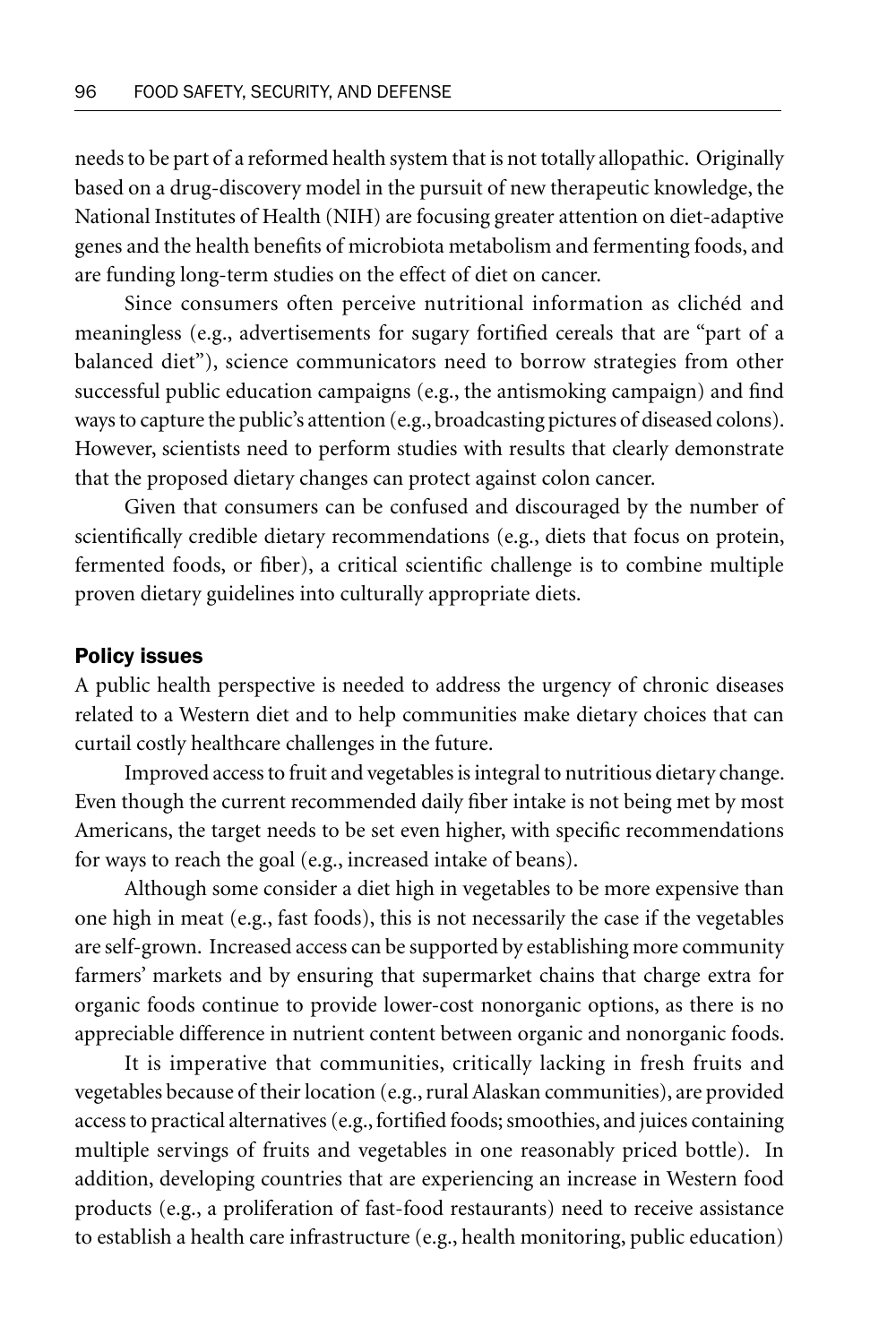that can address the consequent effects of a Western diet.

Even if appropriate nutritional choices are widely available, education is needed to encourage the adoption of a healthy diet. The media (television in particular) are considered vital to such education, with enormous potential to change societal attitudes. Healthy diets need to be marketed with the effectiveness found in fastfood and processed-food advertising, incorporating both proactive approaches (e.g., encouraging fruit/vegetable consumption) and behavior deterrents (e.g., attentiongrabbing images of the effects of an unhealthy diet).

Dietary regulation can and needs to occur in school lunch programs. In addition, restaurants need to be incentivized and perhaps required by policy to communicate nutritional information to customers. While governments may raise taxes on high-fat, high-sugar products in the same way as cigarettes were taxed to help decrease smoking, such an approach is not popular with the public and in isolated case studies (e.g., New York) has not yielded significant behavior change. Absent a demonstrated and significant danger to public health, government regulation of dietary intake is not appropriate in a free society. Instead, policy makers need to market, persuade, and educate, with the goal of changing behaviors over time.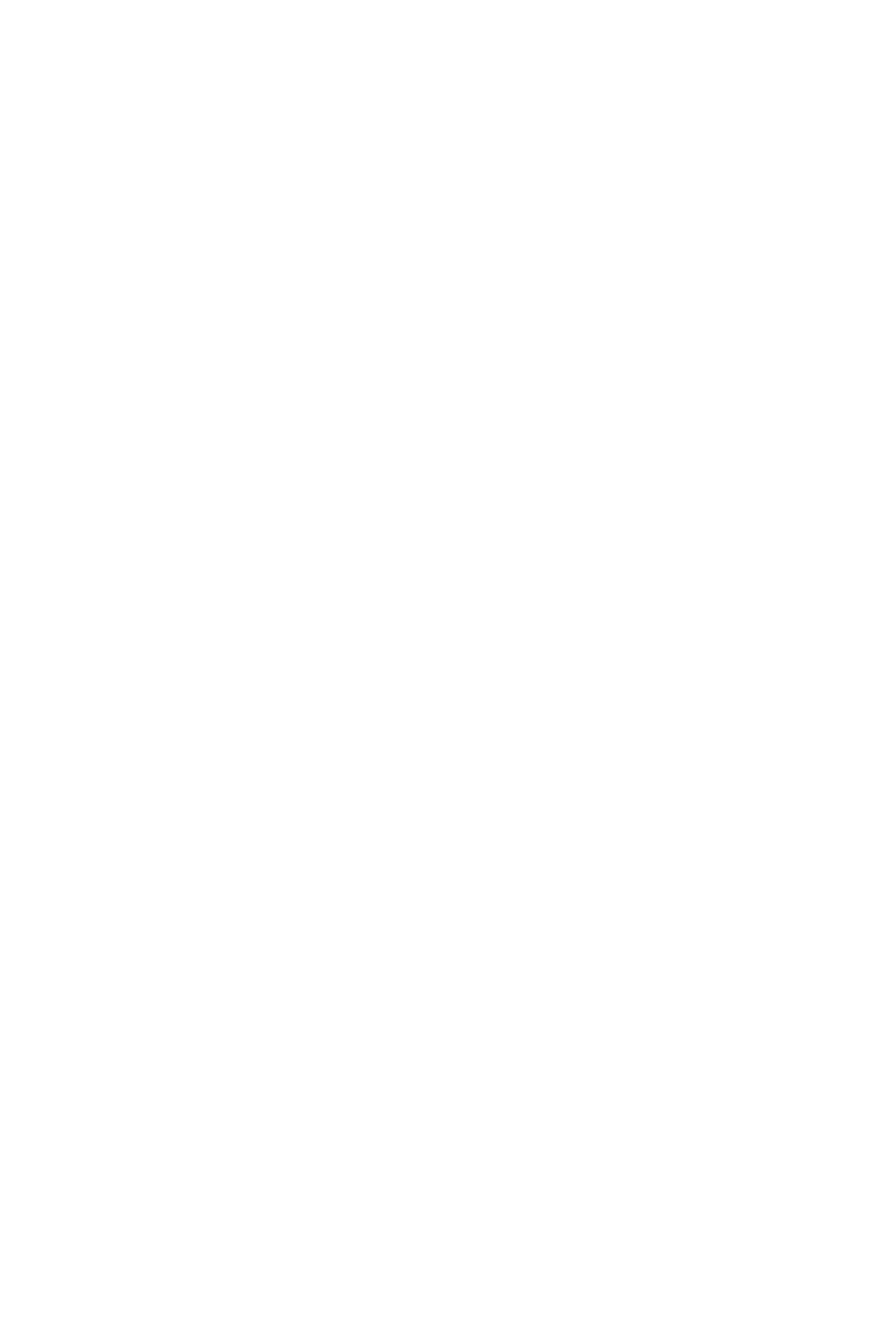# Diversifed Adaptable Food: Toward Personalized Nutrition\*\*

Cecilia Bartolucci, Ph.D. Researcher and Coordinator, S&T Foresight Project, Topic "Food," National Research Council of Italy, Rome, Italy

## Summary

In the next decades, we will be facing an increase in world population. Some of the greatest challenges will be to sustainably and equitably provide better living conditions, to deliver vital goods and services, and to support human health and wellbeing. Few studies consider the interaction among all these challenges. However, in the future it will be imperative to address them in a concerted way and design strategies that will support a more holistic approach. Advances in human genetics and genomics have allowed the use of emerging knowledge to diagnose and treat patients. In the future, the application of converging technologies such as biotechnology, nanotechnology, information technology, and cognitive science will achieve personalized, predictive and preventive healthcare. Integral parts of this framework are nutrition and food. A nutritious, diversified diet is the ultimate goal for the improvement and maintenance of health. In order to achieve this, an interdisciplinary approach will be necessary. Furthermore, it will be mandatory to address not only the issue of tailored food consumption, but also of food production and distribution. Guided by the identification of future needs, and based on the acquisition and convergence of knowledge and technology, pushing the boundaries of research and innovation is a major goal.

### Current realities

Food is a necessity for all, making each of us a stakeholder in this important sector. The implications for food availability and food quality are enormous and extend from health and wellbeing to development and the economy. While the demand for food may increase 70% by 2050, 60% of the world's major ecosystems that help produce these resources have already been degraded or are used unsustainably. It is clear that one of the greatest challenges of our time is to address both food security and sustainability. However, increased production of food, even if done in a sustainable way, is not the solution. Currently we produce more than enough food to feed the entire world population, nonetheless, more than 800 million people face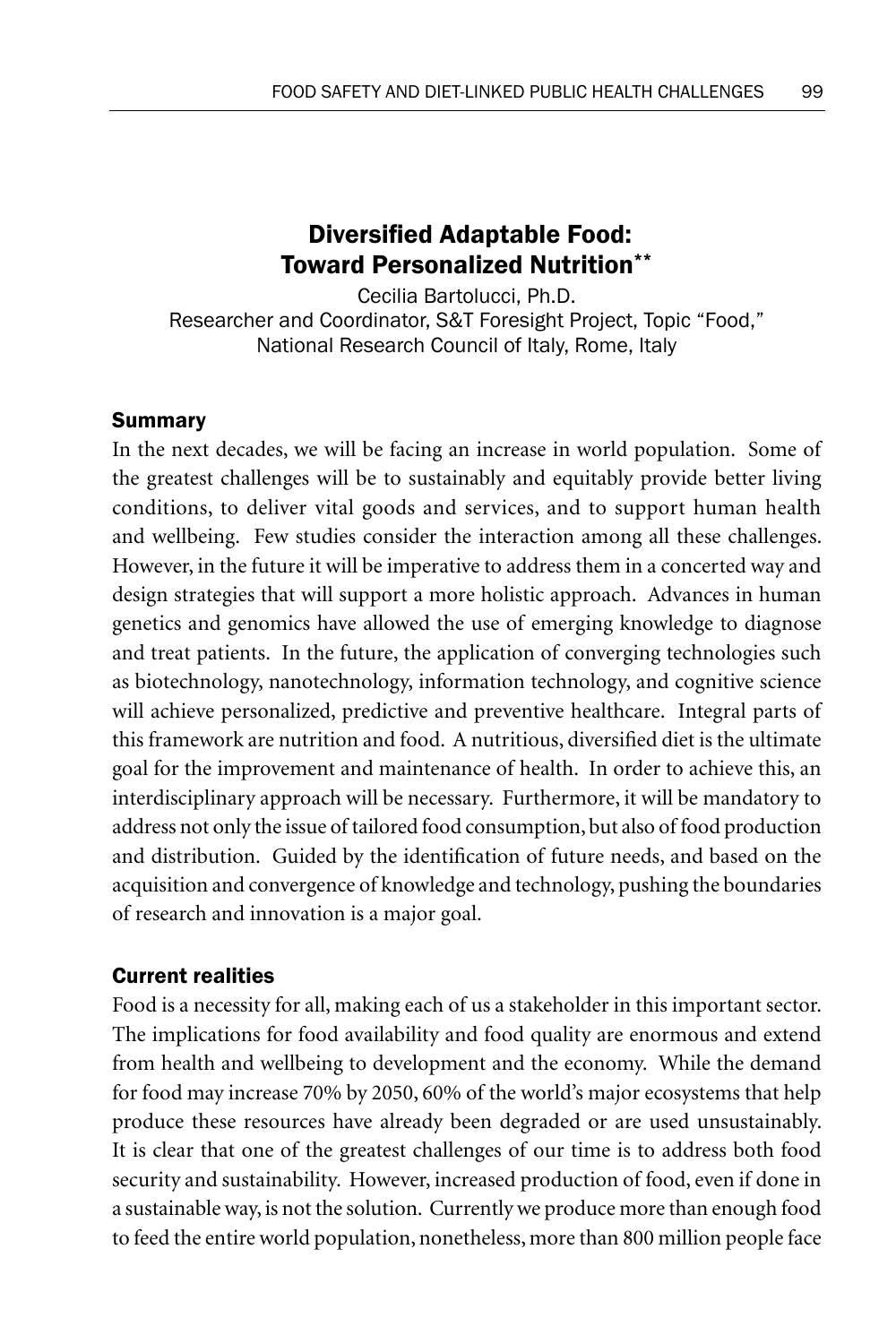hunger daily, and over 2 billion still suffer from vitamin and mineral deficiencies. An estimated 162 million children experience stunted growth, reflecting chronic undernutrition during early stages of life. This phenomenon, which predominantly occurs from the time of conception to the second birthday (i.e., the first 1,000 days), causes mental and physical growth failures. Simultaneously 42 million children under five years of age are overweight, and two-thirds of these children reside in low- and middle-income countries. Globally, 2.1 billion people are overweight or obese, conditions that are linked to an increase in chronic diseases such as diabetes, cardiovascular disease, and cancer. There are 51 nutrients essential to sustaining life. The most common form of micronutrient malnutrition is due to deficiencies in iron, vitamin A, or iodine, followed by zinc, folate, calcium, proteins, and other vitamins.

The production of food worldwide has a high impact on natural resources. If we want to ensure food security while maintaining healthy ecosystems, we need to consider climate change as well as habitat loss and weather variability. Furthermore, constraints in available water and energy resources, competition for arable land and urbanization, as well as the use of fertilizers and other inputs, constitute huge challenges on the resilience of the food system. While there is a greater awareness of the complexity of the food system(s) and the necessity to address all processes starting with the production of raw materials and running through the whole food chain to the disposal of food waste in the environment, there is still a need to bridge the gap between theory and implementation in this crucial sector.

#### Scientific opportunities and challenges

The grand challenge of providing healthy and sustainable food for all requires a forward-looking approach that considers the whole food chain (i.e., a *food chain approach)*, which stimulates a constant evaluation of how the introduction of a new technology or any other innovation is going to affect the rest of the food chain. It is a global challenge requiring internationally cohesive and coordinated actions, while also supporting awareness and consideration of local realities. The involvement of experts with specific disciplinary skills working in a highly multidisciplinary context, chosen to promote the transfer of knowledge across unique situations and contexts, will be necessary to deal with specific issues, while still maintaining a broad view of the bigger picture.

Within the *Science and Technology Foresight Project,* launched by the National Research Council of Italy (CNR) and the Trieste Area Science Park Consortium with the support of the Ministry of Education, University and Research, a "face to face" workshop on "Converging Technologies for Sustainable and Healthy Food" was organized in May 2015. This event focused on "Diversified Adaptable Food" and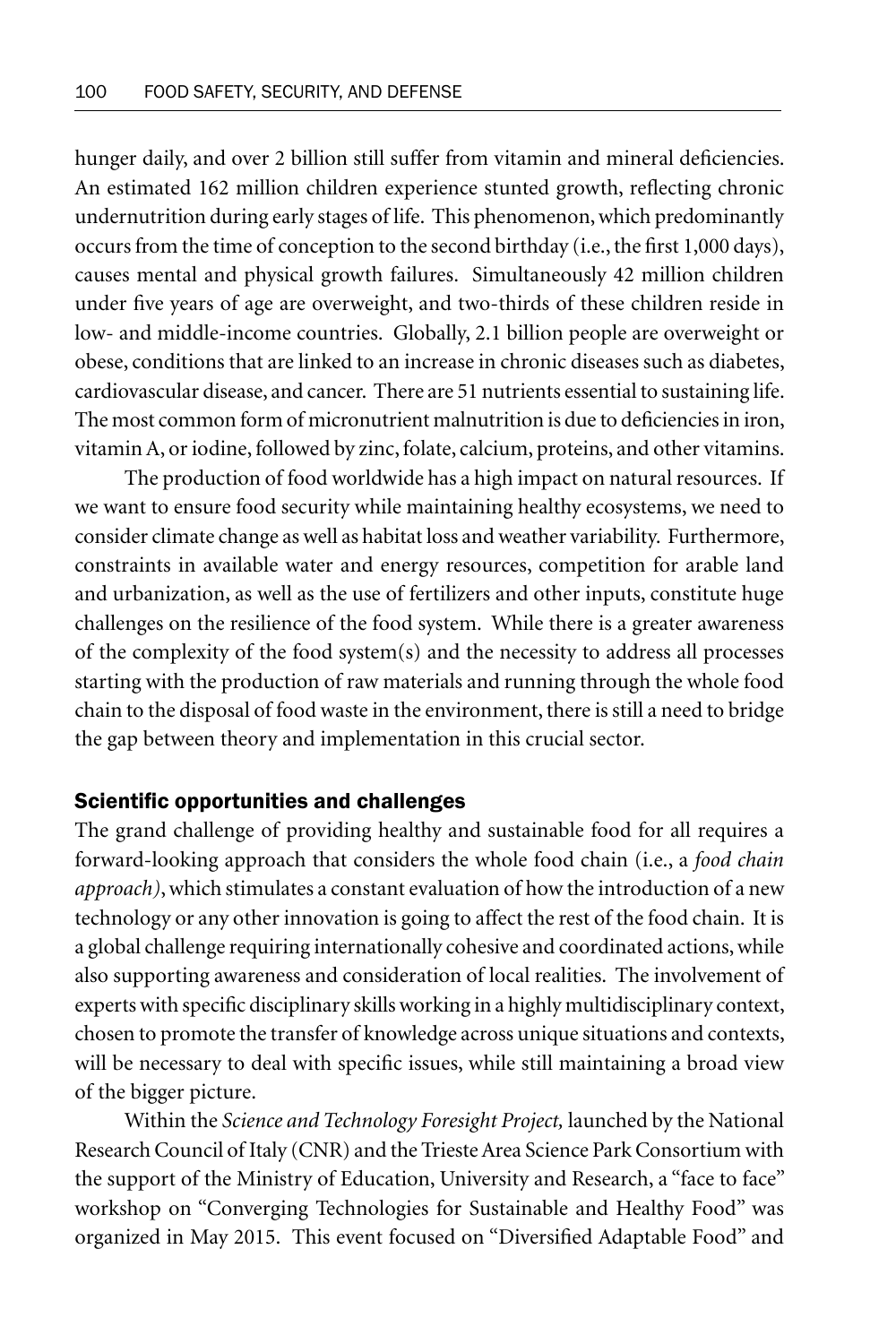attracted more than 50 participants, including international experts representing relevant academic disciplines, policy makers, politicians, and NGOs.

The concept of "Diversified Adaptable Food" developed from the search for a common denominator for analogous problems within different food systems. This approach would support the engagement in research and the development of technologies able to address common issues, and avoid trying to find individual solutions for each problem. The importance of diversification is widely recognized at both ends of the food chain. Diversification is emphasized in agriculture by an effort to reestablish and maintain biodiversity and it is recognized in nutrition by the fact that a low diversity diet is one of the main causes of malnutrition. On the other hand, adaptability is necessary if different realities, such as geographical, socio-economical, cultural, and political are to be considered.

The general consensus at this workshop was that the highest priority should be given to food quality and not quantity. In particular, it is the nutritional quality of food that needs to be the main goal, enabling the production of a more tailored, and eventually even personalized food supply as advocated by the newly developing sciences of nutrigenomics and nutrigenetics. These take into consideration that people are metabolically different due to genetic and epigenetic variations as well as microbiome differences, and they aim at obtain a better understanding of nutrientgene interactions with the goal of developing nutrition for optimal health and disease prevention at the population and eventually at the individual levels.

The use of converging nanoscale technologies (e.g., biotechnology, systems biology, information and communication technologies) has the potential to effectively support the transition toward a food system that recognizes food quality as the main driver for production, as well as has a disruptive impact at every step of the food chain. This requires transferring the knowledge acquired at the macro- and micro-level, toward a convergence at the nano level, supporting nanotechnological innovation. In agriculture, nanoencapsulation of pesticides and fertilizers allows for the intelligent control of pests and diseases, and a controlled uptake of nutrients, decreasing the quantity needed with a beneficial effect on sustainability and the environment. A similar nanosystem can be used to produce crops with higher nutritional value, while nanocapsules can be an efficient way of preserving nutrients and improving their uptake and bioavailability. Micro- and nanoencapsulation can also improve or control the release of active substances such as vitamins (e.g., vitamin A) or minerals (e.g., iron, zinc) allowing for the addressing of specific health issues. This is an important step toward the production of more personalized food intended for groups of people or individuals suffering from specific conditions, for example, due to their societal background (e.g., anemia caused by malnutrition)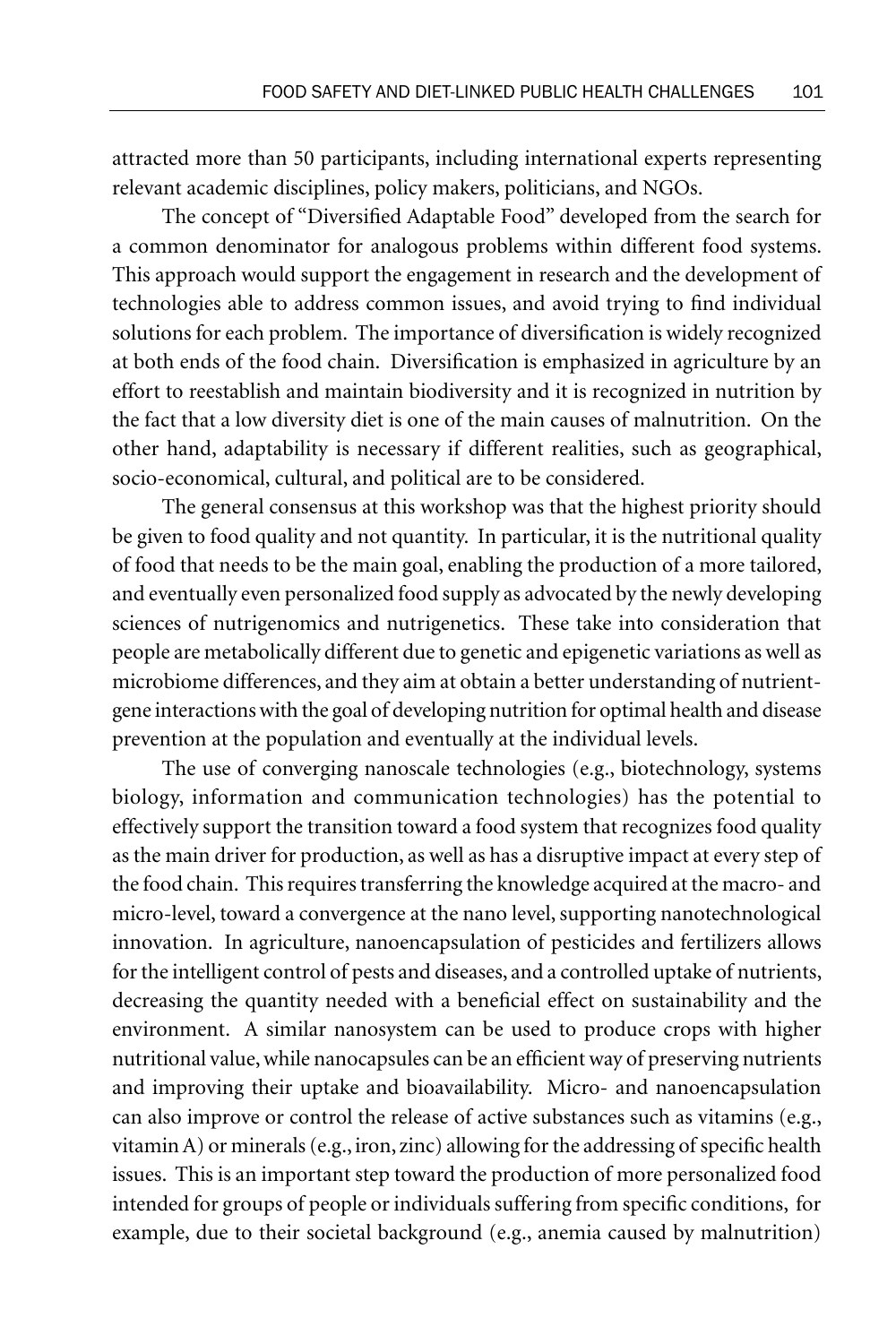or their genotype and phenotype (e.g., diabetes and allergies). Furthermore, nanostructuring, (e.g., emulsification) enables us to reduce or even substitute components in food (e.g., fat-, salt-reduced products) and is yet another tool to tailor food to specific nutritional needs. New multifunctional materials can also contribute to the sustainable production and better storage of food through more efficient processing and smarter packaging, supporting a change in the commercial food supply, which is necessary for more efficient distribution of nutritious food to all societies. In fact, significant changes in food distribution and the supply chain in all societies will be needed to ensure that nutritious quality food reaches all societies. This will require integration of existing technologies and the development of converging technologies.

#### Policy issues

- **Nutrition**: Human nutrition must be a key criterion in the assessment of the food value chain. Governments and food industries must support the purchase of nutritious raw materials and production of nutritious commodities, hence greatly contributing to a shift toward quality rather than quantity. Policy makers must also recognize the benefits of food fortification. Additional costs should not be targeted to consumers, but should instead be handled by the governments, which must in particular support those farmers who want to enhance the contents of essential nutrients through biofortification. Furthermore, new business and delivery models should shape markets for diverse diets, enabling nutritious products to reach a larger public. The cultural changes necessary to develop better dietary habits; however, must be adequately supported by education and communication strategies.
- **Interdisciplinarity**: Interdisciplinarity requires the sharing of knowledge and information, the willingness to engage in the language and customs of other disciplines, and the acceptance of different values. This can and must be supported by the following institutions: 1) at an academic level, interdepartmental courses and activities must be organized; 2) governments must form commissions with representatives of all ministries to address complex challenges such as food; and 3) industries must have a dialogue with researchers and consumers' associations. Participatory research should involve many stakeholders throughout all stages of innovation and development. Policy makers need to see this involvement as a necessity if they want to address the multi-faceted challenges posed by food security and nutrition.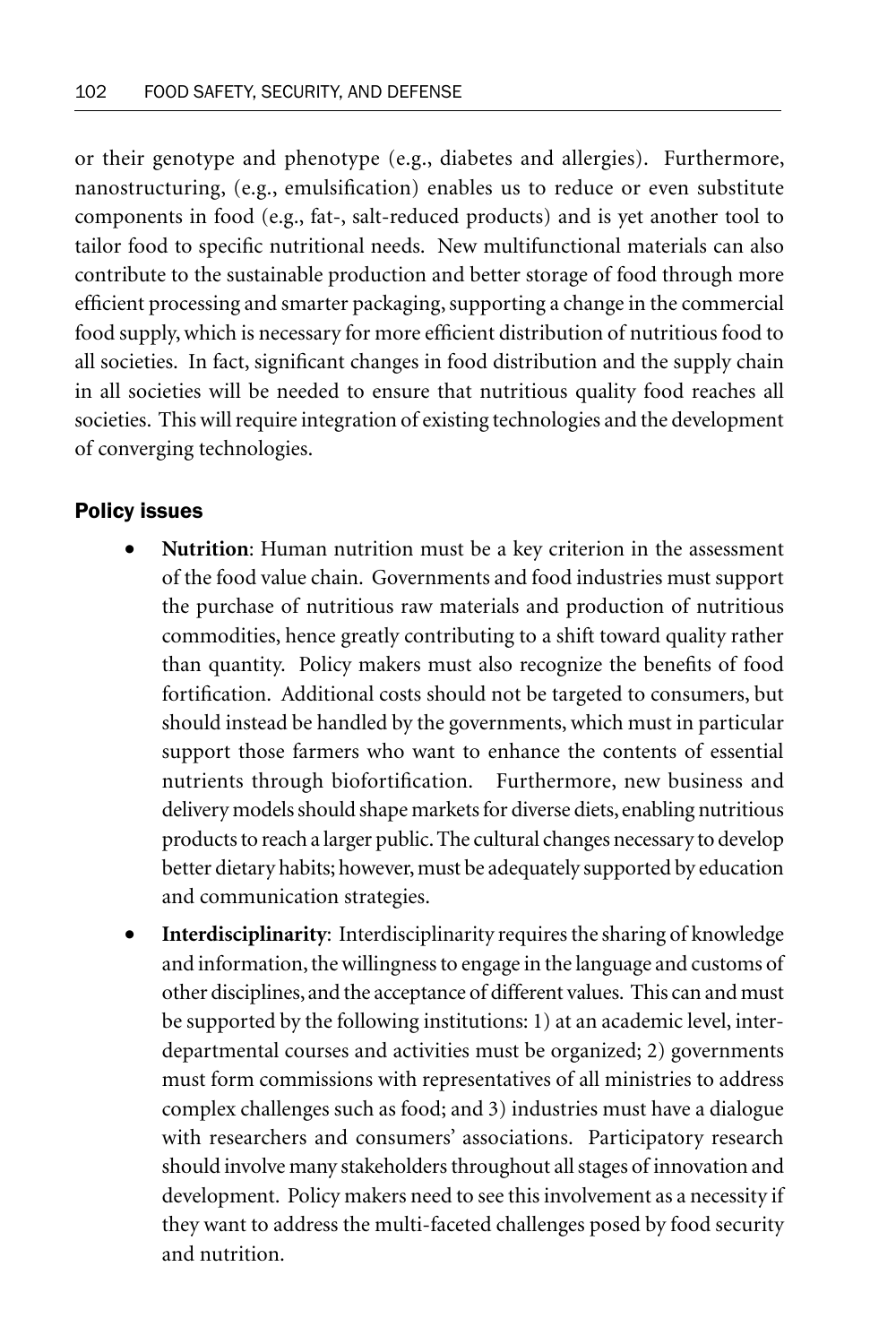• **Assessment**: A responsible, evidence-driven adoption of converging technologies in the food chain can greatly contribute to addressing different needs. However, to increase public acceptance, it is imperative to carefully evaluate the use of new technologies, particularly of nanotechnologies, and to assess the risk of new nanomaterials. An open database, shared among countries, with information regarding characterization, nomenclature, methodologies, effects and safety assessments on human health and environment, could represent a major breakthrough towards a widespread use of converging technologies in the food sector. The assessment of food value chain sustainability should integrate natural, social and political sciences and consider "non-traditional" sustainability dimensions such as health and ethics. Including a broader perspective, supported by scientific comparisons, can help differentiate between various systems. For example the so-called "local trap", which illustrates the common belief that local food is a priori more sustainable, even though local food systems are likely to be as unsustainable as other systems.

*\*\* A policy position paper prepared for presentation at the conference on Food Safety, Security, and Defense (FSSD): Food Security and Diet-linked Public Health Challenges, convened by the Institute on Science for Global Policy (ISGP), Sept. 20–23, 2015, at North Dakota State University, Fargo, North Dakota, U.S.*

# Debate Summary

**The following summary is based on transcriptions of a recording made by the ISGP staff during the debate of the policy position paper prepared by Dr. Cecilia Bartolucci (see above). Dr. Bartolucci initiated the debate with a 5-minute statement of her views and then actively engaged the conference participants, including other authors, throughout the remainder of the 90-minute period. This Debate Summary represents the ISGP's best effort to accurately capture the comments offered and questions posed by all participants, as well as those responses made by Dr. Bartolucci. Given the not-for-attribution format of the debate, the views comprising this summary do not necessarily represent the views of Dr. Bartolucci, as evidenced by her policy position paper, or those of the ISGP, which does not lobby on any issue except rational thinking. Rather, it is, and should be read as, an overview of the areas of agreement and disagreement that emerged from all those participating in the critical debate.**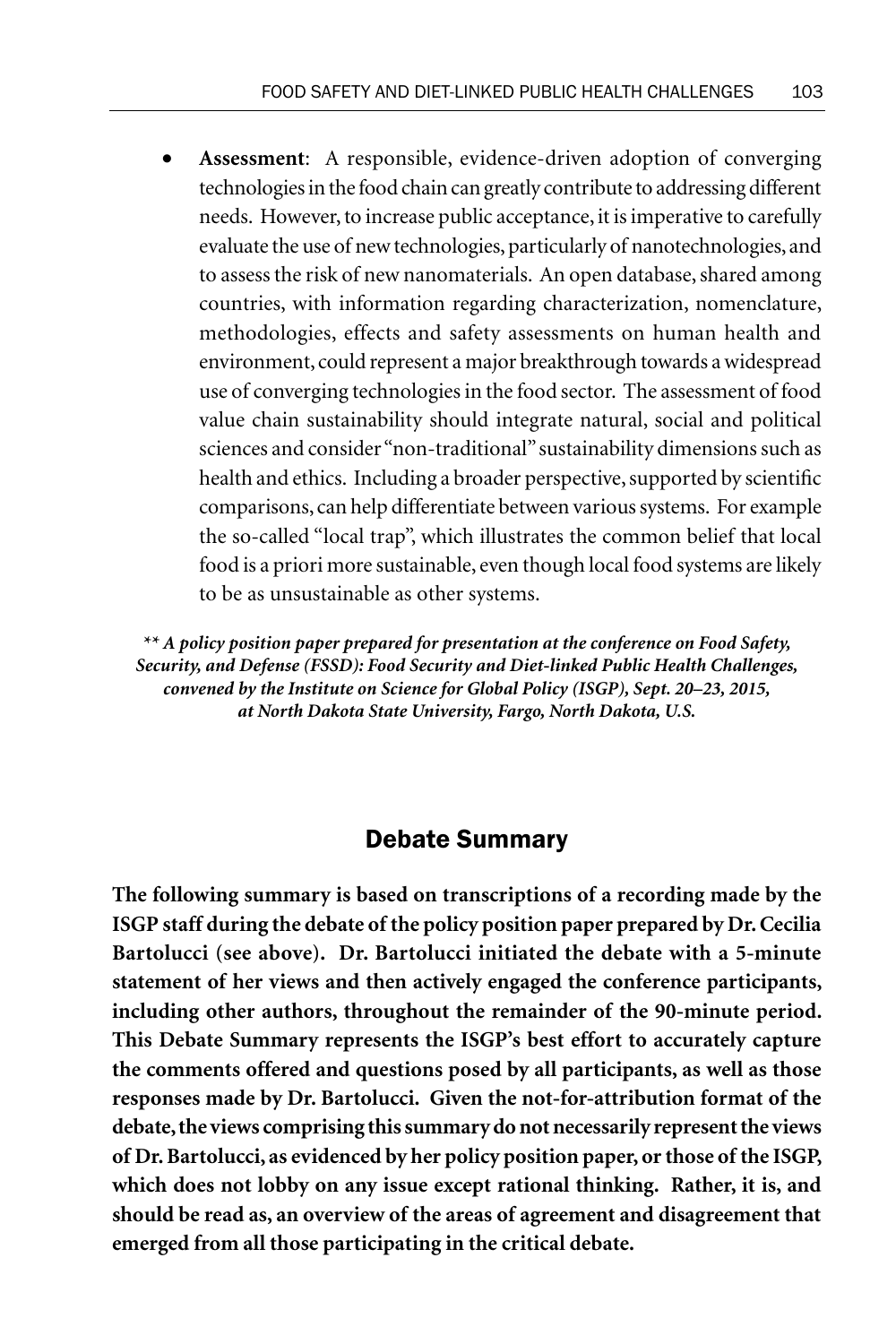# Debate conclusions

- To ensure that the increasing world population is fed in a sustainable and equitable manner, the existing food system needs to be reformed to focus on nutritional quality rather than quantity. Collaboration is required among all stakeholders in the food chain to prioritize the production of diversified, adaptable foods by supporting the opportunities offered through new technologies (e.g., nanotechnology, biotechnology, systems biology, information and communication technologies).
- While governmental funding is necessary to advance the development of emerging biotechnologies and nanotechnologies, as well as to increase their usage across the food chain, there is a need to adopt economic incentives for big industry and farmers to transition from the current production approach to one that applies technological advances.
- Given that nutritional requirements vary across human populations, food distribution must reflect the appropriate diets for different locations. An accessible "smart grid" that facilitates information exchange along the food production chain can decentralize food distribution and assist governments and the scientific community in ethically addressing unique cultural challenges across different communities as well as eventually aiding in the assessment of optimum diets for individuals based on their unique genetic dispositions.
- To successfully integrate bio- and nanotechnologies into food production, efficient safety regulation and risk assessment infrastructure is needed. Governments must cooperate in supporting the creation of a streamlined regulatory framework that will in turn increase public support for the integration of these technologies into the food system.
- To successfully shift the focus of the food system toward nutritional quality and decentralized distribution, consumer educational programs must be established to provide information about nutrition (e.g., components of a quality diet) and the processes used by integrated biotechnologies.

# Current realities

During the next 20-30 years, the world will be challenged to sustainably and equitably provide enough food to support its steadily increasing population. Although current food yields are sufficient to feed a growing population, the food system is focused on producing higher yields rather than higher-quality food, and therefore, is considered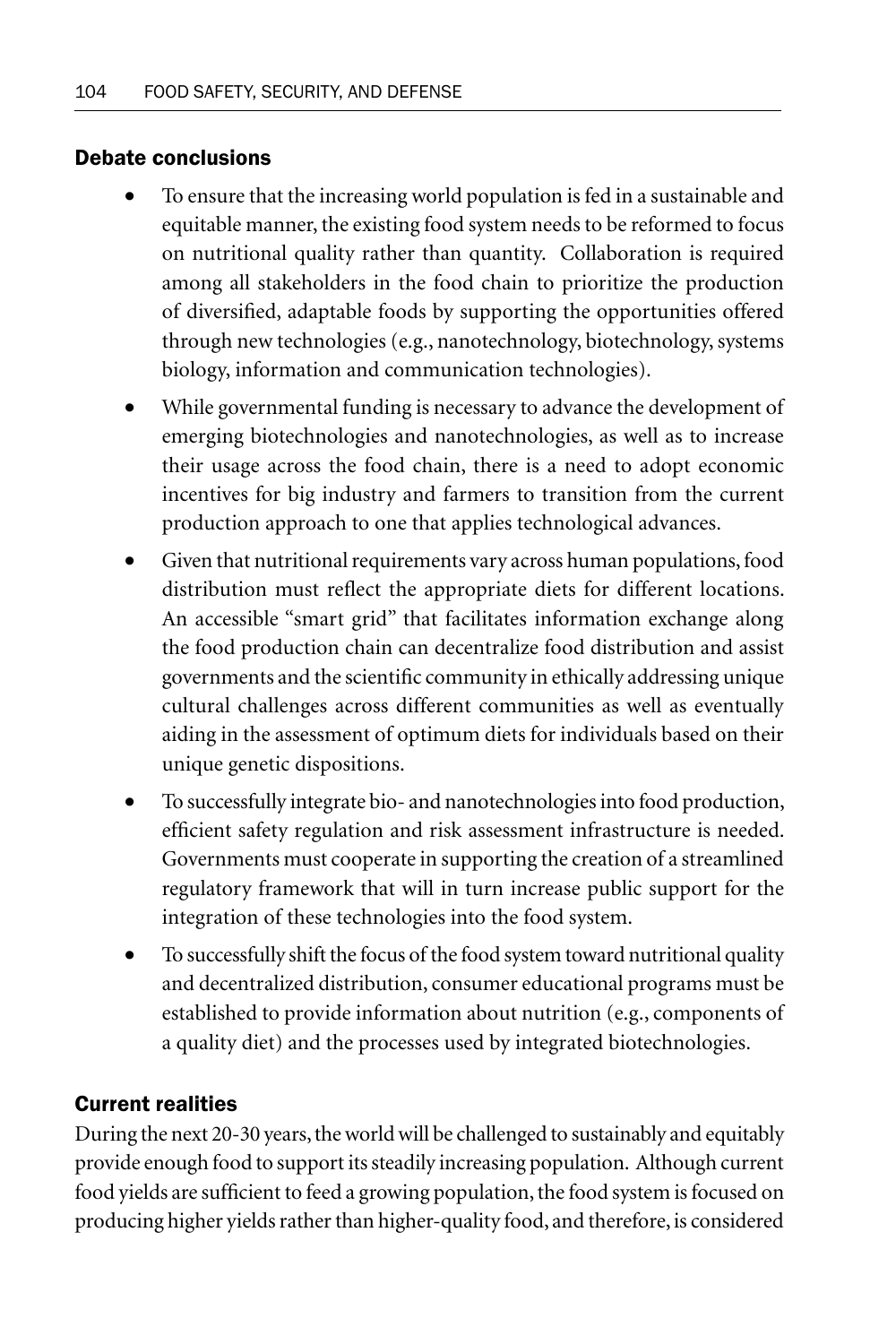unsustainable with respect to global societal development and resource management.

To increase food security, the growing population also requires a food system that decentralizes food production and distribution. Although new decentralized distribution methodologies have been implemented, they approach distribution from the end of the food chain rather than from the beginning, and exist only in a few locations.

Sustainable and equitable production focuses on diverse foods that are adaptable to increased nutritional value. Emerging bio- and nanotechnologies, as well as conventional breeding, are helping to increase the nutritional value and quality of existing produce. Although these methodologies are being introduced at various market levels, current regulatory frameworks around the globe lack consistency concerning the safe use of biotechnology. For example, the United States and the European Union share similar definitions of the term "nanomaterials," while the corresponding definition in Asia varies greatly.

Apart from regulatory inconsistency, the integration of biotechnology into food production also faces financial restraints. In both affluent and less-affluent nations, economic incentives tend to emphasize quantity over quality, causing many populations to experience simultaneous undernourishment and obesity. The food industry often does not invest in the development of higher-quality crops because of the small projected return on such investments. As a result, nutritionally enhanced crops and food products that could be released to the market if companies had the means to recover their investments are not available to consumers.

Although consumers have demonstrated their ability to influence the marketplace, the scientific community does not empower them by providing clear and unambiguous guidelines to facilitate healthy food choices. Dietary suggestions in the popular media that are not based on scientific evidence further hinder the public's perspective of a quality diet. While it was generally agreed that an ideal diet would be personalized with respect to an individual's microbiome and genetic information, and take into account epigenetic, economic, social, and other environmental factors, the necessary tools to personalize nutritional value are not yet fully developed.

#### Scientific opportunities and challenges

Opportunities exist for nutritious food production through the use of emerging technologies in a reformed food system. A comprehensive interdisciplinary approach is required to realize these opportunities.

Rather than solely prioritizing nutrient density, food production must maximize both quality and diet diversity. To achieve this goal, measures are needed that ensure high quality throughout the food chain. Great potential was seen for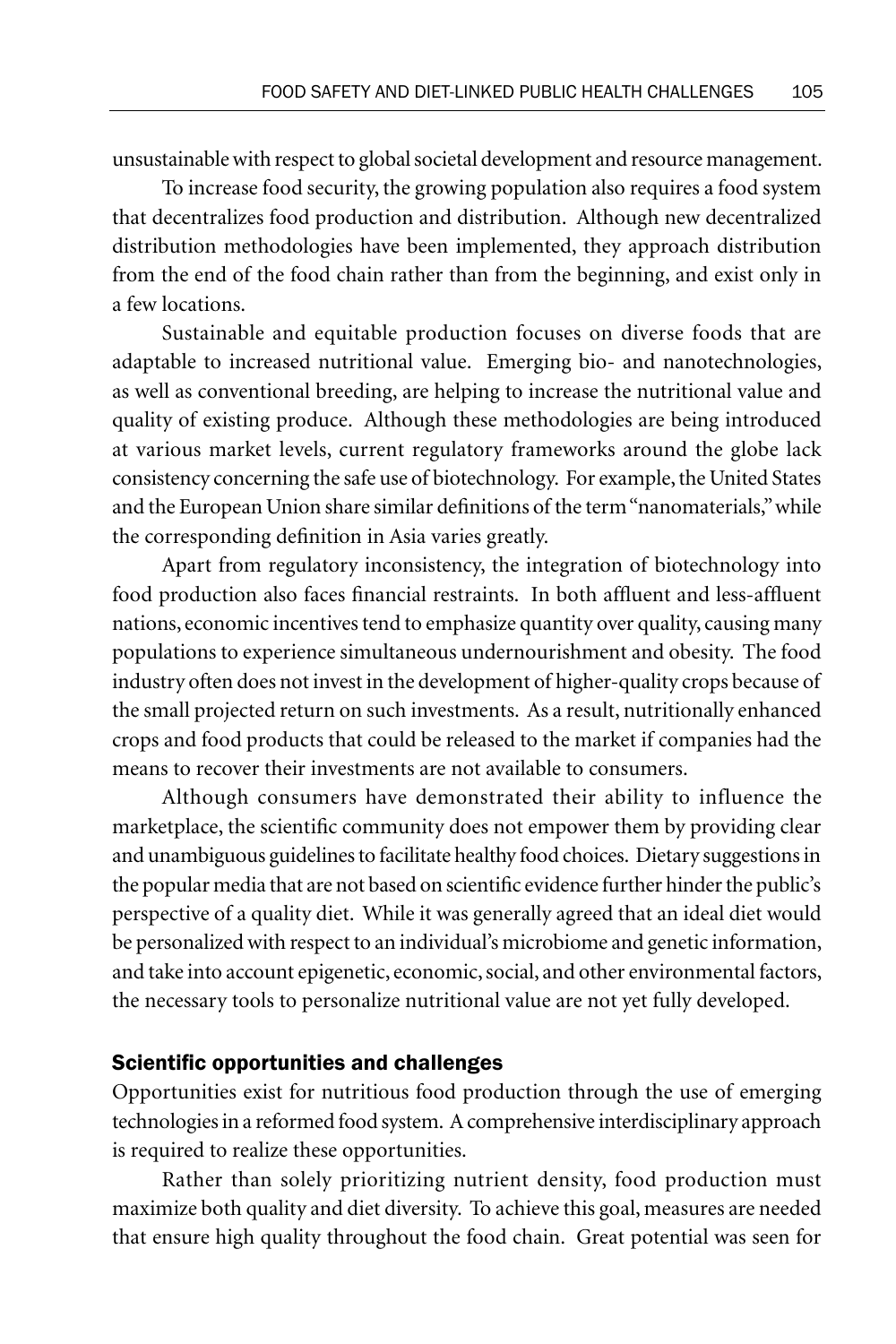the production of nutritious foods through the adoption of new technologies (i.e., nanotechnology, systems biology derived from advanced biotechnology, and information and communication technologies). Nanotechnology can be used at various production stages to deliver higher production yields and enhanced nutritional values. Bioengineering techniques can produce diversified, adaptable, and resistant crops. Opportunities also were identified in food preservation, processing, packaging, and delivery. Particular emphasis was placed on emergent strategies that combine traditional methods (e.g., fermentation, drying) with new technologies (e.g., biofortification, the breeding of crops to increase nutritional value) and metabolomics to preserve, protect, and process food. Probiotic-enhanced foods, soils, and crops were cited as examples of emerging technologies that can enhance quality and improve global health. Environmental concerns can also be addressed by using emerging technologies in a reformed food system to manage waste streams, water, and natural resources.

A clear challenge to the integration of nano- and biotechnologies in the food system is public skepticism surrounding these technologies. However, wide public acceptance of nanoscale systems in medicine (e.g., as a delivery vehicle for medication) was highlighted as a positive sign for change. Nanotechnology can be used in similar ways at different levels of the food chain (e.g., in agriculture as nanofertilizers, nanopesticides, and to protect nutrients). Although such state-ofthe-art methodologies for the production of quality foods are currently not widely available, they hold great potential for further development.

Regulatory frameworks for emerging technologies represent both a challenge and an opportunity to integrate such technologies into the food system. Streamlining regulatory frameworks between countries and regions is necessary to create a diversified, adaptable food system that operates at a global level. Additionally, infrastructure that differentiates among nutritionally varying types of crops is needed for consumer choice to be reflected over time. Such infrastructure could be based on the method used to enhance a crop's nutritional value. It is important that regulatory frameworks ensure safety in the public perception, thereby increasing public trust in the use of biotechnology in the transition from quantity to quality food production.

To fundamentally transform the food system, emerging and emergent technologies must facilitate the decentralization of food production and distribution. Smart grid technologies are critical to this effort, since they enable the food chain to improve transportation efficiency, reduce waste, and better utilize local resources. Given the unique requirements and capacities that exist across cultures, societies, and economic levels, it is important to ensure such technologies are affordable, adaptable, easy to understand, and driven by society.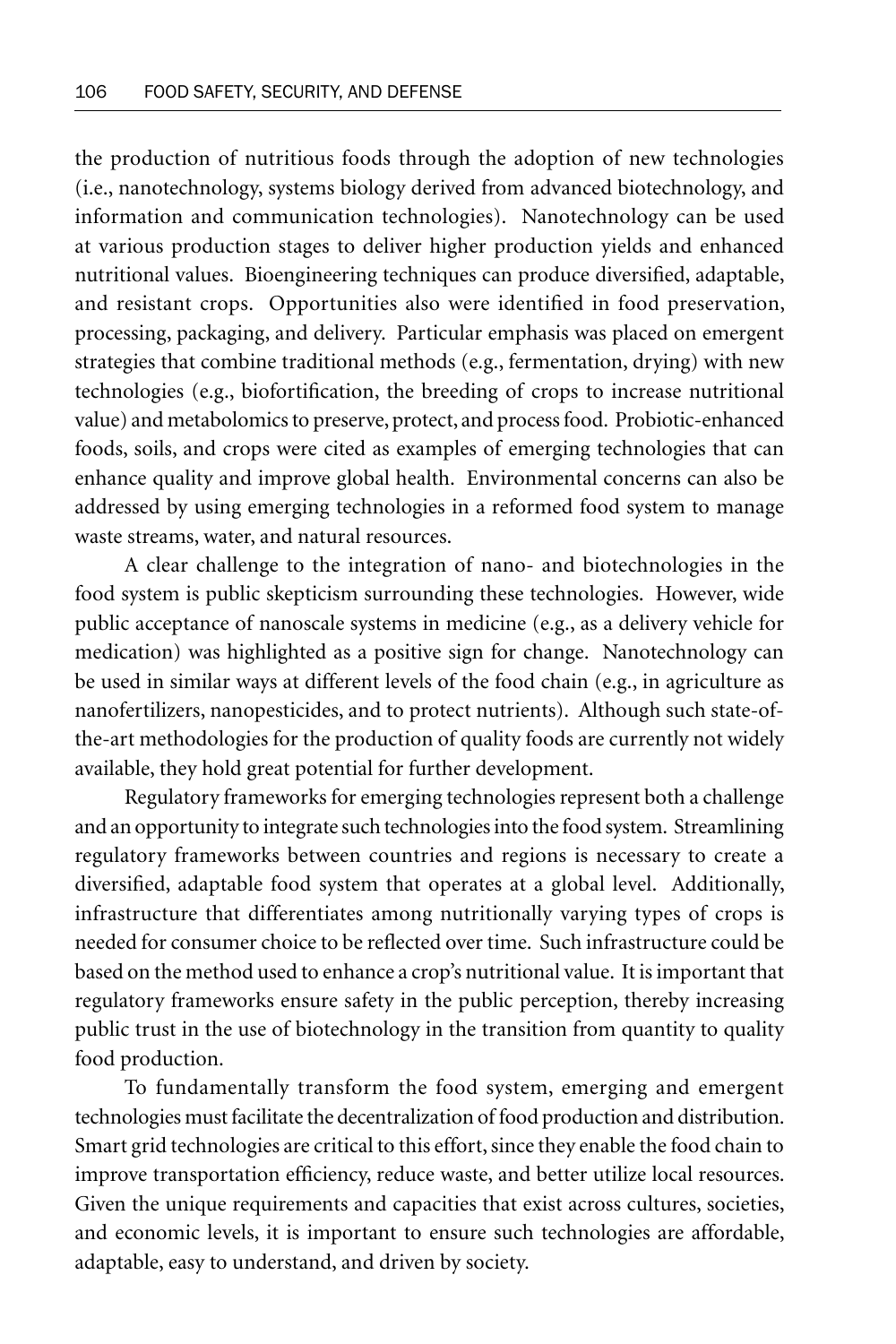A smart grid could also accommodate the genetically distinct nutritional needs of differing populations. While the ability to effectively assess these unique needs is still emerging, it was predicted the scientific community will be able to assess optimum diets for single individuals and provide personalized food within 30 years.

To facilitate the transition to quality-based food production, scientists will need to collaborate with farmers and the private sector. Successful harvests with minimum waste can be supported during the transition period by helping farmers acquire and integrate new technology, and by ensuring a robust data exchange regarding traceability, climate, consumer needs, and other factors. Industry will require scientific assistance in adapting their technological processes to methodologies that optimize nutritional quality. The role of the private sector needs to be highlighted in fostering a decrease in the environmental impact of introducing biotechnology while promoting its added value. Such a shift in public understanding can increase consumer support for their products.

Widespread unreliable public information about quality diets was identified as a significant challenge to implementing a quality-based food system. Opportunities exist for science-based knowledge to be shared with the public at all levels. Programs such as Italy's "Foresight Project" need to continue searching for knowledge gaps to facilitate the integration of existing and emerging technologies. To retain support for the development of integrated biotechnologies, the scientific community needs to openly provide information about the processes of such technologies. Because levels of support and understanding may vary among consumers in different countries, information also must be open transnationally. Educated consumers can shape the market through their purchases, and the market reciprocally can shape societal perceptions.

#### Policy issues

Since the transition from a quantity-driven to a quality-driven food system is likely to face initial opposition from various stakeholders, dialogue between the scientific community and the public regarding existing technologies, future needs, and risk assessment was seen as essential to building support for the development, introduction, and acceptance of emerging bio- and nanotechnologies at all levels of the food chain.

Government supports and incentives will be required for food-system stakeholders (e.g., farmers, industry) during the transition from quantity to quality. In addition, private sector participants require a mechanism to recover their investments in developing quality crops.

Because global intervention into food production requires streamlining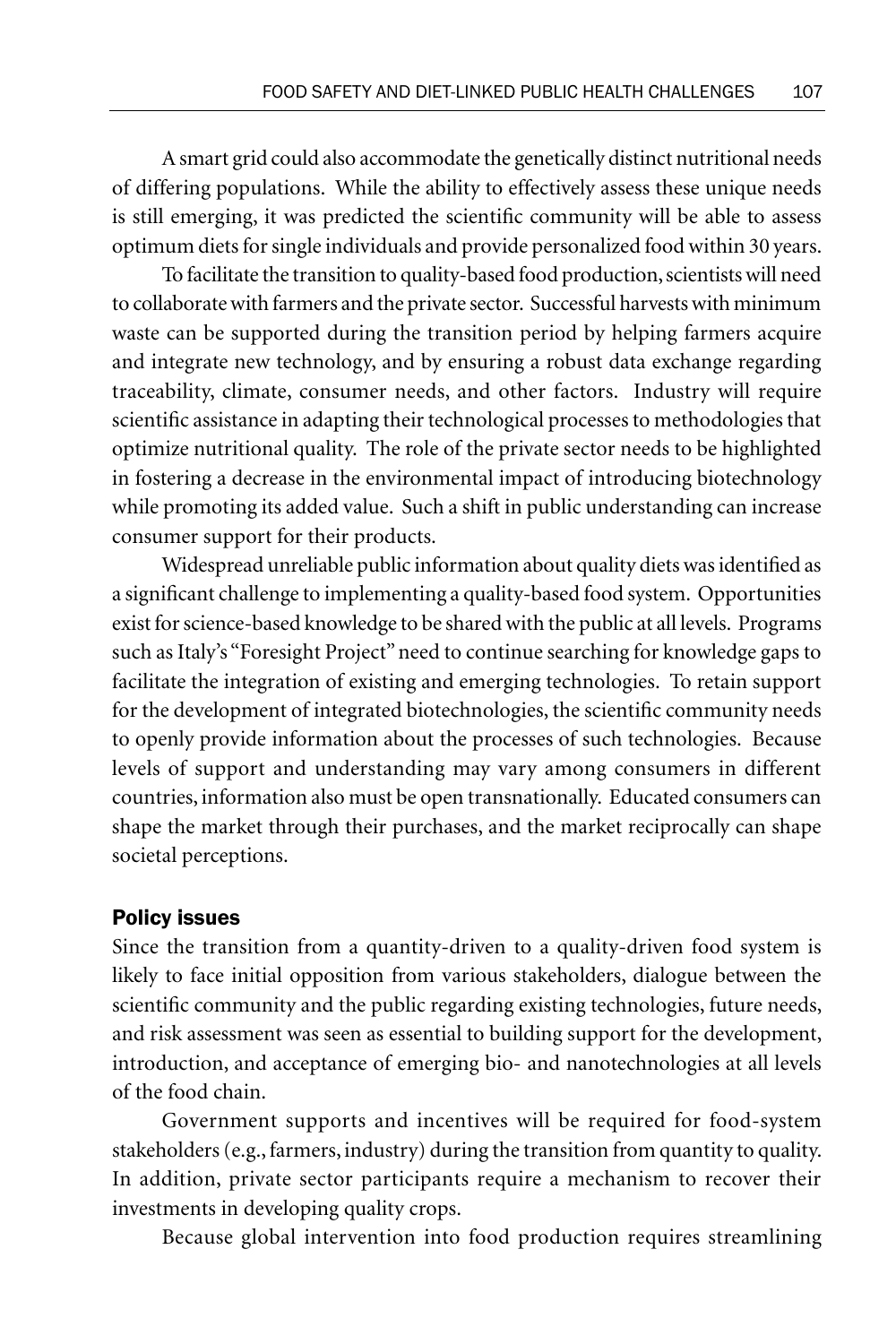regulatory frameworks, the scientific community was encouraged to propose regulatory schemes derived from evidence-based research to governments at state and national levels. Safety analyses and measurements need to be applied with the utilization of new biotechnology. Such guidelines could follow the regulatory examples of the National Nanotechnology Initiative in the United States. The effective implementation of safety regulations, risk/benefit analyses, and policy can increase consumer support and acceptance of emerging technologies introduced into the food industry.

The success of system reforms will depend on interdisciplinary collaborations at every level (regional, national, international) among governments, researchers, policy makers, private sector stakeholders, and consumers. University research institutions can actively support interdisciplinary agricultural projects that focus not only on yield, but also on nutritional quality; the International Food Policy Research Institute was suggested as a potential collaborator for work on nutrient enhancement. To support agricultural producers and industry during the transition from quantity to quality, governments need to create internationally accessible data banks for knowledge transfer. Although governments often view secrecy as conferring a competitive advantage, this practice also stifles innovation and impairs cooperation among nations attempting to reform the system. Rather, agencies must engage in communication and explore the application of new knowledge in communities around the world.

Since reforming the food system requires consumers to be knowledgeable about quality foods, governments need to establish educational programs that address the components of a quality diet, including consumption patterns and portion sizes. Initiatives to limit sugar consumption also are necessary (e.g., prohibiting the placement of sweets at the cashier).

To create a sustainable, adaptable food system that can respond to varying levels of supply and demands, policy needs to support communities in producing and distributing food locally, and in connecting through information and technology when additional food is required. The differing nutritional needs of genetically distinct populations must be considered in production and distribution networks. To support food security, government agencies can identify and aid populations requiring specialized nutrients and personalized foods. While decentralized production and distribution could provide some people access to quality foods, but financially exclude others, it is important for governments to view global food security as vital to their own national interests. Government and private sector entities need to jointly commit to making quality foods available to all 9 billion people in 2050, rather than just the wealthiest 2.5 billion.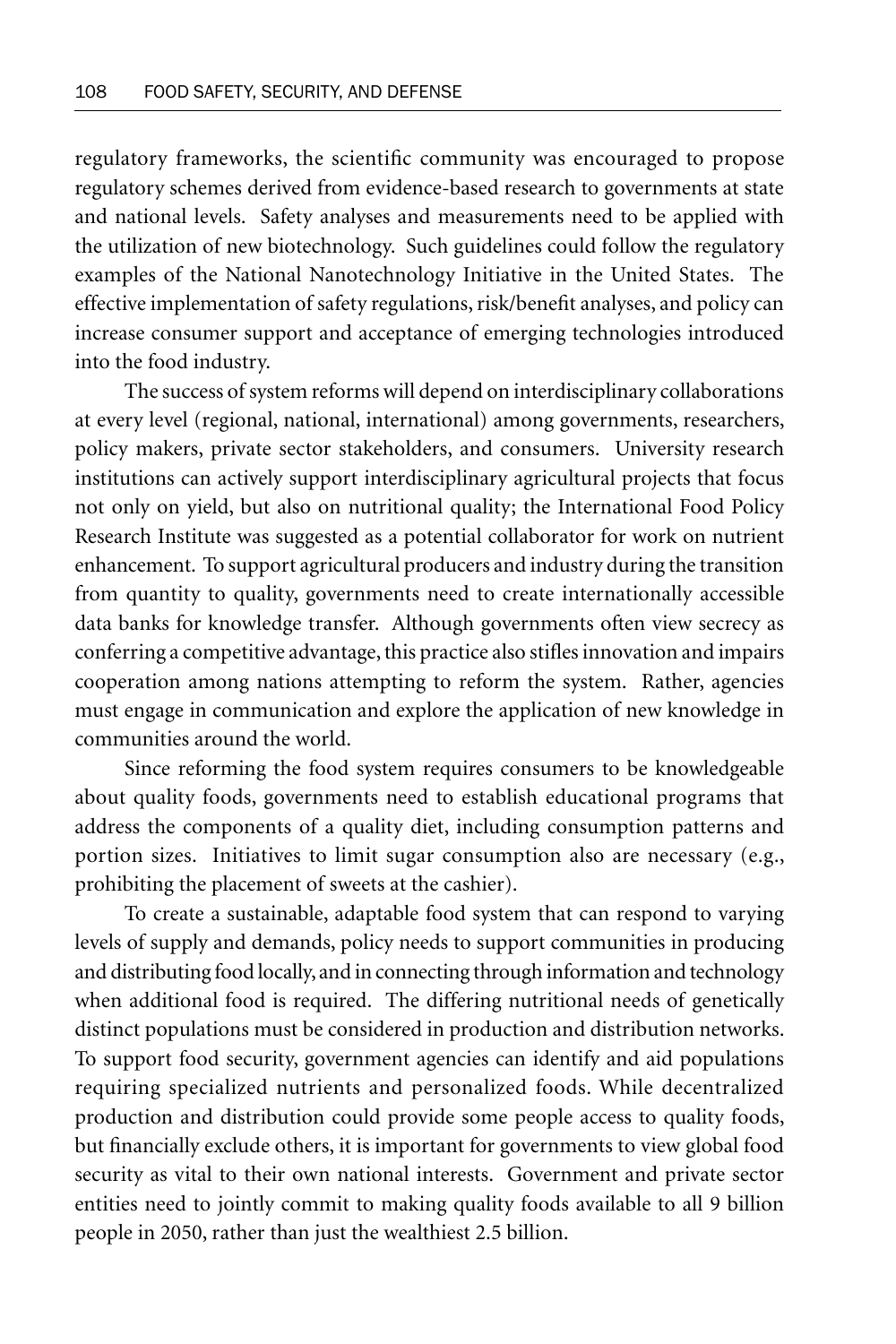# Acknowledgment

Numerous individuals and organizations have made important contributions to the Institute on Science for Global Policy (ISGP) Food Safety, Security, and Defense (FSSD) program in general and to the conference entitled *Food Security and Diet-Linked Public Health Challenges.* This conference was organized and convened September 20–23, 2015, in partnership with North Dakota State University. Other contributions aided the ISGP in preparing the material presented in this report, including the eight invited policy position papers prepared by invited presenters and the not-for-attribution summaries of the views presented in the discussions, critical debates, and caucuses that ensued.

The ISGP greatly appreciates the willingness of those in the scientific and policy communities who agreed to be interviewed by the ISGP staff in their efforts to organize the content of this ISGP conference. Of special significance were the efforts of those invited by the ISGP to present their views of how diet-linked public health challenges can be anticipated to impact food security throughout society. Their willingness to engage policy makers and other scientists in the vigorous debates and caucuses that comprise all ISGP conferences was especially appreciated. The biographies of these eight authors are provided in this ISGP book.

The success of every ISGP conference critically depends on the active engagement of all invited participants in the often-intense debates and caucuses. The exchange of strongly held views, innovative proposals, and critiques generated from questions and debates fosters an unusual, and even unique, environment focused on clarifying understanding for the nonspecialist. These debates and caucuses address specific questions related to formulating and implementing effective public and private sector policies. The ISGP is greatly indebted to all those who participated in these not-for-attribution (Chatham House Rule) debates and caucuses.

The members of the ISGP Board of Directors also deserve recognition for their time and efforts in helping to create a vital, increasingly relevant not-for-profit organization focused on addressing many of the most important societal questions of our time. Their brief biographical backgrounds are presented at the end of this book.

The energetic, highly professional interviewing, organizing, and writing skills of the ISGP staff were essential to not only structuring the conference itself, but also to recording the often-diverse views and perspectives expressed in the critical debates, accurately capturing the areas of consensus and actionable next steps from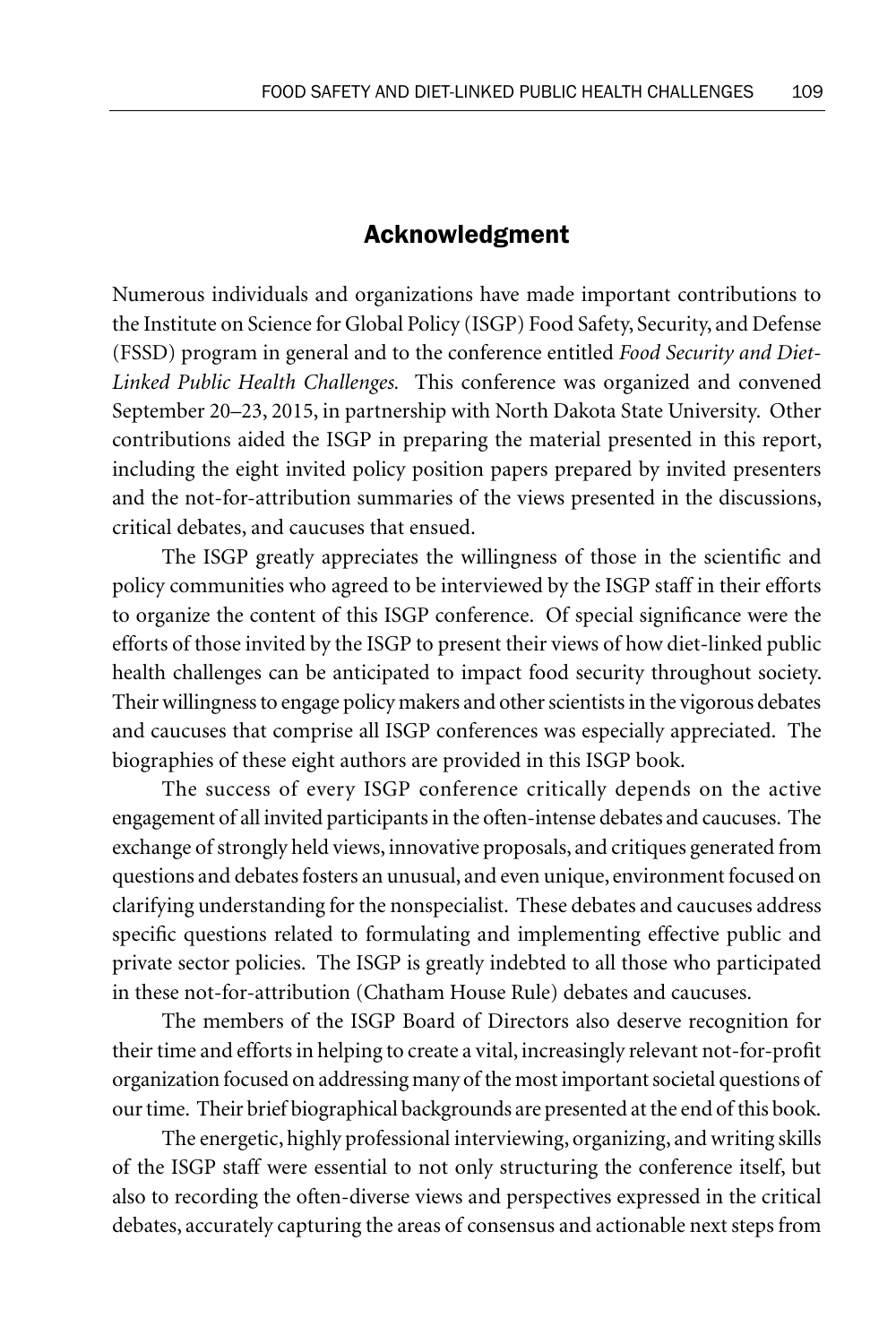the caucuses, and persevering through the extensive editing process needed to assure the accuracy of the material published here. Their biographies are provided in this report.

ISGP programs are financially supported by government agencies and departments and through gifts from private-sector entities and philanthropic organizations and individuals. Specifically, the ISGP conference on *Food Security and Diet-Linked Public Health Challenges*, received funding for its general activities from generous gifts provided by the MARS Corp., The Hershey Co., Monsanto Co., the Sloan Foundation, and Edward and Jill Bessey.

> Dr. George H. Atkinson Founder and Executive Director Institute on Science for Global Policy March 1, 2016

**ISGP books from ISGP conferences listed below are available to the public and can be downloaded from the ISGP Web site: www.scienceforglobalpolicy.org. Hardcopies of these books are available by contacting info@scienceforglobalpolicy. org.**

# ISGP conferences on, or related to, Emerging and Persistent Infectious Diseases (EPID):

- *EPID: Focus on Antimicrobial Resistance,* convened March 19–22, 2013, in Houston, Texas, U.S., in partnership with the Baylor College of Medicine.
- *21st Century Borders/Synthetic Biology: Focus on Responsibility and Governance*, convened December 4–7, 2012, in Tucson, Arizona, U.S., in partnership with the University of Arizona.
- *EPID: Focus on Societal and Economic Context*, convened July 8–11, 2012, in Fairfax, Virginia, U.S., in partnership with George Mason University.
- *EPID: Focus on Mitigation*, convened October 23–26, 2011, in Edinburgh, Scotland, U.K., in partnership with the University of Edinburgh.
- *EPID: Focus on Prevention*, convened June 5–8, 2011, in San Diego, California, U.S.
- *EPID: Focus on Surveillance*, convened October 17–20, 2010, in Warrenton, Virginia, U.S.
- *EPID: Global Perspectives*, convened December 6–9, 2009, in Tucson, Arizona, U.S., in partnership with the University of Arizona.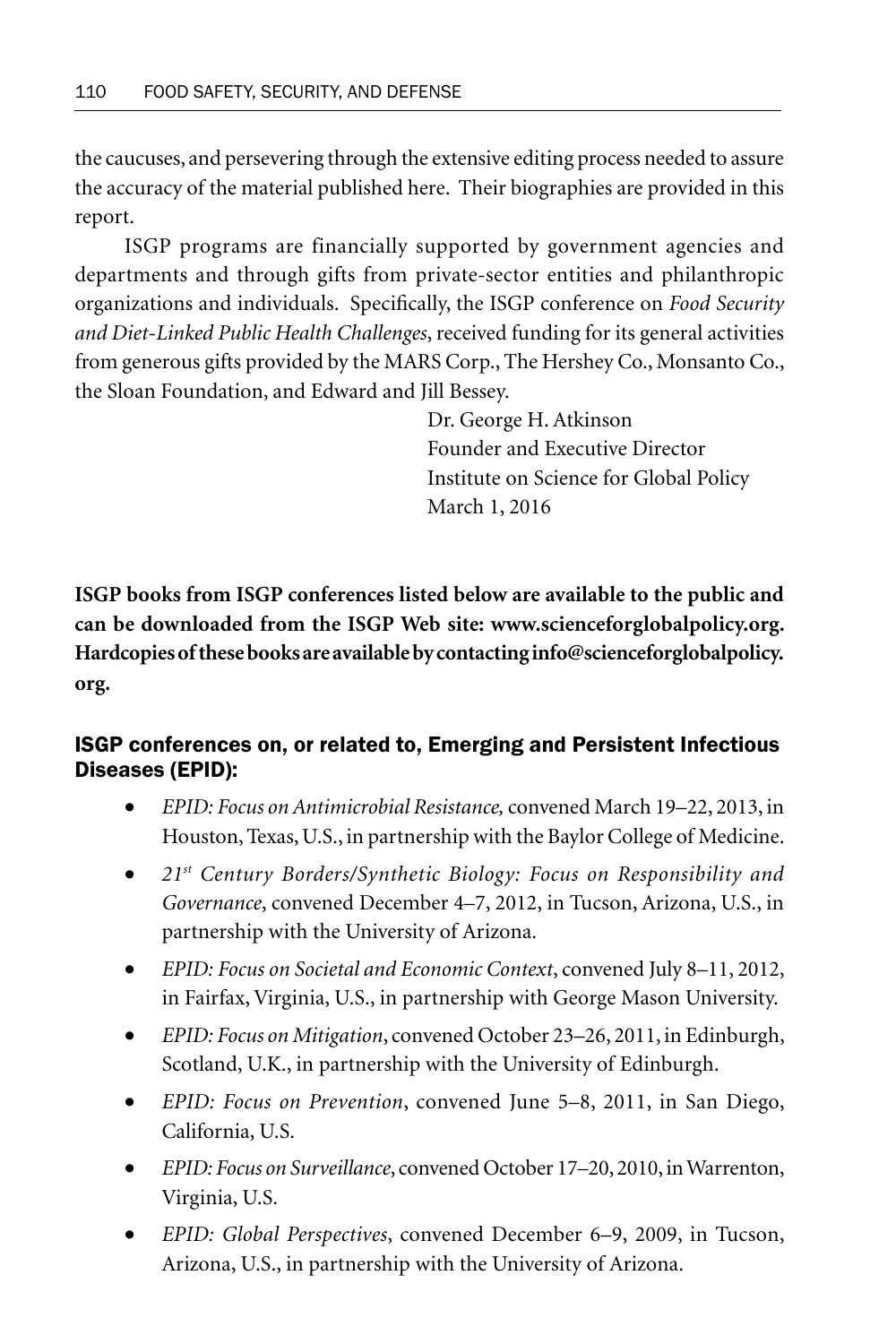# ISGP conferences on Food Safety, Security, and Defense (FSSD):

- *FSSD: Equitable, Sustainable, and Healthy Food Environments*, convened May 1–4, 2016, in Vancouver, Canada, in partnership with Simon Fraser University.
- *FSSD: Food Security and Diet-linked Public Health Challenges*, convened September 20–23, 2015 in Fargo, North Dakota, in partnership with North Dakota State University.
- *FSSD: Focus on Food and the Environment*, convened October 5–8, 2014, in Ithaca, New York, in partnership with Cornell University*.*
- *FSSD: Focus on Food and Water,* convened October 14–18, 2013, in Lincoln, Nebraska, U.S., in partnership with the University of Nebraska–Lincoln.
- *FSSD: Focus on Innovations and Technologies,* convened April 14–17, 2013, in Verona, Italy.
- *FSSD: Global Perspectives,* convened October 24, 2012, in Arlington, Virginia, U.S., in partnership with George Mason University.

# ISGP Academic Partnership (IAP) conferences

- *The Socioeconomic Context of Sustainable Agriculture*, to be convened mid-October 2016, in Danbury, Connecticut, U.S., in partnership with Western Connecticut State University.
- *Water and Fire: Impacts of Climate Change*, convened April 10–11, 2016, in Sacramento, California, U.S., in partnership with California State University, Sacramento
- *Communicating Science for Policy, convened August 10–11, 2015, in Durham, North Carolina, in partnership with Sigma Xi, The Scientific Research Society.*
- *Food Security: Production and Sustainability*, convened April 24–25, 2015, in St. Petersburg, Florida, in partnership with Sigma Xi, The Scientific Research Society, and Eckerd College*.*
- *FSSD: Safeguarding the American Food* Supply, convened April 10–11, 2015, in Collegeville, Pennsylvania, in partnership with Sigma Xi, The Scientific Research Society, and Ursinus College*.*
- *EPID: Focus on Pandemic Preparedness,* convened April 11–12, 2014, in Collegeville, Pennsylvania, U.S., in partnership with Ursinus College.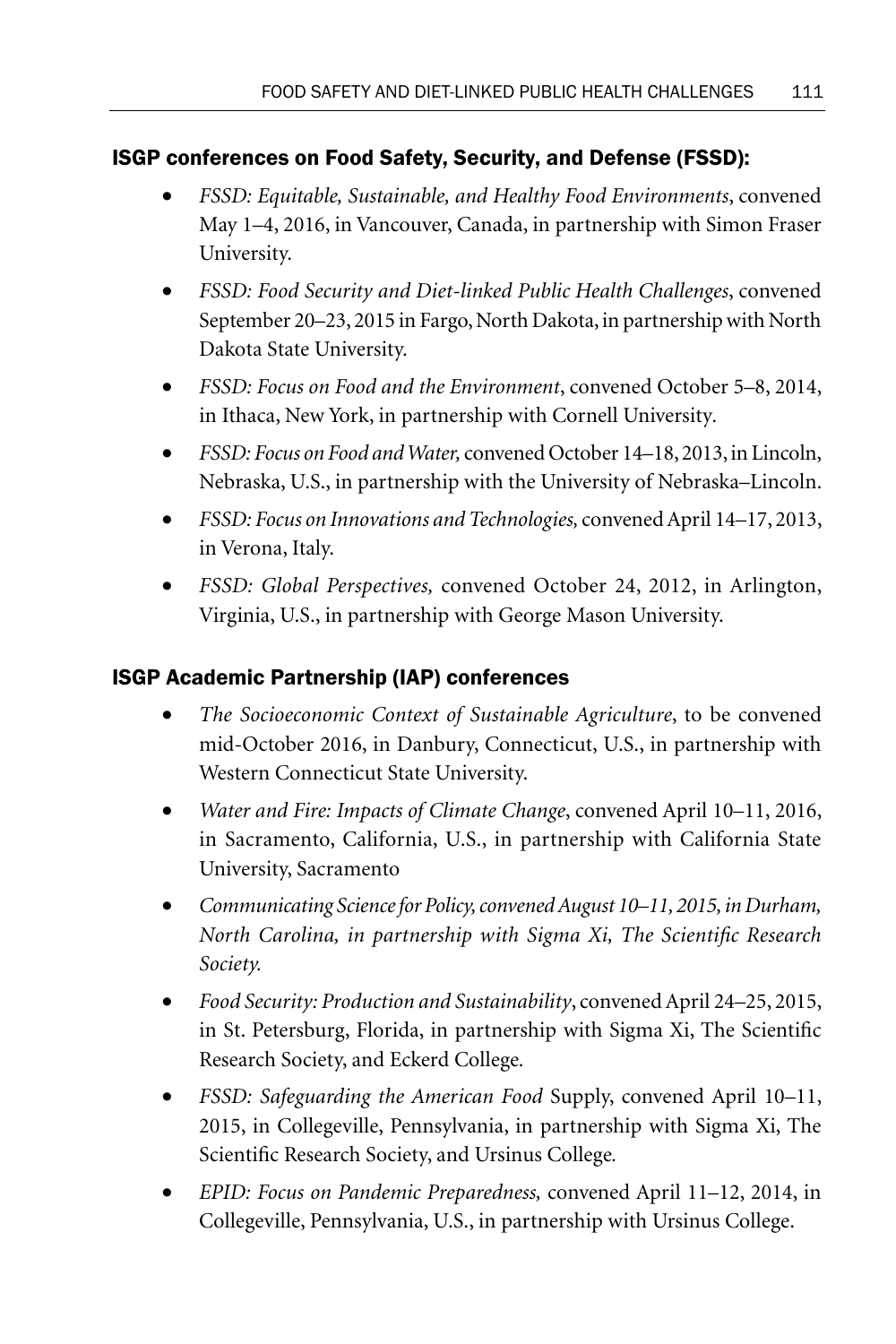# ISGP conferences on Science and Governance (SG):

• *The Genomic Revolution,* convened September 6, 2013, in cooperation with the Parliamentary Office on Science and Technology of the British Parliament within the House of Lords. London, United Kingdom.

# ISGP reports from ISGP conferences on Global Challenges are available to the public and can be downloaded from the ISGP Web site: www.scienceforglobalpolicy.org:

- ISGP Climate Change Program (ICCP): *The Shore's Future: Living with Storms and Sea Level Rise*, November 20–21, 2015, in cooperation with several local partners, including the Barnegat Bay Partnership, the Barnegat Bay Foundation, the Jay and Linda Grunin Foundation and local government.
- ICCP: *Sea Level Rise: What's Our Next Move*, convened Oct. 2–3, 2015, in St. Petersburg, Florida, in cooperation with the St. Petersburg/Pinellas County Working Group and the Institute for Strategic Policy Solutions at St. Petersburg College.
- ISGP Climate Change Arctic Program (ICCAP): *Sustainability Challenges: Coping with Less Water and Energy,* convened June 5, 2015, in Whittier, California, in cooperation with the Whittier Working Group.
- ICCAP: *Living with Less Water*, convened February 20–21, 2015, in Tucson Arizona, in cooperation with the Tucson Working Group.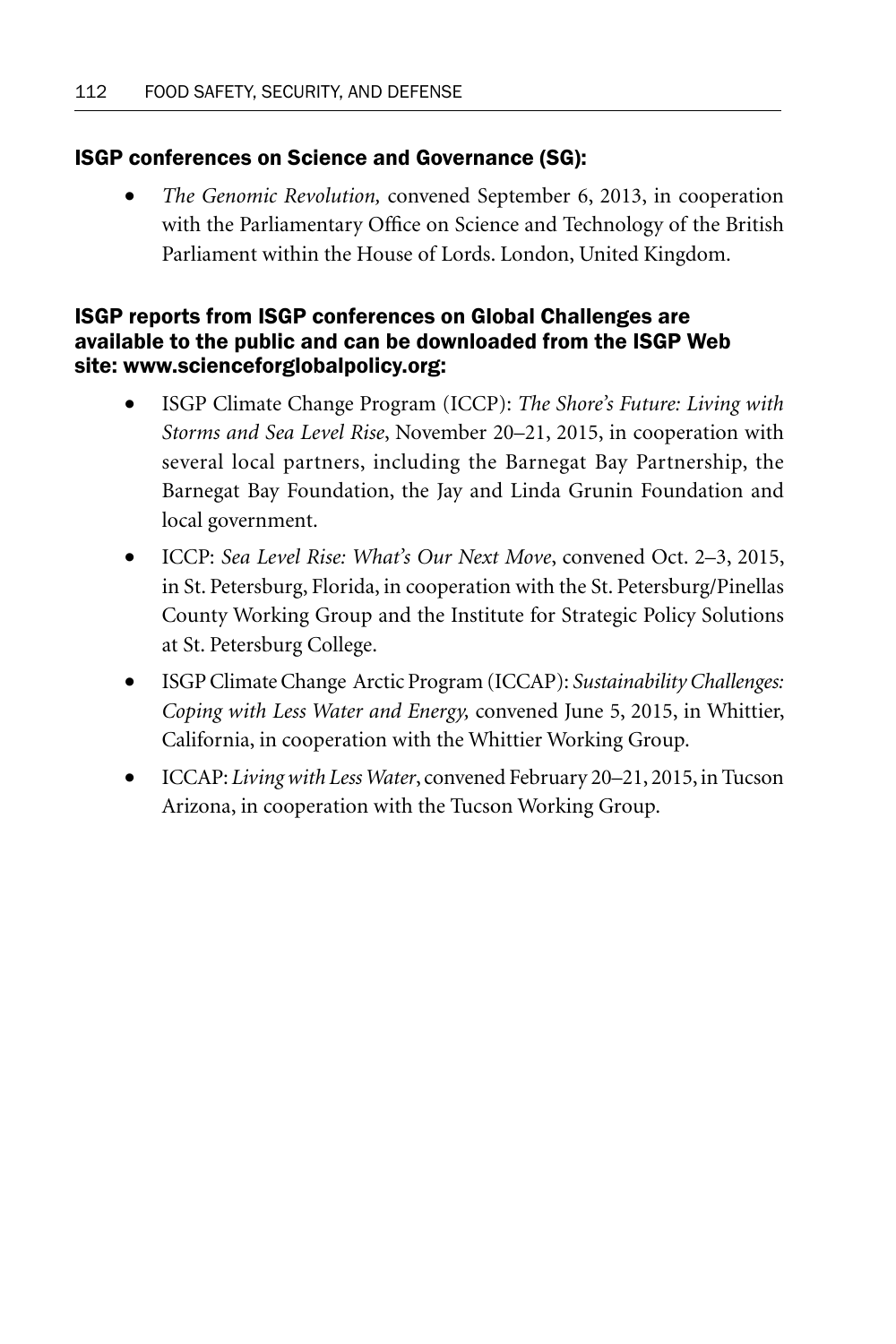# **Biographical information of Scientific Presenters** and Keynote Speakers

# **Scientific Presenters**

# Cecilia Bartolucci, Ph.D.

Dr. Bartolucci is Researcher and Coordinator of the Science and Technology Foresight Project, Working Group "Food," for the National Research Council of Italy, Rome. A Chemistry graduate of the University "La Sapienza" in Rome, she was awarded a scholarship from the Ministry of Foreign Affairs and started her research activity at the Institut de Chimie Therapeutique in Lausanne, Switzerland. As postdoctoral fellow, with a NATO-CNR Advanced Fellowship, she spent 18 months at the Max Planck Institut für Medizinische Forschung in Heidelberg, Germany, and in 2000 received a fellowship from the Humboldt Foundation to work as Postdoctoral Research Associate in Protein Crystallography at the Max Planck Institut für Biochemie, Martinsried, Germany, where she continues to collaborate to the present day. Her current research, which incorporates a highly interdisciplinary approach, focuses on agricultural biotechnology and the role of nanotechnology in food.

# Laurie H.M. Chan, Ph.D., F.C.A.H.S.

Prof..Chan is Professor and Canada Research Chair in Toxicology and Environmental Health and the Director of Center for Advanced Research in Environmental Genomics at the University of Ottawa. His research in environmental and nutritional toxicology includes developing new techniques for contaminant analysis, and participatory research in the community on the risk and benefits of traditional foods and the impact of environmental change on food security. He has published over 190 peer-reviewed scientific papers and supervised more than 70 graduate students. He has also served as an advisor for international and national governments and organizations and numerous Aboriginal communities on environmental health issues. He is a Fellow of the Canadian Academy of Health Sciences.

# Linda Duffy, Ph.D., M.P.H.

Dr. Duffy is a Health Scientist Administrator at the U.S. National Institutes of Health (NIH)/National Center for Complementary and Integrative Health. She also serves as the Trans-NIH and Inter-agency Scientific Chair of the Probiotics/ Prebiotics and Microbiome Working Group under the NIH Office of the Director on partnering initiatives with federal government agencies and the White House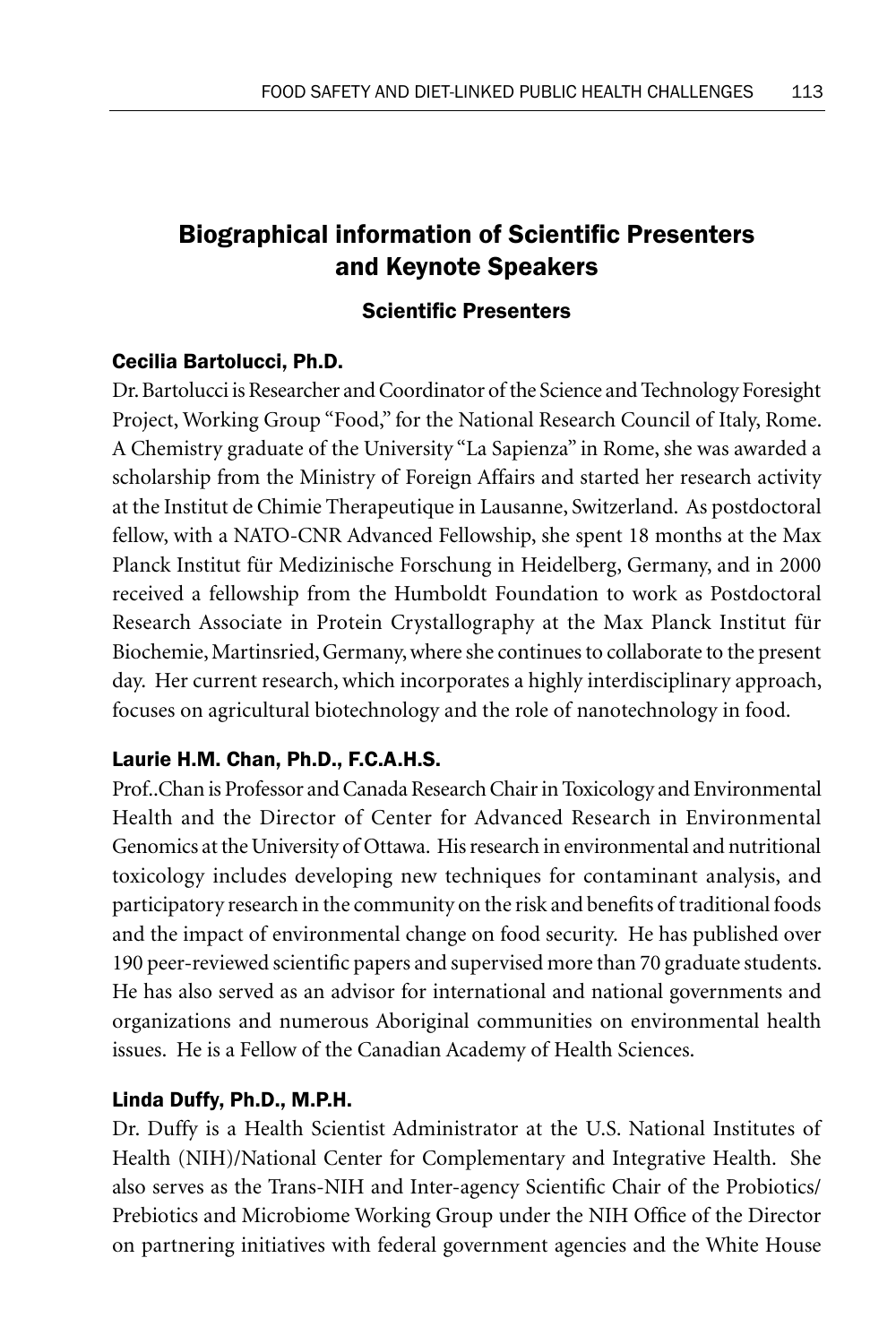Office of Science and Technology Policy. Her position focuses on building programs as Centers of Excellence in natural products research, with special emphasis on probiotic/prebiotic foods and pharmacologic safety studies on gut microecology and microbiome. Her research includes health impacts on immunologic inflammatory responses, maternal-child health, brain-gut interactions, obesity, and aging. She formerly served as Professor in the School of Medicine at the University of Buffalo. She has published over 100 articles and recently co-authored an article addressing progress and challenges in developing metabolic footprints from diet in human gut microbial cometabolism.

## Katherine Gray-Donald, Ph.D.

Dr. Gray-Donald is Associate Professor in the School of Dietetics and Human Nutrition at McGill University. She was trained as a professional dietitian working in the community and went on to study epidemiology at McGill University. She served on the Expert Advisory group of the 2015 Canadian Community Health Survey – Nutrition, and is past president of the Canadian Nutrition Society. Her research focuses on the relationship between different dietary components and health, and on ways to improve diets and lower risk of disease. The most current project focuses on the nutritional health of different children being followed in a large cohort to identify how diet and other lifestyle factors affect disease risk. Previous studies throughout her career have focused on vulnerable subgroups of the population on food and nutrition security with the aim of improving health through improved dietary intake.

#### Larry Harrington, Ph.D.

Dr. Harrington is Adjunct Professor in the Soil and Crop Sciences Section at Cornell University, and a Faculty Fellow at the Atkinson Center for a Sustainable Future, Cornell University. Formerly, he conducted farming systems research in Asia for CIMMYT (International Maize and Wheat Improvement Center), and served as CIMMYT Program Director for the Natural Resources Group, where he focused on conservation agriculture projects in Africa, Asia and Latin America, and helped plan and develop the Rice-Wheat Consortium for the Indo-Gangetic Plains. Until recently, he served as Research Director in the CGIAR Challenge Program on Water and Food (CPWF), in charge of planning and technical oversight of 40 research projects on water, food, poverty and resilience in the Andes, Ganges, Limpopo, Mekong, Nile, and Volta river basins. He is principal editor of a book describing the activities and achievements of the CPWF since 2004.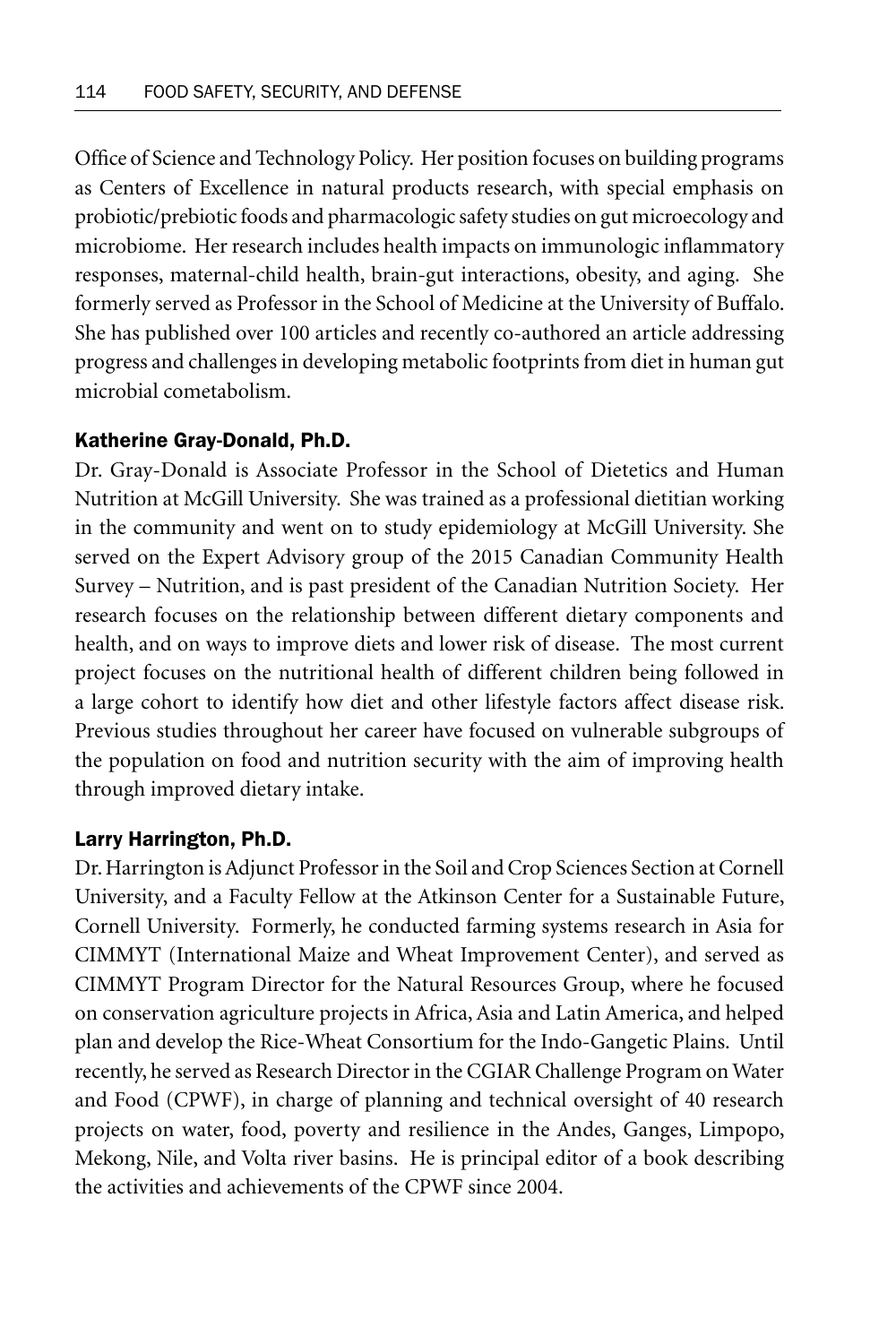### Stephen J.D. O'Keefe, M.B.B.S., M.D., M.Sc., F.R.C.P.

Dr. O'Keefe is Professor of Medicine in the Clinical Nutrition Service, Division of Gastroenterology, Hepatology, and Nutrition, at the University of Pittsburgh, Pennsylvania. Former positions include Professor and Head of the Gastrointestinal Clinic at Groote Schuur Hospital, University of Cape Town, South Africa, and Associate Professor of Internal Medicine/Gastroenterology, at the Mayo Clinic, Rochester, Minnesota. His nutritional gastroenterology research focuses on evaluating the physiological and pathophysiological responses to dietary intake and interventional feeding. Current research includes an NIH-supported investigation into the role of diet, colonic microbiota and the metabolome to determine colon cancer in diverse populations, a project inspired by his work in South Africa in which he observed the rarity of colonic adenomatous polyps and cancer in rural Africans compared to high rates in African-Americans. His clinical activities relate to the management of home parental feeding and the nutritional support of hospitalized patients.

### Michael Robidoux, Ph.D.

Dr. Robidoux is a Full Professor in Health Sciences, School of Human Kinetics, University of Ottawa. He also is part of the Indigenous Health Research Group, a multidisciplinary research team representing fields from Ethnology, Physiology, Biology, Toxicology, Immunology and Nutrition Sciences, where he leads research programs investigating the risks and benefits of land-based food strategies. An award-winning Social Sciences and Humanities Research Council researcher, his primary research focuses on indigenous cultural practices as they relate to physical activity and local dietary practices. Currently, he and colleagues are studying the overall viability, sustainability, benefits and risks of wild food consumption in four First Nations communities in northwestern Ontario, Northwest Territories and British Columbia. This model of research is expanding to other rural remote indigenous communities throughout Canada.

## Devanjan "Dev" Sikder, D.V.M., M.S., Ph.D.

Dr. Sikder is Founder and President of Science Entertainment and Design (SED), a collaborative science program for grades K-12, and a faculty member at several medical schools and research facilities (UT Southwestern Medical Center, Dallas; Sanford Burnham Medical Research Institute, Orlando; College of Medicine, University of Florida, Gainesville), where he has directed investigations in narcolepsy, obesity, diabetes, and cancer cure, culminating in research papers, patents, and clinical trials. His research interests include metabolic target discovery in obesity and type II diabetes; genomic research; bioinformatics; appetite regulation; neurobiology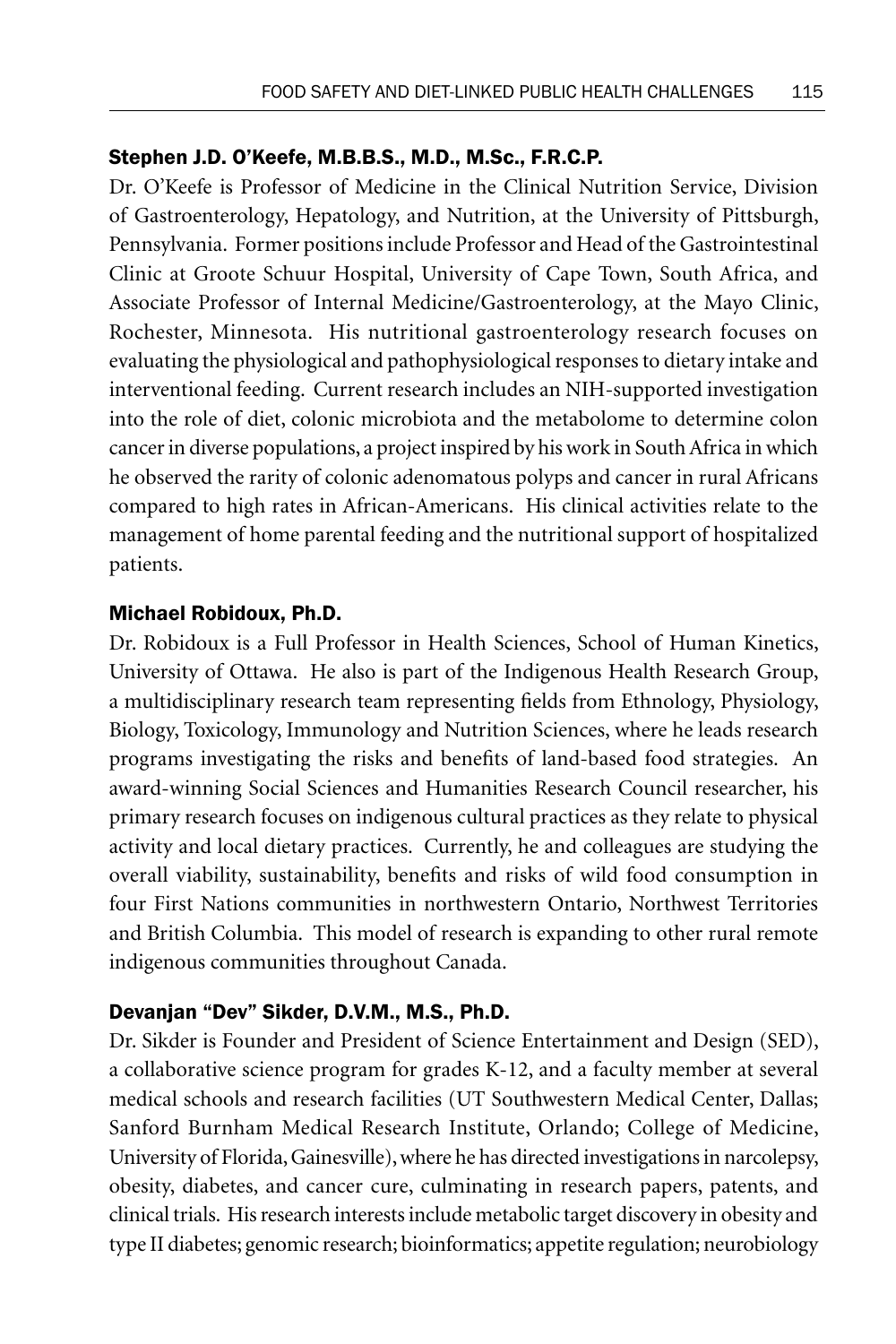of addiction and depression; and K-12 science education. An Associate Editor of the American Journal of Digestive Diseases, he serves on editorial boards for numerous medical journals, and has delivered lectures at prestigious national and international conferences, including TED.

#### Keynote Speakers

#### Kalidas Shetty, Ph.D.

Dr. Shetty is a Professor of Plant Science & Founding Director of Global Institute for Food Security & International Agriculture at North Dakota State University in Fargo and former Professor of Food Biotechnology at the University of Massachusetts Amherst. His research is focused on complex and integrative metabolic systems to improve food technologies and combat global diet- and environment-linked chronic disease and metabolic systems for sustainable community development. He is involved in community development projects working for sustainable food systems for better health in indigenous communities in America, sustainable fruit and vegetable production in urban communities to improve diet and lead to better health and enhancing traditional food systems and food diversity to combat chronic diet-related disease in Asia, Africa, and the Americas. His academic and outreach efforts have been recognized with awards from the University of Massachusetts and the Asia-Pacific Clinical Nutrition Society. In addition to his research, he has served as a Jefferson Science Fellow as the Science Advisor to the Bureau of Economic and Business Affairs, United States Department of State.

#### Donald Warne, M.D., M.P.H.

Dr. Warne is Chair of the Department of Public Health at North Dakota State University, and Senior Policy Advisor to the Great Plains Tribal Chairmen's Health Board. An adjunct clinical professor at the Arizona State University Sandra Day O'Connor College of Law, he teaches American Indian Health Policy. Formerly, Dr. Warne was a primary care and integrative medicine physician with the Gila River Health Care Corporation in Sacaton, Arizona, and a Staff Clinician with the National Institutes of Health in Phoenix, Arizona, where he conducted diabetes research and developed diabetes education and prevention programs in partnership with tribes. A member of the Oglala Lakota tribe from Pine Ridge, South Dakota, he comes from a long line of traditional healers and medicine men. Dr. Warne is a Certified Diabetes Educator (CDE), and a Diplomate of both the American Board of Family Practice and the American Board of Medical Acupuncture.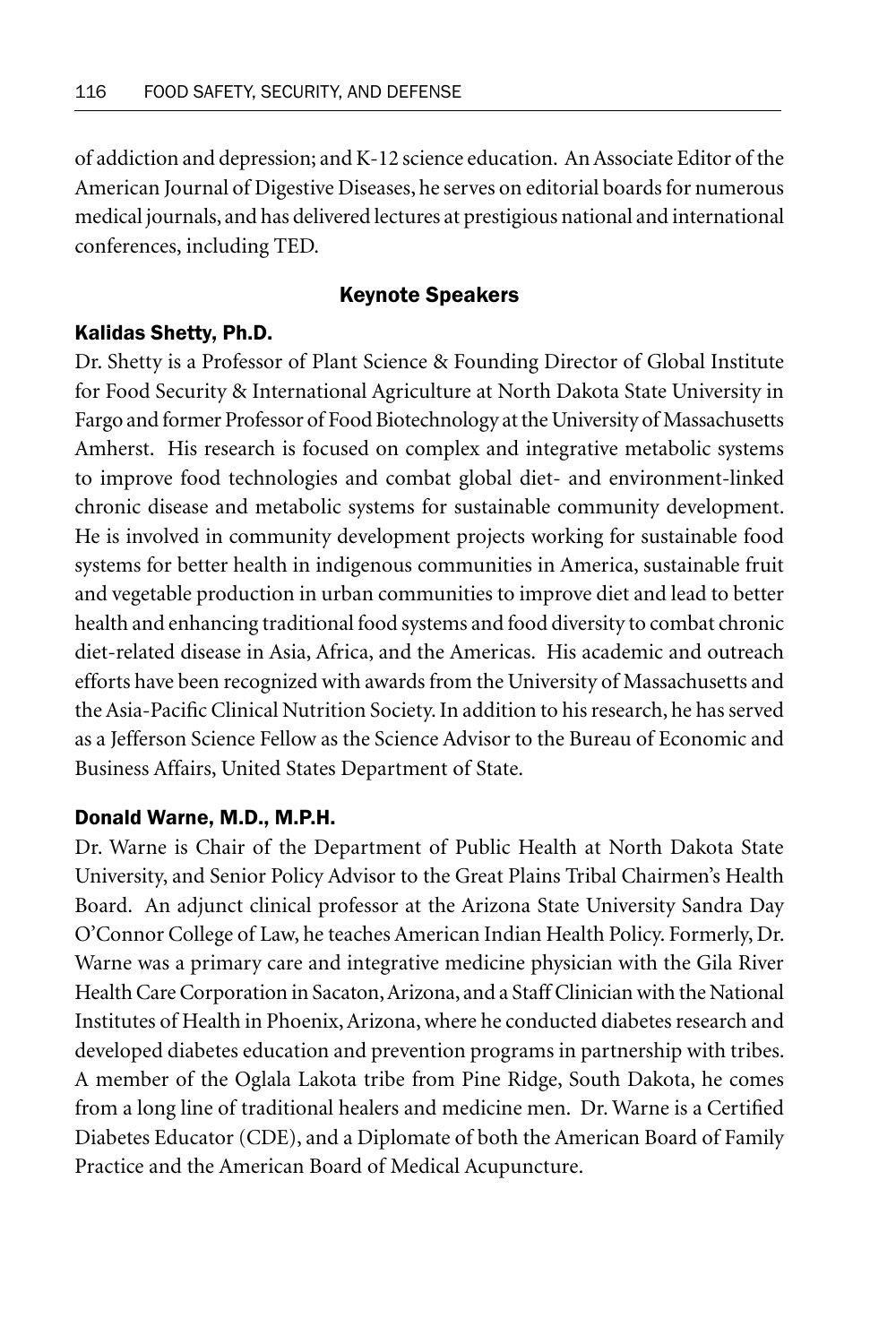# Biographical information of ISGP Board of Directors

# Dr. George Atkinson, Chairman

Dr. Atkinson founded the Institute on Science for Global Policy (ISGP) and is an Emeritus Professor of Chemistry, Biochemistry, and Optical Science at the University of Arizona. He is former head of the Department of Chemistry at the University of Arizona, the founder of a laser sensor company serving the semiconductor industry, and Science and Technology Adviser (STAS) to U.S. Secretaries of State Colin Powell and Condoleezza Rice. He launched the ISGP in 2008 as a new type of international forum in which credible experts provide governmental and societal leaders with understanding of the science and technology that can be reasonably anticipated to help shape the increasingly global societies of the 21st century. Dr. Atkinson has received National Science Foundation and National Institutes of Health graduate fellowships, a National Academy of Sciences Post Doctoral Fellowship, a Senior Fulbright Award, the SERC Award (U.K.), the Senior Alexander von Humboldt Award (Germany), a Lady Davis Professorship (Israel), the first American Institute of Physics' Scientist Diplomat Award, a Titular Director of the International Union of Pure and Applied Chemistry, the Distinguished Service Award (Indiana University), an Honorary Doctorate (Eckerd College), the Distinguished Achievement Award (University of California, Irvine), and was selected by students as the Outstanding Teacher at the University of Arizona. He received his B.S. (high honors, Phi Beta Kappa) from Eckerd College and his Ph.D. in physical chemistry from Indiana University.

## Dr. Ben Tuchi, Secretary/Treasurer

Dr. Tuchi is chairman of the board of directors of the Arizona Research Park Authority. He received his B.S. and M.S. degrees in Business Administration from the Pennsylvania State University and his Ph.D. in Finance from St Louis University. His full time teaching career began in 1961 at St. Francis College and continued until 1976 at West Virginia University. From 1976 through 1996 he served in cabinet levels at West Virginia University, The University of Arizona, The University of North Carolina at Chapel Hill, and finally as Senior Vice Chancellor for Business and Finance of the University of Pittsburgh. During those assignments he was simultaneously a tenured professor of finance. He retired from the last executive post in 1996 and returned to a full-time teaching position as Professor of Finance at the University of Pittsburgh, until his retirement in 1999. For the two years prior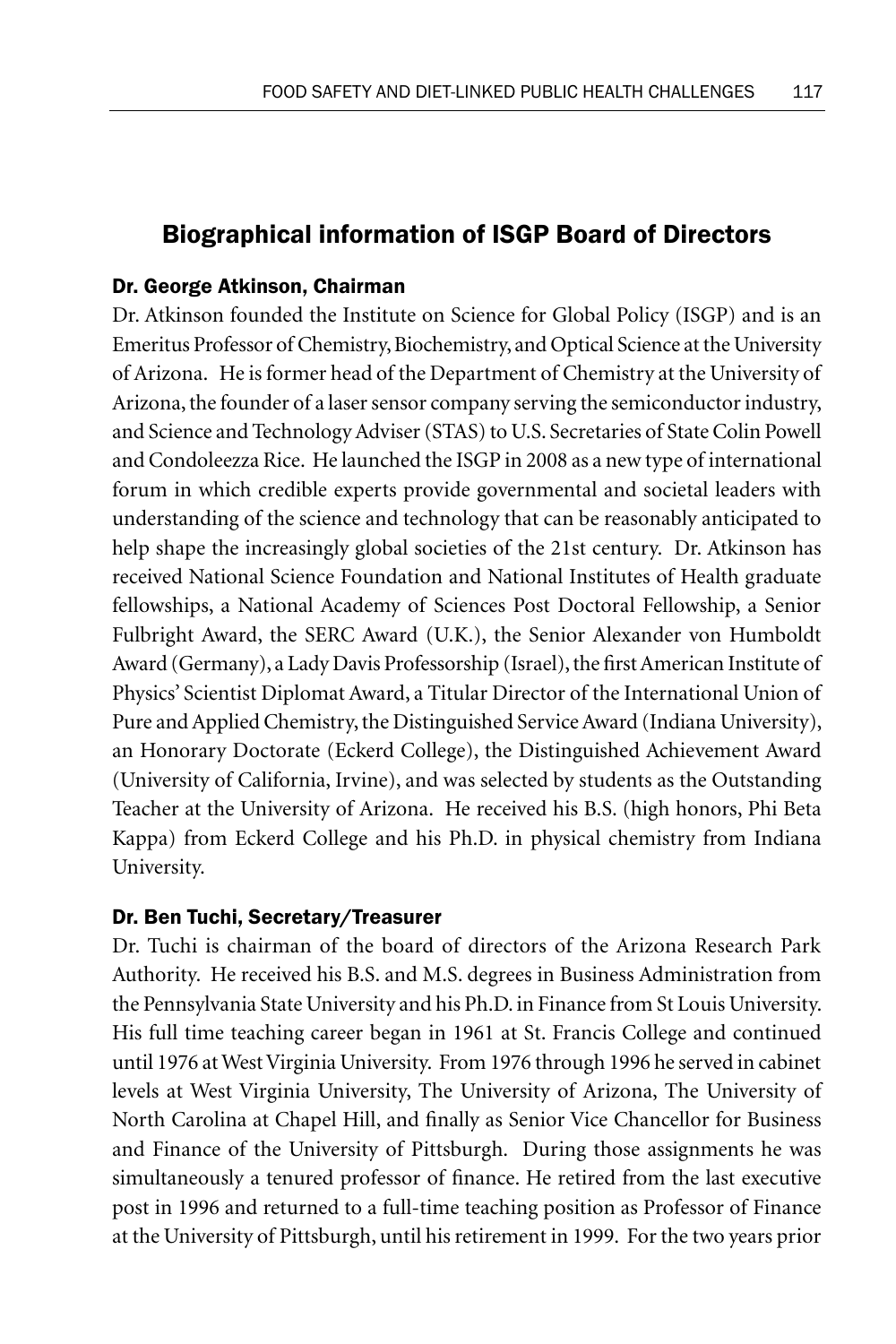to his retirement he was the Director of Graduate Programs in Business in Central Europe, at Comenius University, making his home in Bratislava, The Slovak Republic.

#### Dr. Janet Bingham, Member

Dr. Bingham is President of the George Mason University (GMU) Foundation and Vice President of Advancement and Alumni Relations. GMU is the largest university in Virginia. Previously, she was President and CEO of the Huntsman Cancer Foundation (HCF) in Salt Lake City, Utah. The foundation is a charitable organization that provides financial support to the Huntsman Cancer Institute, the only cancer specialty research center and hospital in the Intermountain West. Dr. Bingham also managed Huntsman Cancer Biotechnology Inc. In addition, she served as Executive Vice President and Chief Operating Officer with the Huntsman Foundation, the private charitable foundation established by Jon M. Huntsman Sr. to support education, cancer interests, programs for abused women and children, and programs for the homeless. Before joining the Huntsman philanthropic organizations, Dr. Bingham was the Vice President for External Relations and Advancement at the University of Arizona. Prior to her seven years in that capacity, she served as Assistant Vice President for Health Sciences at the University of Arizona Health Sciences Center. Dr. Bingham was recognized as one of the Ten Most Powerful Women in Arizona.

#### Dr. Henry Koffler, Member

Dr. Koffler is President Emeritus of the University of Arizona (UA). He served as President of the UA from 1982-1991. From 1982 he also held professorships in the Departments of Biochemistry, Molecular and Cellular Biology, and Microbiology and Immunology, positions from which he retired in 1997 as Professor Emeritus of Biochemistry. His personal research during these years concentrated on the physiology and molecular biology of microorganisms. He was Vice President for Academic Affairs, University of Minnesota, and Chancellor, University of Massachusetts/Amherst, before coming to the UA. He taught at Purdue University, where he was a Hovde Distinguished Professor, and the School of Medicine at Western Reserve University (now Case Western Reserve University). Dr. Koffler served as a founding Governor and founding Vice-Chairman of the American Academy of Microbiology, and as a member of the governing boards of Fermi National Accelerator Laboratory, the Argonne National Laboratory, and the Superconducting Super Collider Laboratory. He was also a board member of the Association of American Colleges and Universities, a member and Chairman of the Council of Presidents and a member of the executive committee of the National Association of Land Grant Colleges and Universities. He was also Founder, President and board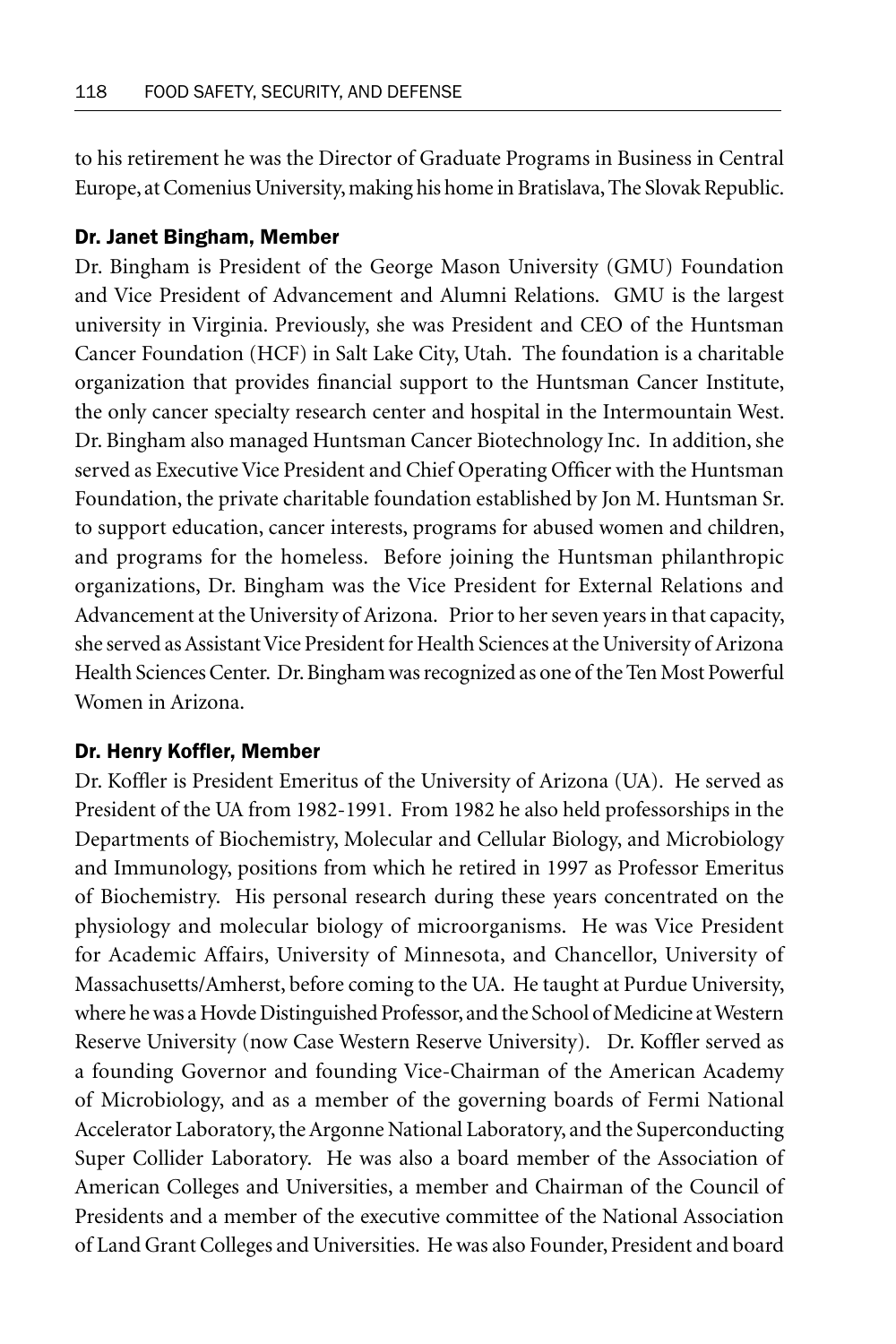member of the Arizona Senior Academy, the driving force in the development of the Academy Village, an innovative living and learning community. Among the honors that Dr. Koffler has received are a Guggenheim Fellowship and the Eli Lilly Award in Bacteriology and Immunology.

# Mr. Jim Kolbe, Member

For 22 years, Mr. Kolbe served in the United States House of Representatives, elected in Arizona for 11 consecutive terms, from 1985 to 2007. Mr. Kolbe is currently serving as a Senior Transatlantic Fellow at the German Marshall Fund of the United States, and as a Senior Adviser to McLarty Associates, a strategic consulting firm. He advises on trade matters as well as issues of effectiveness of U.S. assistance to foreign countries, on U.S.-European Union relationships, and on migration and its relationship to development. He is also Co-Chair of the Transatlantic Taskforce on Development with Gunilla Carlsson, the Swedish Minister for International Development Cooperation. He also is an adjunct Professor in the College of Business at the University of Arizona. While in Congress, he served for 20 years on the Appropriations Committee of the House of Representatives, was chairman of the Treasury, Post Office and Related Agencies subcommittee for four years, and for his final six years in Congress, he chaired the Foreign Operations, Export Financing and Related Agencies subcommittee. He graduated from Northwestern University with a B.A. degree in Political Science and then from Stanford University with an M.B.A. and a concentration in economics.

## Dr. Charles Parmenter, Member

Dr. Parmenter is a Distinguished Professor Emeritus of Chemistry at Indiana University. He also served as Professor and Assistant and Associate Professor at Indiana University in a career there that spanned nearly half a century (1964-2010). He earned his bachelor's degree from the University of Pennsylvania and served as a Lieutenant in the U.S. Air Force from 1955-57. He worked at DuPont after serving in the military and received his Ph.D. from the University of Rochester and was a Postdoctoral Fellow at Harvard University. He has been elected a Member of the National Academy of Sciences and the American Academy of Arts and Sciences, and a Fellow of the American Physical Society and the American Association for the Advancement of Science. He was a Guggenheim Fellow, a Fulbright Senior Scholar, and received the Senior Alexander von Humboldt Award in 1984. He has received the Earle K. Plyler Prize, was a Spiers Medalist and Lecturer at the Faraday Society, and served as Chair of the Division of Physical Chemistry of the American Chemical Society, Co-Chair of the First Gordon Conference on Molecular Energy Transfer, Co-organizer of the Telluride Workshop on Large Amplitude Motion and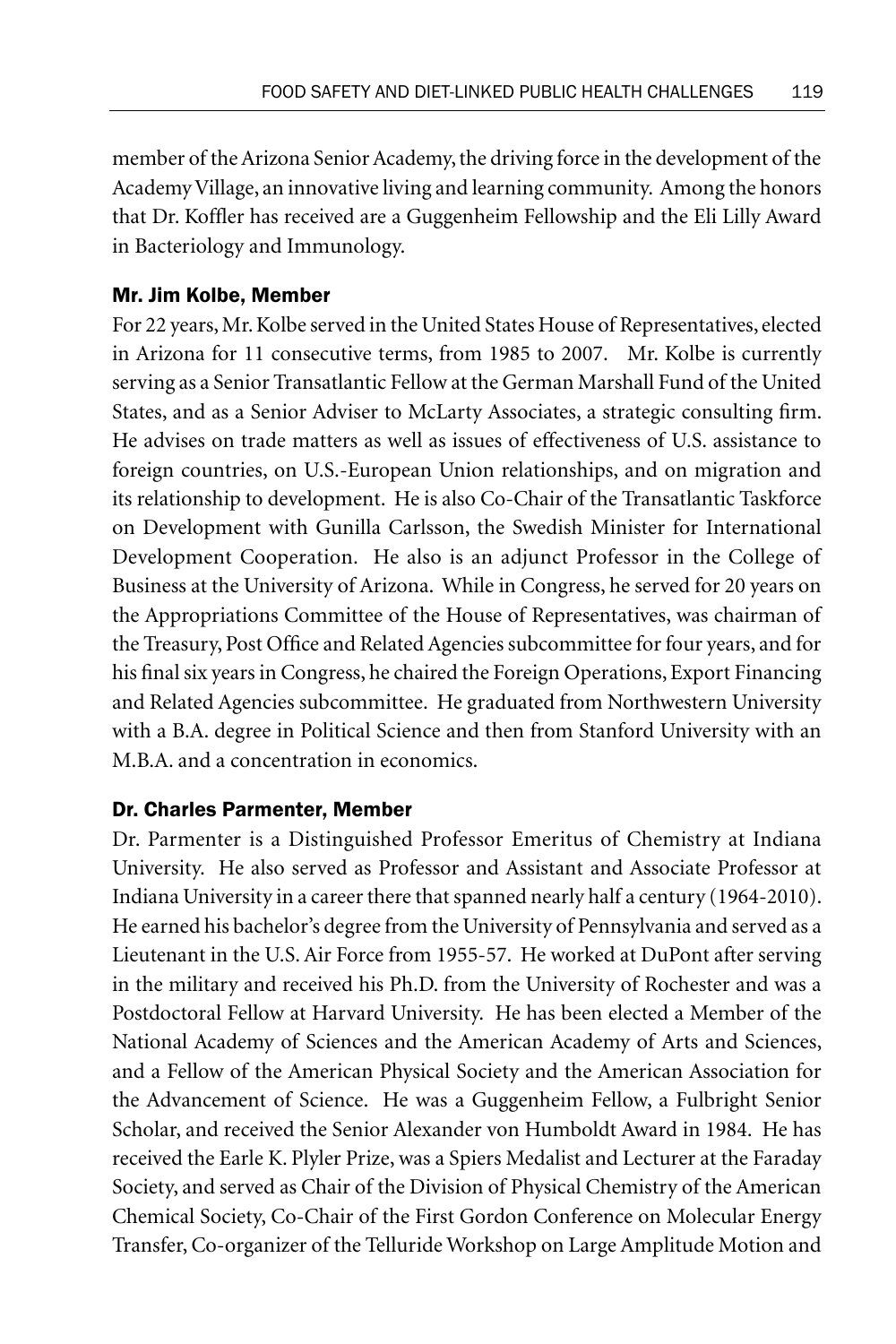Molecular Dynamics, and Councilor of Division of Chemical Physics, American Physical Society.

#### Mr. Thomas Pickering, Member

Mr. Pickering is Vice Chairman of Hills & Co, international consultants, and Strategic Adviser to NGP Energy Capital Management. He co-chaired a State-Departmentsponsored panel investigating the September 2012 attack on the U.S. diplomatic mission in Benghazi. He served as U.S. ambassador to the United Nations in New York, the Russian Federation, India, Israel, El Salvador, Nigeria, and the Hashemite Kingdom of Jordan. Mr. Pickering also served on assignments in Zanzibar and Dar es Salaam, Tanzania. He was U.S. Under Secretary of State for Political Affairs, president of the Eurasia Foundation, Assistant Secretary of State for Oceans and International Environmental and Scientific Affairs, and Boeing Senior Vice President for International Relations. He also co-chaired an international task force on Afghanistan, organized by the Century Foundation. He received the Distinguished Presidential Award in 1983 and again in 1986 and was awarded the Department of State's highest award, the Distinguished Service Award in 1996. He holds the personal rank of Career Ambassador, the highest in the U.S. Foreign Service. He graduated from Bowdoin College and received a master's degree from the Fletcher School of Law and Diplomacy at Tufts University.

#### Dr. Eugene Sander, Member

Dr. Sander served as the 20th president of the University of Arizona (UA), stepping down in 2012. He formerly was vice provost and dean of the UA's College of Agriculture and Life Sciences, overseeing 11 academic departments and two schools, with research stations and offices throughout Arizona. He also served as UA Executive Vice President and Provost, Vice President for University Outreach and Director of the Agricultural Experiment Station and Acting Director of Cooperative Extension Service. Prior to his move to Arizona, Dr. Sander served as the Deputy Chancellor for biotechnology development, Director of the Institute of Biosciences and Technology, and head of the Department of Biochemistry and Biophysics for the Texas A&M University system. He was Chairman of the Department of Biochemistry at West Virginia University Medical Center and Associate Chairman of the Department of Biochemistry and Molecular Biology at the College of Medicine, University of Florida. As an officer in the United States Air Force, he was the assistant chief of the biospecialties section at the Aerospace Medical Research Laboratory. He graduated with a bachelor's degree from the University of Minnesota, received his master's degree and Ph.D. from Cornell University and completed postdoctoral study at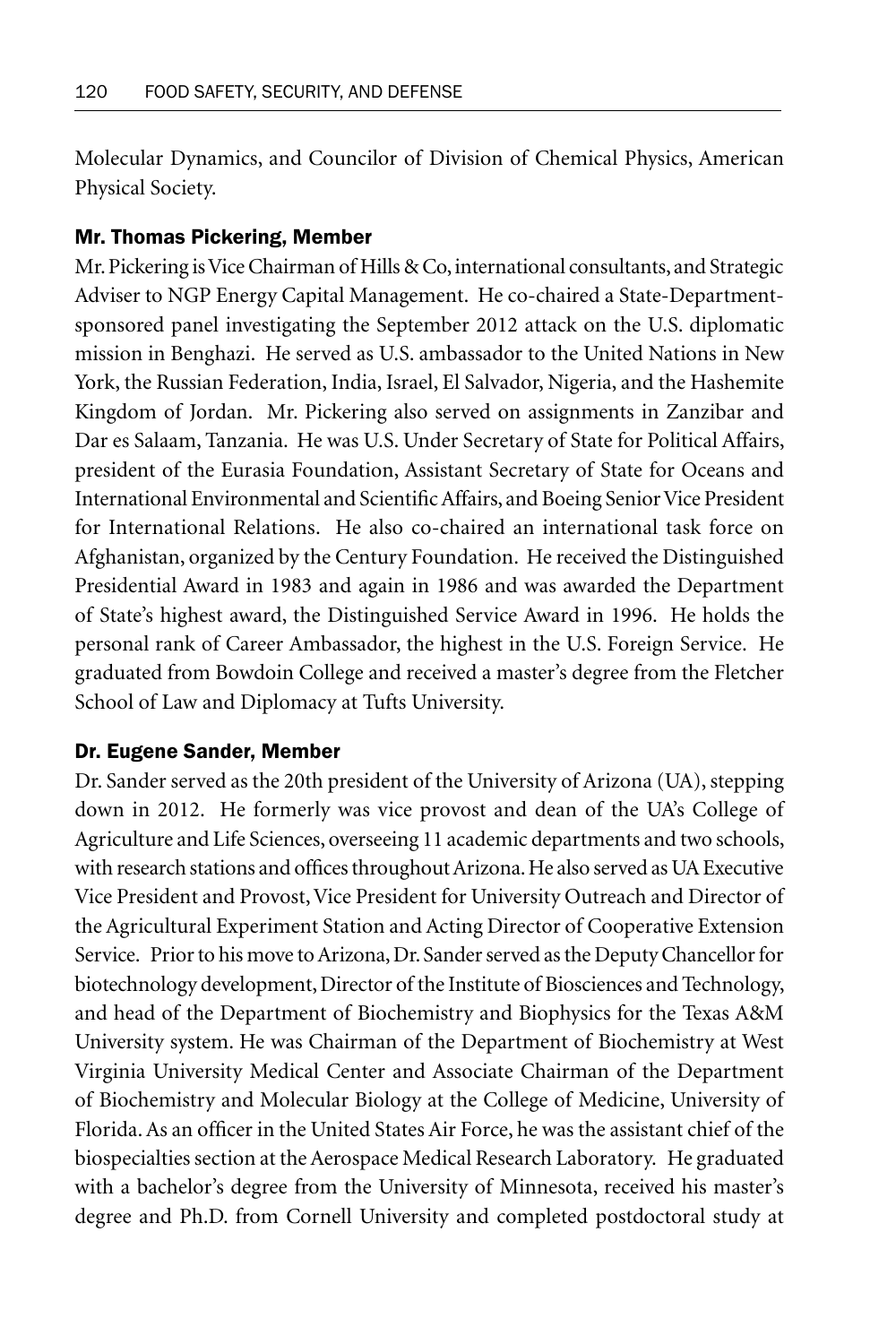Brandeis University. As a biochemist, Dr. Sander worked in the field of mechanisms by which enzymes catalyze reactions.

# Mr. Richard Armitage, Special Adviser

Mr. Armitage is the President at Armitage International, where he assists companies in developing strategic business opportunities. He served as Deputy Secretary of State from March 2001 to February 2005. Mr. Armitage, with the personal rank of Ambassador, directed U.S. assistance to the new independent states (NIS) of the former Soviet Union. He filled key diplomatic positions as Presidential Special Negotiator for the Philippines Military Bases Agreement and Special Mediator for Water in the Middle East. President Bush sent him as a Special Emissary to Jordan's King Hussein during the 1991 Gulf War. Mr. Armitage also was Deputy Assistant Secretary of Defense for East Asia and Pacific Affairs in the Office of the Secretary of Defense. He graduated from the U.S. Naval Academy. He has received numerous U.S. military decorations as well as decorations from the governments of Thailand, Republic of Korea, Bahrain, and Pakistan. Most recently, he was appointed an Honorary Companion of The New Zealand Order of Merit. He serves on the Board of Directors of ConocoPhillips, ManTech International Corporation, and Transcu Ltd., is a member of The American Academy of Diplomacy as well as a member of the Board of Trustees of the Center for Strategic and International Studies.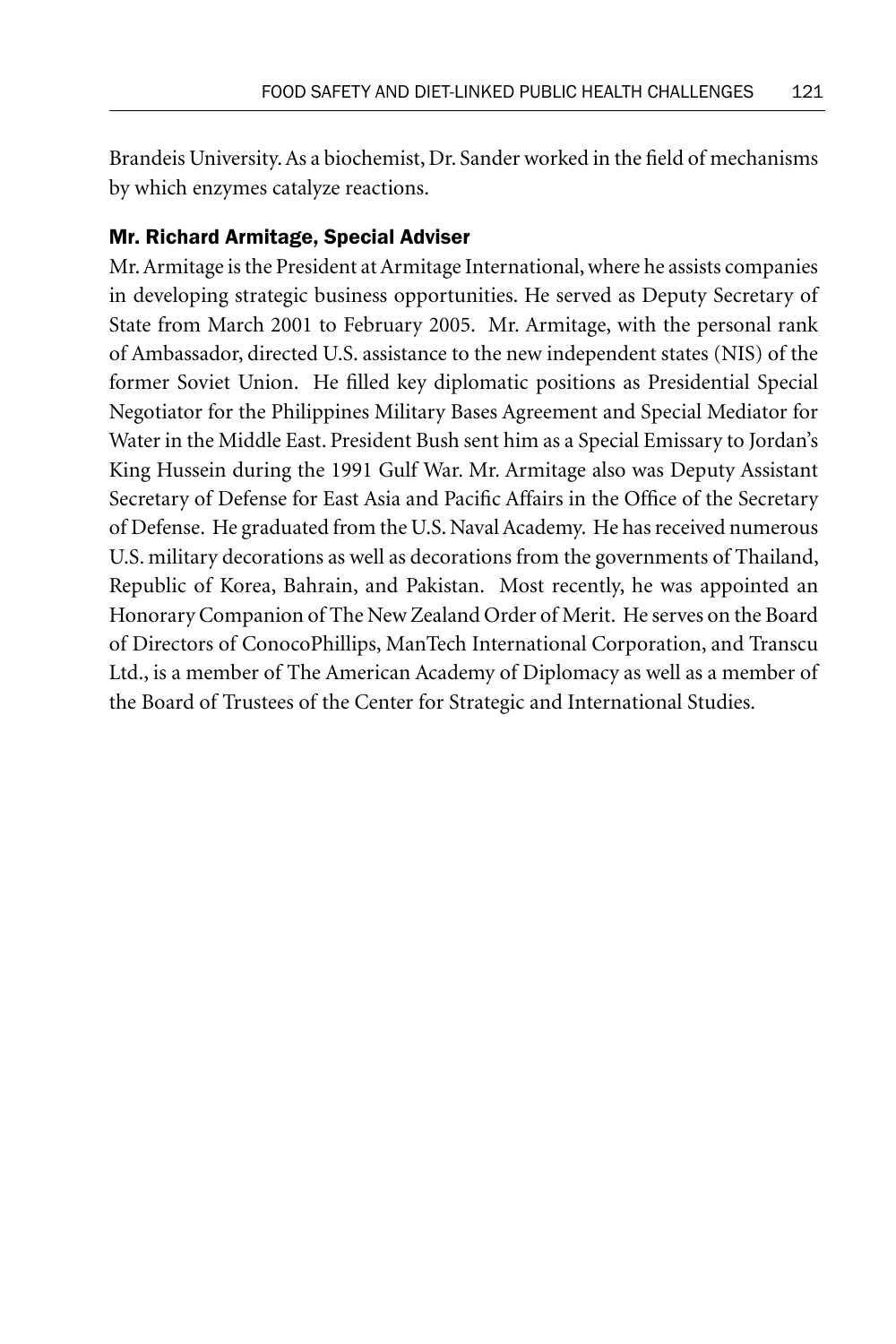# Biographical Information of ISGP Staff, Interns and Volunteers

## George Atkinson, Ph.D.

Dr. Atkinson is the Founder and Executive Director of the Institute on Science for Global Policy (ISGP) and is an Emeritus Professor of Chemistry, Biochemistry, and Optical Science at the University of Arizona. His professional career has involved academic teaching, research, and administration, roles as a corporate founder and executive, and public service at the federal level. He is former Head of the Department of Chemistry at the University of Arizona, the founder of a laser sensor company serving the semiconductor industry, Science and Technology Adviser (STAS) to U.S. Secretaries of State Colin Powell and Condoleezza Rice, and past president of Sigma Xi, The Scientific Research Society. He launched the ISGP in 2008 as a new type of international forum in which credible experts provide governmental and societal leaders with the objective understanding of the science and technology that can be reasonably anticipated to help shape the increasingly global societies of the 21st century.

#### Jennifer Boice, M.B.A

Ms. Boice, the ISGP Program Coordinator, worked for 25 years in the newspaper industry at the Tucson Citizen and USA Today, and was the Editor of the Tucson Citizen when it was closed in 2009. Additional appointments at the Tucson Citizen included Business News Editor, Editor of the Online Department, and Senior Editor. She also was a business columnist. Ms. Boice received her M.B.A. from the University of Arizona and graduated from Pomona College in California with a degree in economics.

#### Sweta Chakraborty, Ph.D.

Dr. Chakraborty is Associate Director for the ISGP. Prior to joining the ISGP, Dr. Chakraborty served as the resident cognitive behavioral scientist at Lootok Ltd., a risk management consulting firm. She received her doctorate in Risk Management from King's College London, and has more than 20 published articles, has contributed to three books, and is author of the book "Pharmaceutical Safety: A Study in Public and Private Regulation." She is currently an adjunct assistant professor at Columbia University and a program associate at Oxford University's Centre for Socio-Legal **Studies**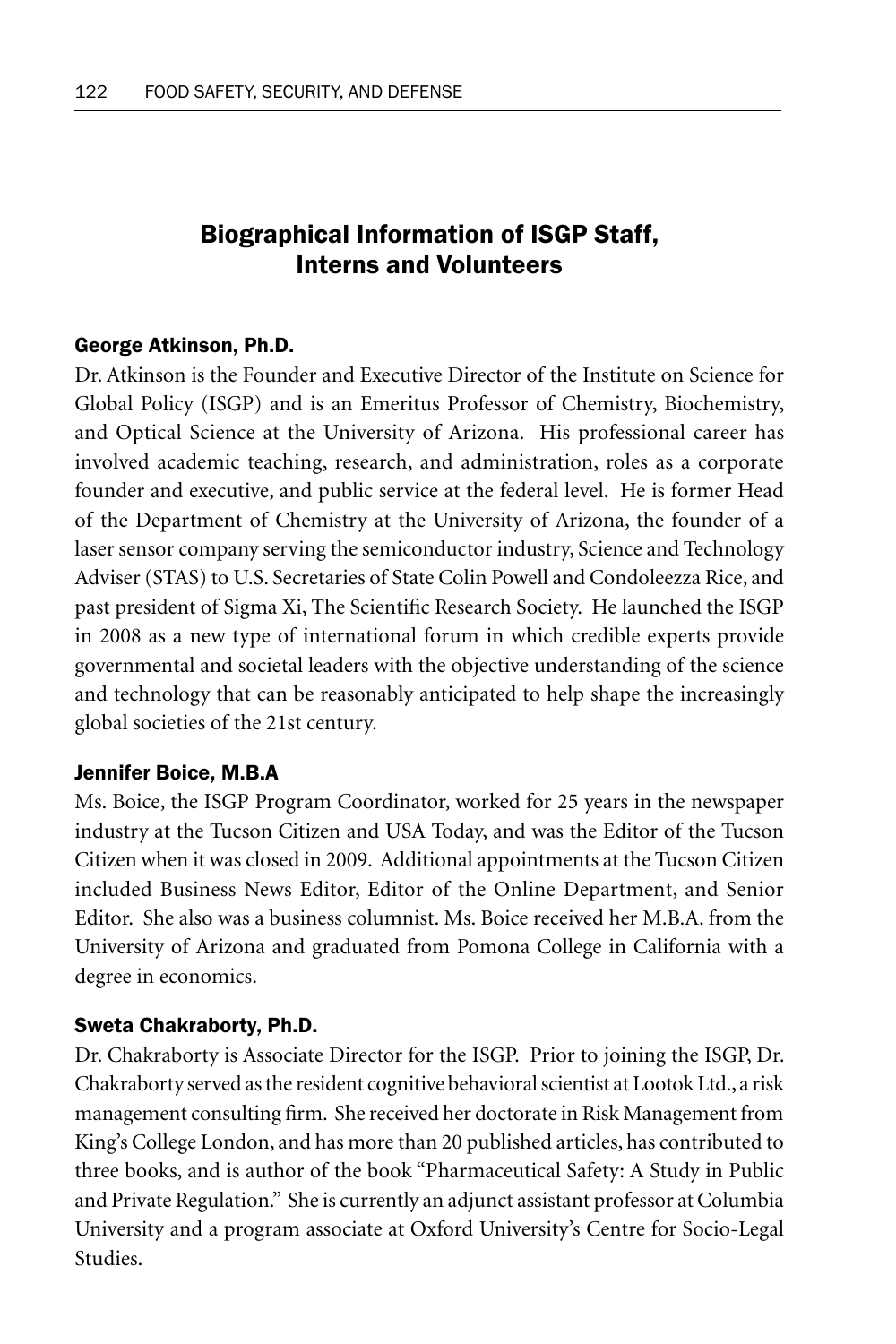# Barbara Del Castello, B.A.

Ms. Del Castello, ISGP Senior Fellow, is a graduate of Eckerd College, St. Petersburg, Florida, with a degree in Biology and a minor in Anthropology and currently is conducting post baccalaureate research on the genetic origins of the thymus at the University of Georgia, Athens.

# Torsten Fiebig, Ph.D.

Dr. Fiebig, ISGP Fellow, is the Founder and Chief Executive of Advanced Optix Research, LLC. He holds two doctorate degrees in science, has been a professor and conducted research at various academic institutions, including the California Institute of Technology, Northwestern University and the Max Planck Institute for Biophysical Chemistry (Germany). His research interests include energy sciences, medical optics and biological physics.

# Christina Medvescek, B.A.

Ms. Medvescek, ISGP Program Administrator, is an internationally published journalist and editor specializing in health, human development and conflict resolution. She also serves as an EEO mediator for the U.S. Postal Service, and as a mediator, facilitator and instructor for the Center for Community Dialogue, Tucson, AZ.

## Joseph Roberts, Ph.D

Dr. Roberts, ISGP Senior Fellow, earned his doctorate in social psychology from The Ohio State University in 2011. His research has examined the influence of mindsets on self-control, planning, and decision-making in health and public policy domains. In addition to his work for ISGP, Dr. Roberts teaches courses in psychology, statistics, and research methods at The Ohio State University in Columbus, Ohio.

## Sperry Van Langeveld, M.S., M.Ed, M.B.A.

Mr. Van Lengeveld is an ISGP Associate Fellow whose career has included positions in polymer research and senior management for large industrial suppliers. In 1984, he established a personal computer manufacturing business that he and his wife operated until their retirement in 1999. He holds diverse graduate degrees and studies and teaches at the University of Arizona.

## Andrea Vazquez

Ms. Vazquez is an ISGP Fellow, is a senior at Arizona State University pursuing her bachelor's degree in social work. She is also a College Prep-Assistant at a high school in Tucson, Arizona. Her goal as a social worker is to challenge social injustice and advocate for people who are vulnerable and oppressed, especially youth.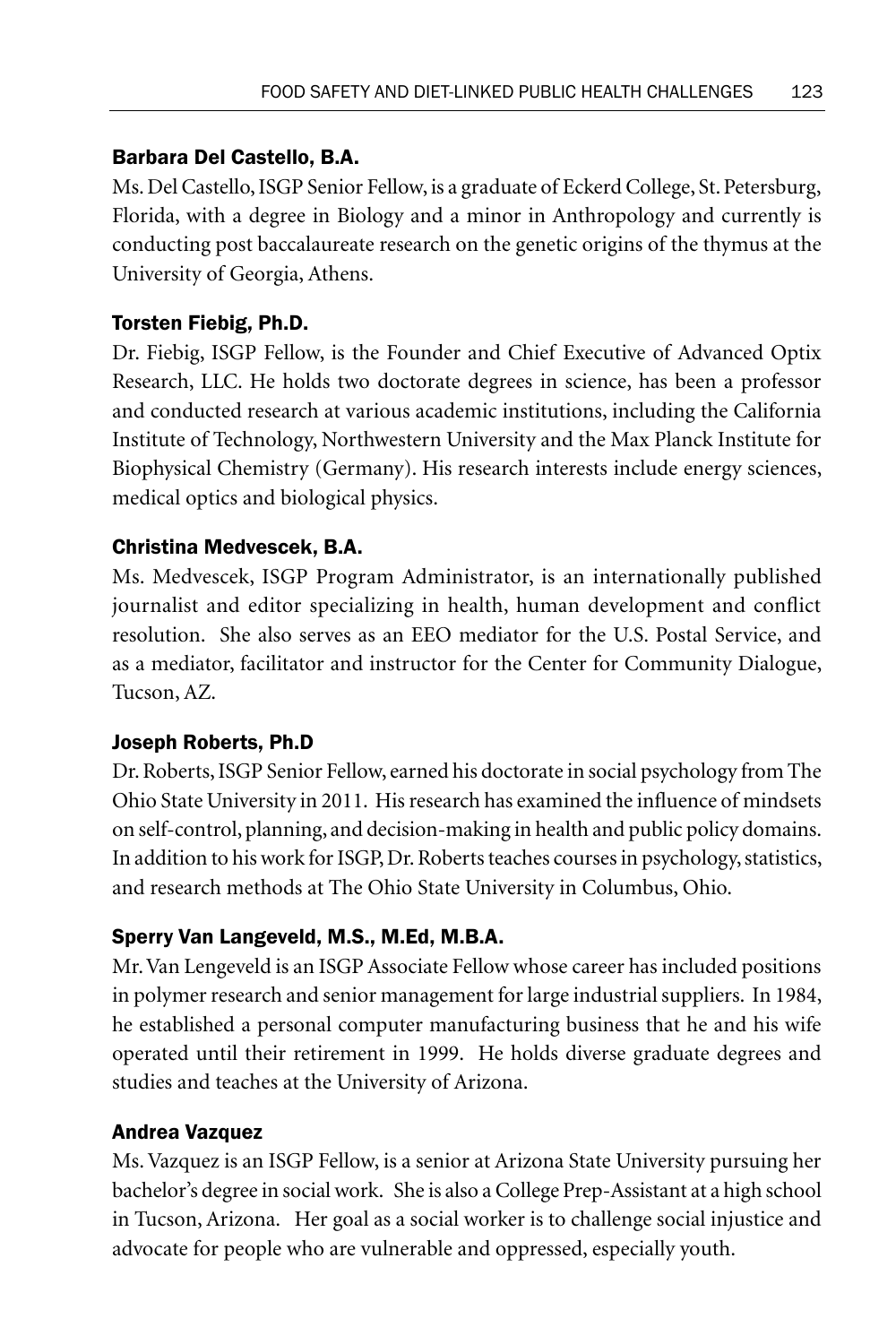# ISGP Interns

## Alissa Welker

Ms. Welker is a senior Environmental Science major, with Peace and Justice and Spanish minors, at Villanova University, Pennsylvania. She has done several agriculture-focused internships and is currently working on her senior thesis, "Cultivate a Conversation," which aims to pinpoint similarities among stakeholders in the food and agriculture industry, and ultimately start a conversation.

### Katie Wheeler

Ms. Wheeler is majoring in Biology and Communication at Eckerd College, Florida. Her academic and personal interests led her to a passion for food systems. She has worked in several diverse food-related settings and aims to deepen her understanding of how different disciplines and perspectives play a role in and contribute to the state of food systems.

# Volunteers from North Dakota State University

## Uthra Jayakumar, B.S.

Ms. Jayakumar holds a Bachelor's degree in Liberal Studies with an emphasis on Mass Communication, from the Management Development Institute of Singapore. She is currently a free-lance journalist in the area of cyber security risk analysis and assurance. She is also pursuing a Master's degree in Journalism at the University of Technology Sydney, Australia.

## Ramnarain Ramakrishna, M.S.

Mr. Ramakrishna has a Master's degree in Food Science and Nutrition from the University of Leeds, U.K., and is a doctoral candidate in the Cereal Science program at North Dakota State University. His research intersects the domains of plant physiology and food science, and seeks to study protective antioxidant mechanisms in plants, and their relevance in addressing oxidative stress-linked chronic diseases in humans such as early stage Type 2 diabetes

## Ashish Cristopher, M.S.

Mr. Cristopher is pursuing his doctoral studies in food safety at the North Dakota State University. His research focuses on bioactive functionalities of cereal crops and other food ingredients in relevance to food safety and human health improvement, especially targeting early stages Type 2 diabetes. He holds Master's in Biotechnology from the Bangalore University, India.